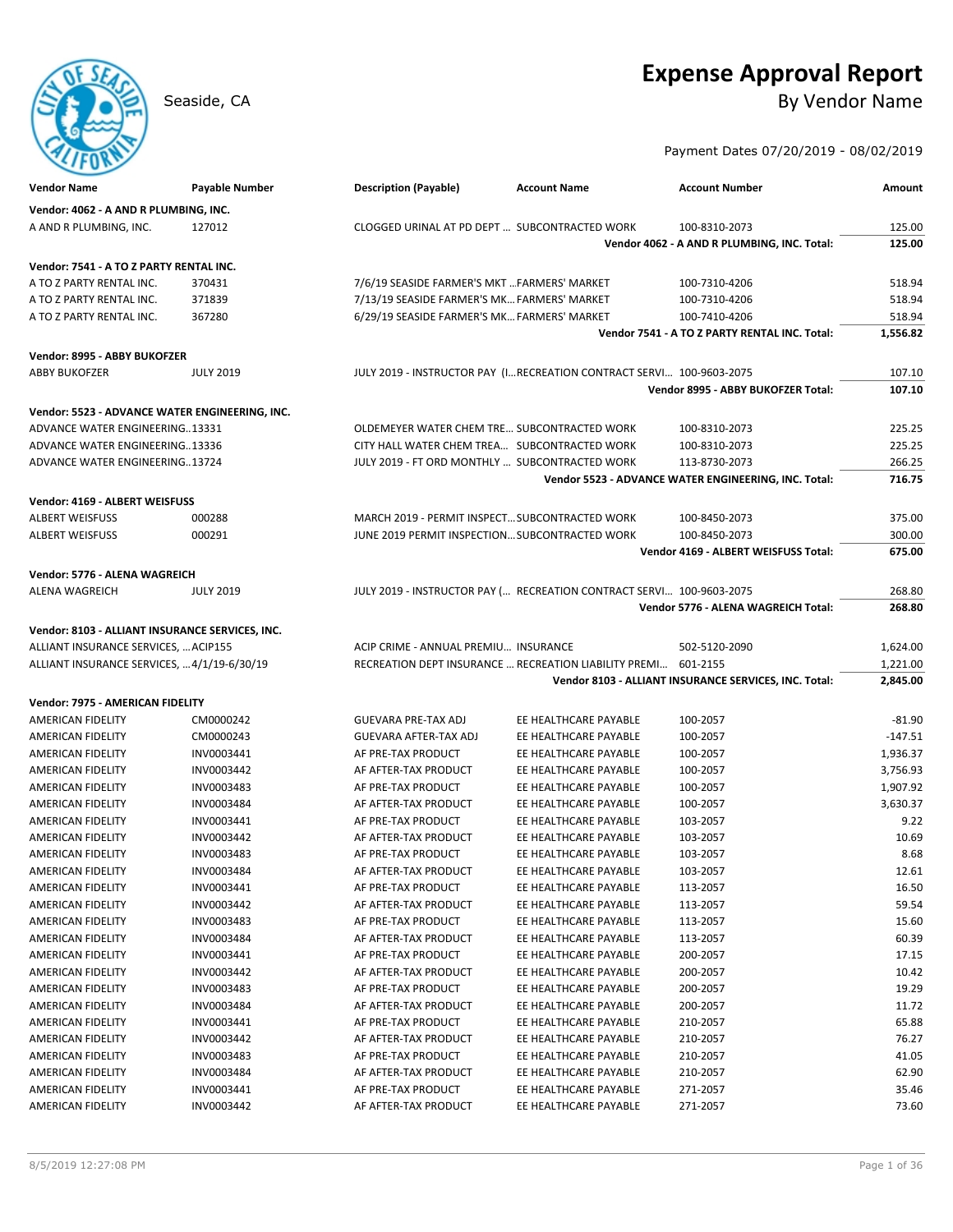| <b>Vendor Name</b>                            | <b>Payable Number</b>    | <b>Description (Payable)</b>                         | <b>Account Name</b>    | <b>Account Number</b>                    | Amount    |
|-----------------------------------------------|--------------------------|------------------------------------------------------|------------------------|------------------------------------------|-----------|
| AMERICAN FIDELITY                             | INV0003483               | AF PRE-TAX PRODUCT                                   | EE HEALTHCARE PAYABLE  | 271-2057                                 | 39.49     |
| AMERICAN FIDELITY                             | INV0003484               | AF AFTER-TAX PRODUCT                                 | EE HEALTHCARE PAYABLE  | 271-2057                                 | 75.72     |
| AMERICAN FIDELITY                             | INV0003441               | AF PRE-TAX PRODUCT                                   | EE HEALTHCARE PAYABLE  | 345-2057                                 | 0.30      |
| AMERICAN FIDELITY                             | INV0003483               | AF PRE-TAX PRODUCT                                   | EE HEALTHCARE PAYABLE  | 345-2057                                 | 0.92      |
| <b>AMERICAN FIDELITY</b>                      | INV0003441               | AF PRE-TAX PRODUCT                                   | EE HEALTHCARE PAYABLE  | 401-2057                                 | 45.74     |
| AMERICAN FIDELITY                             | INV0003442               | AF AFTER-TAX PRODUCT                                 | EE HEALTHCARE PAYABLE  | 401-2057                                 | 106.18    |
| AMERICAN FIDELITY                             | INV0003483               | AF PRE-TAX PRODUCT                                   | EE HEALTHCARE PAYABLE  | 401-2057                                 | 34.05     |
| AMERICAN FIDELITY                             | INV0003484               | AF AFTER-TAX PRODUCT                                 | EE HEALTHCARE PAYABLE  | 401-2057                                 | 94.37     |
| <b>AMERICAN FIDELITY</b>                      | INV0003441               | AF PRE-TAX PRODUCT                                   | EE HEALTHCARE PAYABLE  | 501-2057                                 | 64.72     |
| AMERICAN FIDELITY                             | INV0003442               | AF AFTER-TAX PRODUCT                                 | EE HEALTHCARE PAYABLE  | 501-2057                                 | 44.26     |
| AMERICAN FIDELITY                             | INV0003483               | AF PRE-TAX PRODUCT                                   | EE HEALTHCARE PAYABLE  | 501-2057                                 | 65.67     |
| AMERICAN FIDELITY                             | INV0003484               | AF AFTER-TAX PRODUCT                                 | EE HEALTHCARE PAYABLE  | 501-2057                                 | 44.85     |
| AMERICAN FIDELITY                             | INV0003441               | AF PRE-TAX PRODUCT                                   | EE HEALTHCARE PAYABLE  | 503-2057                                 | 20.39     |
| AMERICAN FIDELITY                             | INV0003442               | AF AFTER-TAX PRODUCT                                 | EE HEALTHCARE PAYABLE  | 503-2057                                 | 44.47     |
| AMERICAN FIDELITY                             | INV0003483               | AF PRE-TAX PRODUCT                                   | EE HEALTHCARE PAYABLE  | 503-2057                                 | 20.39     |
| AMERICAN FIDELITY                             | INV0003484               | AF AFTER-TAX PRODUCT                                 | EE HEALTHCARE PAYABLE  | 503-2057                                 | 44.47     |
| AMERICAN FIDELITY                             | INV0003441               | AF PRE-TAX PRODUCT                                   | EE HEALTHCARE PAYABLE  | 951-2057                                 | 36.70     |
|                                               |                          |                                                      | EE HEALTHCARE PAYABLE  | 951-2057                                 |           |
| AMERICAN FIDELITY<br><b>AMERICAN FIDELITY</b> | INV0003442<br>INV0003483 | AF AFTER-TAX PRODUCT                                 | EE HEALTHCARE PAYABLE  |                                          | 48.14     |
|                                               |                          | AF PRE-TAX PRODUCT                                   |                        | 951-2057                                 | 20.89     |
| AMERICAN FIDELITY                             | INV0003484               | AF AFTER-TAX PRODUCT                                 | EE HEALTHCARE PAYABLE  | 951-2057                                 | 25.24     |
| AMERICAN FIDELITY                             | INV0003441               | AF PRE-TAX PRODUCT                                   | EE HEALTHCARE PAYABLE  | 971-2057                                 | 7.42      |
| AMERICAN FIDELITY                             | INV0003442               | AF AFTER-TAX PRODUCT                                 | EE HEALTHCARE PAYABLE  | 971-2057                                 | 10.31     |
|                                               |                          |                                                      |                        | Vendor 7975 - AMERICAN FIDELITY Total:   | 12,503.84 |
| Vendor: 7976 - AMERICAN FIDELITY              |                          |                                                      |                        |                                          |           |
| AMERICAN FIDELITY                             | INV0003443               | AF FLEX SEC 125                                      | EE HEALTHCARE PAYABLE  | 100-2057                                 | 2,343.72  |
| AMERICAN FIDELITY                             | INV0003485               | AF FLEX SEC 125                                      | EE HEALTHCARE PAYABLE  | 100-2057                                 | 2,352.15  |
| AMERICAN FIDELITY                             | INV0003443               | AF FLEX SEC 125                                      | EE HEALTHCARE PAYABLE  | 103-2057                                 | 2.29      |
| AMERICAN FIDELITY                             | INV0003485               | AF FLEX SEC 125                                      | EE HEALTHCARE PAYABLE  | 103-2057                                 | 4.20      |
| AMERICAN FIDELITY                             | INV0003443               | AF FLEX SEC 125                                      | EE HEALTHCARE PAYABLE  | 113-2057                                 | 17.81     |
| AMERICAN FIDELITY                             | INV0003485               | AF FLEX SEC 125                                      | EE HEALTHCARE PAYABLE  | 113-2057                                 | 19.98     |
| AMERICAN FIDELITY                             | INV0003443               | AF FLEX SEC 125                                      | EE HEALTHCARE PAYABLE  | 200-2057                                 | 43.68     |
| AMERICAN FIDELITY                             | INV0003485               | AF FLEX SEC 125                                      | EE HEALTHCARE PAYABLE  | 200-2057                                 | 49.13     |
| AMERICAN FIDELITY                             | INV0003443               | AF FLEX SEC 125                                      | EE HEALTHCARE PAYABLE  | 210-2057                                 | 12.20     |
| AMERICAN FIDELITY                             | INV0003485               | AF FLEX SEC 125                                      | EE HEALTHCARE PAYABLE  | 210-2057                                 | 20.20     |
| AMERICAN FIDELITY                             | INV0003443               | AF FLEX SEC 125                                      | EE HEALTHCARE PAYABLE  | 271-2057                                 | 59.45     |
| AMERICAN FIDELITY                             | INV0003485               | AF FLEX SEC 125                                      | EE HEALTHCARE PAYABLE  | 271-2057                                 | 58.30     |
| AMERICAN FIDELITY                             | INV0003443               | AF FLEX SEC 125                                      | EE HEALTHCARE PAYABLE  | 345-2057                                 | 1.33      |
| AMERICAN FIDELITY                             | INV0003485               | AF FLEX SEC 125                                      | EE HEALTHCARE PAYABLE  | 345-2057                                 | 4.04      |
| AMERICAN FIDELITY                             | INV0003443               | AF FLEX SEC 125                                      | EE HEALTHCARE PAYABLE  | 401-2057                                 | 96.74     |
| AMERICAN FIDELITY                             | INV0003485               | AF FLEX SEC 125                                      | EE HEALTHCARE PAYABLE  | 401-2057                                 | 73.02     |
| AMERICAN FIDELITY                             | INV0003443               | AF FLEX SEC 125                                      | EE HEALTHCARE PAYABLE  | 501-2057                                 | 50.00     |
| AMERICAN FIDELITY                             | INV0003485               | AF FLEX SEC 125                                      | EE HEALTHCARE PAYABLE  | 501-2057                                 | 50.00     |
| <b>AMERICAN FIDELITY</b>                      | INV0003443               | AF FLEX SEC 125                                      | EE HEALTHCARE PAYABLE  | 503-2057                                 | 110.41    |
| AMERICAN FIDELITY                             | INV0003485               | AF FLEX SEC 125                                      | EE HEALTHCARE PAYABLE  | 503-2057                                 | 110.41    |
| AMERICAN FIDELITY                             | INV0003443               | AF FLEX SEC 125                                      | EE HEALTHCARE PAYABLE  | 951-2057                                 | 13.17     |
| AMERICAN FIDELITY                             | INV0003485               | AF FLEX SEC 125                                      | EE HEALTHCARE PAYABLE  | 951-2057                                 | 9.37      |
|                                               |                          |                                                      |                        | Vendor 7976 - AMERICAN FIDELITY Total:   | 5,501.60  |
| Vendor: 0126 - AMERICAN LOCK & KEY            |                          |                                                      |                        |                                          |           |
| AMERICAN LOCK & KEY                           | 62143                    | (5) PRIMUS KEYS                                      | DEPARTMENT CONSUMABLES | 100-8310-3095                            | 46.43     |
| AMERICAN LOCK & KEY                           | 62341                    | (7) DUPLICATE KEYS                                   | DEPARTMENT CONSUMABLES | 100-8310-3095                            | 17.26     |
| AMERICAN LOCK & KEY                           | 62342                    | (10) DUPLICATE KEYS                                  | DEPARTMENT CONSUMABLES | 100-8420-3095                            | 27.31     |
|                                               |                          |                                                      |                        | Vendor 0126 - AMERICAN LOCK & KEY Total: | 91.00     |
| Vendor: 0144 - AMERICAN SUPPLY COMPANY        |                          |                                                      |                        |                                          |           |
| AMERICAN SUPPLY COMPANY                       | 0141667                  | JANITORIAL SUPPLIES FOR FIRE  JANITORIAL SUPPLIES    |                        | 100-6640-3093                            | 202.26    |
| AMERICAN SUPPLY COMPANY                       | 0140737                  | (1) BLK 6ML N/EXAM GLV - XL                          | DEPARTMENT CONSUMABLES | 100-8420-3095                            | 13.63     |
| AMERICAN SUPPLY COMPANY                       | 0140800                  | (1 CASE) 22x14x58 2ML BLK LIN DEPARTMENT CONSUMABLES |                        | 100-8420-3095                            | 52.39     |
| AMERICAN SUPPLY COMPANY                       | 0140944                  | GLOVES - XL, BLK LINERS, DECK DEPARTMENT CONSUMABLES |                        | 100-8420-3095                            | 76.10     |
| AMERICAN SUPPLY COMPANY                       | 0141092                  | (1 CASE) BLK LINERS                                  | DEPARTMENT CONSUMABLES | 100-8420-3095                            | 52.39     |
| AMERICAN SUPPLY COMPANY                       | 0141113                  | CLNR/DEGREASER, PAN SCRUB DEPARTMENT CONSUMABLES     |                        | 100-8420-3095                            | 17.99     |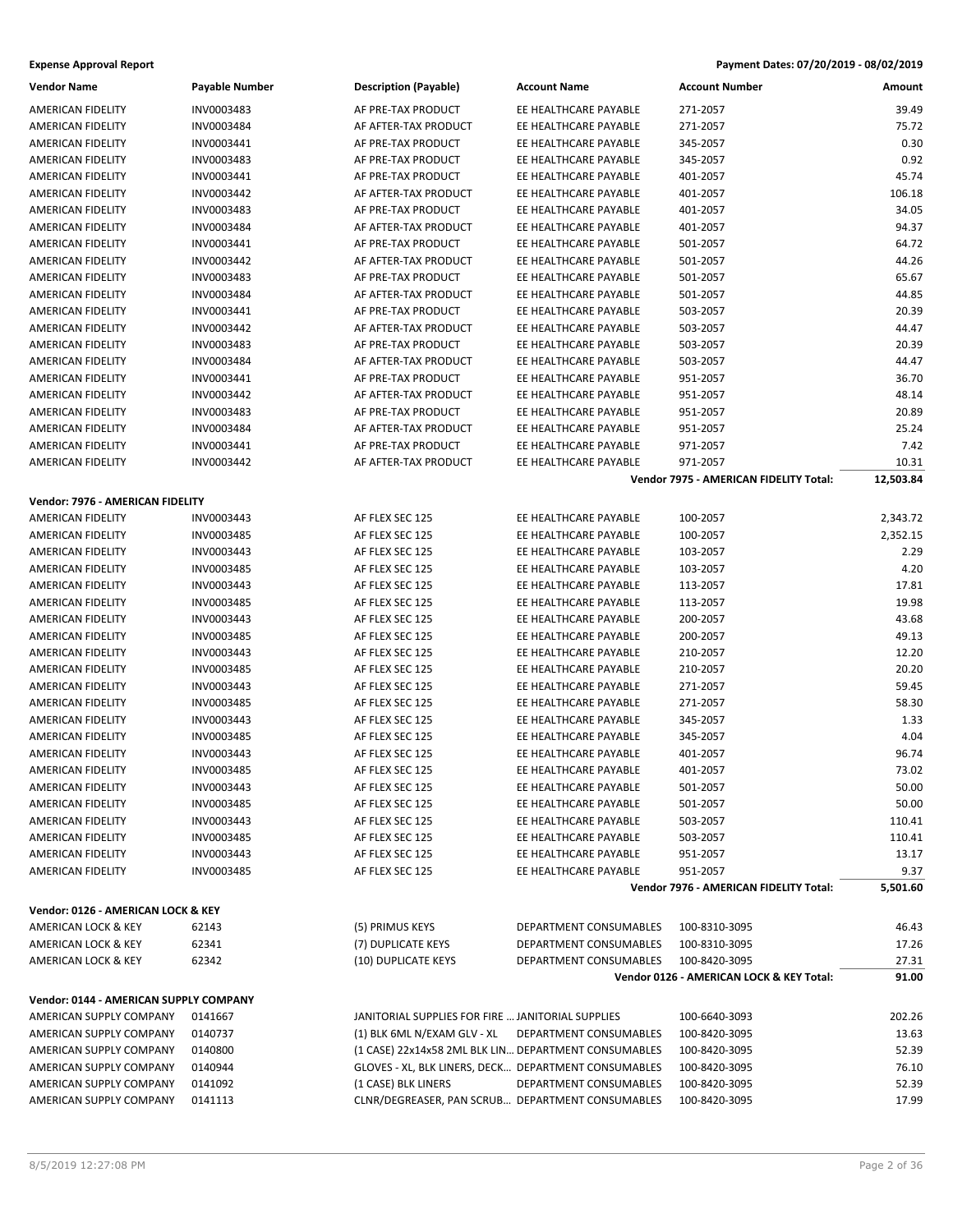| <b>Vendor Name</b>                             | <b>Payable Number</b> | <b>Description (Payable)</b>                         | <b>Account Name</b>                                                    | <b>Account Number</b>                                | Amount    |
|------------------------------------------------|-----------------------|------------------------------------------------------|------------------------------------------------------------------------|------------------------------------------------------|-----------|
| AMERICAN SUPPLY COMPANY                        | 0141274               | (1 CASE) BLK LINER                                   | DEPARTMENT CONSUMABLES                                                 | 100-8420-3095                                        | 52.39     |
| AMERICAN SUPPLY COMPANY                        | 0141348               | (1 PKG) BLK 6 ML N/EXAM GLV - DEPARTMENT CONSUMABLES |                                                                        | 100-8420-3095                                        | 13.63     |
| AMERICAN SUPPLY COMPANY                        | 0141491               | (1 CASE) 22x14x58 2 ML BLK LI DEPARTMENT CONSUMABLES |                                                                        | 100-8420-3095                                        | 52.39     |
| AMERICAN SUPPLY COMPANY                        | 0141576               | MISC SUPPLIES - PARKS DEPT                           | <b>DEPARTMENT CONSUMABLES</b>                                          | 100-8420-3095                                        | 72.92     |
| AMERICAN SUPPLY COMPANY                        | 0141644               | (1 CASE) 22x14x58 2ML BLK LIN DEPARTMENT CONSUMABLES |                                                                        | 100-8420-3095                                        | 52.39     |
|                                                |                       |                                                      |                                                                        | Vendor 0144 - AMERICAN SUPPLY COMPANY Total:         | 658.48    |
| Vendor: 9260 - ANGELA PAZ                      |                       |                                                      |                                                                        |                                                      |           |
| ANGELA PAZ                                     | 115693                | DEPOSIT REFUND FOR LAGUNA RENTAL DEPOSITS            |                                                                        | 257-2345                                             | 71.62     |
|                                                |                       |                                                      |                                                                        | Vendor 9260 - ANGELA PAZ Total:                      | 71.62     |
| Vendor: 6747 - AT&T MOBILITY                   |                       |                                                      |                                                                        |                                                      |           |
| AT&T MOBILITY                                  | 06/09/19-06/30/19     | INV #287021335618X07162019 MOBILE COMMUNICATIONS     |                                                                        | 503-4010-5135                                        | 512.04    |
| AT&T MOBILITY                                  | 07/01/19-07/08/19     | INV #287021335618X07162019 MOBILE COMMUNICATIONS     |                                                                        | 503-4010-5135                                        | 186.19    |
| <b>AT&amp;T MOBILITY</b>                       | $6/9/19 - 6/30/19$    | INV #287256319516X07162019 MOBILE COMMUNICATIONS     |                                                                        | 503-4010-5135                                        | 874.87    |
| <b>AT&amp;T MOBILITY</b>                       | $7/1/19 - 7/8/19$     | INV #287256319516X07162019 MOBILE COMMUNICATIONS     |                                                                        | 503-4010-5135                                        | 318.13    |
|                                                |                       |                                                      |                                                                        | Vendor 6747 - AT&T MOBILITY Total:                   | 1,891.23  |
| <b>Vendor: 0216 - AT&amp;T</b>                 |                       |                                                      |                                                                        |                                                      |           |
| AT&T                                           | 000013291463          |                                                      | BAN # 9391059527; 06/07/201 COMPUTER SUPPLIES/SOFTWA 100-6110-3102     |                                                      | 164.52    |
| AT&T                                           | 000013291463.         |                                                      | BAN #9391059527; 07/01/19-0 COMPUTER SUPPLIES/SOFTWA 100-6110-3102     |                                                      | 50.07     |
| AT&T                                           | 000013309338          | BAN #9391059322; 6/12/19 - 6 TELEPHONE               |                                                                        | 503-4010-5132                                        | 1,682.57  |
| AT&T                                           | 000013309338.         | BAN#9391059322; 7/1/19 - 7/1 TELEPHONE               |                                                                        | 503-4010-5132                                        | 974.12    |
|                                                |                       |                                                      |                                                                        | Vendor 0216 - AT&T Total:                            | 2,871.28  |
| <b>Vendor: 7071 - AT&amp;T</b>                 |                       |                                                      |                                                                        |                                                      |           |
| AT&T                                           | $6/28/19 - 7/27/19$   | ACCT #237 841-1401 204 2; 6/2 TELEPHONE              |                                                                        | 951-8810-5132                                        | 51.06     |
| AT&T                                           | 6/28/19-7/27/19       | ACCT #237 841-1403 201 6; 6/2 TELEPHONE              |                                                                        | 951-8810-5132                                        | 51.06     |
| AT&T                                           | $6/28 - 7/27/19$      | ACCT #237 841-1412 213 0; 6/2 TELEPHONE              |                                                                        | 951-8810-5132                                        | 51.06     |
|                                                |                       |                                                      |                                                                        | Vendor 7071 - AT&T Total:                            | 153.18    |
| Vendor: 8091 - BADGER METER INC.               |                       |                                                      |                                                                        |                                                      |           |
| <b>BADGER METER INC.</b>                       | 80034734              | JUNE 2019 - MONTHLY SVC FORCONTRACT SERVICES         |                                                                        | 401-8610-2072                                        | 726.24    |
|                                                |                       |                                                      |                                                                        | Vendor 8091 - BADGER METER INC. Total:               | 726.24    |
| Vendor: 0296 - BAYONET/BLACKHORSE GOLF COURSE  |                       |                                                      |                                                                        |                                                      |           |
| BAYONET/BLACKHORSE GOLF  BQ915819              |                       |                                                      | 7/4/2019 EVENT - REF #651059 COMMUNITY FIREWORKS EVENT 100-1010-7167   |                                                      | 800.00    |
|                                                |                       |                                                      |                                                                        | Vendor 0296 - BAYONET/BLACKHORSE GOLF COURSE Total:  | 800.00    |
| Vendor: 0302 - BAYSIDE OIL II, INC.            |                       |                                                      |                                                                        |                                                      |           |
| BAYSIDE OIL II, INC.                           | 34759                 | (250) USED OIL APPOX GALS, (7 REFUSE DISPOSAL        |                                                                        | 501-8520-2068                                        | 207.50    |
|                                                |                       |                                                      |                                                                        | Vendor 0302 - BAYSIDE OIL II, INC. Total:            | 207.50    |
| Vendor: 7324 - BEAR ELECTRICAL SOLUTIONS, INC. |                       |                                                      |                                                                        |                                                      |           |
| BEAR ELECTRICAL SOLUTIONS, I 8304              |                       | MAY 2019 - ROUTINE * OMC L DEPARTMENT CONSUMABLES    |                                                                        | 113-8730-3095                                        | 190.00    |
| BEAR ELECTRICAL SOLUTIONS, I 8507              |                       | JUNE 2019 - ROUTINE * OMC L DEPARTMENT CONSUMABLES   |                                                                        | 113-8730-3095                                        | 190.00    |
| BEAR ELECTRICAL SOLUTIONS, I 8582              |                       | JUNE 2019 - RESPONSE * OMC  DEPARTMENT CONSUMABLES   |                                                                        | 113-8730-3095                                        | 390.00    |
| BEAR ELECTRICAL SOLUTIONS, I 8599              |                       | JUNE 2019 - GEN JIM MOORE L STREET LIGHTINGS         |                                                                        | 210-8210-2059                                        | 13,744.50 |
| BEAR ELECTRICAL SOLUTIONS, I 8303              |                       |                                                      | MAY 2019 - ROUTINE TRAFFIC S TRAFFIC SIGNAL MAINTENANCE 210-8210-2077  |                                                      | 1,785.00  |
| BEAR ELECTRICAL SOLUTIONS, I 8376              |                       |                                                      | MAY 2019 - RESPONSE TRAFFIC  TRAFFIC SIGNAL MAINTENANCE 210-8210-2077  |                                                      | 3,785.00  |
| BEAR ELECTRICAL SOLUTIONS, I 8506              |                       |                                                      | JUNE 2019 - ROUTINE TRAFFIC STRAFFIC SIGNAL MAINTENANCE 210-8210-2077  |                                                      | 1,785.00  |
| BEAR ELECTRICAL SOLUTIONS, I 8581              |                       |                                                      | JUNE 2019 - RESPONSE TRAFFIC TRAFFIC SIGNAL MAINTENANCE 210-8210-2077  |                                                      | 1,879.00  |
| BEAR ELECTRICAL SOLUTIONS, I 8598              |                       |                                                      | JUNE 2019 - SIGNALIZED INTERS TRAFFIC SIGNAL MAINTENANCE 210-8210-2077 |                                                      | 10,000.00 |
| BEAR ELECTRICAL SOLUTIONS, I 8463              |                       | JUNE 2019 - BROADWAY/FREM JUDGEMENTS/DAMAGES         |                                                                        | 502-5120-2088                                        | 28,990.00 |
|                                                |                       |                                                      |                                                                        | Vendor 7324 - BEAR ELECTRICAL SOLUTIONS, INC. Total: | 62,738.50 |
| Vendor: 8671 - BIZON GROUP INC.                |                       |                                                      |                                                                        |                                                      |           |
| <b>BIZON GROUP INC.</b>                        | INV-025071            | (1) 30' CONTAINER W/ ROLL-UP SUBCONTRACTED WORK      |                                                                        | 100-8420-2073                                        | 4,795.20  |
|                                                |                       |                                                      |                                                                        | Vendor 8671 - BIZON GROUP INC. Total:                | 4,795.20  |
| Vendor: 3851 - BOUND TREE MEDICAL, LLC         |                       |                                                      |                                                                        |                                                      |           |
| BOUND TREE MEDICAL, LLC                        | 83275765              | (1) G5 AED INTELLISENSE PEDIA CSA 74 PURCHASES       |                                                                        | 100-6640-3096                                        | 97.44     |
| BOUND TREE MEDICAL, LLC                        | 83277605              | (1) CPR FEEDBACK ADULT DEFIB CSA 74 PURCHASES        |                                                                        | 100-6640-3096                                        | 196.60    |
| BOUND TREE MEDICAL, LLC                        | 83279322              | (3) CPR FEEDBACK ADULT DEFIB CSA 74 PURCHASES        |                                                                        | 100-6640-3096                                        | 589.79    |
|                                                |                       |                                                      |                                                                        | Vendor 3851 - BOUND TREE MEDICAL, LLC Total:         | 883.83    |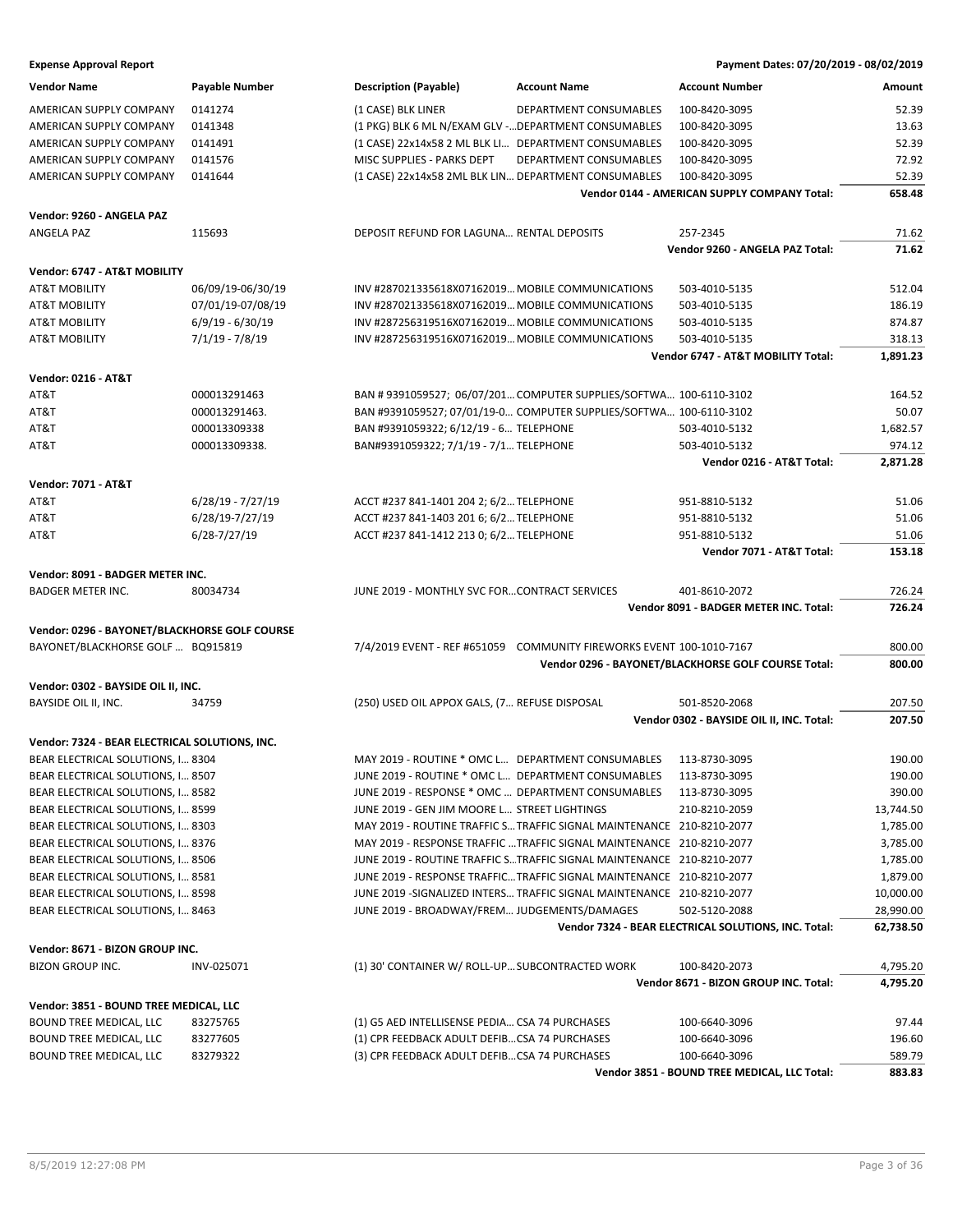| <b>Expense Approval Report</b>                                                       |                 |                                                                      |                                                                      | Payment Dates: 07/20/2019 - 08/02/2019                    |           |
|--------------------------------------------------------------------------------------|-----------------|----------------------------------------------------------------------|----------------------------------------------------------------------|-----------------------------------------------------------|-----------|
| <b>Vendor Name</b>                                                                   | Payable Number  | <b>Description (Payable)</b>                                         | <b>Account Name</b>                                                  | <b>Account Number</b>                                     | Amount    |
| Vendor: 8125 - BSN SPORTS                                                            |                 |                                                                      |                                                                      |                                                           |           |
| <b>BSN SPORTS</b>                                                                    | 905479633       | WIRELESS REMOTE/BATTERY/ PARKS IMPROVEMENTS                          |                                                                      | 348-8910-9570                                             | 1,966.48  |
|                                                                                      |                 |                                                                      |                                                                      | Vendor 8125 - BSN SPORTS Total:                           | 1,966.48  |
|                                                                                      |                 |                                                                      |                                                                      |                                                           |           |
| Vendor: 6290 - BURKE, WILLIAMS & SORENSEN, LLP<br>BURKE, WILLIAMS & SORENSEN, 242780 |                 | JUNE 2019 - LABOR RELATIONS LEGAL SERVICES - SPECIAL                 |                                                                      | 100-3010-1023                                             | 59.00     |
|                                                                                      |                 |                                                                      |                                                                      | Vendor 6290 - BURKE, WILLIAMS & SORENSEN, LLP Total:      | 59.00     |
|                                                                                      |                 |                                                                      |                                                                      |                                                           |           |
| Vendor: 0530 - CA. STATE DISBURSEMENT UNIT                                           |                 |                                                                      |                                                                      |                                                           |           |
| CA. STATE DISBURSEMENT UNIT INV0003533                                               |                 | CASE NO.: 0530033626-01                                              | <b>GARNISHMENT PAYABLE</b>                                           | 100-2059                                                  | 299.07    |
| CA. STATE DISBURSEMENT UNIT INV0003534                                               |                 | CASE NO.: 200000001441634                                            | <b>GARNISHMENT PAYABLE</b>                                           | 100-2059                                                  | 1,726.69  |
| CA. STATE DISBURSEMENT UNIT INV0003536                                               |                 | CASE NO: 200000000125769                                             | <b>GARNISHMENT PAYABLE</b>                                           | 100-2059                                                  | 142.61    |
| CA. STATE DISBURSEMENT UNIT INV0003537                                               |                 | CASE NO.: 200000001549267                                            | <b>GARNISHMENT PAYABLE</b>                                           | 100-2059                                                  | 461.53    |
| CA. STATE DISBURSEMENT UNIT INV0003538                                               |                 | CASE NO: 200000001987788                                             | <b>GARNISHMENT PAYABLE</b>                                           | 100-2059                                                  | 603.69    |
| CA. STATE DISBURSEMENT UNIT INV0003539                                               |                 | CASE NO: 200000001987788                                             | <b>GARNISHMENT PAYABLE</b>                                           | 100-2059                                                  | 23.08     |
|                                                                                      |                 |                                                                      |                                                                      | Vendor 0530 - CA. STATE DISBURSEMENT UNIT Total:          | 3,256.67  |
| Vendor: 0487 - CALIF PEACE OFFICERS ASSN                                             |                 |                                                                      |                                                                      |                                                           |           |
| CALIF PEACE OFFICERS ASSN                                                            | 169060          | LEADERSHIP DEV COURSE - DEL TRAINING & EDUCAITON                     |                                                                      | 100-6130-1029                                             | 2,350.00  |
|                                                                                      |                 |                                                                      |                                                                      | Vendor 0487 - CALIF PEACE OFFICERS ASSN Total:            | 2,350.00  |
| Vendor: 0550 - CALIFORNIA FIRE CHIEFS ASSOCIATION                                    |                 |                                                                      |                                                                      |                                                           |           |
| CALIFORNIA FIRE CHIEFS ASSOC 7/1/19-6/30/19                                          |                 | TIER 2 MEMBERSHIP FOR 7/1/2 DUES & MEMBERSHIP                        |                                                                      | 100-6610-4122                                             | 1,080.00  |
|                                                                                      |                 |                                                                      |                                                                      | Vendor 0550 - CALIFORNIA FIRE CHIEFS ASSOCIATION Total:   | 1,080.00  |
|                                                                                      |                 |                                                                      |                                                                      |                                                           |           |
| Vendor: 0571 - CALIFORNIA POLICE CHIEFS ASSOCIATION                                  |                 |                                                                      |                                                                      |                                                           |           |
| CALIFORNIA POLICE CHIEFS AS 12677                                                    |                 | NICHOLAS BORGES - MEMBERS DUES & MEMBERSHIP                          |                                                                      | 100-6110-4122                                             | 145.00    |
|                                                                                      |                 |                                                                      |                                                                      | Vendor 0571 - CALIFORNIA POLICE CHIEFS ASSOCIATION Total: | 145.00    |
| Vendor: 7571 - CARDINALE AUTOMOTIVE GROUP                                            |                 |                                                                      |                                                                      |                                                           |           |
| CARDINALE AUTOMOTIVE GRO 10609G                                                      |                 | (1) 20915842 CAP 3.028                                               | <b>VEHICLE PARTS</b>                                                 | 501-8520-6144                                             | 30.93     |
| CARDINALE AUTOMOTIVE GRO 10622G                                                      |                 | (1) CONVERTER, (1) SEAL                                              | <b>VEHICLE PARTS</b>                                                 | 501-8520-6144                                             | 1,429.63  |
|                                                                                      |                 |                                                                      |                                                                      | Vendor 7571 - CARDINALE AUTOMOTIVE GROUP Total:           | 1,460.56  |
| Vendor: 9262 - CENTRAL COAST MODEL BOATS                                             |                 |                                                                      |                                                                      |                                                           |           |
| CENTRAL COAST MODEL BOATS 115695                                                     |                 | DEPOSIT REFUND FOR ROBERTS RENTAL DEPOSITS                           |                                                                      | 257-2345                                                  | 42.00     |
|                                                                                      |                 |                                                                      |                                                                      | Vendor 9262 - CENTRAL COAST MODEL BOATS Total:            | 42.00     |
|                                                                                      |                 |                                                                      |                                                                      |                                                           |           |
| Vendor: 2232 - CITY OF MONTEREY                                                      |                 |                                                                      |                                                                      |                                                           |           |
| <b>CITY OF MONTEREY</b>                                                              | 84801           |                                                                      | PRVNT OFFICE SUPPLIES 4/1/19  DEPARTMENT CONSUMABLES                 | 243-6110-3095                                             | 235.10    |
|                                                                                      |                 |                                                                      |                                                                      | Vendor 2232 - CITY OF MONTEREY Total:                     | 235.10    |
| Vendor: 8426 - CLIFTONLARSONALLEN LLP                                                |                 |                                                                      |                                                                      |                                                           |           |
| <b>CLIFTONLARSONALLEN LLP</b>                                                        | 2195502         | AUDIT SERVICES THROUGH 7/1 CITY AUDIT                                |                                                                      | 100-5110-1025                                             | 8,780.00  |
|                                                                                      |                 |                                                                      |                                                                      | Vendor 8426 - CLIFTONLARSONALLEN LLP Total:               | 8,780.00  |
| Vendor: 7644 - COMCAST BUSINESS                                                      |                 |                                                                      |                                                                      |                                                           |           |
| <b>COMCAST BUSINESS</b>                                                              | 85214829        | ACCT #939827683; 7/15/19 BILL DATA COMMUNICATION                     |                                                                      | 503-4010-5138                                             | 4,779.50  |
|                                                                                      |                 |                                                                      |                                                                      | Vendor 7644 - COMCAST BUSINESS Total:                     | 4,779.50  |
|                                                                                      |                 |                                                                      |                                                                      |                                                           |           |
| Vendor: 6553 - COMCAST                                                               |                 |                                                                      |                                                                      |                                                           |           |
| <b>COMCAST</b>                                                                       | 7/6/19 - 8/5/19 | ACCT #8155 10 027 0033792; 1 DEPARTMENT CONSUMABLES                  |                                                                      | 100-9310-3095                                             | 39.68     |
| COMCAST                                                                              | 7/6/19-8/5/19   | ACCT #8155 10 027 0002821; 9 SENIOR ACTIVITIES                       |                                                                      | 251-9500-7125                                             | 28.38     |
| COMCAST                                                                              | 7/2/19 - 8/1/19 | ACCT #8155 10 027 0272432; 6 DATA COMMUNICATION                      |                                                                      | 503-4010-5138                                             | 270.90    |
|                                                                                      |                 |                                                                      |                                                                      | Vendor 6553 - COMCAST Total:                              | 338.96    |
| Vendor: 6204 - CONCERN HEALTH                                                        |                 |                                                                      |                                                                      |                                                           |           |
| <b>CONCERN HEALTH</b>                                                                | CN2001042       | JULY 2019 - PER EMPLOYEE PER EMPLOYEE ASSISTANCE PROGR 100-2031-1038 |                                                                      |                                                           | 682.00    |
|                                                                                      |                 |                                                                      |                                                                      | Vendor 6204 - CONCERN HEALTH Total:                       | 682.00    |
| Vendor: 9226 - CONDOR SECURITY OF AMERICA, INC.                                      |                 |                                                                      |                                                                      |                                                           |           |
| CONDOR SECURITY OF AMERICA5929F                                                      |                 |                                                                      | SECURITY/USHERS FOR 7/4/19 - COMMUNITY FIREWORKS EVENT 100-1010-7167 |                                                           | 13,153.60 |
|                                                                                      |                 |                                                                      |                                                                      | Vendor 9226 - CONDOR SECURITY OF AMERICA, INC. Total:     | 13,153.60 |
|                                                                                      |                 |                                                                      |                                                                      |                                                           |           |
| Vendor: 0814 - CONSOLIDATED ELECTRICAL DISTRIBUTORS                                  |                 |                                                                      |                                                                      |                                                           |           |
| CONSOLIDATED ELECTRICAL DIS4914-576428                                               |                 | (30) 32W, 48 INCH MOL, T8 OC DEPARTMENT CONSUMABLES                  |                                                                      | 113-8730-3095                                             | 101.46    |
|                                                                                      |                 |                                                                      |                                                                      | Vendor 0814 - CONSOLIDATED ELECTRICAL DISTRIBUTORS Total: | 101.46    |
| Vendor: 4560 - CONTE'S GENERATOR SERVICE                                             |                 |                                                                      |                                                                      |                                                           |           |
| <b>CONTE'S GENERATOR SERVICE</b>                                                     | 82671           | JUNE 2019 - MONTHLY SVC ON  SUBCONTRACTED WORK                       |                                                                      | 113-8730-2073                                             | 1,200.00  |
|                                                                                      |                 |                                                                      |                                                                      |                                                           |           |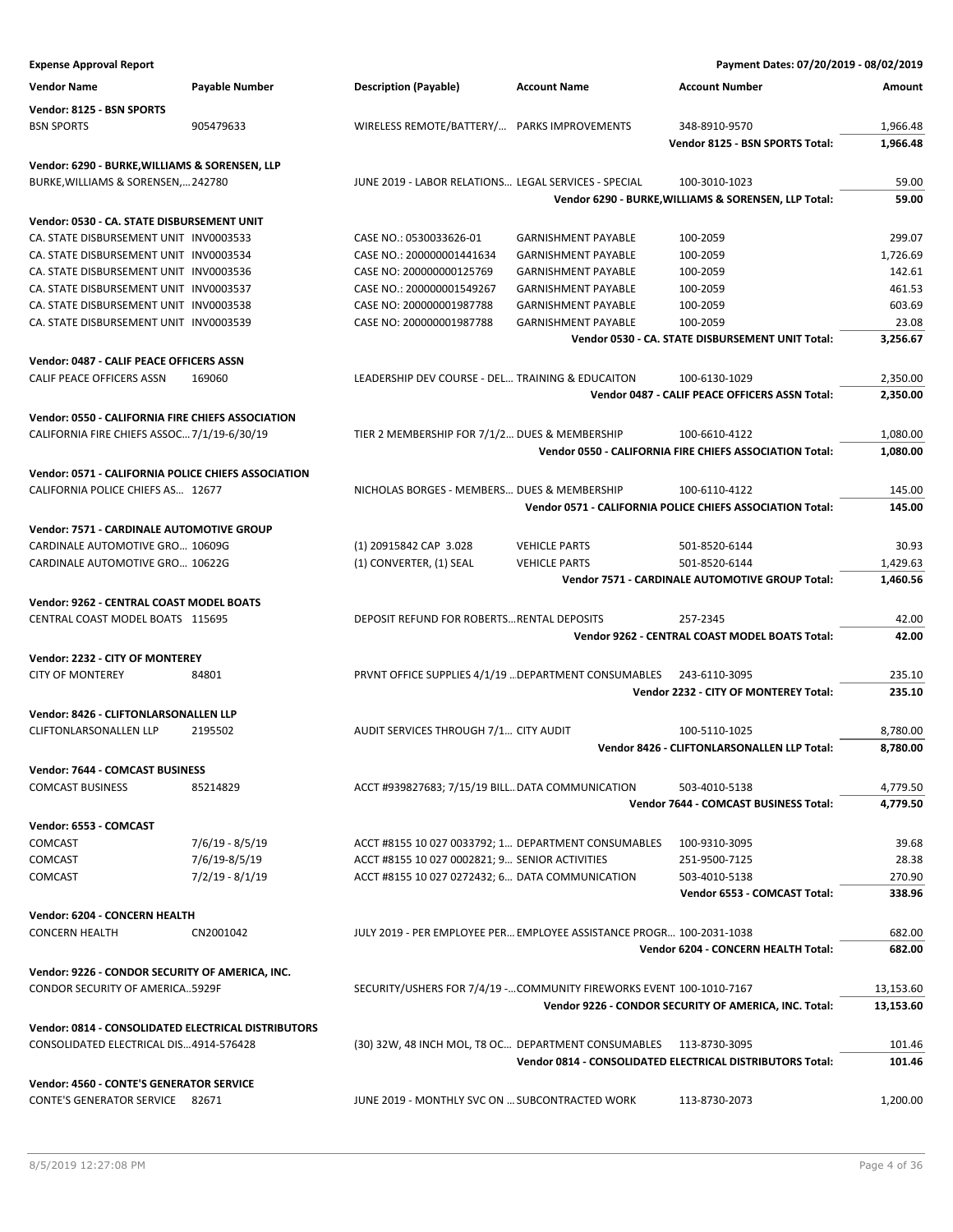| <b>Expense Approval Report</b>              |                       |                                                                      |                               | Payment Dates: 07/20/2019 - 08/02/2019                |           |
|---------------------------------------------|-----------------------|----------------------------------------------------------------------|-------------------------------|-------------------------------------------------------|-----------|
| <b>Vendor Name</b>                          | <b>Payable Number</b> | <b>Description (Payable)</b>                                         | <b>Account Name</b>           | <b>Account Number</b>                                 | Amount    |
| <b>CONTE'S GENERATOR SERVICE</b>            | 82672                 | FT ORD FIRE STATION - EMRGCY SUBCONTRACTED WORK                      |                               | 113-8730-2073                                         | 1,339.88  |
| <b>CONTE'S GENERATOR SERVICE</b>            | 82697                 | JULY 2019 - MO. SVC ON EMER SUBCONTRACTED WORK                       |                               | 113-8730-2073                                         | 1,200.00  |
|                                             |                       |                                                                      |                               | <b>Vendor 4560 - CONTE'S GENERATOR SERVICE Total:</b> | 3,739.88  |
| Vendor: 4052 - CPS HR CONSULTING            |                       |                                                                      |                               |                                                       |           |
| CPS HR CONSULTING                           | SOP49364              | POLICE TECHNICIAN EXAMS                                              | PERSONNEL RECRUITMENT         | 100-2031-2064                                         | 621.50    |
| CPS HR CONSULTING                           | <b>TRRTN39538</b>     | CREDIT MEMO FOR BASIC SKILL PERSONNEL RECRUITMENT                    |                               | 100-2031-2064                                         | $-70.00$  |
|                                             |                       |                                                                      |                               | Vendor 4052 - CPS HR CONSULTING Total:                | 551.50    |
| Vendor: 7930 - CRAIG MALIN                  |                       |                                                                      |                               |                                                       |           |
| <b>CRAIG MALIN</b>                          | <b>CHAMBER WRKSTN</b> | REIMB FOR COUNCIL CHMBR  DEPARTMENT CONSUMABLES                      |                               | 100-8310-3095                                         | 930.43    |
|                                             |                       |                                                                      |                               | Vendor 7930 - CRAIG MALIN Total:                      | 930.43    |
| Vendor: 0898 - CRYSTAL SPRINGS WATER        |                       |                                                                      |                               |                                                       |           |
| <b>CRYSTAL SPRINGS WATER</b>                | 0000148967            | 440 HARCOURT - ENGINEERING DEPARTMENT CONSUMABLES                    |                               | 100-8310-3095                                         | 19.50     |
| <b>CRYSTAL SPRINGS WATER</b>                | 0000148968            | 440 HARCOURT - RMS                                                   | DEPARTMENT CONSUMABLES        | 100-8310-3095                                         | 40.75     |
| <b>CRYSTAL SPRINGS WATER</b>                | 0000160451            | 440 HARCOURT - ENGINEERING                                           | DEPARTMENT CONSUMABLES        | 100-8310-3095                                         | 6.75      |
| <b>CRYSTAL SPRINGS WATER</b>                | 0000160452            | 440 HARCOURT - RMS                                                   | <b>DEPARTMENT CONSUMABLES</b> | 100-8310-3095                                         | 52.75     |
| <b>CRYSTAL SPRINGS WATER</b>                | 0000162723            | 440 HARCOURT - ENGINEERING DEPARTMENT CONSUMABLES                    |                               | 100-8310-3095                                         | 5.00      |
| <b>CRYSTAL SPRINGS WATER</b>                | 0000162724            | 440 HARCOURT - RMS                                                   | DEPARTMENT CONSUMABLES        | 100-8310-3095                                         | 5.00      |
| <b>CRYSTAL SPRINGS WATER</b>                | 0000162725            | 656 BROADWAY AVE                                                     | DEPARTMENT CONSUMABLES        | 100-8310-3095                                         | 5.00      |
|                                             |                       |                                                                      |                               | Vendor 0898 - CRYSTAL SPRINGS WATER Total:            | 134.75    |
|                                             |                       |                                                                      |                               |                                                       |           |
| Vendor: 6438 - CWEA                         |                       |                                                                      |                               |                                                       |           |
| <b>CWEA</b>                                 | 0003522091            | CWEA MEMBERSHIP - THOMAS DUES & MEMBERSHIP                           |                               | 401-8610-4122                                         | 192.00    |
|                                             |                       |                                                                      |                               | Vendor 6438 - CWEA Total:                             | 192.00    |
| Vendor: 0922 - CYPRESS COAST FORD-LINCOLN   |                       |                                                                      |                               |                                                       |           |
| CYPRESS COAST FORD-LINCOLN 194233           |                       | (3) CLIPS, (1) V-BELT, (1) TENSI VEHICLE PARTS                       |                               | 501-8520-6144                                         | 152.50    |
| CYPRESS COAST FORD-LINCOLN 194438           |                       | (1) AERIAL WIT, (4) BRACKETS                                         | <b>VEHICLE PARTS</b>          | 501-8520-6144                                         | 181.60    |
| CYPRESS COAST FORD-LINCOLN CM193827         |                       | CREDIT MEMO FOR (1) BOX ASY VEHICLE PARTS                            |                               | 501-8520-6144                                         | $-280.40$ |
|                                             |                       |                                                                      |                               | Vendor 0922 - CYPRESS COAST FORD-LINCOLN Total:       | 53.70     |
| Vendor: 6727 - DATAPROSE, INC.              |                       |                                                                      |                               |                                                       |           |
| DATAPROSE, INC.                             | 3P44043               | JULY - SEASIDE - NOTICE REBATE WATER REBATES                         |                               | 401-8610-5610                                         | 163.77    |
|                                             |                       |                                                                      |                               | Vendor 6727 - DATAPROSE, INC. Total:                  | 163.77    |
| Vendor: 6818 - DE LAGE LANDEN               |                       |                                                                      |                               |                                                       |           |
| DE LAGE LANDEN                              | 64169657              | JULY 2019 - SHARP / MXM904                                           | <b>COPIER SERVICES</b>        | 100-5110-2044                                         | 518.35    |
|                                             |                       |                                                                      |                               | Vendor 6818 - DE LAGE LANDEN Total:                   | 518.35    |
| Vendor: 0981 - DEL MAR FRENCH LAUNDRY, INC. |                       |                                                                      |                               |                                                       |           |
| DEL MAR FRENCH LAUNDRY, IN 7/12/2019        |                       | RECREATION DEPT - 23 TABLE C COMMUNITY FIREWORKS EVENT 100-1010-7167 |                               |                                                       | 149.50    |
| DEL MAR FRENCH LAUNDRY, IN 07/03/2019       |                       | RECREATION DEPT - 6 TABLE CL TEMPORARY CONTRACT SERVIC 100-9100-2043 |                               |                                                       | 39.00     |
| DEL MAR FRENCH LAUNDRY, IN 07/12/2019       |                       | RECREATION DEPT - 25 TABLE C TEMPORARY CONTRACT SERVIC 100-9100-2043 |                               |                                                       | 162.50    |
| DEL MAR FRENCH LAUNDRY, IN 07/17/2019       |                       | RECREATION DEPT - 10 APRONS TEMPORARY CONTRACT SERVIC 100-9100-2043  |                               |                                                       | 36.00     |
|                                             |                       |                                                                      |                               | Vendor 0981 - DEL MAR FRENCH LAUNDRY, INC. Total:     | 387.00    |
|                                             |                       |                                                                      |                               |                                                       |           |
| Vendor: 0988 - DEL REY CAR WASH             |                       |                                                                      |                               |                                                       |           |
| DEL REY CAR WASH                            | 1032                  | (8) FULL SVC CAR WASHES - POL OTHER EXPENSE                          |                               | 100-6110-2078                                         | 171.00    |
| DEL REY CAR WASH                            | 1030                  | (1) FULL SERVICE CAR WASH - P OTHER EXPENSE                          |                               | 501-8520-2078                                         | 18.00     |
|                                             |                       |                                                                      |                               | Vendor 0988 - DEL REY CAR WASH Total:                 | 189.00    |
| Vendor: 5854 - DELLA MORA HEATING,          |                       |                                                                      |                               |                                                       |           |
| DELLA MORA HEATING,                         | 12791                 | FABRICATE RAIN CAP (S/S PAN  SUBCONTRACTED WORK                      |                               | 113-8730-2073                                         | 279.00    |
|                                             |                       |                                                                      |                               | Vendor 5854 - DELLA MORA HEATING, Total:              | 279.00    |
| Vendor: 4896 - DEPARTMENT OF JUSTICE        |                       |                                                                      |                               |                                                       |           |
| DEPARTMENT OF JUSTICE                       | 372528.               | BALANCE DUE FOR INV #372528 PERSONNEL RECRUITMENT                    |                               | 100-2031-2064                                         | 34.00     |
| DEPARTMENT OF JUSTICE                       | 389776                | JUNE 2019 - FINGERPRINT APPS  PERSONNEL RECRUITMENT                  |                               | 100-2031-2064                                         | 64.00     |
| DEPARTMENT OF JUSTICE                       | 389776                | JUNE 2019 - FINGERPRINT APPS  BACKGROUND INVESTIGATION               |                               | 100-9310-1027                                         | 256.00    |
|                                             |                       |                                                                      |                               | Vendor 4896 - DEPARTMENT OF JUSTICE Total:            | 354.00    |
| Vendor: 2932 - DISASTER KLEENUP SPECIALISTS |                       |                                                                      |                               |                                                       |           |

| PROGRESS PAY FOR BOARD UP - SUBCONTRACTED WORK    |  | 100-8430-2073 | 39.174.16 |
|---------------------------------------------------|--|---------------|-----------|
| Vendor 2932 - DISASTER KLEENUP SPECIALISTS Total: |  |               |           |

DISASTER KLEENUP SPECIALISTS SI-36379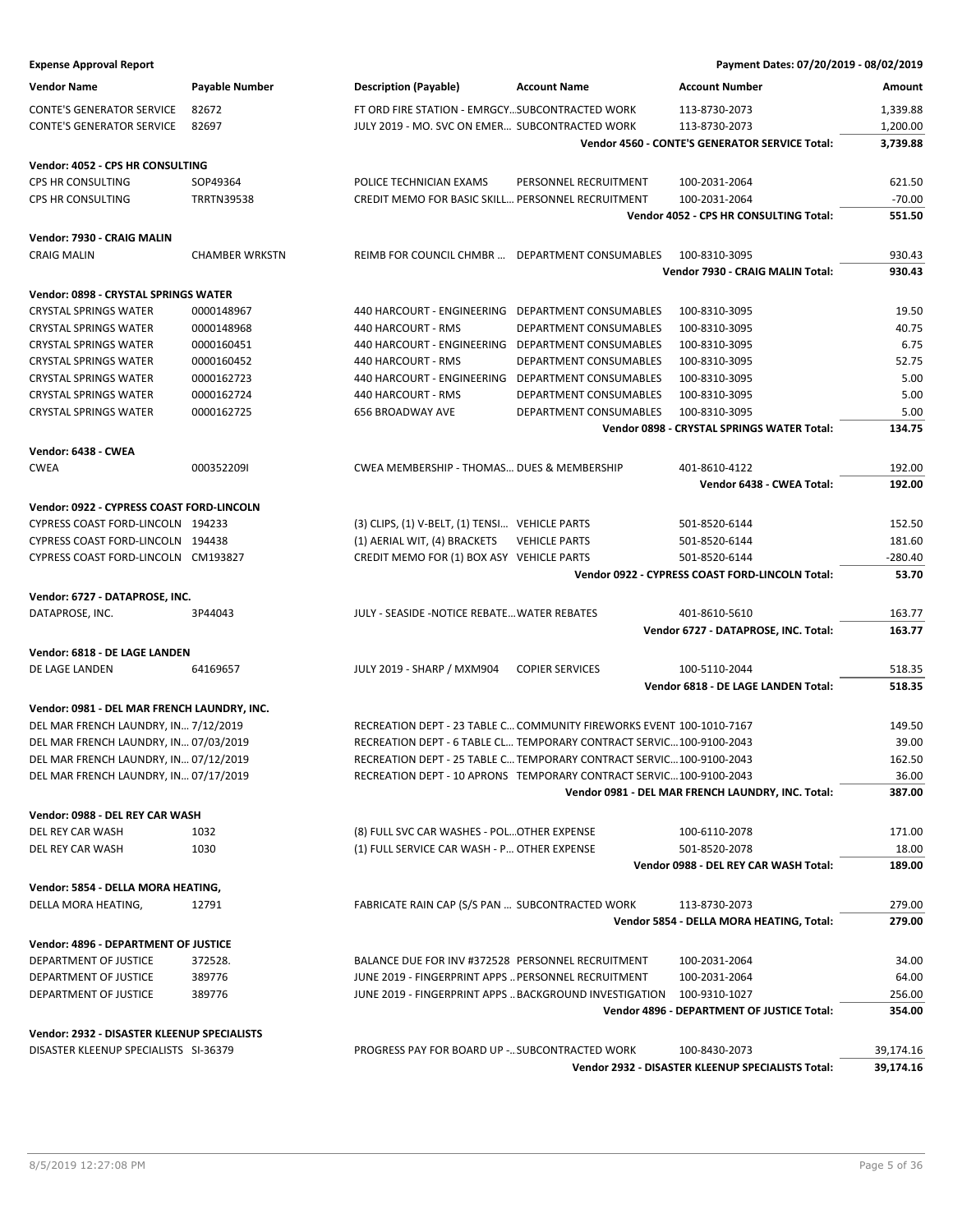| <b>Expense Approval Report</b>                                                      |                              |                                                                                                             |                                                                         | Payment Dates: 07/20/2019 - 08/02/2019                           |                      |
|-------------------------------------------------------------------------------------|------------------------------|-------------------------------------------------------------------------------------------------------------|-------------------------------------------------------------------------|------------------------------------------------------------------|----------------------|
| <b>Vendor Name</b>                                                                  | <b>Payable Number</b>        | <b>Description (Payable)</b>                                                                                | <b>Account Name</b>                                                     | <b>Account Number</b>                                            | Amount               |
| Vendor: 5163 - DON CHAPIN COMPANY, INC.                                             |                              |                                                                                                             |                                                                         |                                                                  |                      |
| DON CHAPIN COMPANY, INC.                                                            | 219073*02                    | APPLICATION PAYMENT NO. 2  BICYCLE SAFE STORM GRATE                                                         |                                                                         | 210-8210-9576                                                    | 35,919.50            |
|                                                                                     |                              |                                                                                                             |                                                                         | Vendor 5163 - DON CHAPIN COMPANY, INC. Total:                    | 35,919.50            |
| Vendor: 7266 - E2 CONSULTING ENGINEERS, INC                                         |                              |                                                                                                             |                                                                         |                                                                  |                      |
| E2 CONSULTING ENGINEERS, INC WW-SEA-2307-029                                        |                              |                                                                                                             | 5/25/19-6/28/19 - LIFT STATION DEL MONTE LIFT STATION UPG 953-8820-9201 |                                                                  | 6,588.25             |
|                                                                                     |                              |                                                                                                             |                                                                         | Vendor 7266 - E2 CONSULTING ENGINEERS, INC Total:                | 6,588.25             |
|                                                                                     |                              |                                                                                                             |                                                                         |                                                                  |                      |
| Vendor: 9038 - EDEN COUNCIL FOR HOPE AND OPPORTUNITY<br>EDEN COUNCIL FOR HOPE AND 4 |                              |                                                                                                             |                                                                         | 200-5410-7402                                                    |                      |
|                                                                                     |                              | 4 QTR, FY 2018/19 - CDBG PAY ECHO                                                                           |                                                                         | Vendor 9038 - EDEN COUNCIL FOR HOPE AND OPPORTUNITY Total:       | 1,302.09<br>1,302.09 |
|                                                                                     |                              |                                                                                                             |                                                                         |                                                                  |                      |
| Vendor: 4892 - EDGES ELECTRICAL GROUP                                               |                              |                                                                                                             |                                                                         |                                                                  |                      |
| <b>EDGES ELECTRICAL GROUP</b>                                                       | S4692310.002                 | CREDIT MEMO FOR INV \$46923 DEPARTMENT CONSUMABLES                                                          |                                                                         | 100-8430-3095                                                    | $-493.88$            |
| <b>EDGES ELECTRICAL GROUP</b>                                                       | S4697482.001                 | (30) PHIL F17T8/TL841/PLUS/A DEPARTMENT CONSUMABLES                                                         |                                                                         | 113-8730-3095                                                    | 112.04               |
| <b>EDGES ELECTRICAL GROUP</b><br><b>EDGES ELECTRICAL GROUP</b>                      | S4701386.001<br>S4711912.001 | (4) BODINE B50 2L 120/277 EM DEPARTMENT CONSUMABLES<br>(12) 9V SIZE ALKALINE BAT-CTN DEPARTMENT CONSUMABLES |                                                                         | 113-8730-3095<br>113-8730-3095                                   | 418.90<br>34.88      |
| <b>EDGES ELECTRICAL GROUP</b>                                                       | S4712895.001                 | (1) LITH LHQM-LED-G-M6 QUA DEPARTMENT CONSUMABLES                                                           |                                                                         | 113-8730-3095                                                    | 132.56               |
| <b>EDGES ELECTRICAL GROUP</b>                                                       | S4712900.001                 | (2) LITH LHQM-LED-G-M6 QUA DEPARTMENT CONSUMABLES                                                           |                                                                         | 113-8730-3095                                                    | 265.13               |
| <b>EDGES ELECTRICAL GROUP</b>                                                       | S4712903.001                 | (4) LITH LHQM-LED-G-M6 QUA DEPARTMENT CONSUMABLES                                                           |                                                                         | 113-8730-3095                                                    | 530.27               |
|                                                                                     |                              |                                                                                                             |                                                                         | Vendor 4892 - EDGES ELECTRICAL GROUP Total:                      | 999.90               |
|                                                                                     |                              |                                                                                                             |                                                                         |                                                                  |                      |
| Vendor: 8622 - EDWARDS TRUCK CENTER, INC.                                           |                              |                                                                                                             |                                                                         |                                                                  |                      |
| EDWARDS TRUCK CENTER, INC. 56680                                                    |                              | (1) COOLENT, OIL, FUEL SEN                                                                                  | <b>VEHICLE PARTS</b><br><b>OUTSIDE REPAIRS</b>                          | 501-8520-6144                                                    | 21.37                |
| EDWARDS TRUCK CENTER, INC. 66294                                                    |                              | PUMP DOSER FOR TRUCK #669                                                                                   |                                                                         | 501-8520-6148<br>Vendor 8622 - EDWARDS TRUCK CENTER, INC. Total: | 2,478.75<br>2,500.12 |
|                                                                                     |                              |                                                                                                             |                                                                         |                                                                  |                      |
| Vendor: 9256 - EL CAMINO MACHINE & WELDING, LLC                                     |                              |                                                                                                             |                                                                         |                                                                  |                      |
| EL CAMINO MACHINE & WELDI C11806                                                    |                              | FABRICATE (3) DOOR PANELS A SUBCONTRACTED WORK                                                              |                                                                         | 100-8420-2073                                                    | 2,629.10             |
| EL CAMINO MACHINE & WELDI C11815                                                    |                              | BLEACHER REPAIR, LABOR - SO SUBCONTRACTED WORK                                                              |                                                                         | 100-8420-2073                                                    | 1,300.00             |
|                                                                                     |                              |                                                                                                             |                                                                         | Vendor 9256 - EL CAMINO MACHINE & WELDING, LLC Total:            | 3,929.10             |
| Vendor: 8365 - ELLIS MAKUS LLP                                                      |                              |                                                                                                             |                                                                         |                                                                  |                      |
| <b>ELLIS MAKUS LLP</b>                                                              | 8650                         | CITY OF SEASIDE - 00008                                                                                     | CONSULTANT                                                              | 100-6110-1030                                                    | 4,367.50             |
|                                                                                     |                              |                                                                                                             |                                                                         | Vendor 8365 - ELLIS MAKUS LLP Total:                             | 4,367.50             |
| Vendor: 9251 - ENGINEERING NEWS-RECORD                                              |                              |                                                                                                             |                                                                         |                                                                  |                      |
| <b>ENGINEERING NEWS-RECORD</b>                                                      | EN189102                     | DIGITAL RENEWAL FOR RICHAR BOOKS & PERIODICALS                                                              |                                                                         | 100-8910-4123                                                    | 37.00                |
|                                                                                     |                              |                                                                                                             |                                                                         | Vendor 9251 - ENGINEERING NEWS-RECORD Total:                     | 37.00                |
| Vendor: 1152 - ENTENMANN-ROVIN COMPANY                                              |                              |                                                                                                             |                                                                         |                                                                  |                      |
| ENTENMANN-ROVIN COMPANY 0144423-IN                                                  |                              | (3) SEASIDE PD D130 TT BADGES OTHER EXPENSE                                                                 |                                                                         | 100-6110-2078                                                    | 179.01               |
|                                                                                     |                              |                                                                                                             |                                                                         | <b>Vendor 1152 - ENTENMANN-ROVIN COMPANY Total:</b>              | 179.01               |
| Vendor: 8979 - ERROL L. MONTGOMERY & ASSOCIATES, INC.                               |                              |                                                                                                             |                                                                         |                                                                  |                      |
| ERROL L. MONTGOMERY & ASS 9150-19-4                                                 |                              | MAY 2019 - SEASIDE BASIN WA CONSULTING COSTS                                                                |                                                                         | 670-2130-1030                                                    | 732.50               |
|                                                                                     |                              |                                                                                                             |                                                                         | Vendor 8979 - ERROL L. MONTGOMERY & ASSOCIATES, INC. Total:      | 732.50               |
| Vendor: 5969 - FASTENAL COMPANY                                                     |                              |                                                                                                             |                                                                         |                                                                  |                      |
| <b>FASTENAL COMPANY</b>                                                             | CASEA94201                   | MISC SUPPLIES FOR PARKS DEPT DEPARTMENT CONSUMABLES                                                         |                                                                         | 100-8420-3095                                                    | 58.72                |
| <b>FASTENAL COMPANY</b>                                                             | CASEA94465                   | $(1)$ 5/8x1/2" 135S&D DR                                                                                    | DEPARTMENT CONSUMABLES                                                  | 100-8420-3095                                                    | 30.10                |
| <b>FASTENAL COMPANY</b>                                                             | CASEA94494                   | (2) 25" WET FLOOR SAFETY SIG DEPARTMENT CONSUMABLES                                                         |                                                                         | 100-8420-3095                                                    | 41.19                |
| <b>FASTENAL COMPANY</b>                                                             | CASEA94533                   | MISC POMA DEPT SUPPLIES                                                                                     | DEPARTMENT CONSUMABLES                                                  | 113-8730-3095                                                    | 41.89                |
| <b>FASTENAL COMPANY</b>                                                             | CASEA94557                   | (1) HARD HAT                                                                                                | DEPARTMENT CONSUMABLES                                                  | 113-8730-3095                                                    | 20.75                |
| <b>FASTENAL COMPANY</b>                                                             | CASEA93058                   | MISC SIGNS SUPPLIES                                                                                         | DEPARTMENT CONSUMABLES                                                  | 210-8110-3095                                                    | 108.75               |
| <b>FASTENAL COMPANY</b>                                                             | CASEA94311                   | (12) XXL BLK/BLK CRNKL GLOVE CONSUMABLES                                                                    |                                                                         | 271-8110-3095                                                    | 31.78                |
| <b>FASTENAL COMPANY</b>                                                             | CASEA94482                   | MISC SUPPLIES FOR MECHANIC  DEPARTMENT CONSUMABLES                                                          |                                                                         | 501-8520-3095                                                    | 43.93                |
| <b>FASTENAL COMPANY</b>                                                             | CASEA93196                   | (10) 7/8 SAE F/W Z                                                                                          | <b>VEHICLE PARTS</b>                                                    | 501-8520-6144                                                    | 2.94                 |
|                                                                                     |                              |                                                                                                             |                                                                         | Vendor 5969 - FASTENAL COMPANY Total:                            | 380.05               |
| Vendor: 1188 - FERGUSON ENTERPRISES INC #686                                        |                              |                                                                                                             |                                                                         |                                                                  |                      |
| FERGUSON ENTERPRISES INC # 6766825                                                  |                              | $(1)$ LF 3/4 RED PRES BFP W/ BV                                                                             | DEPARTMENT CONSUMABLES                                                  | 100-8430-3095                                                    | 511.13               |
| FERGUSON ENTERPRISES INC # 6766814                                                  |                              | MISC POMA SUPPLIES                                                                                          | DEPARTMENT CONSUMABLES                                                  | 113-8730-3095                                                    | 5.54                 |
| FERGUSON ENTERPRISES INC # 6769680                                                  |                              | (2) LF 3/4 WROT CXC UNION                                                                                   | DEPARTMENT CONSUMABLES                                                  | 113-8730-3095                                                    | 27.58                |
| FERGUSON ENTERPRISES INC # 6771879                                                  |                              | MISC POMA SUPPLIES                                                                                          | DEPARTMENT CONSUMABLES                                                  | 113-8730-3095                                                    | 113.77               |
| FERGUSON ENTERPRISES INC # 6761921                                                  |                              | MISC SUPPLIES FOR TANK SITE                                                                                 | DEPARTMENT CONSUMABLES                                                  | 401-8620-3095                                                    | 12.45                |
|                                                                                     |                              |                                                                                                             |                                                                         | Vendor 1188 - FERGUSON ENTERPRISES INC #686 Total:               | 670.47               |
|                                                                                     |                              |                                                                                                             |                                                                         |                                                                  |                      |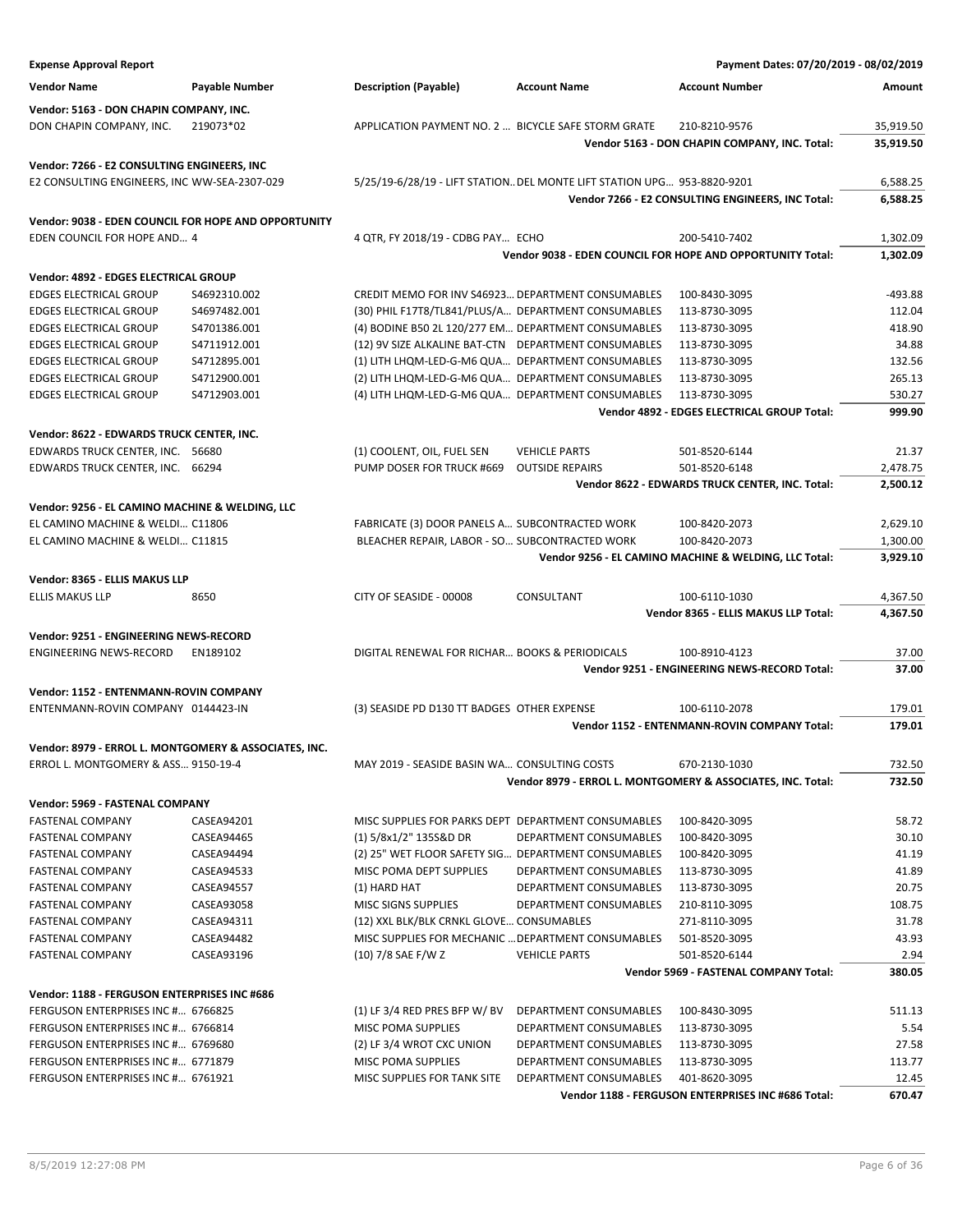| <b>Vendor Name</b>                              | <b>Payable Number</b> | <b>Description (Payable)</b>                                             | <b>Account Name</b>                   | <b>Account Number</b>                                 | Amount     |
|-------------------------------------------------|-----------------------|--------------------------------------------------------------------------|---------------------------------------|-------------------------------------------------------|------------|
| Vendor: 1224 - FIRST ALARM                      |                       |                                                                          |                                       |                                                       |            |
| <b>FIRST ALARM</b>                              | 484857                | MONITORING SYSTEMS (5) - 8/1ALARM SERVICE                                |                                       | 100-8310-2070                                         | 1,717.80   |
| <b>FIRST ALARM</b>                              | 480875                | 656 BRAODWAY - LITHIUM BAT SUBCONTRACTED WORK                            |                                       | 100-8310-2073                                         | 6.00       |
| <b>FIRST ALARM</b>                              | 482273                | POLICE DEPT MONITORING 8/1 POLICE EQUIPMENT                              |                                       | 221-6120-8184                                         | 194.22     |
|                                                 |                       |                                                                          |                                       | Vendor 1224 - FIRST ALARM Total:                      | 1,918.02   |
| Vendor: 3837 - GARY HAEDRICH                    |                       |                                                                          |                                       |                                                       |            |
| <b>GARY HAEDRICH</b>                            | 11695                 | REPAIR WK FOR ROOF PEELNG  OUTSIDE REPAIRS                               |                                       | 501-8520-6148                                         | 1,500.00   |
|                                                 |                       |                                                                          |                                       | Vendor 3837 - GARY HAEDRICH Total:                    | 1,500.00   |
| Vendor: 6306 - GAVILAN PEST CONTROL             |                       |                                                                          |                                       |                                                       |            |
| <b>GAVILAN PEST CONTROL</b>                     | 0124196               | 1136 WHEELER ST - GENERAL P SUBCONTRACTED WORK                           |                                       | 100-9310-2073                                         | 83.00      |
|                                                 |                       |                                                                          |                                       | Vendor 6306 - GAVILAN PEST CONTROL Total:             | 83.00      |
| Vendor: 5198 - GOLDEN STATE PORTABLES           |                       |                                                                          |                                       |                                                       |            |
| <b>GOLDEN STATE PORTABLES</b>                   | 40375                 | JUNE 2019 - MO. SVC FOR OFC  SUBCONTRACTED WORK                          |                                       | 100-8310-2073                                         | 487.54     |
| <b>GOLDEN STATE PORTABLES</b>                   | 40551                 | JULY 2019 - MO. SVC FOR OFC  SUBCONTRACTED WORK                          |                                       | 100-8310-2073                                         | 487.54     |
| <b>GOLDEN STATE PORTABLES</b>                   | 40376                 | JUNE 2019 - MONTHLY SVC AT  EQUIPMENT RENTAL                             |                                       | 100-8420-2087                                         | 120.36     |
| <b>GOLDEN STATE PORTABLES</b>                   | 40552                 | JULY 2019 - MONTHLY SVC FOR EQUIPMENT RENTAL                             |                                       | 100-8420-2087                                         | 120.36     |
|                                                 |                       |                                                                          |                                       | Vendor 5198 - GOLDEN STATE PORTABLES Total:           | 1,215.80   |
| Vendor: 1388 - GRAINGER                         |                       |                                                                          |                                       |                                                       |            |
| GRAINGER                                        | 9233120147            | (6) SPLIT SLEEVE KIT, 12 IN x 1 IN DEPARTMENT CONSUMABLES                |                                       | 113-8730-3095                                         | 553.43     |
| GRAINGER                                        | 9235921443            | (2) SPLIT SLEEVE KIT, 12 IN x 1 IN DEPARTMENT CONSUMABLES                |                                       | 113-8730-3095                                         | 184.47     |
| GRAINGER                                        | 9236404472            | (2) SPLIT SLEEVE KIT, 12 IN x 2 IN DEPARTMENT CONSUMABLES                |                                       | 113-8730-3095                                         | 211.25     |
| <b>GRAINGER</b>                                 | 9237251518            | (1) INLINE COUPLER, (1) PATCH  DEPARTMENT CONSUMABLES                    |                                       | 113-8730-3095                                         | 13.26      |
| <b>GRAINGER</b>                                 | 9237850814            | (1) ACCESS DOOR, FLUSH MOU DEPARTMENT CONSUMABLES                        |                                       | 113-8730-3095                                         | 136.27     |
|                                                 |                       |                                                                          |                                       | Vendor 1388 - GRAINGER Total:                         | 1,098.68   |
| Vendor: 1391 - GRANITE CONSTRUCTION COMP        |                       |                                                                          |                                       |                                                       |            |
| <b>GRANITE CONSTRUCTION COMP 1608900</b>        |                       | TICKET #15588513                                                         | SUBCONTRACTED WORK (MEA 210-8110-2093 |                                                       | 107.02     |
| <b>GRANITE CONSTRUCTION COMP 1608505</b>        |                       | TICKET #15588195; 1/2" HMA6 DEPARTMENT CONSUMABLES                       |                                       | 210-8110-3095                                         | 94.08      |
|                                                 |                       |                                                                          |                                       | Vendor 1391 - GRANITE CONSTRUCTION COMP Total:        | 201.10     |
| Vendor: 1392 - GRANITE ROCK COMPANY             |                       |                                                                          |                                       |                                                       |            |
| <b>GRANITE ROCK COMPANY</b>                     | 1181468               | TICKET #657230; FENCING FOR  DEPARTMENT CONSUMABLES                      |                                       | 100-8430-3095                                         | 1,147.13   |
| <b>GRANITE ROCK COMPANY</b>                     | 1181544               | TICKET #658194; (7) 48" WOOD DEPARTMENT CONSUMABLES                      |                                       | 100-8430-3095                                         | 133.84     |
|                                                 |                       |                                                                          |                                       | Vendor 1392 - GRANITE ROCK COMPANY Total:             | 1,280.97   |
| Vendor: 3154 - GREEN VALLEY LANSCAPE INC.       |                       |                                                                          |                                       |                                                       |            |
| <b>GREEN VALLEY LANSCAPE INC.</b>               | 35155                 | (6) SHARPNG TOOLS, (2) PRUNE TOOLS                                       |                                       | 100-8420-3107                                         | 299.24     |
|                                                 |                       |                                                                          |                                       | Vendor 3154 - GREEN VALLEY LANSCAPE INC. Total:       | 299.24     |
| Vendor: 5476 - GUARDIAN                         |                       |                                                                          |                                       |                                                       |            |
| <b>GUARDIAN</b>                                 | INV0003553            | AUGUST 2019 ADMIN FEES                                                   | <b>DENTAL PAYABLE</b>                 | 100-2066                                              | 2,983.95   |
|                                                 |                       |                                                                          |                                       | Vendor 5476 - GUARDIAN Total:                         | 2,983.95   |
| Vendor: 4222 - HARRIS & ASSOCIATES, INC.        |                       |                                                                          |                                       |                                                       |            |
| HARRIS & ASSOCIATES, INC.                       | 41150                 | 3/31/19-4/27/19 PAVEMENT R SB1 CAPITAL PROJECTS                          |                                       | 210-8210-9577                                         | 31,607.90  |
| HARRIS & ASSOCIATES, INC.                       | 41383                 | 4/28/19-5/25/119 - PAVEMENT SB1 CAPITAL PROJECTS                         |                                       | 210-8210-9577                                         | 11,594.85  |
| HARRIS & ASSOCIATES, INC.                       | 41764                 | 5/26/19-6/29/19 PAVEMENT R SB1 CAPITAL PROJECTS                          |                                       | 210-8210-9577                                         | 8,548.47   |
| HARRIS & ASSOCIATES, INC.                       | 41150                 | 3/31/19-4/27/19 PAVEMENT R CONSTRUCTION IN PROGRESS- 212-8920-9600       |                                       |                                                       | 152,159.10 |
| HARRIS & ASSOCIATES, INC.                       | 41383                 | 4/28/19-5/25/119 - PAVEMENT CONSTRUCTION IN PROGRESS- 212-8920-9600      |                                       |                                                       | 55,817.05  |
| HARRIS & ASSOCIATES, INC.                       | 41764                 | 5/26/19-6/29/19 PAVEMENT R CONSTRUCTION IN PROGRESS- 212-8920-9600       |                                       |                                                       | 41,151.93  |
| HARRIS & ASSOCIATES, INC.                       | 41685                 | 5/26/19 - 6/29/19 - SCSD LIFT S DEL MONTE LIFT STATION UPG 953-8820-9201 |                                       |                                                       | 3,385.00   |
| HARRIS & ASSOCIATES, INC.                       | 41656                 | 5/26/19-6/29/19 CIP MGMT SV CANYON DEL REY SEWER LINE R953-8820-9205     |                                       |                                                       | 3,940.00   |
| HARRIS & ASSOCIATES, INC.                       | 41656                 | 5/26/19-6/29/19 CIP MGMT SV DEL MONTE SWR MAIN REPLAC 953-8820-9214      |                                       |                                                       | 2,620.00   |
|                                                 |                       |                                                                          |                                       | Vendor 4222 - HARRIS & ASSOCIATES, INC. Total:        | 310,824.30 |
| Vendor: 1494 - HD SUPPLY FACILITIES MAINTENANCE |                       |                                                                          |                                       |                                                       |            |
| HD SUPPLY FACILITIES MAINTE 9174005328          |                       | PLUMBING SUPPLIES FOR 986 HDEPARTMENT CONSUMABLES                        |                                       | 100-8310-3095                                         | 76.67      |
|                                                 |                       |                                                                          |                                       | Vendor 1494 - HD SUPPLY FACILITIES MAINTENANCE Total: | 76.67      |
| Vendor: 5753 - HEIHACHIRO TAKARABE              |                       |                                                                          |                                       |                                                       |            |
| <b>HEIHACHIRO TAKARABE</b>                      | <b>JULY 2019</b>      | JULY 2019 - INSTRUCTOR PAY ( RECREATION CONTRACT SERVI 100-9603-2075     |                                       |                                                       | 349.72     |
|                                                 |                       |                                                                          |                                       | Vendor 5753 - HEIHACHIRO TAKARABE Total:              | 349.72     |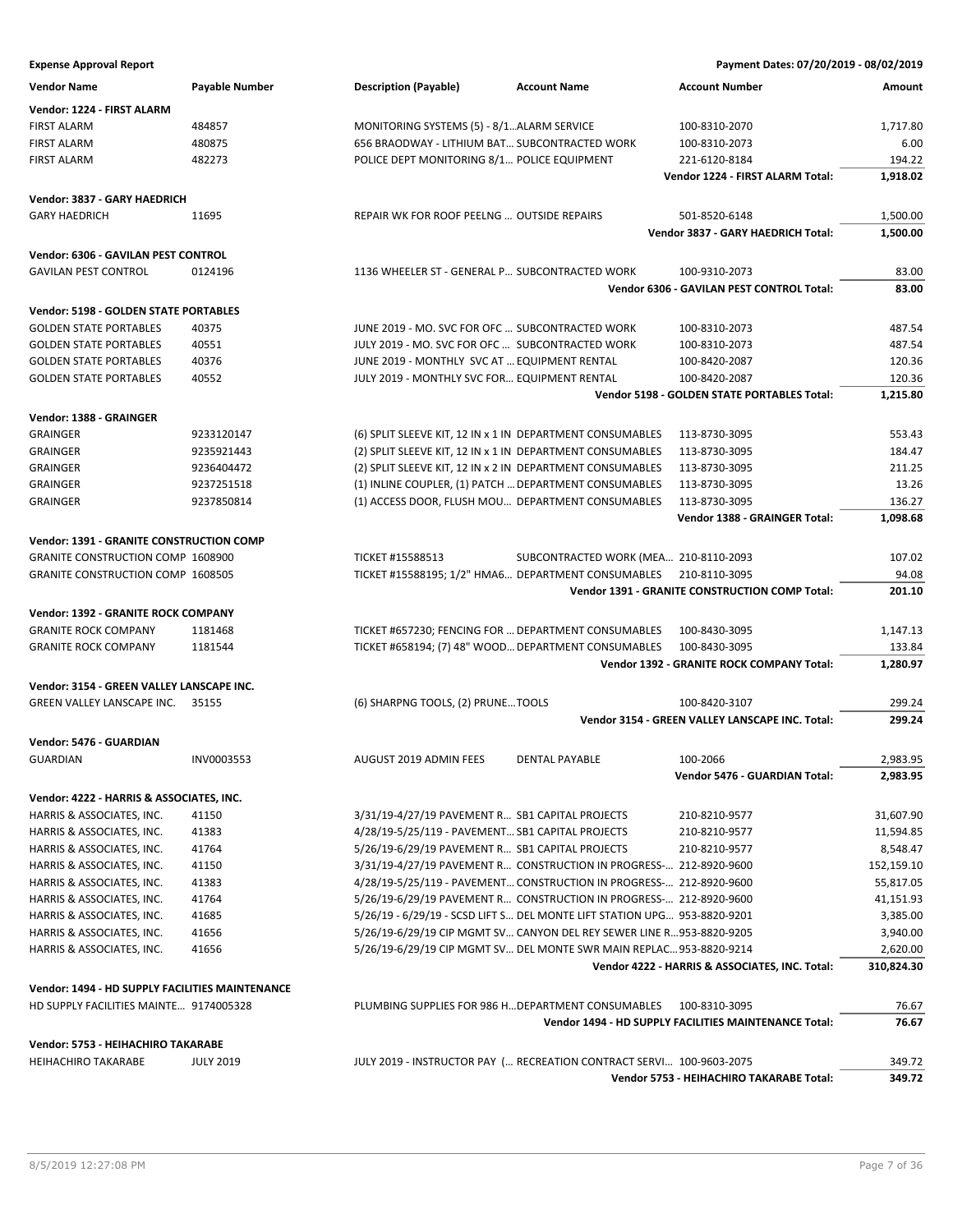| <b>Vendor Name</b>                                                       | Payable Number | <b>Description (Payable)</b>                                                      | <b>Account Name</b>                              | <b>Account Number</b>                | Amount         |
|--------------------------------------------------------------------------|----------------|-----------------------------------------------------------------------------------|--------------------------------------------------|--------------------------------------|----------------|
| Vendor: 4838 - HIRE RIGHT, LLC                                           |                |                                                                                   |                                                  |                                      |                |
| HIRE RIGHT, LLC                                                          | P0887758       | JUNE 2019 - BACKGROUND SCR SUBCONTRACTED WORK                                     |                                                  | 951-8820-2073                        | 54.70          |
|                                                                          |                |                                                                                   |                                                  | Vendor 4838 - HIRE RIGHT, LLC Total: | 54.70          |
| Vendor: 1561 - HOME DEPOT CREDIT SERVICES                                |                |                                                                                   |                                                  |                                      |                |
| HOME DEPOT CREDIT SERVICES 20744                                         |                | MISC SUPPLIES - STREETS DEPT DEPARTMENT CONSUMABLES                               |                                                  | 100-8310-3095                        | 157.75         |
| HOME DEPOT CREDIT SERVICES 6201304                                       |                | CREDIT AMT FOR INV #6201304 DEPARTMENT CONSUMABLES                                |                                                  | 100-8310-3095                        | $-3.56$        |
| HOME DEPOT CREDIT SERVICES 7050245                                       |                | MISC SUPPLIES FOR STREETS D DEPARTMENT CONSUMABLES                                |                                                  | 100-8310-3095                        | 66.65          |
| HOME DEPOT CREDIT SERVICES 8591528                                       |                | MISC SUPPLIES - STREETS DEPT DEPARTMENT CONSUMABLES                               |                                                  | 100-8310-3095                        | 37.63          |
| HOME DEPOT CREDIT SERVICES 9013940                                       |                | MISC SUPPLIES - STREETS DEPT                                                      | DEPARTMENT CONSUMABLES                           | 100-8310-3095                        | 33.88          |
| HOME DEPOT CREDIT SERVICES 2194376                                       |                | MISC SUPPLIES - PARKS DEPT                                                        | DEPARTMENT CONSUMABLES                           | 100-8420-3095                        | 10.86          |
| HOME DEPOT CREDIT SERVICES 6201305                                       |                | MISC SUPPLIES - LAGUNA GRA DEPARTMENT CONSUMABLES                                 |                                                  | 100-8420-3095                        | 11.07          |
| HOME DEPOT CREDIT SERVICES 1144431                                       |                | MISC SUPPLIES - 4TH OF JULY E DEPARTMENT CONSUMABLES                              |                                                  | 100-8430-3095                        | 24.55          |
| HOME DEPOT CREDIT SERVICES 562602                                        |                | (4) SISAL ROPES - 4TH OF JULY  DEPARTMENT CONSUMABLES                             |                                                  | 100-8430-3095                        | 58.47          |
| HOME DEPOT CREDIT SERVICES 8064848                                       |                | MISC SUPPLIES - 4TH OF JULY E DEPARTMENT CONSUMABLES                              |                                                  | 100-8430-3095                        | 342.07         |
| HOME DEPOT CREDIT SERVICES 8973640                                       |                | MISC SUPPLIES - 4TH OF JULY E DEPARTMENT CONSUMABLES                              |                                                  | 100-8430-3095                        | 13.82          |
| HOME DEPOT CREDIT SERVICES 9562862                                       |                | MISC SUPPLIES - 4TH OF JULY E DEPARTMENT CONSUMABLES                              |                                                  | 100-8430-3095                        | 35.51          |
| HOME DEPOT CREDIT SERVICES 6026307                                       |                | MISC SUPPLIES - PARKS DEPT                                                        | <b>DEPARTMENT CONSUMABLES</b>                    | 100-8440-3095                        | 251.35         |
| HOME DEPOT CREDIT SERVICES 101724                                        |                | MISC SUPPLIES - POMA                                                              | DEPARTMENT CONSUMABLES                           | 113-8730-3095                        | 38.62          |
| HOME DEPOT CREDIT SERVICES 1562428                                       |                | MISC SUPPLIES - POMA                                                              | DEPARTMENT CONSUMABLES                           | 113-8730-3095                        | 14.66          |
| HOME DEPOT CREDIT SERVICES 1570850                                       |                | MISC SUPPLIES - POMA                                                              | DEPARTMENT CONSUMABLES                           | 113-8730-3095                        | 7.44           |
| HOME DEPOT CREDIT SERVICES 1581198                                       |                | MISC SUPPLIES - POMA                                                              | <b>DEPARTMENT CONSUMABLES</b>                    | 113-8730-3095                        | 5.77           |
| HOME DEPOT CREDIT SERVICES 2121088                                       |                | MISC SUPPLIES - POMA                                                              | <b>DEPARTMENT CONSUMABLES</b>                    | 113-8730-3095                        | 26.44          |
| HOME DEPOT CREDIT SERVICES 3121015<br>HOME DEPOT CREDIT SERVICES 3121016 |                | MISC SUPPLIES - POMA                                                              | DEPARTMENT CONSUMABLES                           | 113-8730-3095                        | 35.93<br>10.68 |
| HOME DEPOT CREDIT SERVICES 3972300                                       |                | MISC SUPPLIES - POMA<br>MISC SUPPLIES - POMA                                      | DEPARTMENT CONSUMABLES<br>DEPARTMENT CONSUMABLES | 113-8730-3095<br>113-8730-3095       | 12.00          |
| HOME DEPOT CREDIT SERVICES 4013048                                       |                | MISC SUPPLIES - POMA                                                              | DEPARTMENT CONSUMABLES                           | 113-8730-3095                        | 63.15          |
| HOME DEPOT CREDIT SERVICES 4595416                                       |                | MISC SUPPLIES - POMA                                                              | DEPARTMENT CONSUMABLES                           | 113-8730-3095                        | 12.53          |
| HOME DEPOT CREDIT SERVICES 4730988                                       |                | MISC SUPPLIES - POMA                                                              | DEPARTMENT CONSUMABLES                           | 113-8730-3095                        | 255.23         |
| HOME DEPOT CREDIT SERVICES 5024177                                       |                | MISC SUPPLIES - POMA                                                              | DEPARTMENT CONSUMABLES                           | 113-8730-3095                        | 12.86          |
| HOME DEPOT CREDIT SERVICES 5024178                                       |                | MISC SUPPLIES - POMA                                                              | DEPARTMENT CONSUMABLES                           | 113-8730-3095                        | 81.84          |
| HOME DEPOT CREDIT SERVICES 5026499                                       |                | MISC SUPPLIES - POMA                                                              | DEPARTMENT CONSUMABLES                           | 113-8730-3095                        | 93.80          |
| HOME DEPOT CREDIT SERVICES 5050384                                       |                | MISC SUPPLIES - POMA                                                              | DEPARTMENT CONSUMABLES                           | 113-8730-3095                        | 19.15          |
| HOME DEPOT CREDIT SERVICES 5581904                                       |                | MISC SUPPLIES - POMA                                                              | DEPARTMENT CONSUMABLES                           | 113-8730-3095                        | 12.60          |
| HOME DEPOT CREDIT SERVICES 6052115                                       |                | MISC SUPPLIES - POMA                                                              | DEPARTMENT CONSUMABLES                           | 113-8730-3095                        | 55.51          |
| HOME DEPOT CREDIT SERVICES 6052116                                       |                | MISC SUPPLIES - POMA                                                              | DEPARTMENT CONSUMABLES                           | 113-8730-3095                        | 37.59          |
| HOME DEPOT CREDIT SERVICES 6052117                                       |                | MISC SUPPLIES - POMA                                                              | DEPARTMENT CONSUMABLES                           | 113-8730-3095                        | 32.74          |
| HOME DEPOT CREDIT SERVICES 6102771                                       |                | MISC SUPPLIES - POMA                                                              | DEPARTMENT CONSUMABLES                           | 113-8730-3095                        | 19.21          |
| HOME DEPOT CREDIT SERVICES 6971015                                       |                | MISC SUPPLIES - POMA                                                              | DEPARTMENT CONSUMABLES                           | 113-8730-3095                        | 15.34          |
| HOME DEPOT CREDIT SERVICES 7014792                                       |                | MISC SUPPLIES - POMA                                                              | DEPARTMENT CONSUMABLES                           | 113-8730-3095                        | 21.80          |
| HOME DEPOT CREDIT SERVICES 7561502                                       |                | MISC SUPPLIES - POMA                                                              | DEPARTMENT CONSUMABLES                           | 113-8730-3095                        | 10.44          |
| HOME DEPOT CREDIT SERVICES 8064375                                       |                | MISC SUPPLIES - POMA                                                              | DEPARTMENT CONSUMABLES                           | 113-8730-3095                        | 81.84          |
| HOME DEPOT CREDIT SERVICES 8064376                                       |                | MISC SUPPLIES - POMA                                                              | DEPARTMENT CONSUMABLES                           | 113-8730-3095                        | 11.18          |
| HOME DEPOT CREDIT SERVICES 8144332                                       |                | MISC SUPPLIES - POMA                                                              | DEPARTMENT CONSUMABLES                           | 113-8730-3095                        | 32.71          |
| HOME DEPOT CREDIT SERVICES 9562830                                       |                | MISC SUPPLIES - POMA                                                              | DEPARTMENT CONSUMABLES                           | 113-8730-3095                        | 131.00         |
| HOME DEPOT CREDIT SERVICES 9562831                                       |                | MISC SUPPLIES - POMA                                                              | DEPARTMENT CONSUMABLES                           | 113-8730-3095                        | 26.65          |
| HOME DEPOT CREDIT SERVICES 971626                                        |                | MISC SUPPLIES - POMA                                                              | DEPARTMENT CONSUMABLES                           | 113-8730-3095                        | 109.22         |
| HOME DEPOT CREDIT SERVICES 9971704                                       |                | <b>MISC SUPPLIES - POMA</b>                                                       | DEPARTMENT CONSUMABLES                           | 113-8730-3095                        | 0.91           |
| HOME DEPOT CREDIT SERVICES 971641                                        |                | MISC SUPPLIES - STREETS DEPT DEPARTMENT CONSUMABLES                               |                                                  | 210-8110-3095                        | 41.76          |
| HOME DEPOT CREDIT SERVICES 1044655                                       |                | MISC SUPPLIES - STORM WATERCONSUMABLES                                            |                                                  | 271-8110-3095                        | 55.62          |
| HOME DEPOT CREDIT SERVICES 8012167                                       |                | MISC SUPPLIES - STORM DIVISI CONSUMABLES                                          |                                                  | 271-8110-3095                        | 10.36          |
| HOME DEPOT CREDIT SERVICES 1972533                                       |                | MISC SUPPLIES - WATER TANK S. DEPARTMENT CONSUMABLES                              |                                                  | 401-8620-3095                        | 35.69          |
| HOME DEPOT CREDIT SERVICES 1972549                                       |                | MISC SUPPLIES - WATER TANK S DEPARTMENT CONSUMABLES                               |                                                  | 401-8620-3095                        | 9.80           |
| HOME DEPOT CREDIT SERVICES 6971029                                       |                | MISC SUPPLIES - WATER DEPT                                                        | DEPARTMENT CONSUMABLES                           | 401-8620-3095                        | 52.54          |
| HOME DEPOT CREDIT SERVICES 7201248                                       |                | MISC SUPPLIES - WATER TANK S DEPARTMENT CONSUMABLES                               |                                                  | 401-8620-3095                        | 13.38          |
| HOME DEPOT CREDIT SERVICES 8972723                                       |                | MISC SUPPLIES - WATER TANK S DEPARTMENT CONSUMABLES                               |                                                  | 401-8620-3095                        | 25.00          |
| HOME DEPOT CREDIT SERVICES 971647<br>HOME DEPOT CREDIT SERVICES 4194138  |                | MISC SUPPLIES - WATER TANK S DEPARTMENT CONSUMABLES<br>MISC SUPPLIES FOR VEHICLES |                                                  | 401-8620-3095                        | 27.43          |
| HOME DEPOT CREDIT SERVICES 3163105                                       |                | MISC SUPPLIES FOR SANITATIO DEPARTMENT CONSUMABLES                                | DEPARTMENT CONSUMABLES                           | 501-8520-3095<br>951-8820-3095       | 5.44<br>158.14 |
| HOME DEPOT CREDIT SERVICES 5201325                                       |                | MISC SUPPLIES - SANITATION D DEPARTMENT CONSUMABLES                               |                                                  | 951-8820-3095                        | 7.60           |
|                                                                          |                |                                                                                   |                                                  |                                      |                |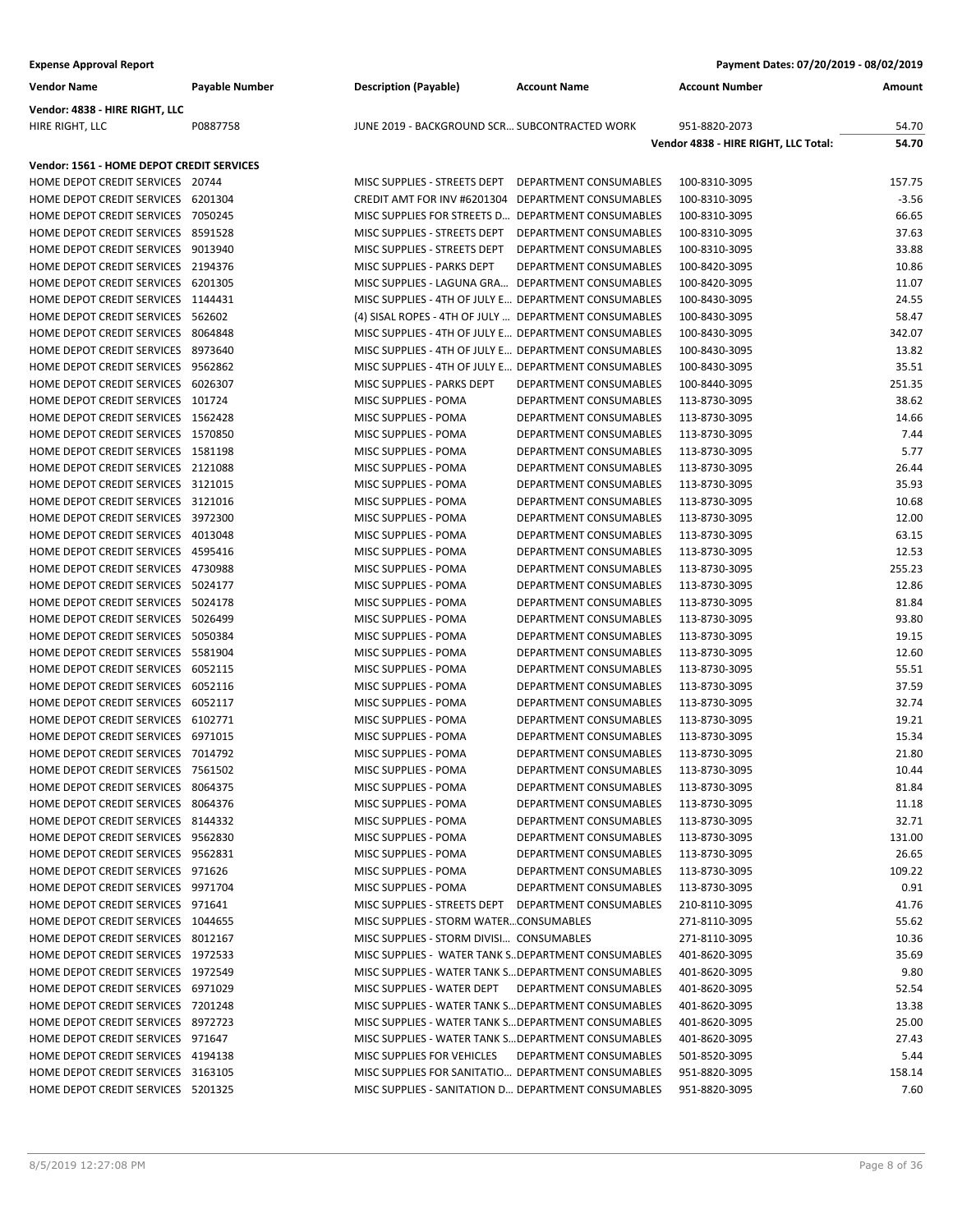| <b>Expense Approval Report</b>             |                |                                            |                                                       | Payment Dates: 07/20/2019 - 08/02/2019           |           |
|--------------------------------------------|----------------|--------------------------------------------|-------------------------------------------------------|--------------------------------------------------|-----------|
| <b>Vendor Name</b>                         | Payable Number | <b>Description (Payable)</b>               | <b>Account Name</b>                                   | <b>Account Number</b>                            | Amount    |
| HOME DEPOT CREDIT SERVICES                 | 8064330        |                                            | 4 PACK "C" BATTERIES - STREETS DEPARTMENT CONSUMABLES | 951-8820-3095                                    | 18.53     |
|                                            |                |                                            |                                                       | Vendor 1561 - HOME DEPOT CREDIT SERVICES Total:  | 2,790.18  |
| Vendor: 1660 - IAFC MEMBERSHIP             |                |                                            |                                                       |                                                  |           |
| <b>IAFC MEMBERSHIP</b>                     | 7/2019/20      | MEMBERSHIP DUES FOR DEMP DUES & MEMBERSHIP |                                                       | 100-6610-4122                                    | 855.00    |
|                                            |                |                                            |                                                       | Vendor 1660 - IAFC MEMBERSHIP Total:             | 855.00    |
| Vendor: 4920 - ICMA RETIREMENT TRUST-457   |                |                                            |                                                       |                                                  |           |
| <b>ICMA RETIREMENT TRUST-457</b>           | INV0003546     | <b>CONTRIBUTIONS</b>                       | DEFERRED COMP PAYABLE                                 | 100-2060                                         | 661.01    |
| ICMA RETIREMENT TRUST-457                  | INV0003546     | <b>CONTRIBUTIONS</b>                       | DEFERRED COMP PAYABLE                                 | 100-2060                                         | 693.22    |
| ICMA RETIREMENT TRUST-457                  | INV0003546     | <b>CONTRIBUTIONS</b>                       | DEFERRED COMP PAYABLE                                 | 100-2060                                         | 1,016.59  |
| <b>ICMA RETIREMENT TRUST-457</b>           | INV0003546     | <b>CONTRIBUTIONS</b>                       | DEFERRED COMP PAYABLE                                 | 100-2060                                         | 1,028.77  |
| ICMA RETIREMENT TRUST-457                  | INV0003546     | <b>CONTRIBUTIONS</b>                       | DEFERRED COMP PAYABLE                                 | 100-2060                                         | 324.98    |
| ICMA RETIREMENT TRUST-457                  | INV0003546     | <b>CONTRIBUTIONS</b>                       | DEFERRED COMP PAYABLE                                 | 100-2060                                         | 19,536.76 |
| ICMA RETIREMENT TRUST-457                  | INV0003546     | <b>CONTRIBUTIONS</b>                       | DEFERRED COMP PAYABLE                                 | 100-2060                                         | 511.75    |
| ICMA RETIREMENT TRUST-457                  | INV0003546     | <b>CONTRIBUTIONS</b>                       | DEFERRED COMP PAYABLE                                 | 100-2060                                         | 390.78    |
| ICMA RETIREMENT TRUST-457                  | INV0003546     | <b>CONTRIBUTIONS</b>                       | DEFERRED COMP PAYABLE                                 | 100-2060                                         | 5,630.38  |
| ICMA RETIREMENT TRUST-457                  | INV0003546     | <b>CONTRIBUTIONS</b>                       | DEFERRED COMP PAYABLE                                 | 100-2060                                         | 91.97     |
| ICMA RETIREMENT TRUST-457                  | INV0003546     | <b>CONTRIBUTIONS</b>                       | DEFERRED COMP PAYABLE                                 |                                                  | 9.05      |
|                                            |                |                                            |                                                       | 103-2060                                         |           |
| ICMA RETIREMENT TRUST-457                  | INV0003546     | <b>CONTRIBUTIONS</b>                       | DEFERRED COMP PAYABLE                                 | 103-2060                                         | 9.05      |
| ICMA RETIREMENT TRUST-457                  | INV0003546     | <b>CONTRIBUTIONS</b>                       | DEFERRED COMP PAYABLE                                 | 113-2060                                         | 61.22     |
| ICMA RETIREMENT TRUST-457                  | INV0003546     | <b>CONTRIBUTIONS</b>                       | DEFERRED COMP PAYABLE                                 | 113-2060                                         | 89.85     |
| ICMA RETIREMENT TRUST-457                  | INV0003546     | <b>CONTRIBUTIONS</b>                       | DEFERRED COMP PAYABLE                                 | 200-2060                                         | 121.00    |
| ICMA RETIREMENT TRUST-457                  | INV0003546     | <b>CONTRIBUTIONS</b>                       | DEFERRED COMP PAYABLE                                 | 210-2060                                         | 12.75     |
| ICMA RETIREMENT TRUST-457                  | INV0003546     | <b>CONTRIBUTIONS</b>                       | DEFERRED COMP PAYABLE                                 | 210-2060                                         | 170.69    |
| ICMA RETIREMENT TRUST-457                  | INV0003546     | <b>CONTRIBUTIONS</b>                       | DEFERRED COMP PAYABLE                                 | 210-2060                                         | 371.31    |
| ICMA RETIREMENT TRUST-457                  | INV0003546     | <b>CONTRIBUTIONS</b>                       | DEFERRED COMP PAYABLE                                 | 210-2060                                         | 4.34      |
| ICMA RETIREMENT TRUST-457                  | INV0003546     | <b>CONTRIBUTIONS</b>                       | DEFERRED COMP PAYABLE                                 | 210-2060                                         | 25.86     |
| ICMA RETIREMENT TRUST-457                  | INV0003546     | <b>CONTRIBUTIONS</b>                       | DEFERRED COMP PAYABLE                                 | 271-2060                                         | 163.06    |
| ICMA RETIREMENT TRUST-457                  | INV0003546     | <b>CONTRIBUTIONS</b>                       | DEFERRED COMP PAYABLE                                 | 271-2060                                         | 28.23     |
| ICMA RETIREMENT TRUST-457                  | INV0003546     | <b>CONTRIBUTIONS</b>                       | DEFERRED COMP PAYABLE                                 | 271-2060                                         | 74.73     |
| ICMA RETIREMENT TRUST-457                  | INV0003546     | <b>CONTRIBUTIONS</b>                       | DEFERRED COMP PAYABLE                                 | 271-2060                                         | 118.44    |
| ICMA RETIREMENT TRUST-457                  | INV0003546     | <b>CONTRIBUTIONS</b>                       | DEFERRED COMP PAYABLE                                 | 401-2060                                         | 502.62    |
| ICMA RETIREMENT TRUST-457                  | INV0003546     | <b>CONTRIBUTIONS</b>                       | DEFERRED COMP PAYABLE                                 | 401-2060                                         | 28.56     |
| ICMA RETIREMENT TRUST-457                  | INV0003546     | <b>CONTRIBUTIONS</b>                       | DEFERRED COMP PAYABLE                                 | 401-2060                                         | 9.02      |
| ICMA RETIREMENT TRUST-457                  | INV0003546     | <b>CONTRIBUTIONS</b>                       | DEFERRED COMP PAYABLE                                 | 501-2060                                         | 57.10     |
| ICMA RETIREMENT TRUST-457                  | INV0003546     | <b>CONTRIBUTIONS</b>                       | DEFERRED COMP PAYABLE                                 | 501-2060                                         | 65.23     |
| ICMA RETIREMENT TRUST-457                  | INV0003546     | <b>CONTRIBUTIONS</b>                       | DEFERRED COMP PAYABLE                                 | 501-2060                                         | 197.98    |
| <b>ICMA RETIREMENT TRUST-457</b>           | INV0003546     | <b>CONTRIBUTIONS</b>                       | DEFERRED COMP PAYABLE                                 | 503-2060                                         | 573.85    |
| ICMA RETIREMENT TRUST-457                  | INV0003546     | <b>CONTRIBUTIONS</b>                       | DEFERRED COMP PAYABLE                                 | 503-2060                                         | 313.82    |
| ICMA RETIREMENT TRUST-457                  | INV0003546     | <b>CONTRIBUTIONS</b>                       | DEFERRED COMP PAYABLE                                 | 951-2060                                         | 122.69    |
| ICMA RETIREMENT TRUST-457                  | INV0003546     | <b>CONTRIBUTIONS</b>                       | DEFERRED COMP PAYABLE                                 | 951-2060                                         | 36.09     |
| ICMA RETIREMENT TRUST-457                  | INV0003546     | <b>CONTRIBUTIONS</b>                       | DEFERRED COMP PAYABLE                                 | 951-2060                                         | 57.10     |
| ICMA RETIREMENT TRUST-457                  | INV0003546     | <b>CONTRIBUTIONS</b>                       | DEFERRED COMP PAYABLE                                 | 951-2060                                         | 331.51    |
| ICMA RETIREMENT TRUST-457                  | INV0003546     | <b>CONTRIBUTIONS</b>                       | DEFERRED COMP PAYABLE                                 | 953-2060                                         | 1.08      |
|                                            |                |                                            |                                                       | Vendor 4920 - ICMA RETIREMENT TRUST-457 Total:   | 33,442.44 |
|                                            |                |                                            |                                                       |                                                  |           |
| Vendor: 7173 - Iconix Waterworks (US) Inc. |                |                                            |                                                       |                                                  |           |
| Iconix Waterworks (US) Inc.                | 17913018829    |                                            | (1) 36 ALUM STRIGHT PIPE WR DEPARTMENT CONSUMABLES    | 401-8620-3095                                    | 223.97    |
| Iconix Waterworks (US) Inc.                | 17913019071    | MISC SUPPLIES - WATER DEPT                 | <b>DEPARTMENT CONSUMABLES</b>                         | 401-8620-3095                                    | 674.60    |
| Iconix Waterworks (US) Inc.                | 17913019078    |                                            | MISC SUPPLIES FOR WATER TA DEPARTMENT CONSUMABLES     | 401-8620-3095                                    | 435.61    |
|                                            |                |                                            |                                                       | Vendor 7173 - Iconix Waterworks (US) Inc. Total: | 1,334.18  |
| Vendor: 5266 - INTL ASSOC OF FIREFIGHTER   |                |                                            |                                                       |                                                  |           |
| INTL ASSOC OF FIREFIGHTER                  | INV0003429     | <b>DUES</b>                                | MISC PAYROLL PAYABLES                                 | 100-2062                                         | 1,150.00  |
| INTL ASSOC OF FIREFIGHTER                  | INV0003476     | <b>DUES</b>                                | MISC PAYROLL PAYABLES                                 | 100-2062                                         | 1,100.00  |
|                                            |                |                                            |                                                       | Vendor 5266 - INTL ASSOC OF FIREFIGHTER Total:   | 2,250.00  |
|                                            |                |                                            |                                                       |                                                  |           |
| Vendor: 8332 - IVY SIMPSON                 |                |                                            |                                                       |                                                  |           |
| <b>IVY SIMPSON</b>                         | 1330           |                                            | WEEKLY INTERIOR PLANT SVC -  SUBCONTRACTED WORK       | 100-8310-2073                                    | 210.00    |
|                                            |                |                                            |                                                       | Vendor 8332 - IVY SIMPSON Total:                 | 210.00    |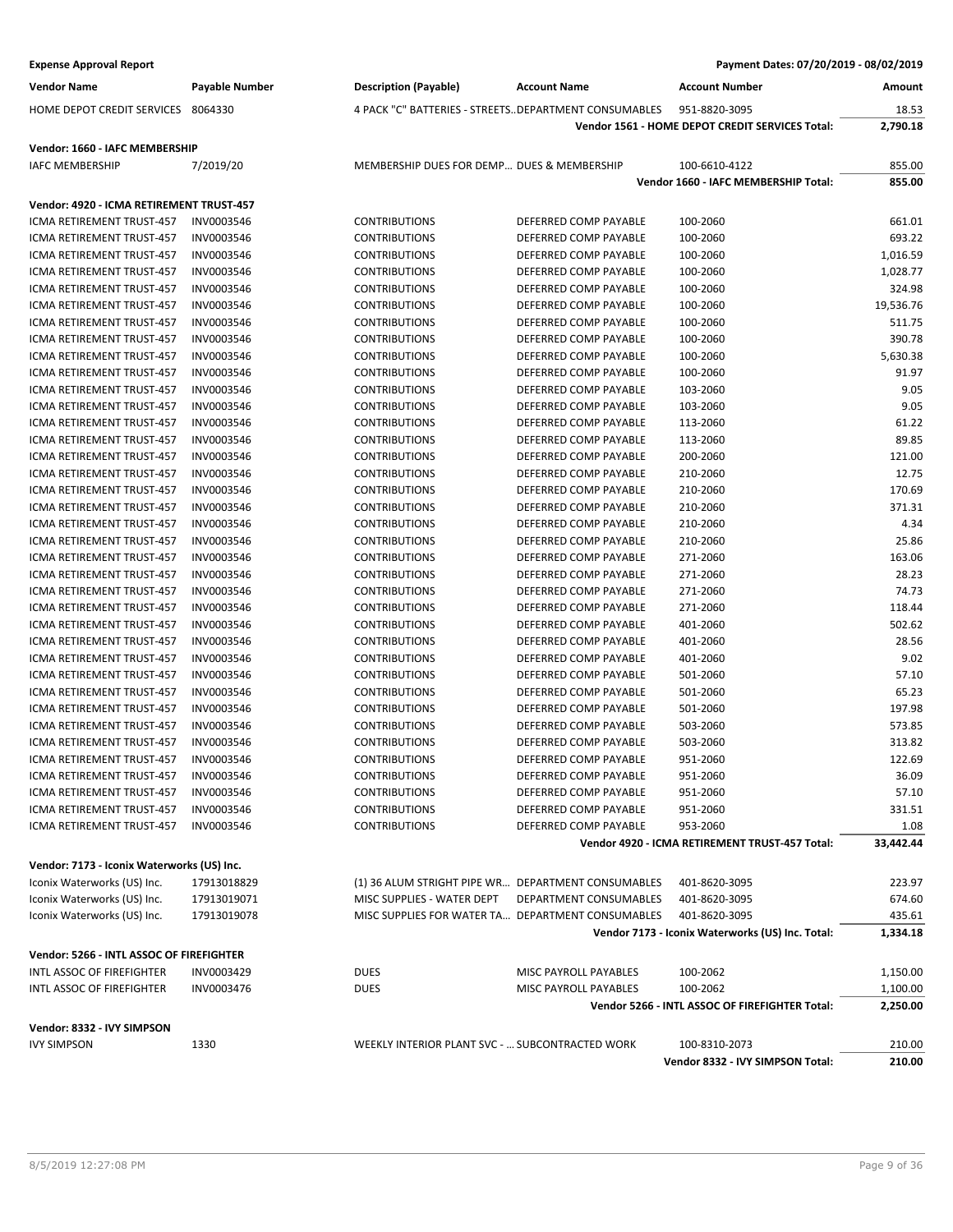| <b>Expense Approval Report</b>                   |                  |                                                      |                          | Payment Dates: 07/20/2019 - 08/02/2019           |           |
|--------------------------------------------------|------------------|------------------------------------------------------|--------------------------|--------------------------------------------------|-----------|
| <b>Vendor Name</b>                               | Payable Number   | <b>Description (Payable)</b>                         | <b>Account Name</b>      | <b>Account Number</b>                            | Amount    |
| Vendor: 7065 - JAN ROEHL CONSULTING              |                  |                                                      |                          |                                                  |           |
| JAN ROEHL CONSULTING                             | 10               | JUNE 2019 - CA VIP EVALUATIO  JAN ROEHL CONSULTING   |                          | 100-2042-1039                                    | 616.25    |
|                                                  |                  |                                                      |                          | Vendor 7065 - JAN ROEHL CONSULTING Total:        | 616.25    |
| Vendor: 6685 - JONES & MAYER                     |                  |                                                      |                          |                                                  |           |
| <b>JONES &amp; MAYER</b>                         | 92741            | SEASIDE PD - MJM                                     | LEGAL SERVICES - SPECIAL | 100-3010-1023                                    | 22.50     |
|                                                  |                  |                                                      |                          | Vendor 6685 - JONES & MAYER Total:               | 22.50     |
| Vendor: 9252 - JUDY DAMON                        |                  |                                                      |                          |                                                  |           |
| <b>JUDY DAMON</b>                                | 114690           | DEPOSIT REFUND - LAGUNA GR RENTAL DEPOSITS           |                          | 257-2345                                         | 126.18    |
|                                                  |                  |                                                      |                          | Vendor 9252 - JUDY DAMON Total:                  | 126.18    |
| Vendor: 1798 - KELLY-MOORE PAINT COMPANY         |                  |                                                      |                          |                                                  |           |
| KELLY-MOORE PAINT COMPANY 802-00000696624        |                  | SUPPLIES FOR LIBRARY EXTERIO DEPARTMENT CONSUMABLES  |                          | 100-8310-3095                                    | 90.88     |
| KELLY-MOORE PAINT COMPANY 802-00000696702        |                  | SUPPLIES FOR LAGUNA GRANDE DEPARTMENT CONSUMABLES    |                          | 100-8420-3095                                    | 33.88     |
| KELLY-MOORE PAINT COMPANY 802-00000696172        |                  | PAINT SUPPLIES FOR POMA DE DEPARTMENT CONSUMABLES    |                          | 113-8730-3095                                    | 28.43     |
| KELLY-MOORE PAINT COMPANY 802-00000694890        |                  | PAINT SUPPLIES FOR TANK SITE DEPARTMENT CONSUMABLES  |                          | 401-8620-3095                                    | 93.70     |
| KELLY-MOORE PAINT COMPANY 802-00000695069        |                  | SUPPLIES FOR WATER TANK SITE DEPARTMENT CONSUMABLES  |                          | 401-8620-3095                                    | 17.10     |
| KELLY-MOORE PAINT COMPANY 802-00000696175        |                  | PAINT SUPPLIES FOR WELLS                             | DEPARTMENT CONSUMABLES   | 401-8620-3095                                    | 42.20     |
|                                                  |                  |                                                      |                          | Vendor 1798 - KELLY-MOORE PAINT COMPANY Total:   | 306.19    |
| Vendor: 4500 - KENNETH H. STAHL                  |                  |                                                      |                          |                                                  |           |
| <b>KENNETH H. STAHL</b>                          | 7/10/19          | MUSIC FOR ART RECEPTION ON ART PROGRAM               |                          | 100-9200-7190                                    | 100.00    |
|                                                  |                  |                                                      |                          | Vendor 4500 - KENNETH H. STAHL Total:            | 100.00    |
|                                                  |                  |                                                      |                          |                                                  |           |
| Vendor: 9250 - KURT OVERMEYER                    |                  |                                                      |                          |                                                  |           |
| <b>KURT OVERMEYER</b>                            | <b>STAPLES</b>   | REIMBURSEMENT FOR CAMPUSBAKEWELL - CAMPUS TOWN       |                          | 601-2214                                         | 1,194.63  |
|                                                  |                  |                                                      |                          | Vendor 9250 - KURT OVERMEYER Total:              | 1,194.63  |
| Vendor: 0912 - L.N. CURTIS & SONS                |                  |                                                      |                          |                                                  |           |
| L.N. CURTIS & SONS                               | <b>INV297966</b> | (25) MED/LG GRAY HOOD-25-MSAFETY EQUIPMENT           |                          | 100-6640-3097                                    | 2,240.62  |
|                                                  |                  |                                                      |                          | Vendor 0912 - L.N. CURTIS & SONS Total:          | 2,240.62  |
| Vendor: 0213 - LANGUAGE LINE SERVICES            |                  |                                                      |                          |                                                  |           |
| LANGUAGE LINE SERVICES                           | 4585648          | JUNE 2019 - OVER-THE-PHONE  TELEPHONE                |                          | 100-6110-5132                                    | 29.95     |
|                                                  |                  |                                                      |                          | Vendor 0213 - LANGUAGE LINE SERVICES Total:      | 29.95     |
| Vendor: 1924 - LEAGUE OF CAL. CITIES             |                  |                                                      |                          |                                                  |           |
| LEAGUE OF CAL. CITIES                            | 105276           | 2019 LOCAL STREETS AND ROA DUES & MEMBERSHIP         |                          | 100-8910-4122                                    | 500.00    |
|                                                  |                  |                                                      |                          | Vendor 1924 - LEAGUE OF CAL. CITIES Total:       | 500.00    |
| Vendor: 1943 - LEGAL SERVICES FOR SENIORS        |                  |                                                      |                          |                                                  |           |
| <b>LEGAL SERVICES FOR SENIORS</b>                | 4                | CDBG PAYMENT FOR 4TH QTR  LEGAL SERVICES FOR SENIORS |                          | 200-5410-7192                                    | 2,795.33  |
|                                                  |                  |                                                      |                          | Vendor 1943 - LEGAL SERVICES FOR SENIORS Total:  | 2,795.33  |
|                                                  |                  |                                                      |                          |                                                  |           |
| Vendor: 1971 - LIEBERT CASSIDY WHITMORE          | 1482203          | JUNE 2019 - NEGOTIATIONS SV CONSULTANT               |                          |                                                  | 11,129.00 |
| LIEBERT CASSIDY WHITMORE                         |                  |                                                      |                          | 100-2031-1030                                    |           |
|                                                  |                  |                                                      |                          | Vendor 1971 - LIEBERT CASSIDY WHITMORE Total:    | 11,129.00 |
| Vendor: 8910 - MABELLE OJENDIS                   |                  |                                                      |                          |                                                  |           |
| <b>MABELLE OJENDIS</b>                           | 115089           | DEPOSIT REFUND FOR SOPER P RENTAL DEPOSITS           |                          | 257-2345                                         | 71.62     |
|                                                  |                  |                                                      |                          | Vendor 8910 - MABELLE OJENDIS Total:             | 71.62     |
| Vendor: 2049 - MACK STOVE COMPANY                |                  |                                                      |                          |                                                  |           |
| MACK STOVE COMPANY                               | 374948-S         | (4) ALU FILTERS                                      | DEPARTMENT CONSUMABLES   | 100-6640-3095                                    | 58.32     |
|                                                  |                  |                                                      |                          | Vendor 2049 - MACK STOVE COMPANY Total:          | 58.32     |
| Vendor: 6379 - MARINA COAST WATER DISTRICT       |                  |                                                      |                          |                                                  |           |
| MARINA COAST WATER DISTRI 06/01/19-06/28/19 MISC |                  | JUNE 2019 MISC ADDRESSES                             | <b>WATER</b>             | 100-8310-5133                                    | 516.56    |
| MARINA COAST WATER DISTRI 06/01/19-06/28/19 MISC |                  | JUNE 2019 MISC ADDRESSES                             | <b>WATER</b>             | 100-8440-5133                                    | 3,278.27  |
| MARINA COAST WATER DISTRI 06/01/19-06/28/19 MISC |                  | JUNE 2019 MISC ADDRESSES                             | <b>WATER</b>             | 100-8440-5133                                    | 102.23    |
| MARINA COAST WATER DISTRI 06/01/19-06/28/19 MISC |                  | JUNE 2019 MISC ADDRESSES                             | <b>WATER</b>             | 210-8420-5133                                    | 543.42    |
|                                                  |                  |                                                      |                          |                                                  |           |
| MARINA COAST WATER DISTRI 06/01/19-06/28/19 MISC |                  | JUNE 2019 MISC ADDRESSES                             | <b>WATER</b>             | 210-8420-5133                                    | 166.81    |
| MARINA COAST WATER DISTRI 06/01/19-06/28/19 MISC |                  | JUNE 2019 MISC ADDRESSES                             | <b>WATER</b>             | 210-8420-5133                                    | 166.81    |
| MARINA COAST WATER DISTRI 06/01/19-06/28/19 MISC |                  | JUNE 2019 MISC ADDRESSES                             | <b>WATER</b>             | 210-8420-5133                                    | 166.81    |
| MARINA COAST WATER DISTRI 06/01/19-06/28/19 MISC |                  | JUNE 2019 MISC ADDRESSES                             | <b>WATER</b>             | 210-8420-5133                                    | 142.73    |
| MARINA COAST WATER DISTRI 06/01/19-06/28/19 MISC |                  | JUNE 2019 MISC ADDRESSES                             | <b>WATER</b>             | 210-8420-5133                                    | 142.73    |
|                                                  |                  |                                                      |                          | Vendor 6379 - MARINA COAST WATER DISTRICT Total: | 5,226.37  |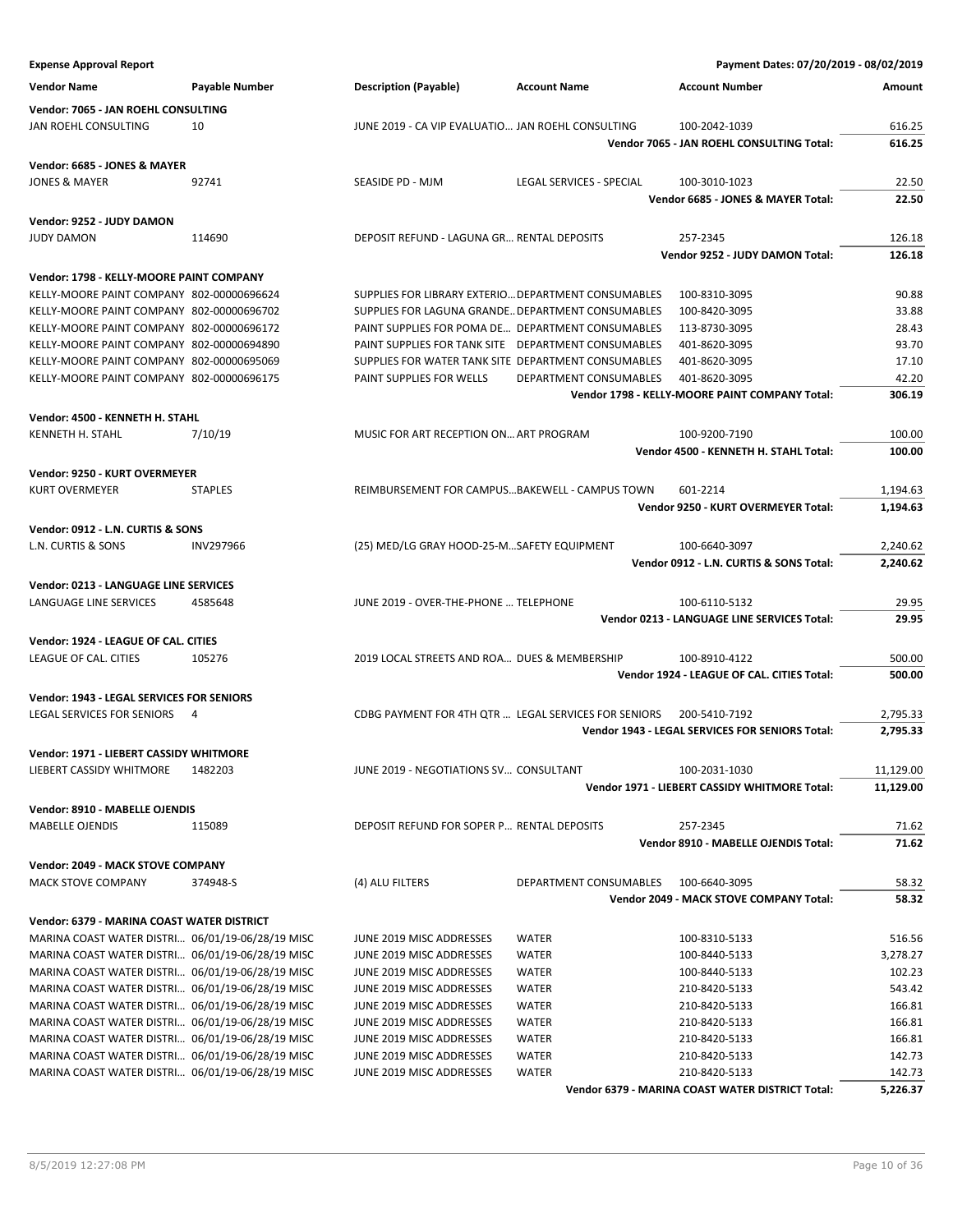| <b>Expense Approval Report</b>                  |                       |                                                          |                            | Payment Dates: 07/20/2019 - 08/02/2019                |          |
|-------------------------------------------------|-----------------------|----------------------------------------------------------|----------------------------|-------------------------------------------------------|----------|
| <b>Vendor Name</b>                              | <b>Payable Number</b> | <b>Description (Payable)</b>                             | <b>Account Name</b>        | <b>Account Number</b>                                 | Amount   |
| Vendor: 2102 - MARTIN'S IRRIGATION SUPPLY, INC. |                       |                                                          |                            |                                                       |          |
| MARTIN'S IRRIGATION SUPPLY,  548606             |                       | (20) RAINBIRD 1806                                       | DEPARTMENT CONSUMABLES     | 100-8440-3095                                         | 154.92   |
| MARTIN'S IRRIGATION SUPPLY,  549017             |                       | (4) RAINBIRD 1 PGA, (3) WET OR DEPARTMENT CONSUMABLES    |                            | 100-8440-3095                                         | 173.60   |
| MARTIN'S IRRIGATION SUPPLY,  549564             |                       | (1) WILKINS 975 1 1/4-2 RUBB DEPARTMENT CONSUMABLES      |                            | 100-8440-3095                                         | 78.75    |
|                                                 |                       |                                                          |                            | Vendor 2102 - MARTIN'S IRRIGATION SUPPLY, INC. Total: | 407.27   |
|                                                 |                       |                                                          |                            |                                                       |          |
| Vendor: 2236 - MBS BUSINESS SYSTEMS             |                       |                                                          |                            |                                                       |          |
| <b>MBS BUSINESS SYSTEMS</b>                     | 364894                | FY18/19 PORTION; POLICE DEPTCOPIER SERVICES              |                            | 100-6110-2044                                         | 1,333.20 |
| <b>MBS BUSINESS SYSTEMS</b>                     | 364894.               | FY19/20 PORTION; POLICE DEPTCOPIER SERVICES              |                            | 100-6110-2044                                         | 633.42   |
|                                                 |                       |                                                          |                            | Vendor 2236 - MBS BUSINESS SYSTEMS Total:             | 1,966.62 |
| Vendor: 2258 - MCCLEOA                          |                       |                                                          |                            |                                                       |          |
| <b>MCCLEOA</b>                                  | 1094                  | MEMBERSHIP DUES - CHIEF A.  DUES & MEMBERSHIP            |                            | 100-6110-4122                                         | 150.00   |
|                                                 |                       |                                                          |                            | Vendor 2258 - MCCLEOA Total:                          | 150.00   |
| Vendor: 2426 - McDONALD REFRIGERATION INC       |                       |                                                          |                            |                                                       |          |
| McDONALD REFRIGERATION INC 61879                |                       | CHILD DEV CENTER - MONTHLY  DEPARTMENT CONSUMABLES       |                            | 113-8730-3095                                         | 172.15   |
|                                                 |                       |                                                          |                            | Vendor 2426 - McDONALD REFRIGERATION INC Total:       | 172.15   |
|                                                 |                       |                                                          |                            |                                                       |          |
| Vendor: 4519 - MICHAEL MASTROIANNI              |                       |                                                          |                            |                                                       |          |
| MICHAEL MASTROIANNI                             | 1830                  | PETTING ZOO ON 8/6/19                                    | <b>COMMUNITY RELATIONS</b> | 100-6110-1024                                         | 600.00   |
|                                                 |                       |                                                          |                            | Vendor 4519 - MICHAEL MASTROIANNI Total:              | 600.00   |
| Vendor: 2781 - MIRIAM WILSON                    |                       |                                                          |                            |                                                       |          |
| <b>MIRIAM WILSON</b>                            | 242958                | JUNE 2019 - MIGRATORY BIRD  SUBCONTRACTED WORK           |                            | 100-8420-2073                                         | 500.00   |
|                                                 |                       |                                                          |                            | Vendor 2781 - MIRIAM WILSON Total:                    | 500.00   |
|                                                 |                       |                                                          |                            |                                                       |          |
| Vendor: 2184 - MISSION LINEN SERVICE            |                       |                                                          |                            |                                                       |          |
| <b>MISSION LINEN SERVICE</b>                    | 510233081             | FIRE DEPT WEEKLY LAUNDRY S UNIFORM SERVICE/LAUNDRY       |                            | 100-6640-2049                                         | 82.21    |
| <b>MISSION LINEN SERVICE</b>                    | 510286890             | FIRE DEPT WEEKLY LAUNDRY S UNIFORM SERVICE/LAUNDRY       |                            | 100-6640-2049                                         | 82.21    |
| <b>MISSION LINEN SERVICE</b>                    | 510328202             | FIRE DEPT WEEKLY LAUNDRY S UNIFORM SERVICE/LAUNDRY       |                            | 100-6640-2049                                         | 82.21    |
|                                                 |                       |                                                          |                            | Vendor 2184 - MISSION LINEN SERVICE Total:            | 246.63   |
| Vendor: 2186 - MISSION UNIFORM SERVICE          |                       |                                                          |                            |                                                       |          |
| MISSION UNIFORM SERVICE                         | 510198875             | SEASIDE MAIN & UTILITIES - 7/1 UNIFORM SERVICE / LAUNDRY |                            | 100-8310-2049                                         | 2.62     |
| <b>MISSION UNIFORM SERVICE</b>                  | 510207083             | SEASIDE MAIN & UTILITIES - 7/1 UNIFORM SERVICE / LAUNDRY |                            | 100-8310-2049                                         | 41.34    |
| <b>MISSION UNIFORM SERVICE</b>                  | 510253963             | SEASIDE MAIN & UTILITIES - 7/8 UNIFORM SERVICE / LAUNDRY |                            | 100-8310-2049                                         | 41.34    |
| <b>MISSION UNIFORM SERVICE</b>                  | 510259821             | SEASIDE MAIN & UTILITIES - 7/2 UNIFORM SERVICE / LAUNDRY |                            | 100-8310-2049                                         | 25.77    |
| <b>MISSION UNIFORM SERVICE</b>                  | 510303275             | SEASIDE MAIN & UTILITIES - 7/1 UNIFORM SERVICE / LAUNDRY |                            | 100-8310-2049                                         | 41.34    |
| <b>MISSION UNIFORM SERVICE</b>                  | 510348851             | SEASIDE MAIN & UTILITIES - 7/2 UNIFORM SERVICE / LAUNDRY |                            | 100-8310-2049                                         | 41.34    |
| <b>MISSION UNIFORM SERVICE</b>                  | 510398679             | SEASIDE MAIN & UTILITIES - 7/2 UNIFORM SERVICE / LAUNDRY |                            | 100-8310-2049                                         | 41.34    |
| MISSION UNIFORM SERVICE                         | 510410763             | SEASIDE MAIN & UTILITIES - 7/2 UNIFORM SERVICE / LAUNDRY |                            | 100-8310-2049                                         | 3.45     |
| <b>MISSION UNIFORM SERVICE</b>                  | 510198875             | SEASIDE MAIN & UTILITIES - 7/1 UNIFORM SERVICE/LAUNDRY   |                            | 100-8410-2049                                         | 0.84     |
| MISSION UNIFORM SERVICE                         | 510207083             | SEASIDE MAIN & UTILITIES - 7/1 UNIFORM SERVICE/LAUNDRY   |                            | 100-8410-2049                                         | 13.23    |
| <b>MISSION UNIFORM SERVICE</b>                  | 510253963             | SEASIDE MAIN & UTILITIES - 7/8 UNIFORM SERVICE/LAUNDRY   |                            | 100-8410-2049                                         | 13.23    |
| <b>MISSION UNIFORM SERVICE</b>                  | 510259821             | SEASIDE MAIN & UTILITIES - 7/2 UNIFORM SERVICE/LAUNDRY   |                            | 100-8410-2049                                         | 8.25     |
| MISSION UNIFORM SERVICE                         | 510303275             | SEASIDE MAIN & UTILITIES - 7/1 UNIFORM SERVICE/LAUNDRY   |                            | 100-8410-2049                                         | 13.23    |
| MISSION UNIFORM SERVICE                         | 510348851             | SEASIDE MAIN & UTILITIES - 7/2 UNIFORM SERVICE/LAUNDRY   |                            | 100-8410-2049                                         | 13.23    |
| <b>MISSION UNIFORM SERVICE</b>                  | 510398679             | SEASIDE MAIN & UTILITIES - 7/2 UNIFORM SERVICE/LAUNDRY   |                            | 100-8410-2049                                         | 13.23    |
| <b>MISSION UNIFORM SERVICE</b>                  | 510410763             | SEASIDE MAIN & UTILITIES - 7/2 UNIFORM SERVICE/LAUNDRY   |                            | 100-8410-2049                                         | 1.10     |
| MISSION UNIFORM SERVICE                         | 510198875             | SEASIDE MAIN & UTILITIES - 7/1 UNIFORM SERVICE/LAUNDRY   |                            | 100-8420-2049                                         | 2.62     |
| MISSION UNIFORM SERVICE                         | 510207083             | SEASIDE MAIN & UTILITIES - 7/1 UNIFORM SERVICE/LAUNDRY   |                            | 100-8420-2049                                         | 41.34    |
| <b>MISSION UNIFORM SERVICE</b>                  | 510253963             | SEASIDE MAIN & UTILITIES - 7/8 UNIFORM SERVICE/LAUNDRY   |                            | 100-8420-2049                                         | 41.34    |
| <b>MISSION UNIFORM SERVICE</b>                  | 510259821             | SEASIDE MAIN & UTILITIES - 7/2 UNIFORM SERVICE/LAUNDRY   |                            | 100-8420-2049                                         | 25.77    |
| <b>MISSION UNIFORM SERVICE</b>                  | 510303275             | SEASIDE MAIN & UTILITIES - 7/1 UNIFORM SERVICE/LAUNDRY   |                            | 100-8420-2049                                         | 41.34    |
| MISSION UNIFORM SERVICE                         | 510348851             | SEASIDE MAIN & UTILITIES - 7/2 UNIFORM SERVICE/LAUNDRY   |                            | 100-8420-2049                                         | 41.34    |
| MISSION UNIFORM SERVICE                         | 510398679             | SEASIDE MAIN & UTILITIES - 7/2 UNIFORM SERVICE/LAUNDRY   |                            | 100-8420-2049                                         | 41.34    |
| <b>MISSION UNIFORM SERVICE</b>                  | 510410763             | SEASIDE MAIN & UTILITIES - 7/2 UNIFORM SERVICE/LAUNDRY   |                            | 100-8420-2049                                         | 3.45     |
| <b>MISSION UNIFORM SERVICE</b>                  | 510198875             | SEASIDE MAIN & UTILITIES - 7/1 UNIFORM SERVICE / LAUNDRY |                            | 100-8440-2049                                         | 1.57     |
| <b>MISSION UNIFORM SERVICE</b>                  | 510207083             | SEASIDE MAIN & UTILITIES - 7/1 UNIFORM SERVICE / LAUNDRY |                            | 100-8440-2049                                         | 24.79    |
| MISSION UNIFORM SERVICE                         | 510253963             | SEASIDE MAIN & UTILITIES - 7/8 UNIFORM SERVICE / LAUNDRY |                            | 100-8440-2049                                         | 24.79    |
| MISSION UNIFORM SERVICE                         | 510259821             | SEASIDE MAIN & UTILITIES - 7/2 UNIFORM SERVICE / LAUNDRY |                            | 100-8440-2049                                         | 15.45    |
| MISSION UNIFORM SERVICE                         | 510303275             | SEASIDE MAIN & UTILITIES - 7/1 UNIFORM SERVICE / LAUNDRY |                            | 100-8440-2049                                         | 24.79    |
| MISSION UNIFORM SERVICE                         | 510348851             | SEASIDE MAIN & UTILITIES - 7/2 UNIFORM SERVICE / LAUNDRY |                            | 100-8440-2049                                         | 24.79    |
| MISSION UNIFORM SERVICE                         | 510398679             | SEASIDE MAIN & UTILITIES - 7/2 UNIFORM SERVICE / LAUNDRY |                            | 100-8440-2049                                         | 24.79    |
|                                                 |                       |                                                          |                            |                                                       |          |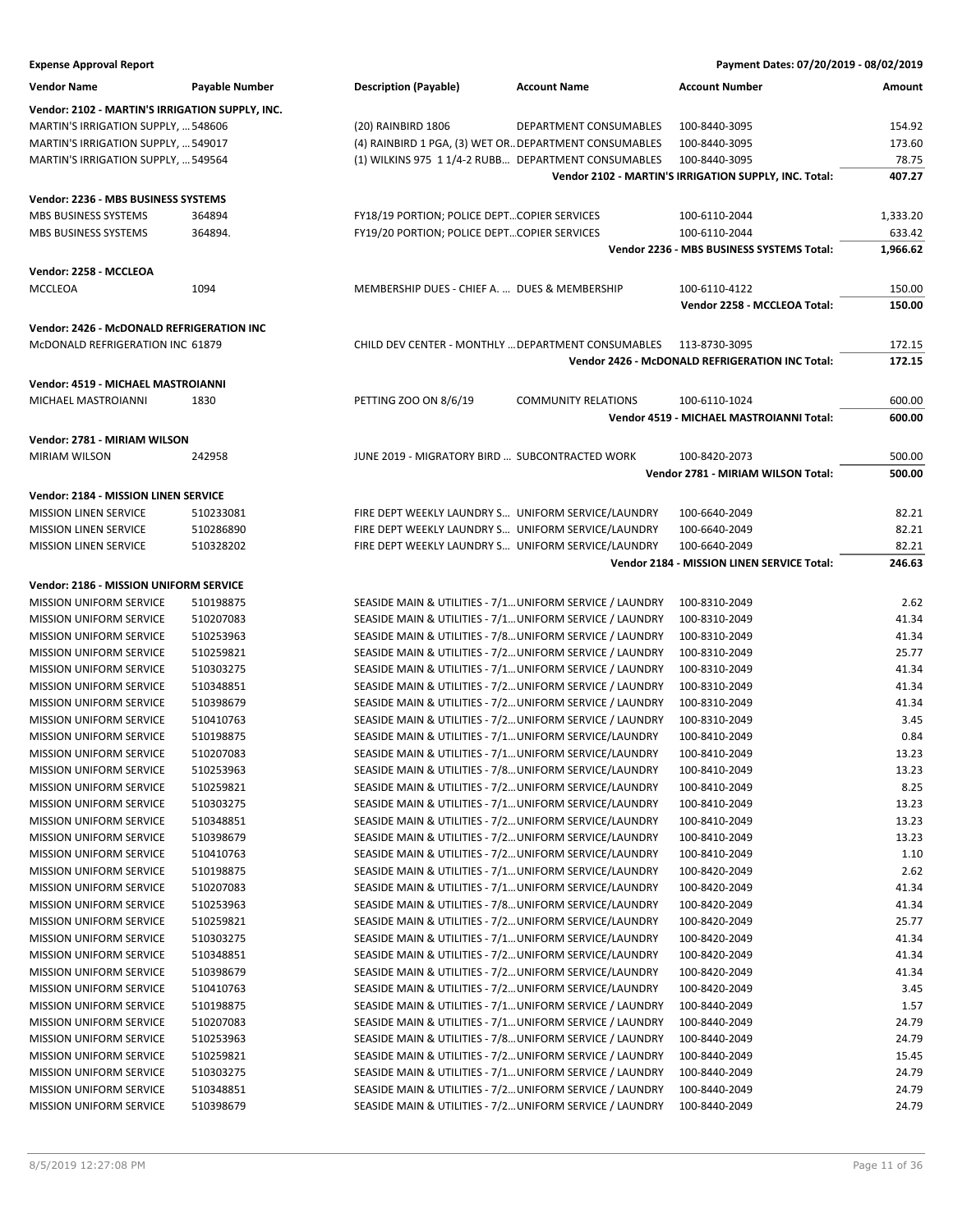| <b>Expense Approval Report</b>                                   |                        |                                                                                                                  |                     |                                | Payment Dates: 07/20/2019 - 08/02/2019 |
|------------------------------------------------------------------|------------------------|------------------------------------------------------------------------------------------------------------------|---------------------|--------------------------------|----------------------------------------|
| <b>Vendor Name</b>                                               | Payable Number         | <b>Description (Payable)</b>                                                                                     | <b>Account Name</b> | <b>Account Number</b>          | Amount                                 |
| <b>MISSION UNIFORM SERVICE</b>                                   | 510410763              | SEASIDE MAIN & UTILITIES - 7/2 UNIFORM SERVICE / LAUNDRY                                                         |                     | 100-8440-2049                  | 2.07                                   |
| <b>MISSION UNIFORM SERVICE</b>                                   | 510198875              | SEASIDE MAIN & UTILITIES - 7/1 UNIFORM SERVICE / LAUNDRY                                                         |                     | 100-8450-2049                  | 0.84                                   |
| <b>MISSION UNIFORM SERVICE</b>                                   | 510207083              | SEASIDE MAIN & UTILITIES - 7/1 UNIFORM SERVICE / LAUNDRY                                                         |                     | 100-8450-2049                  | 13.23                                  |
| MISSION UNIFORM SERVICE                                          | 510253963              | SEASIDE MAIN & UTILITIES - 7/8 UNIFORM SERVICE / LAUNDRY                                                         |                     | 100-8450-2049                  | 13.23                                  |
| <b>MISSION UNIFORM SERVICE</b>                                   | 510259821              | SEASIDE MAIN & UTILITIES - 7/2 UNIFORM SERVICE / LAUNDRY                                                         |                     | 100-8450-2049                  | 8.25                                   |
| MISSION UNIFORM SERVICE                                          | 510303275              | SEASIDE MAIN & UTILITIES - 7/1 UNIFORM SERVICE / LAUNDRY                                                         |                     | 100-8450-2049                  | 13.23                                  |
| <b>MISSION UNIFORM SERVICE</b>                                   | 510348851              | SEASIDE MAIN & UTILITIES - 7/2 UNIFORM SERVICE / LAUNDRY                                                         |                     | 100-8450-2049                  | 13.23                                  |
| <b>MISSION UNIFORM SERVICE</b>                                   | 510398679              | SEASIDE MAIN & UTILITIES - 7/2 UNIFORM SERVICE / LAUNDRY                                                         |                     | 100-8450-2049                  | 13.23                                  |
| MISSION UNIFORM SERVICE                                          | 510410763              | SEASIDE MAIN & UTILITIES - 7/2 UNIFORM SERVICE / LAUNDRY                                                         |                     | 100-8450-2049                  | 1.10                                   |
| <b>MISSION UNIFORM SERVICE</b>                                   | 510273472              | RECREATION DEPT - UNIFORM  UNIFORM SERVICE/LAUNDRY                                                               |                     | 100-9105-2049                  | 122.62                                 |
| MISSION UNIFORM SERVICE                                          | 510318292              | RECREATION DEPT - UNIFORM  UNIFORM SERVICE/LAUNDRY                                                               |                     | 100-9105-2049                  | 122.62                                 |
| MISSION UNIFORM SERVICE                                          | 510367278              | RECREATION DEPT UNIFORM S UNIFORM SERVICE/LAUNDRY                                                                |                     | 100-9105-2049                  | 122.62                                 |
| <b>MISSION UNIFORM SERVICE</b>                                   | 510198875              | SEASIDE MAIN & UTILITIES - 7/1 UNIFORM SERVICE/LAUNDRY                                                           |                     | 103-8710-2049                  | 0.52                                   |
| <b>MISSION UNIFORM SERVICE</b>                                   | 510207083              | SEASIDE MAIN & UTILITIES - 7/1 UNIFORM SERVICE/LAUNDRY                                                           |                     | 103-8710-2049                  | 8.27                                   |
| <b>MISSION UNIFORM SERVICE</b>                                   | 510253963              | SEASIDE MAIN & UTILITIES - 7/8 UNIFORM SERVICE/LAUNDRY                                                           |                     | 103-8710-2049                  | 8.27                                   |
| MISSION UNIFORM SERVICE                                          | 510259821              | SEASIDE MAIN & UTILITIES - 7/2 UNIFORM SERVICE/LAUNDRY                                                           |                     | 103-8710-2049                  | 5.16                                   |
| <b>MISSION UNIFORM SERVICE</b>                                   | 510303275              | SEASIDE MAIN & UTILITIES - 7/1 UNIFORM SERVICE/LAUNDRY                                                           |                     | 103-8710-2049                  | 8.27                                   |
| <b>MISSION UNIFORM SERVICE</b>                                   | 510348851              | SEASIDE MAIN & UTILITIES - 7/2 UNIFORM SERVICE/LAUNDRY                                                           |                     | 103-8710-2049                  | 8.27                                   |
| <b>MISSION UNIFORM SERVICE</b>                                   | 510398679              | SEASIDE MAIN & UTILITIES - 7/2 UNIFORM SERVICE/LAUNDRY                                                           |                     | 103-8710-2049                  | 8.27                                   |
| <b>MISSION UNIFORM SERVICE</b>                                   | 510410763              | SEASIDE MAIN & UTILITIES - 7/2 UNIFORM SERVICE/LAUNDRY                                                           |                     | 103-8710-2049                  | 0.69                                   |
| MISSION UNIFORM SERVICE                                          | 510207084              | POMA DEPT UNIFORM SVC 7/1 UNIFORM SERVICE / LAUNDRY                                                              |                     | 113-8730-2049                  | 96.60                                  |
| MISSION UNIFORM SERVICE                                          | 510253964              | POMA DEPT UNIFORM SVC 7/8 UNIFORM SERVICE / LAUNDRY                                                              |                     | 113-8730-2049                  | 96.60                                  |
| <b>MISSION UNIFORM SERVICE</b>                                   | 510303276              | POMA DEPT UNIFORM SVC 7/1 UNIFORM SERVICE / LAUNDRY                                                              |                     | 113-8730-2049                  | 253.84                                 |
| MISSION UNIFORM SERVICE                                          | 510348852              | POMA DEPT UNIFORM SVC 7/2 UNIFORM SERVICE / LAUNDRY                                                              |                     | 113-8730-2049                  | 107.26                                 |
| MISSION UNIFORM SERVICE                                          | 510398680              | POMA DEPT UNIFORM SVC 7/2 UNIFORM SERVICE / LAUNDRY                                                              |                     | 113-8730-2049                  | 107.26                                 |
| MISSION UNIFORM SERVICE                                          | 510410777              | POMA DEPT UNIFORM SVC 7/2 UNIFORM SERVICE / LAUNDRY                                                              |                     | 113-8730-2049                  | 78.75                                  |
| <b>MISSION UNIFORM SERVICE</b>                                   | 510198875              | SEASIDE MAIN & UTILITIES - 7/1 UNIFORM SERVICE/LAUNDRY                                                           |                     | 210-8110-2049                  | 2.09                                   |
| <b>MISSION UNIFORM SERVICE</b>                                   | 510207083              | SEASIDE MAIN & UTILITIES - 7/1 UNIFORM SERVICE/LAUNDRY                                                           |                     | 210-8110-2049                  | 33.07                                  |
| MISSION UNIFORM SERVICE                                          | 510253963              | SEASIDE MAIN & UTILITIES - 7/8 UNIFORM SERVICE/LAUNDRY                                                           |                     | 210-8110-2049                  | 33.07                                  |
| <b>MISSION UNIFORM SERVICE</b>                                   | 510259821              | SEASIDE MAIN & UTILITIES - 7/2 UNIFORM SERVICE/LAUNDRY                                                           |                     | 210-8110-2049                  | 20.61<br>33.07                         |
| <b>MISSION UNIFORM SERVICE</b><br><b>MISSION UNIFORM SERVICE</b> | 510303275<br>510348851 | SEASIDE MAIN & UTILITIES - 7/1 UNIFORM SERVICE/LAUNDRY<br>SEASIDE MAIN & UTILITIES - 7/2 UNIFORM SERVICE/LAUNDRY |                     | 210-8110-2049<br>210-8110-2049 | 33.07                                  |
| <b>MISSION UNIFORM SERVICE</b>                                   | 510398679              | SEASIDE MAIN & UTILITIES - 7/2 UNIFORM SERVICE/LAUNDRY                                                           |                     | 210-8110-2049                  | 33.07                                  |
| <b>MISSION UNIFORM SERVICE</b>                                   | 510410763              | SEASIDE MAIN & UTILITIES - 7/2 UNIFORM SERVICE/LAUNDRY                                                           |                     | 210-8110-2049                  | 2.76                                   |
| MISSION UNIFORM SERVICE                                          | 510198875              | SEASIDE MAIN & UTILITIES - 7/1 UNIFORM SERVICE/LAUNDRY                                                           |                     | 210-8420-2049                  | 0.54                                   |
| MISSION UNIFORM SERVICE                                          | 510207083              | SEASIDE MAIN & UTILITIES - 7/1 UNIFORM SERVICE/LAUNDRY                                                           |                     | 210-8420-2049                  | 8.27                                   |
| <b>MISSION UNIFORM SERVICE</b>                                   | 510253963              | SEASIDE MAIN & UTILITIES - 7/8 UNIFORM SERVICE/LAUNDRY                                                           |                     | 210-8420-2049                  | 8.27                                   |
| MISSION UNIFORM SERVICE                                          | 510259821              | SEASIDE MAIN & UTILITIES - 7/2 UNIFORM SERVICE/LAUNDRY                                                           |                     | 210-8420-2049                  | 5.17                                   |
| <b>MISSION UNIFORM SERVICE</b>                                   | 510303275              | SEASIDE MAIN & UTILITIES - 7/1 UNIFORM SERVICE/LAUNDRY                                                           |                     | 210-8420-2049                  | 8.27                                   |
| MISSION UNIFORM SERVICE                                          | 510348851              | SEASIDE MAIN & UTILITIES - 7/2 UNIFORM SERVICE/LAUNDRY                                                           |                     | 210-8420-2049                  | 8.27                                   |
| <b>MISSION UNIFORM SERVICE</b>                                   | 510398679              | SEASIDE MAIN & UTILITIES - 7/2 UNIFORM SERVICE/LAUNDRY                                                           |                     | 210-8420-2049                  | 8.27                                   |
| MISSION UNIFORM SERVICE                                          | 510410763              | SEASIDE MAIN & UTILITIES - 7/2 UNIFORM SERVICE/LAUNDRY                                                           |                     | 210-8420-2049                  | 0.71                                   |
| MISSION UNIFORM SERVICE                                          | 510198875              | SEASIDE MAIN & UTILITIES - 7/1 UNIFORM SERVICE/LAUNDRY                                                           |                     | 271-8110-2049                  | 2.09                                   |
| MISSION UNIFORM SERVICE                                          | 510207083              | SEASIDE MAIN & UTILITIES - 7/1 UNIFORM SERVICE/LAUNDRY                                                           |                     | 271-8110-2049                  | 33.07                                  |
| MISSION UNIFORM SERVICE                                          | 510253963              | SEASIDE MAIN & UTILITIES - 7/8 UNIFORM SERVICE/LAUNDRY                                                           |                     | 271-8110-2049                  | 33.07                                  |
| MISSION UNIFORM SERVICE                                          | 510259821              | SEASIDE MAIN & UTILITIES - 7/2 UNIFORM SERVICE/LAUNDRY                                                           |                     | 271-8110-2049                  | 20.61                                  |
| MISSION UNIFORM SERVICE                                          | 510303275              | SEASIDE MAIN & UTILITIES - 7/1 UNIFORM SERVICE/LAUNDRY                                                           |                     | 271-8110-2049                  | 33.07                                  |
| MISSION UNIFORM SERVICE                                          | 510348851              | SEASIDE MAIN & UTILITIES - 7/2 UNIFORM SERVICE/LAUNDRY                                                           |                     | 271-8110-2049                  | 33.07                                  |
| MISSION UNIFORM SERVICE                                          | 510398679              | SEASIDE MAIN & UTILITIES - 7/2 UNIFORM SERVICE/LAUNDRY                                                           |                     | 271-8110-2049                  | 33.07                                  |
| MISSION UNIFORM SERVICE                                          | 510410763              | SEASIDE MAIN & UTILITIES - 7/2 UNIFORM SERVICE/LAUNDRY                                                           |                     | 271-8110-2049                  | 2.76                                   |
| <b>MISSION UNIFORM SERVICE</b>                                   | 510198875              | SEASIDE MAIN & UTILITIES - 7/1 UNIFORM SERVICE/LAUNDRY                                                           |                     | 401-8620-2049                  | 2.09                                   |
| MISSION UNIFORM SERVICE                                          | 510207083              | SEASIDE MAIN & UTILITIES - 7/1 UNIFORM SERVICE/LAUNDRY                                                           |                     | 401-8620-2049                  | 33.07                                  |
| MISSION UNIFORM SERVICE                                          | 510253963              | SEASIDE MAIN & UTILITIES - 7/8 UNIFORM SERVICE/LAUNDRY                                                           |                     | 401-8620-2049                  | 33.07                                  |
| MISSION UNIFORM SERVICE                                          | 510259821              | SEASIDE MAIN & UTILITIES - 7/2 UNIFORM SERVICE/LAUNDRY                                                           |                     | 401-8620-2049                  | 20.61                                  |
| MISSION UNIFORM SERVICE                                          | 510303275              | SEASIDE MAIN & UTILITIES - 7/1 UNIFORM SERVICE/LAUNDRY                                                           |                     | 401-8620-2049                  | 33.07                                  |
| <b>MISSION UNIFORM SERVICE</b>                                   | 510348851              | SEASIDE MAIN & UTILITIES - 7/2 UNIFORM SERVICE/LAUNDRY                                                           |                     | 401-8620-2049                  | 33.07                                  |
| MISSION UNIFORM SERVICE                                          | 510398679              | SEASIDE MAIN & UTILITIES - 7/2 UNIFORM SERVICE/LAUNDRY                                                           |                     | 401-8620-2049                  | 33.07                                  |
| MISSION UNIFORM SERVICE                                          | 510410763              | SEASIDE MAIN & UTILITIES - 7/2 UNIFORM SERVICE/LAUNDRY                                                           |                     | 401-8620-2049                  | 2.76                                   |
| MISSION UNIFORM SERVICE                                          | 510198875              | SEASIDE MAIN & UTILITIES - 7/1 UNIFORM SERVICE/LAUNDRY                                                           |                     | 501-8520-2049                  | 2.09                                   |
| MISSION UNIFORM SERVICE                                          | 510207083              | SEASIDE MAIN & UTILITIES - 7/1 UNIFORM SERVICE/LAUNDRY                                                           |                     | 501-8520-2049                  | 33.07                                  |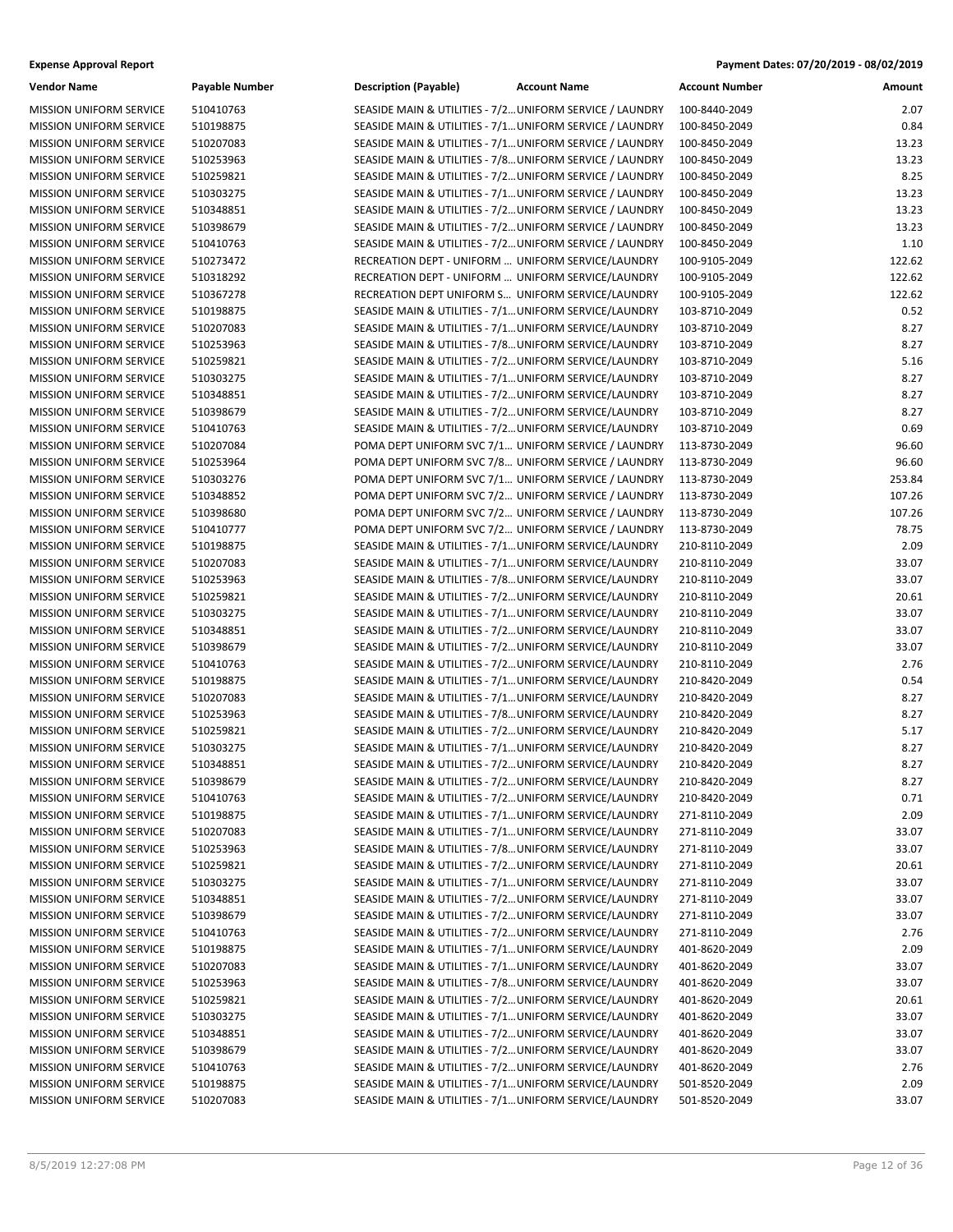| <b>Vendor Name</b>                             | Payable Number | <b>Description (Payable)</b>                             | <b>Account Name</b>                                                    | <b>Account Number</b>                                         | Amount           |
|------------------------------------------------|----------------|----------------------------------------------------------|------------------------------------------------------------------------|---------------------------------------------------------------|------------------|
| <b>MISSION UNIFORM SERVICE</b>                 | 510253963      | SEASIDE MAIN & UTILITIES - 7/8 UNIFORM SERVICE/LAUNDRY   |                                                                        | 501-8520-2049                                                 | 33.07            |
| <b>MISSION UNIFORM SERVICE</b>                 | 510259821      | SEASIDE MAIN & UTILITIES - 7/2 UNIFORM SERVICE/LAUNDRY   |                                                                        | 501-8520-2049                                                 | 20.61            |
| <b>MISSION UNIFORM SERVICE</b>                 | 510303275      | SEASIDE MAIN & UTILITIES - 7/1 UNIFORM SERVICE/LAUNDRY   |                                                                        | 501-8520-2049                                                 | 33.07            |
| <b>MISSION UNIFORM SERVICE</b>                 | 510348851      | SEASIDE MAIN & UTILITIES - 7/2 UNIFORM SERVICE/LAUNDRY   |                                                                        | 501-8520-2049                                                 | 33.07            |
| <b>MISSION UNIFORM SERVICE</b>                 | 510398679      | SEASIDE MAIN & UTILITIES - 7/2 UNIFORM SERVICE/LAUNDRY   |                                                                        | 501-8520-2049                                                 | 33.07            |
| <b>MISSION UNIFORM SERVICE</b>                 | 510410763      | SEASIDE MAIN & UTILITIES - 7/2 UNIFORM SERVICE/LAUNDRY   |                                                                        | 501-8520-2049                                                 | 2.76             |
| <b>MISSION UNIFORM SERVICE</b>                 | 510198875      | SEASIDE MAIN & UTILITIES - 7/1 UNIFORM SERVICE / LAUNDRY |                                                                        | 951-8820-2049                                                 | 2.09             |
| <b>MISSION UNIFORM SERVICE</b>                 | 510207083      | SEASIDE MAIN & UTILITIES - 7/1 UNIFORM SERVICE / LAUNDRY |                                                                        | 951-8820-2049                                                 | 33.07            |
| <b>MISSION UNIFORM SERVICE</b>                 | 510253963      | SEASIDE MAIN & UTILITIES - 7/8 UNIFORM SERVICE / LAUNDRY |                                                                        | 951-8820-2049                                                 | 33.07            |
| <b>MISSION UNIFORM SERVICE</b>                 | 510259821      | SEASIDE MAIN & UTILITIES - 7/2 UNIFORM SERVICE / LAUNDRY |                                                                        | 951-8820-2049                                                 | 20.61            |
| <b>MISSION UNIFORM SERVICE</b>                 | 510303275      | SEASIDE MAIN & UTILITIES - 7/1 UNIFORM SERVICE / LAUNDRY |                                                                        | 951-8820-2049                                                 | 33.07            |
| <b>MISSION UNIFORM SERVICE</b>                 | 510348851      | SEASIDE MAIN & UTILITIES - 7/2 UNIFORM SERVICE / LAUNDRY |                                                                        | 951-8820-2049                                                 | 33.07            |
| <b>MISSION UNIFORM SERVICE</b>                 | 510398679      | SEASIDE MAIN & UTILITIES - 7/2 UNIFORM SERVICE / LAUNDRY |                                                                        | 951-8820-2049                                                 | 33.07            |
| <b>MISSION UNIFORM SERVICE</b>                 | 510410763      | SEASIDE MAIN & UTILITIES - 7/2 UNIFORM SERVICE / LAUNDRY |                                                                        | 951-8820-2049<br>Vendor 2186 - MISSION UNIFORM SERVICE Total: | 2.76<br>2,930.51 |
|                                                |                |                                                          |                                                                        |                                                               |                  |
| Vendor: 4425 - MONTEREY AUTO SUPPLY            |                |                                                          |                                                                        |                                                               |                  |
| <b>MONTEREY AUTO SUPPLY</b>                    | 634656         | (1) BLOWER SWITCH                                        | <b>VEHICLE PARTS</b>                                                   | 501-8520-6144                                                 | 18.59            |
| <b>MONTEREY AUTO SUPPLY</b>                    | 640166         | (1) HELICOIL                                             | <b>VEHICLE PARTS</b>                                                   | 501-8520-6144                                                 | 36.02            |
| MONTEREY AUTO SUPPLY                           | 640397         | (1) ALARM                                                | <b>VEHICLE PARTS</b>                                                   | 501-8520-6144                                                 | 40.40            |
| MONTEREY AUTO SUPPLY                           | 641730         | (2) BATTERY, (2) CORE DEPOSIT VEHICLE PARTS              |                                                                        | 501-8520-6144                                                 | 323.06           |
| MONTEREY AUTO SUPPLY                           | 641796         | (1) BATTERY, (1) CORE DEPOSIT VEHICLE PARTS              |                                                                        | 501-8520-6144                                                 | 160.80           |
| MONTEREY AUTO SUPPLY                           | 642192         | (1) REPR KIT                                             | <b>VEHICLE PARTS</b>                                                   | 501-8520-6144                                                 | 69.91            |
| MONTEREY AUTO SUPPLY                           | 642399         | (1) WIPER BLADE                                          | <b>VEHICLE PARTS</b>                                                   | 501-8520-6144                                                 | 10.31            |
| MONTEREY AUTO SUPPLY                           | 642597         | $(1)$ LP LENS                                            | <b>VEHICLE PARTS</b>                                                   | 501-8520-6144                                                 | 15.23            |
| MONTEREY AUTO SUPPLY                           | 643933         | (1) DEF DISPENSE PUMP                                    | <b>VEHICLE PARTS</b>                                                   | 501-8520-6144                                                 | 89.57            |
| MONTEREY AUTO SUPPLY                           | 644375         | (8) SPARK PLUG ASM                                       | <b>VEHICLE PARTS</b>                                                   | 501-8520-6144                                                 | 21.15            |
|                                                |                |                                                          |                                                                        | Vendor 4425 - MONTEREY AUTO SUPPLY Total:                     | 785.04           |
| Vendor: 7505 - MONTEREY BAY ANALYTICAL SVCS.   |                |                                                          |                                                                        |                                                               |                  |
| MONTEREY BAY ANALYTICAL S 190305_15            |                | SEASIDE MWS SAMPLES RCVD  WATER SAMPLING                 |                                                                        | 401-8620-2072                                                 | 78.00            |
| MONTEREY BAY ANALYTICAL S 190701_09            |                | SEASIDE MWS SAMPLES RECEIV WATER SAMPLING                |                                                                        | 401-8620-2072                                                 | 203.00           |
|                                                |                |                                                          |                                                                        | Vendor 7505 - MONTEREY BAY ANALYTICAL SVCS. Total:            | 281.00           |
| Vendor: 2238 - MONTEREY BAY PEST CONTROL       |                |                                                          |                                                                        |                                                               |                  |
| MONTEREY BAY PEST CONTROL 0169343              |                | CORNER OF 8TH & 2ND-RODE VEHICLE STORAGE                 |                                                                        | 100-6670-8187                                                 | 95.00            |
| MONTEREY BAY PEST CONTROL 0169948              |                | CORNER OF 8TH & 2ND-RODE VEHICLE STORAGE                 |                                                                        | 100-6670-8187                                                 | 95.00            |
| MONTEREY BAY PEST CONTROL 0170541              |                | 440 HARCOURT- TRAILER #A -  PEST CONTROL                 |                                                                        | 100-8310-2057                                                 | 62.00            |
| MONTEREY BAY PEST CONTROL 0170543              |                | POLICE DEPT - MONTHLY SERVI PEST CONTROL                 |                                                                        | 100-8310-2057                                                 | 100.00           |
| MONTEREY BAY PEST CONTROL 0170544              |                | 610 OLYMPIA AVE - ROACH CO PEST CONTROL                  |                                                                        | 100-8310-2057                                                 | 65.00            |
|                                                |                |                                                          |                                                                        | Vendor 2238 - MONTEREY BAY PEST CONTROL Total:                | 417.00           |
| Vendor: 5543 - MONTEREY BAY URGENT             |                |                                                          |                                                                        |                                                               |                  |
| MONTEREY BAY URGENT                            | 262786         | PRE-EMPLOYMENT TESTING - P PERSONNEL RECRUITMENT         |                                                                        | 100-2031-2064                                                 | 80.00            |
| <b>MONTEREY BAY URGENT</b>                     | 263107         | PRE-EMPLOYMENT TESTING - P PERSONNEL RECRUITMENT         |                                                                        | 100-2031-2064                                                 | 80.00            |
| <b>MONTEREY BAY URGENT</b>                     | 262907         | PRE-EMPLYMENT TESTING - RE SUBCONTRACTED WORK            |                                                                        | 100-9100-2073                                                 | 25.00            |
| MONTEREY BAY URGENT                            | 263011         | PRE-EMPLOYMENT TESTING - R SUBCONTRACTED WORK            |                                                                        | 100-9100-2073                                                 | 25.00            |
| MONTEREY BAY URGENT                            | 263021         | PRE-EMPLOYMENT TESTING - R SUBCONTRACTED WORK            |                                                                        | 100-9100-2073                                                 | 25.00            |
| MONTEREY BAY URGENT                            | 263466         | RECREATION DEPT EXAM                                     | SUBCONTRACTED WORK                                                     | 100-9100-2073                                                 | 100.00           |
| <b>MONTEREY BAY URGENT</b>                     | 263552         | RECREATION DEPT EXAM                                     | SUBCONTRACTED WORK                                                     | 100-9100-2073                                                 | 25.00            |
| <b>MONTEREY BAY URGENT</b>                     | 263884         | RECREATION DEPT EXAM                                     | SUBCONTRACTED WORK                                                     | 100-9100-2073                                                 | 25.00            |
|                                                |                |                                                          |                                                                        | Vendor 5543 - MONTEREY BAY URGENT Total:                      | 385.00           |
| Vendor: 2294 - MONTEREY CO. SHERIFF-CORONER    |                |                                                          |                                                                        |                                                               |                  |
| MONTEREY CO. SHERIFF-CORO 1545                 |                |                                                          | 4/1/19-6/30/19 - CRIMINAL JUS AUTOMATED CRIMINAL JUSTICE 100-6110-2042 |                                                               | 23,229.42        |
|                                                |                |                                                          |                                                                        | Vendor 2294 - MONTEREY CO. SHERIFF-CORONER Total:             | 23,229.42        |
| Vendor: 0759 - MONTEREY CO. WEEKLY CLASSIFIEDS |                |                                                          |                                                                        |                                                               |                  |
| MONTEREY CO. WEEKLY CLASSI 07/04/19CCSEA       |                |                                                          | DISPLAY ADS FOR 4TH OF JULY  COMMUNITY FIREWORKS EVENT 100-1010-7167   |                                                               | 1,232.00         |
| MONTEREY CO. WEEKLY CLASSI 07/04/19CCSEA       |                | DISPLAY ADS FOR 4TH OF JULY  SUMMER PARK CONCERTS        |                                                                        | 100-9200-7175                                                 | 537.00           |
| MONTEREY CO. WEEKLY CLASSI 07/11/19CCSEA       |                | DISPLAY ADVERTISING 7/11/19 SUMMER PARK CONCERTS         |                                                                        | 100-9200-7175                                                 | 537.00           |
| MONTEREY CO. WEEKLY CLASSI 07/18/19CCSEA       |                | DISPLAY ADVERTISING - SUNDA SUMMER PARK CONCERTS         |                                                                        | 100-9200-7175                                                 | 537.00           |
|                                                |                |                                                          |                                                                        | Vendor 0759 - MONTEREY CO. WEEKLY CLASSIFIEDS Total:          | 2,843.00         |
|                                                |                |                                                          |                                                                        |                                                               |                  |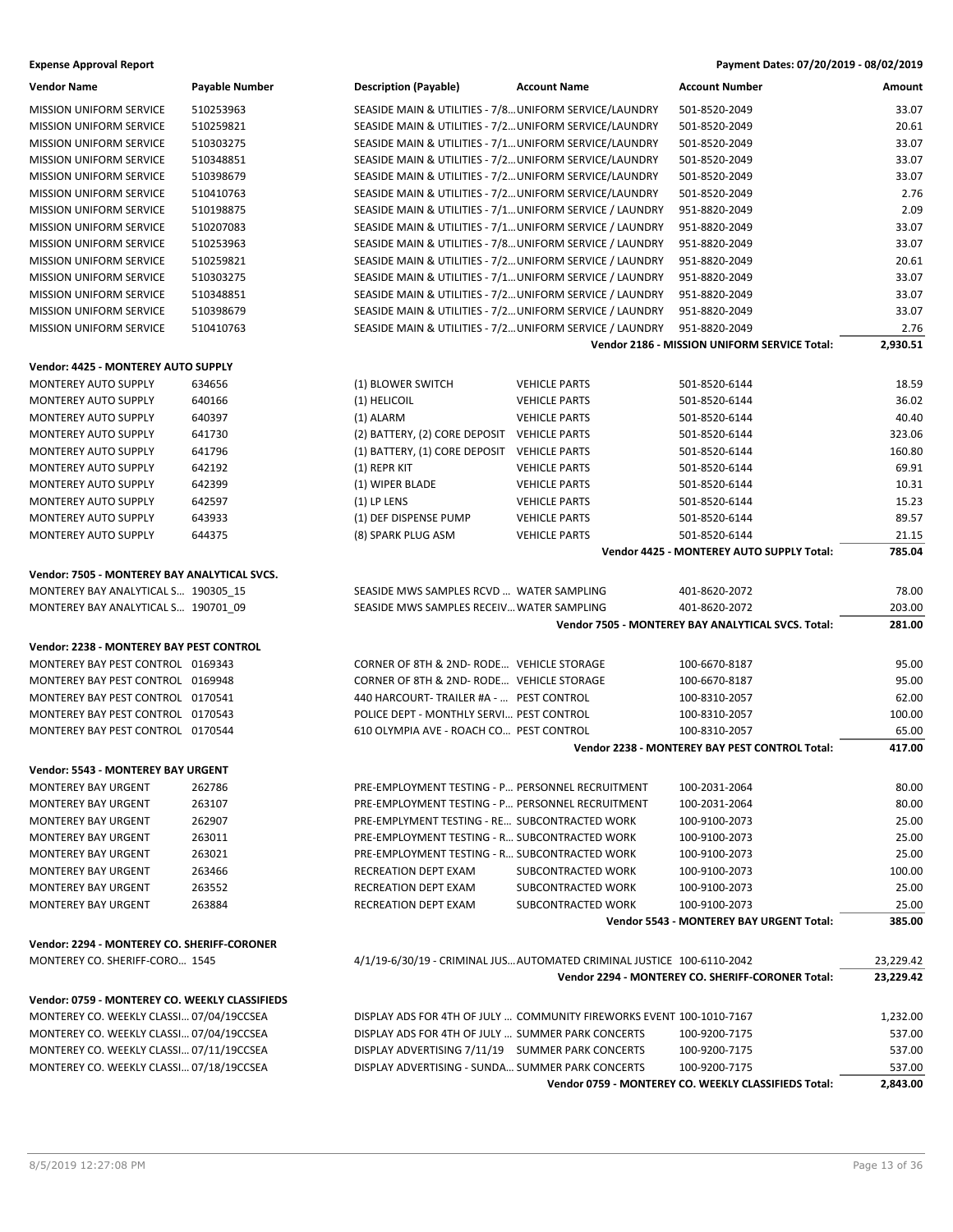| <b>Expense Approval Report</b>                                 |                         |                                                    |                                                                         | Payment Dates: 07/20/2019 - 08/02/2019                  |                 |
|----------------------------------------------------------------|-------------------------|----------------------------------------------------|-------------------------------------------------------------------------|---------------------------------------------------------|-----------------|
| <b>Vendor Name</b>                                             | Payable Number          | <b>Description (Payable)</b>                       | <b>Account Name</b>                                                     | <b>Account Number</b>                                   | Amount          |
| Vendor: 5921 - MONTEREY COUNTY AUDITOR-CONTROLLER              |                         |                                                    |                                                                         |                                                         |                 |
| MONTEREY COUNTY AUDITOR- RECEIPT #00001263                     |                         |                                                    | PER REVISED MASTER TAXING  SRD EXTENSION COST REIMBUR961-3408           |                                                         | 104,011.00      |
|                                                                |                         |                                                    |                                                                         | Vendor 5921 - MONTEREY COUNTY AUDITOR-CONTROLLER Total: | 104,011.00      |
| Vendor: 2205 - MONTEREY COUNTY CONVENTION                      |                         |                                                    |                                                                         |                                                         |                 |
| MONTEREY COUNTY CONVENT 15590                                  |                         | Q1 FY19/20 - JURISDICTION IM MCCVB                 |                                                                         | 100-1010-7166                                           | 22,030.25       |
|                                                                |                         |                                                    |                                                                         | Vendor 2205 - MONTEREY COUNTY CONVENTION Total:         | 22,030.25       |
| Vendor: 2252 - MONTEREY COUNTY D.A.'s OFFICE                   |                         |                                                    |                                                                         |                                                         |                 |
| MONTEREY COUNTY D.A.'s OFF DA# 839843                          |                         |                                                    | DA# 839843; REPORT #TM1701 PRVNT UNADJUDICATED SEIZU 243-2217           |                                                         | 13,731.00       |
|                                                                |                         |                                                    |                                                                         | Vendor 2252 - MONTEREY COUNTY D.A.'s OFFICE Total:      | 13,731.00       |
| Vendor: 5319 - MONTEREY COUNTY MAYORS'                         |                         |                                                    |                                                                         |                                                         |                 |
| <b>MONTEREY COUNTY MAYORS'</b>                                 | 2019 220                | ANNUAL DUES FOR MTRY CO  DUES & MEMBERSHIP         |                                                                         | 100-1010-4122                                           | 1,400.00        |
|                                                                |                         |                                                    |                                                                         | Vendor 5319 - MONTEREY COUNTY MAYORS' Total:            | 1,400.00        |
| Vendor: 2295 - MONTEREY COUNTY PETROLEUM                       |                         |                                                    |                                                                         |                                                         |                 |
| MONTEREY COUNTY PETROLE 329188                                 |                         | 900 GALLONS UNLEADED REG  VEHICLE FUEL             |                                                                         | 501-8520-6145                                           | 2,715.67        |
| MONTEREY COUNTY PETROLE 329584                                 |                         | 900 GALLONS UNLEADED REG  VEHICLE FUEL             |                                                                         | 501-8520-6145                                           | 2,635.92        |
| MONTEREY COUNTY PETROLE 329658                                 |                         | 700 GALLONS UNLEADED REGU VEHICLE FUEL             |                                                                         | 501-8520-6145                                           | 3,785.80        |
| MONTEREY COUNTY PETROLE 329659                                 |                         | 725 GALLONS DIESEL NO. 2 - 7/ VEHICLE FUEL         |                                                                         | 501-8520-6145                                           | 2,379.89        |
|                                                                |                         |                                                    |                                                                         | <b>Vendor 2295 - MONTEREY COUNTY PETROLEUM Total:</b>   | 11,517.28       |
| Vendor: 2290 - MONTEREY COUNTY RECORDER                        |                         |                                                    |                                                                         |                                                         |                 |
| MONTEREY COUNTY RECORDER R. CORPUZ                             |                         | DOCUMENTS FEE FOR RAY COR BANK FEES & MISC CHARGES |                                                                         | 100-5110-2074                                           | 197.00          |
|                                                                |                         |                                                    |                                                                         | Vendor 2290 - MONTEREY COUNTY RECORDER Total:           | 197.00          |
| Vendor: 6088 - MONTEREY FIRE EXTINGUISHER, INC.                |                         |                                                    |                                                                         |                                                         |                 |
| MONTEREY FIRE EXTINGUISHER,73775                               |                         | SERVICE AT FIRE DEPT.                              | SUBCONTRACTED WORK                                                      | 100-8310-2073                                           | 80.00           |
| MONTEREY FIRE EXTINGUISHER,73789                               |                         | SERVICE AT POLICE DEPT & MA SUBCONTRACTED WORK     |                                                                         | 100-8310-2073                                           | 525.30          |
| MONTEREY FIRE EXTINGUISHER,73737                               |                         | SERVICE FOR MAINTENANCE S OUTSIDE REPAIRS          |                                                                         | 501-8520-6148                                           | 1,093.21        |
|                                                                |                         |                                                    |                                                                         | Vendor 6088 - MONTEREY FIRE EXTINGUISHER, INC. Total:   | 1,698.51        |
| Vendor: 2342 - MONTEREY REGIONAL WASTE                         |                         |                                                    |                                                                         |                                                         |                 |
| MONTEREY REGIONAL WASTE                                        | SCALES_JUN19_056        | SCALES_JUN19_056                                   | DEPARTMENT CONSUMABLES                                                  | 100-8420-3095                                           | 149.78          |
| MONTEREY REGIONAL WASTE                                        | SCALES_JUN19_056        | SCALES_JUN19_056                                   | SUBCONTRACTED WORK                                                      | 951-8820-2073                                           | 74.40           |
|                                                                |                         |                                                    |                                                                         | Vendor 2342 - MONTEREY REGIONAL WASTE Total:            | 224.18          |
| Vendor: 2347 - MONTEREY SANITARY SUPPLY                        |                         |                                                    |                                                                         |                                                         |                 |
| MONTEREY SANITARY SUPPLY                                       | 315614                  |                                                    | (10) NITRILE GLOVES, LRG; (10)  CSA74 APPROVED MEDICAL SU 100-6120-3096 |                                                         | 167.53          |
|                                                                |                         |                                                    |                                                                         | Vendor 2347 - MONTEREY SANITARY SUPPLY Total:           | 167.53          |
| Vendor: 6761 - MONTEREY SIGNS, INC.                            |                         |                                                    |                                                                         |                                                         |                 |
| MONTEREY SIGNS, INC.                                           | 16425                   | (3) CUSTOM ROWMARK ROOM  DEPARTMENT CONSUMABLES    |                                                                         | 113-8730-3095                                           | 360.53          |
| MONTEREY SIGNS, INC.                                           | 16426                   | (2) ROWMARK SIGNS: INFANT C DEPARTMENT CONSUMABLES |                                                                         | 113-8730-3095                                           | 131.10          |
|                                                                |                         |                                                    |                                                                         | Vendor 6761 - MONTEREY SIGNS, INC. Total:               | 491.63          |
| <b>Vendor: 2346 - MONTEREY SPORTS CENTER</b>                   |                         |                                                    |                                                                         |                                                         |                 |
| <b>MONTEREY SPORTS CENTER</b>                                  | CM0000236               | <b>GYM MBRSHIP - FAMILY</b>                        | MISC PAYROLL PAYABLES                                                   | 100-2062                                                | $-77.00$        |
| <b>MONTEREY SPORTS CENTER</b>                                  | DM0000259<br>INV0003436 | SWEYD AUG ADJ                                      | MISC PAYROLL PAYABLES                                                   | 100-2062                                                | 51.00<br>391.62 |
| <b>MONTEREY SPORTS CENTER</b><br><b>MONTEREY SPORTS CENTER</b> | INV0003437              | <b>GYM MBRSHIP - SINGLE</b><br>GYM MBRSHP - SENIOR | MISC PAYROLL PAYABLES<br>MISC PAYROLL PAYABLES                          | 100-2062<br>100-2062                                    | 24.18           |
| <b>MONTEREY SPORTS CENTER</b>                                  | INV0003438              | <b>GYM MBRSHIP - FAMILY</b>                        | <b>MISC PAYROLL PAYABLES</b>                                            | 100-2062                                                | 615.07          |
| <b>MONTEREY SPORTS CENTER</b>                                  | INV0003437              | GYM MBRSHP - SENIOR                                | MISC PAYROLL PAYABLES                                                   | 200-2062                                                | 15.82           |
| <b>MONTEREY SPORTS CENTER</b>                                  | INV0003438              | GYM MBRSHIP - FAMILY                               | MISC PAYROLL PAYABLES                                                   | 271-2062                                                | 11.54           |
| <b>MONTEREY SPORTS CENTER</b>                                  | INV0003438              | <b>GYM MBRSHIP - FAMILY</b>                        | MISC PAYROLL PAYABLES                                                   | 345-2062                                                | 0.93            |
| <b>MONTEREY SPORTS CENTER</b>                                  | INV0003436              | <b>GYM MBRSHIP - SINGLE</b>                        | MISC PAYROLL PAYABLES                                                   | 401-2062                                                | 16.38           |
| <b>MONTEREY SPORTS CENTER</b>                                  | <b>INV0003438</b>       | <b>GYM MBRSHIP - FAMILY</b>                        | MISC PAYROLL PAYABLES                                                   | 401-2062                                                | 53.90           |
| <b>MONTEREY SPORTS CENTER</b>                                  | INV0003438              | GYM MBRSHIP - FAMILY                               | MISC PAYROLL PAYABLES                                                   | 503-2062                                                | 77.00           |
| <b>MONTEREY SPORTS CENTER</b>                                  | INV0003438              | GYM MBRSHIP - FAMILY                               | MISC PAYROLL PAYABLES                                                   | 951-2062                                                | 11.56           |
|                                                                |                         |                                                    |                                                                         | Vendor 2346 - MONTEREY SPORTS CENTER Total:             | 1,192.00        |
| Vendor: 2351 - MONTEREY TIRE SERVICE                           |                         |                                                    |                                                                         |                                                         |                 |
| MONTEREY TIRE SERVICE                                          | 1-90034                 | (1) PARTS IR 1" AIR GUN                            | <b>TIRES</b>                                                            | 501-8520-6147                                           | 513.42          |
| MONTEREY TIRE SERVICE                                          | 1-90050                 | $(1)$ PARTS BOOT #, $(1)$ LFP FLAT  TIRES          |                                                                         | 501-8520-6147                                           | 21.73           |
| <b>MONTEREY TIRE SERVICE</b>                                   | 1-90083                 | $(1)$ PARTS BOOT #, $(1)$ LFLT FLATTIRES           |                                                                         | 501-8520-6147                                           | 24.73           |
|                                                                |                         |                                                    |                                                                         | Vendor 2351 - MONTEREY TIRE SERVICE Total:              | 559.88          |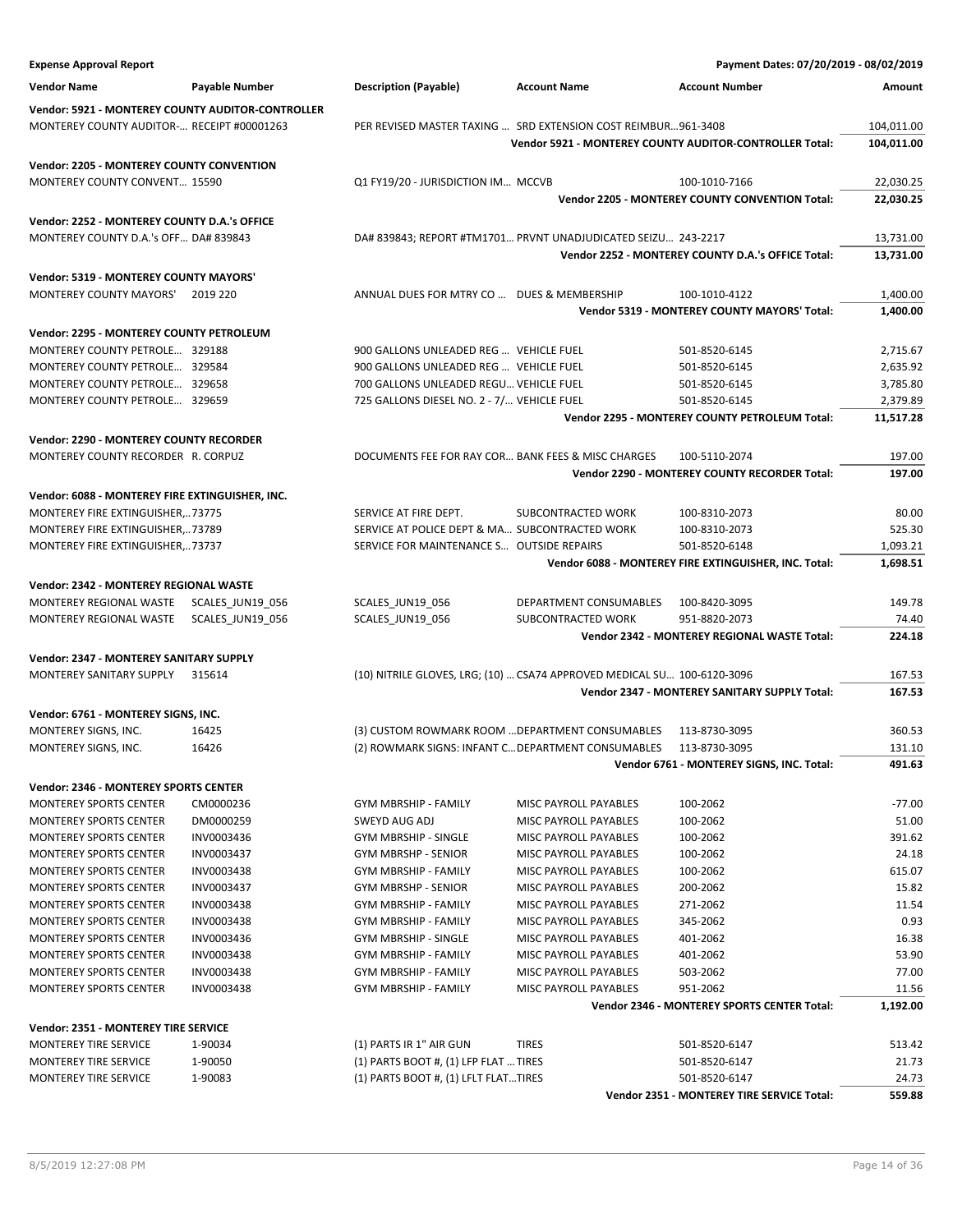| <b>Expense Approval Report</b>                                  |                     |                                                                      |                           | Payment Dates: 07/20/2019 - 08/02/2019               |           |
|-----------------------------------------------------------------|---------------------|----------------------------------------------------------------------|---------------------------|------------------------------------------------------|-----------|
| <b>Vendor Name</b>                                              | Payable Number      | <b>Description (Payable)</b>                                         | <b>Account Name</b>       | <b>Account Number</b>                                | Amount    |
| Vendor: 6602 - NANCY MELTON                                     |                     |                                                                      |                           |                                                      |           |
| <b>NANCY MELTON</b>                                             | <b>JULY 2019</b>    | JULY 2019 - INSTRUCTOR PAY ( RECREATION CONTRACT SERVI 100-9603-2075 |                           |                                                      | 178.50    |
|                                                                 |                     |                                                                      |                           | Vendor 6602 - NANCY MELTON Total:                    | 178.50    |
| Vendor: 9085 - O'CONNOR & SONS INC.                             |                     |                                                                      |                           |                                                      |           |
| O'CONNOR & SONS INC.                                            | 40094944            | GENERAL PEST SERVICE ON 6/2 PEST CONTROL                             |                           | 100-8310-2057                                        | 150.00    |
| O'CONNOR & SONS INC.                                            | 40095594            | GENERAL PEST CONTROL - 7/26 PEST CONTROL                             |                           | 100-8310-2057                                        | 150.00    |
|                                                                 |                     |                                                                      |                           | Vendor 9085 - O'CONNOR & SONS INC. Total:            | 300.00    |
| Vendor: 8572 - OSWALDO TRIGUEROS                                |                     |                                                                      |                           |                                                      |           |
| <b>OSWALDO TRIGUEROS</b>                                        | 114688              | DEPOSIT REFUND - OLDEMEYER CENTER RENTAL DEPOSITS                    |                           | 252-2345                                             | 443.44    |
|                                                                 |                     |                                                                      |                           | Vendor 8572 - OSWALDO TRIGUEROS Total:               | 443.44    |
| Vendor: 2720 - OWEN EQUIPMENT COMPANY                           |                     |                                                                      |                           |                                                      |           |
| OWEN EQUIPMENT COMPANY 00046376                                 |                     | (1) H - SAVER SWEEP, (2) SPRIN VEHICLE PARTS                         |                           | 501-8520-6144                                        | 1,015.12  |
|                                                                 |                     |                                                                      |                           | Vendor 2720 - OWEN EQUIPMENT COMPANY Total:          | 1,015.12  |
|                                                                 |                     |                                                                      |                           |                                                      |           |
| Vendor: 2652 - PACIFIC GAS & ELECTRIC<br>PACIFIC GAS & ELECTRIC | 8460074755-8 7/5/19 | PGE Collective 7/5/19                                                | <b>GAS &amp; ELECTRIC</b> | 100-8310-5131                                        | 353.40    |
| PACIFIC GAS & ELECTRIC                                          | 8460074755-8 7/5/19 | PGE Collective 7/5/19                                                | <b>GAS &amp; ELECTRIC</b> | 100-8310-5131                                        | 9,740.04  |
| PACIFIC GAS & ELECTRIC                                          | 8460074755-8 7/5/19 | PGE Collective 7/5/19                                                | <b>GAS &amp; ELECTRIC</b> | 100-8310-5131                                        | 6,313.30  |
| <b>PACIFIC GAS &amp; ELECTRIC</b>                               | 8460074755-8 7/5/19 | PGE Collective 7/5/19                                                | <b>GAS &amp; ELECTRIC</b> | 100-8310-5131                                        | 2,099.41  |
| PACIFIC GAS & ELECTRIC                                          | 8460074755-8 7/5/19 | PGE Collective 7/5/19                                                | <b>GAS &amp; ELECTRIC</b> | 100-8310-5131                                        | 5,497.50  |
| PACIFIC GAS & ELECTRIC                                          | 8460074755-8 7/5/19 | PGE Collective 7/5/19                                                | <b>GAS &amp; ELECTRIC</b> | 100-8420-5131                                        | 267.34    |
| PACIFIC GAS & ELECTRIC                                          | 8460074755-8 7/5/19 | PGE Collective 7/5/19                                                | <b>GAS &amp; ELECTRIC</b> | 103-8710-5131                                        | 1,992.66  |
| PACIFIC GAS & ELECTRIC                                          | 8460074755-8 7/5/19 | PGE Collective 7/5/19                                                | <b>GAS &amp; ELECTRIC</b> |                                                      | 29.37     |
| PACIFIC GAS & ELECTRIC                                          | 8460074755-8 7/5/19 | PGE Collective 7/5/19                                                | <b>STREET LIGHTINGS</b>   | 210-8110-5131<br>210-8210-2059                       | 13,979.33 |
| PACIFIC GAS & ELECTRIC                                          | 8460074755-8 7/5/19 | PGE Collective 7/5/19                                                | <b>GAS &amp; ELECTRIC</b> | 210-8420-5131                                        | 118.10    |
| PACIFIC GAS & ELECTRIC                                          | 8460074755-8 7/5/19 | PGE Collective 7/5/19                                                | <b>GAS &amp; ELECTRIC</b> | 401-8620-5131                                        | 5,046.12  |
| PACIFIC GAS & ELECTRIC                                          | 8460074755-8 7/5/19 | PGE Collective 7/5/19                                                | <b>GAS &amp; ELECTRIC</b> | 501-8510-5131                                        | 318.04    |
|                                                                 |                     |                                                                      |                           | Vendor 2652 - PACIFIC GAS & ELECTRIC Total:          | 45,754.61 |
|                                                                 |                     |                                                                      |                           |                                                      |           |
| Vendor: 4487 - PACIFIC TELEMANAGEMENT SERVICES                  |                     |                                                                      |                           |                                                      |           |
| PACIFIC TELEMANAGEMENT SE 2024101                               |                     | AUGUST 2019 - PAY PHONES ATTELEPHONE                                 |                           | 503-4010-5132                                        | 103.00    |
| PACIFIC TELEMANAGEMENT SE 2024183                               |                     | AUGUST 2019 - PAY PHONE AT  TELEPHONE                                |                           | 503-4010-5132                                        | 28.00     |
|                                                                 |                     |                                                                      |                           | Vendor 4487 - PACIFIC TELEMANAGEMENT SERVICES Total: | 131.00    |
| Vendor: 3124 - PAMELA J. SCHOLZ                                 |                     |                                                                      |                           |                                                      |           |
| PAMELA J. SCHOLZ                                                | 7/16/19             | PERFORM FOR SR CANDLELIGHT SENIOR ACTIVITIES                         |                           | 251-9500-7125                                        | 75.00     |
|                                                                 |                     |                                                                      |                           | Vendor 3124 - PAMELA J. SCHOLZ Total:                | 75.00     |
| Vendor: 9041 - PARTNERS FOR PEACE                               |                     |                                                                      |                           |                                                      |           |
| <b>PARTNERS FOR PEACE</b>                                       | <b>JUNE 2019</b>    | JUNE 2019 - CAL VIP REIMB FOR PARTNERS FOR PEACE                     |                           | 100-2042-7206                                        | 3,157.73  |
|                                                                 |                     |                                                                      |                           | Vendor 9041 - PARTNERS FOR PEACE Total:              | 3,157.73  |
| Vendor: 1090 - PARTSMASTER                                      |                     |                                                                      |                           |                                                      |           |
| PARTSMASTER                                                     | 23444826            | (1) GOGGLES & FACE SHIELD, (2). VEHICLE PARTS                        |                           | 501-8520-6144                                        | 200.84    |
|                                                                 |                     |                                                                      |                           | Vendor 1090 - PARTSMASTER Total:                     | 200.84    |
|                                                                 |                     |                                                                      |                           |                                                      |           |
| <b>Vendor: 8014 - PAXTON ASSOCIATES</b>                         |                     |                                                                      |                           |                                                      |           |
| PAXTON ASSOCIATES                                               | 1338                | 05/26/19-06/25/19 WATERMA CONSULTANT                                 |                           | 670-2120-1030                                        | 4,250.00  |
|                                                                 |                     |                                                                      |                           | <b>Vendor 8014 - PAXTON ASSOCIATES Total:</b>        | 4,250.00  |
| Vendor: 9248 - PB LOADER CORPORATION                            |                     |                                                                      |                           |                                                      |           |
| PB LOADER CORPORATION                                           | IN0015320           | (90) PHPM 50, (5) DEIONIZER T DEPARTMENT CONSUMABLES                 |                           | 501-8520-3095                                        | 1,087.04  |
|                                                                 |                     |                                                                      |                           | Vendor 9248 - PB LOADER CORPORATION Total:           | 1,087.04  |
| Vendor: 2746 - PENINSULA POOL SERVICE                           |                     |                                                                      |                           |                                                      |           |
| PENINSULA POOL SERVICE                                          | 192960703           | (4) 4-GAL CASE SANI-CHLOR                                            | <b>CHEMICALS</b>          | 100-8310-3099                                        | 88.84     |
| PENINSULA POOL SERVICE                                          | 192960701           | (4) 4 GAL CASE SANI-CHLOR                                            | DEPARTMENT CONSUMABLES    | 401-8620-3095                                        | 88.84     |
|                                                                 |                     |                                                                      |                           | Vendor 2746 - PENINSULA POOL SERVICE Total:          | 177.68    |
| Vendor: 6162 - PLAYCORE WISCONSIN INC                           |                     |                                                                      |                           |                                                      |           |
| PLAYCORE WISCONSIN INC                                          | SI213444            | (140) MURIATIC ACID - MINI BU CHEMICALS                              |                           | 100-8310-3099                                        | 679.04    |
|                                                                 |                     |                                                                      |                           | Vendor 6162 - PLAYCORE WISCONSIN INC Total:          | 679.04    |
|                                                                 |                     |                                                                      |                           |                                                      |           |
| Vendor: 4174 - POTTER'S ELECTRONICS                             |                     |                                                                      |                           |                                                      |           |
| POTTER'S ELECTRONICS                                            | 29121               | 19" INSIGNIA TV, DESIGN/LABO SUBCONTRACTED WORK                      |                           | 951-8820-2073                                        | 1,205.71  |
|                                                                 |                     |                                                                      |                           | Vendor 4174 - POTTER'S ELECTRONICS Total:            | 1,205.71  |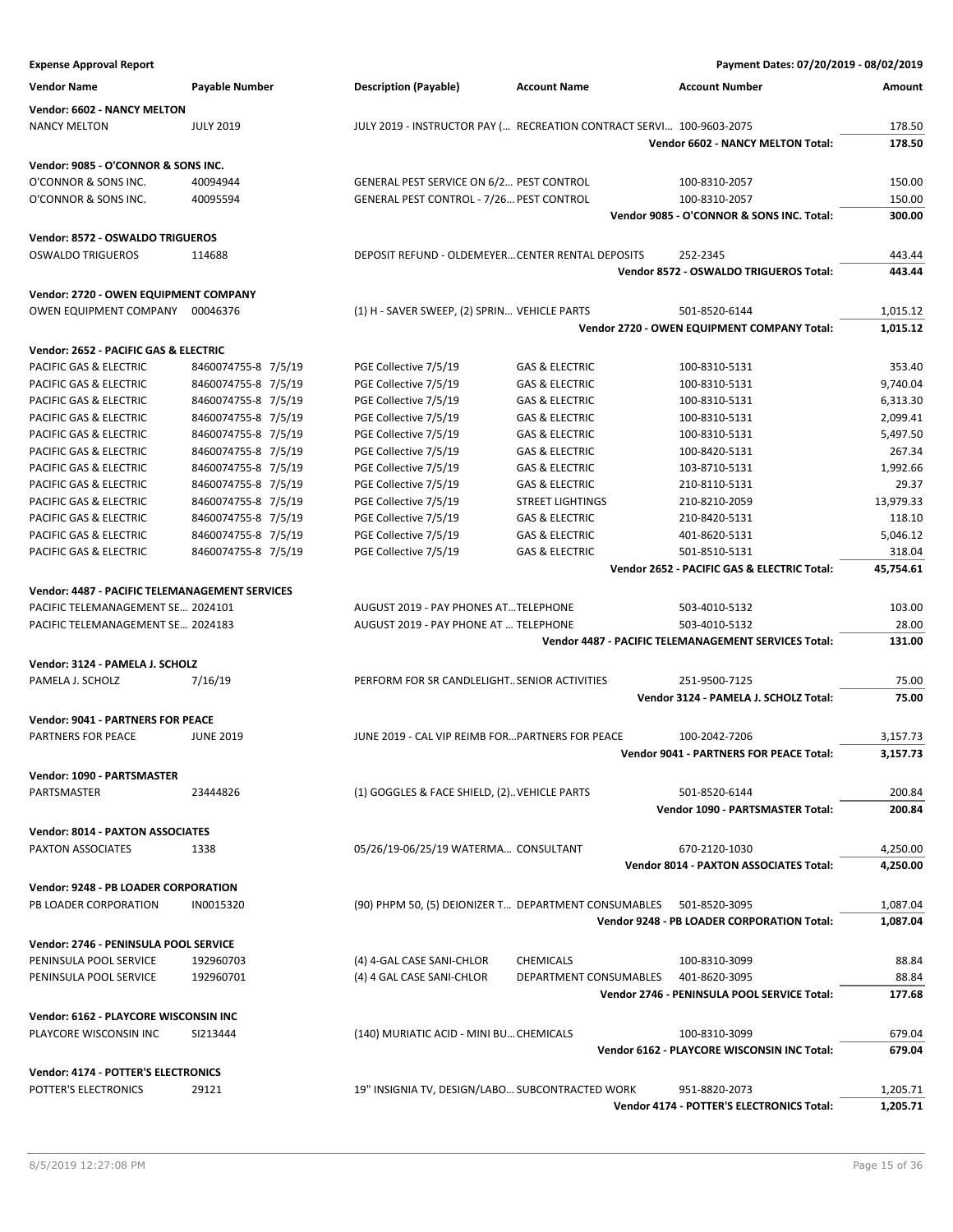| <b>Vendor Name</b>                                | <b>Payable Number</b> | <b>Description (Payable)</b>                                          | <b>Account Name</b>                     | <b>Account Number</b>                                   | Amount    |
|---------------------------------------------------|-----------------------|-----------------------------------------------------------------------|-----------------------------------------|---------------------------------------------------------|-----------|
| Vendor: 2849 - PREMIUM AUTO PARTS, INC.           |                       |                                                                       |                                         |                                                         |           |
| PREMIUM AUTO PARTS, INC.                          | 7474-173168           | CREDIT MEMO FOR ORIG INV # VEHICLE PARTS                              |                                         | 501-8520-6144                                           | $-109.25$ |
| PREMIUM AUTO PARTS, INC.                          | 7474-173200           | (2) MEGATRON 72 MONTH BAT VEHICLE PARTS                               |                                         | 501-8520-6144                                           | 307.79    |
| PREMIUM AUTO PARTS, INC.                          | 7474-173274           | (1) ULT BOND SUPER GLUE                                               | <b>VEHICLE PARTS</b>                    | 501-8520-6144                                           | 3.63      |
| PREMIUM AUTO PARTS, INC.                          | 7474-173275           | (1) CABIN AIR FILTER                                                  | <b>VEHICLE PARTS</b>                    | 501-8520-6144                                           | 10.91     |
| PREMIUM AUTO PARTS, INC.                          | 7474-173276           | (3) CABIN AIR FILTERS                                                 | <b>VEHICLE PARTS</b>                    | 501-8520-6144                                           | 32.74     |
| PREMIUM AUTO PARTS, INC.                          | 7474-173414           | (6) WHITE LITH GREASE, (8) NIF  VEHICLE PARTS                         |                                         | 501-8520-6144                                           | 76.87     |
| PREMIUM AUTO PARTS, INC.                          | 7474-173740           | (1) CIRCUIT BREAKER                                                   | <b>VEHICLE PARTS</b>                    | 501-8520-6144                                           | 9.46      |
| PREMIUM AUTO PARTS, INC.                          | 7474-173889           | (1) RECEIVER PIN                                                      | <b>VEHICLE PARTS</b>                    | 501-8520-6144                                           | 6.00      |
| PREMIUM AUTO PARTS, INC.                          | 7474-173998           | $(1) 1/2$ IN HITCH PIN                                                | <b>VEHICLE PARTS</b>                    | 501-8520-6144                                           | 9.38      |
|                                                   |                       |                                                                       |                                         | Vendor 2849 - PREMIUM AUTO PARTS, INC. Total:           | 347.53    |
| Vendor: 9259 - PRVNT LIEUTENANT ETHAN ANDREWS     |                       |                                                                       |                                         |                                                         |           |
| PRVNT LIEUTENANT ETHAN AN PRVNT REPLENISH         |                       | PETTY CASH                                                            | INVESTIGATION EXPENDITURE 243-6110-4125 |                                                         | 4,700.00  |
|                                                   |                       |                                                                       |                                         | Vendor 9259 - PRVNT LIEUTENANT ETHAN ANDREWS Total:     | 4,700.00  |
|                                                   |                       |                                                                       |                                         |                                                         |           |
| Vendor: 6193 - PURCHASE POWER                     |                       |                                                                       |                                         |                                                         |           |
| <b>PURCHASE POWER</b>                             | JUNE '19 REFILLS      | ACCT #8000-9000-1135-1503; J MAIL SERVICES                            |                                         | 100-2010-4124                                           | 2,000.00  |
| <b>PURCHASE POWER</b>                             | JUNE '19 REFILLS      | ACCT #8000-9000-1135-1503; J MAIL SERVICES                            |                                         | 100-5110-4124                                           | 1,110.37  |
|                                                   |                       |                                                                       |                                         | Vendor 6193 - PURCHASE POWER Total:                     | 3,110.37  |
| Vendor: 7261 - QUESTICA, INC.                     |                       |                                                                       |                                         |                                                         |           |
| QUESTICA, INC.                                    | <b>INV1780</b>        | .5 BILLABLE HR - SEASIDE 5 NEWCONSULTANT                              |                                         | 100-5110-1030                                           | 100.00    |
|                                                   |                       |                                                                       |                                         | Vendor 7261 - QUESTICA, INC. Total:                     | 100.00    |
|                                                   |                       |                                                                       |                                         |                                                         |           |
| Vendor: 6114 - R.D. OFFUTT COMPANY                |                       |                                                                       |                                         |                                                         |           |
| R.D. OFFUTT COMPANY                               | P11600                | (1) SEAT SUSPENSION / ORDER  VEHICLE PARTS                            |                                         | 501-8520-6144                                           | 960.72    |
|                                                   |                       |                                                                       |                                         | Vendor 6114 - R.D. OFFUTT COMPANY Total:                | 960.72    |
| Vendor: 5264 - RABOBANK, N.A.                     |                       |                                                                       |                                         |                                                         |           |
| RABOBANK, N.A.                                    | INV0003513            | FIT PAYABLE                                                           | FEDERAL TAX PAYABLE                     | 100-2052                                                | 35.58     |
| RABOBANK, N.A.                                    | INV0003551            | FIT PAYABLE                                                           | FEDERAL TAX PAYABLE                     | 100-2052                                                | 64,482.34 |
| RABOBANK, N.A.                                    | INV0003556            | FIT PAYABLE                                                           | FEDERAL TAX PAYABLE                     | 100-2052                                                | 154.40    |
| RABOBANK, N.A.                                    | INV0003514            | <b>MEDICARE PAYABLE</b>                                               | EE HEALTHCARE PAYABLE                   | 100-2057                                                | 9.30      |
| RABOBANK, N.A.                                    | INV0003552            | <b>MEDICARE PAYABLE</b>                                               | EE HEALTHCARE PAYABLE                   | 100-2057                                                | 17,177.86 |
| RABOBANK, N.A.                                    | INV0003557            | MEDICARE PAYABLE                                                      | EE HEALTHCARE PAYABLE                   | 100-2057                                                | 83.94     |
| RABOBANK, N.A.                                    | INV0003551            | FIT PAYABLE                                                           | FEDERAL TAX PAYABLE                     | 103-2052                                                | 23.08     |
| RABOBANK, N.A.                                    | INV0003552            | <b>MEDICARE PAYABLE</b>                                               | EE HEALTHCARE PAYABLE                   | 103-2057                                                | 7.92      |
| RABOBANK, N.A.                                    | INV0003551            | FIT PAYABLE                                                           | FEDERAL TAX PAYABLE                     | 113-2052                                                | 841.04    |
| RABOBANK, N.A.                                    | INV0003552            | <b>MEDICARE PAYABLE</b>                                               | EE HEALTHCARE PAYABLE                   | 113-2057                                                | 370.54    |
| RABOBANK, N.A.                                    | INV0003551            | FIT PAYABLE                                                           | FEDERAL TAX PAYABLE                     | 200-2052                                                | 140.01    |
| RABOBANK, N.A.                                    | INV0003552            | <b>MEDICARE PAYABLE</b>                                               | EE HEALTHCARE PAYABLE                   | 200-2057                                                | 49.36     |
| RABOBANK, N.A.                                    | INV0003551            | <b>FIT PAYABLE</b>                                                    | <b>FEDERAL TAX PAYABLE</b>              | 210-2052                                                | 860.49    |
| RABOBANK, N.A.                                    | INV0003552            | MEDICARE PAYABLE                                                      | EE HEALTHCARE PAYABLE                   | 210-2057                                                | 313.86    |
| RABOBANK, N.A.                                    | INV0003551            | FIT PAYABLE                                                           | FEDERAL TAX PAYABLE                     | 271-2052                                                | 339.40    |
| RABOBANK, N.A.                                    | INV0003552            | <b>MEDICARE PAYABLE</b>                                               | EE HEALTHCARE PAYABLE                   | 271-2057                                                | 127.38    |
| RABOBANK, N.A.                                    | INV0003551            | FIT PAYABLE                                                           | FEDERAL TAX PAYABLE                     | 401-2052                                                | 557.45    |
| RABOBANK, N.A.                                    | INV0003552            | <b>MEDICARE PAYABLE</b>                                               | EE HEALTHCARE PAYABLE                   | 401-2057                                                | 235.66    |
| RABOBANK, N.A.                                    | INV0003551            | <b>FIT PAYABLE</b>                                                    | FEDERAL TAX PAYABLE                     | 501-2052                                                | 567.54    |
|                                                   | INV0003552            |                                                                       | EE HEALTHCARE PAYABLE                   |                                                         |           |
| RABOBANK, N.A.                                    |                       | MEDICARE PAYABLE                                                      |                                         | 501-2057<br>503-2052                                    | 167.52    |
| RABOBANK, N.A.                                    | INV0003551            | FIT PAYABLE                                                           | FEDERAL TAX PAYABLE                     |                                                         | 1,420.07  |
| RABOBANK, N.A.                                    | INV0003552            | <b>MEDICARE PAYABLE</b>                                               | EE HEALTHCARE PAYABLE                   | 503-2057                                                | 222.58    |
| RABOBANK, N.A.                                    | INV0003551            | FIT PAYABLE                                                           | FEDERAL TAX PAYABLE                     | 951-2052                                                | 931.51    |
| RABOBANK, N.A.                                    | INV0003552            | <b>MEDICARE PAYABLE</b>                                               | EE HEALTHCARE PAYABLE                   | 951-2057                                                | 250.44    |
| RABOBANK, N.A.                                    | INV0003551            | FIT PAYABLE                                                           | FEDERAL TAX PAYABLE                     | 953-2052                                                | 2.17      |
| RABOBANK, N.A.                                    | INV0003552            | MEDICARE PAYABLE                                                      | EE HEALTHCARE PAYABLE                   | 953-2057                                                | 0.78      |
|                                                   |                       |                                                                       |                                         | Vendor 5264 - RABOBANK, N.A. Total:                     | 89,372.22 |
| Vendor: 7263 - REGIONAL GOVERNMENT SERVICES       |                       |                                                                       |                                         |                                                         |           |
| REGIONAL GOVERNMENT SERV 9835                     |                       | JUNE 2019 - CONTRACT SERVIC CONSULTANT                                |                                         | 100-5110-1030                                           | 862.50    |
|                                                   |                       |                                                                       |                                         | Vendor 7263 - REGIONAL GOVERNMENT SERVICES Total:       | 862.50    |
| Vendor: 8345 - RESTORATIVE JUSTICE PARTNERS, INC. |                       |                                                                       |                                         |                                                         |           |
| RESTORATIVE JUSTICE PARTNE JUNE 2019              |                       | JUNE 2019 - CAL VIP REIMBURS RESTORATIVE JUSTICE PARTNE 100-2042-7205 |                                         |                                                         | 1,937.25  |
|                                                   |                       |                                                                       |                                         | Vendor 8345 - RESTORATIVE JUSTICE PARTNERS, INC. Total: | 1,937.25  |
|                                                   |                       |                                                                       |                                         |                                                         |           |
|                                                   |                       |                                                                       |                                         |                                                         |           |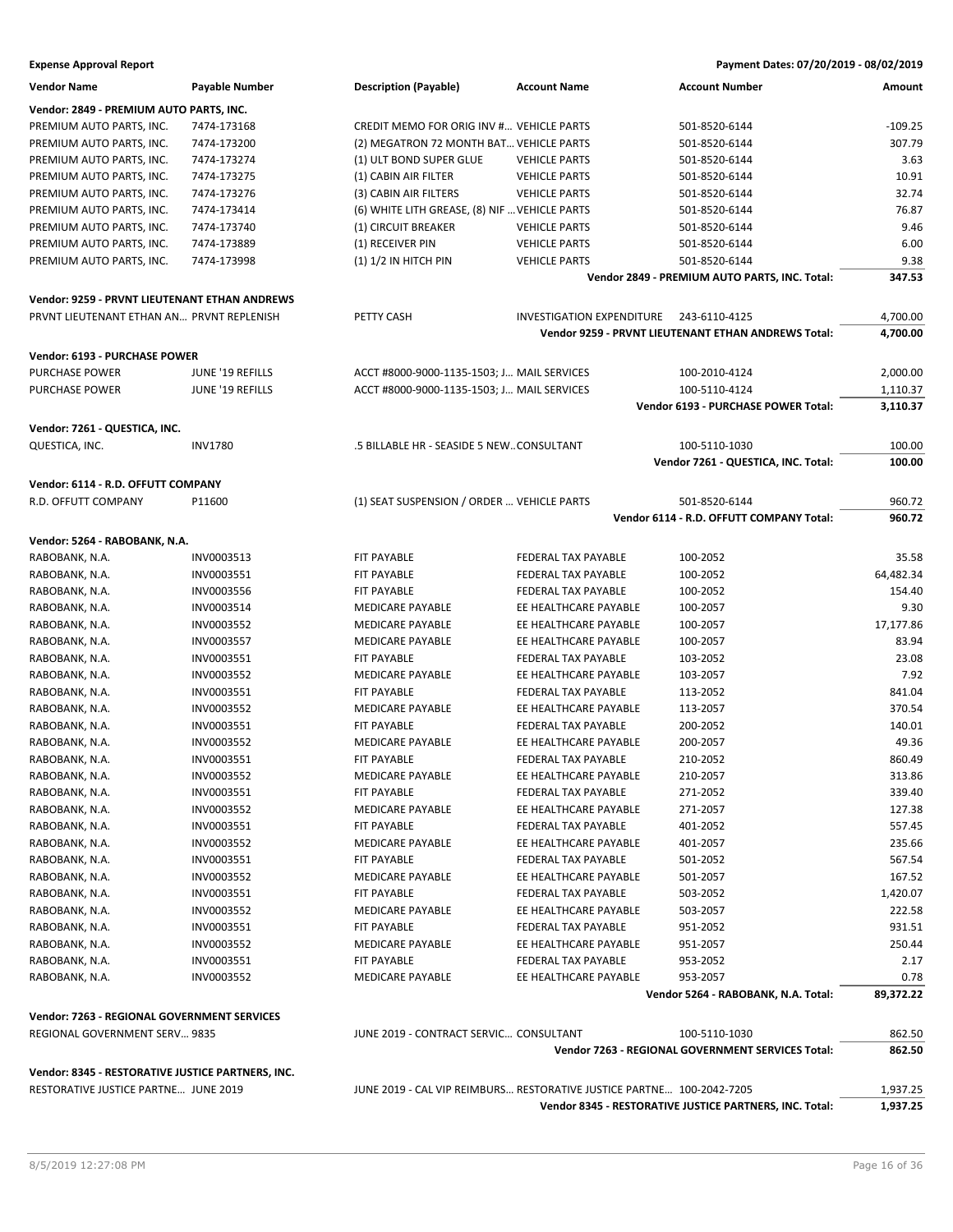| <b>Expense Approval Report</b>                   |                          |                                              |                                                                      | Payment Dates: 07/20/2019 - 08/02/2019          |              |
|--------------------------------------------------|--------------------------|----------------------------------------------|----------------------------------------------------------------------|-------------------------------------------------|--------------|
| <b>Vendor Name</b>                               | Payable Number           | <b>Description (Payable)</b>                 | <b>Account Name</b>                                                  | <b>Account Number</b>                           | Amount       |
| Vendor: 6027 - RICHARDS, WATSON & GERSHON        |                          |                                              |                                                                      |                                                 |              |
| RICHARDS, WATSON & GERSH 222528                  |                          | MAY 2019 - SEASIDE RESORT P LEGAL SERVICES   |                                                                      | 961-9610-1022                                   | 10,199.25    |
|                                                  |                          |                                              |                                                                      | Vendor 6027 - RICHARDS, WATSON & GERSHON Total: | 10,199.25    |
|                                                  |                          |                                              |                                                                      |                                                 |              |
| Vendor: 6477 - ROBERT S. JAQUES                  |                          |                                              |                                                                      |                                                 |              |
| ROBERT S. JAQUES                                 | 05/30/19-07/08/19        | FY19/20 PORTION OF WATERM CONSULTING COSTS   |                                                                      | 670-2130-1030                                   | 900.00       |
| ROBERT S. JAQUES                                 | 05/30/19-07/08/19.       | FY18/19 PORTION OF WATERM CONSULTING COSTS   |                                                                      | 670-2130-1030                                   | 4,387.50     |
|                                                  |                          |                                              |                                                                      | Vendor 6477 - ROBERT S. JAQUES Total:           | 5,287.50     |
| Vendor: 7083 - RODRIGO BRAVO                     |                          |                                              |                                                                      |                                                 |              |
| <b>RODRIGO BRAVO</b>                             | 101                      |                                              | DUNK TANK AT 220 COE AVEN DEPARTMENT CONSUMABLES                     | 100-9330-3095                                   | 210.00       |
|                                                  |                          |                                              |                                                                      | Vendor 7083 - RODRIGO BRAVO Total:              | 210.00       |
| Vendor: 7924 - ROSA JONG                         |                          |                                              |                                                                      |                                                 |              |
| <b>ROSA JONG</b>                                 | <b>JULY 2019</b>         |                                              | JULY 2019 - INSTRUCTOR PAY ( RECREATION CONTRACT SERVI 100-9603-2075 |                                                 | 100.80       |
|                                                  |                          |                                              |                                                                      | Vendor 7924 - ROSA JONG Total:                  | 100.80       |
| Vendor: 9254 - RUTH GRAY                         |                          |                                              |                                                                      |                                                 |              |
| <b>RUTH GRAY</b>                                 | 115088                   | DEPOSIT REFUND FOR LAGUNA RENTAL DEPOSITS    |                                                                      | 257-2345                                        | 126.18       |
|                                                  |                          |                                              |                                                                      | Vendor 9254 - RUTH GRAY Total:                  | 126.18       |
|                                                  |                          |                                              |                                                                      |                                                 |              |
| Vendor: 4452 - RYAN L. RIDER                     |                          |                                              |                                                                      |                                                 |              |
| RYAN L. RIDER                                    | 387                      | ANCON / MESCAL SIDEWALK R SUBCONTRACTED WORK |                                                                      | 100-8430-2073                                   | 2,900.00     |
|                                                  |                          |                                              |                                                                      | Vendor 4452 - RYAN L. RIDER Total:              | 2,900.00     |
| Vendor: 6210 - SALINAS VALLEY PRO SQUAD          |                          |                                              |                                                                      |                                                 |              |
| SALINAS VALLEY PRO SQUAD                         | 300532                   | (1) 1" EMBOSSED 2 STAR                       | UNIFORM SERVICE/LAUNDRY                                              | 100-6110-2049                                   | 43.65        |
| SALINAS VALLEY PRO SQUAD                         | 295391                   | (1) BLACKINTON NAME BADGE                    | UNIFORM SERVICE/LANUDRY                                              | 100-6120-2049                                   | 18.57        |
|                                                  |                          |                                              |                                                                      | Vendor 6210 - SALINAS VALLEY PRO SQUAD Total:   | 62.22        |
| Vendor: 9196 - SALLY SHEA                        |                          |                                              |                                                                      |                                                 |              |
| <b>SALLY SHEA</b>                                | 7/11/19                  | COSTCO PURCHASE REIMBURS SENIOR ACTIVITIES   |                                                                      | 251-9500-7125                                   | 72.04        |
|                                                  |                          |                                              |                                                                      | Vendor 9196 - SALLY SHEA Total:                 | 72.04        |
|                                                  |                          |                                              |                                                                      |                                                 |              |
| Vendor: 3307 - SAME DAY SHRED                    |                          |                                              |                                                                      |                                                 |              |
| SAME DAY SHRED                                   | 36810                    |                                              | FINANCE DEPT - 64 GALLON BINTEMPORARY CONTRACT SERVIC100-5110-2043   |                                                 | 45.00        |
| SAME DAY SHRED                                   | 36557                    | POLICE DEPT - 64 GALLON BIN  OTHER EXPENSE   |                                                                      | 100-6110-2078                                   | 32.50        |
|                                                  |                          |                                              |                                                                      | Vendor 3307 - SAME DAY SHRED Total:             | 77.50        |
| Vendor: 8565 - SAN JOSE MOTOSPORT, INC.          |                          |                                              |                                                                      |                                                 |              |
| SAN JOSE MOTOSPORT, INC.                         | 258748                   | REPAIR WORK TO 2007 BMW  OUTSIDE REPAIRS     |                                                                      | 501-8520-6148                                   | 3,175.05     |
|                                                  |                          |                                              |                                                                      | Vendor 8565 - SAN JOSE MOTOSPORT, INC. Total:   | 3,175.05     |
| Vendor: 9159 - SC WORKS                          |                          |                                              |                                                                      |                                                 |              |
| <b>SC WORKS</b>                                  | 10340                    | <b>CITY COUNCIL CHAMBER</b>                  | DEPARTMENT CONSUMABLES                                               | 100-8310-3095                                   | 1,638.49     |
| <b>SC WORKS</b>                                  | 10480                    |                                              | CITY COUNCIL CHAMBER ROUT DEPARTMENT CONSUMABLES                     | 100-8310-3095                                   | 1,481.72     |
| <b>SC WORKS</b>                                  | 10631                    |                                              | (2) CITY COUNCIL CHAMBER R DEPARTMENT CONSUMABLES                    | 100-8310-3095                                   | 152.25       |
|                                                  |                          |                                              |                                                                      | Vendor 9159 - SC WORKS Total:                   | 3,272.46     |
| Vendor: 9255 - SEAN MADDEN                       |                          |                                              |                                                                      |                                                 |              |
| <b>SEAN MADDEN</b>                               | 115022                   |                                              | PATTULLO SWIM CTR REFUND - SWIM CENTER RENTAL DEPOSIT 256-2345       |                                                 | 65.25        |
|                                                  |                          |                                              |                                                                      | Vendor 9255 - SEAN MADDEN Total:                | 65.25        |
|                                                  |                          |                                              |                                                                      |                                                 |              |
| Vendor: 3138 - SEASIDE EMPLOYEES ASSN            |                          |                                              |                                                                      |                                                 |              |
| SEASIDE EMPLOYEES ASSN                           | INV0003428               | <b>DUES</b>                                  | MISC PAYROLL PAYABLES                                                | 100-2062                                        | 99.57        |
| SEASIDE EMPLOYEES ASSN                           | INV0003475               | DUES                                         | MISC PAYROLL PAYABLES                                                | 100-2062                                        | 110.67       |
| SEASIDE EMPLOYEES ASSN                           | INV0003428               | <b>DUES</b>                                  | MISC PAYROLL PAYABLES                                                | 103-2062                                        | 1.06         |
| SEASIDE EMPLOYEES ASSN                           | INV0003475               | <b>DUES</b>                                  | <b>MISC PAYROLL PAYABLES</b>                                         | 103-2062                                        | 1.22         |
| SEASIDE EMPLOYEES ASSN                           | INV0003428               | DUES                                         | MISC PAYROLL PAYABLES                                                | 113-2062                                        | 18.80        |
| SEASIDE EMPLOYEES ASSN                           | INV0003475               | DUES                                         | MISC PAYROLL PAYABLES                                                | 113-2062                                        | 18.10        |
| SEASIDE EMPLOYEES ASSN                           | INV0003428               | DUES                                         | MISC PAYROLL PAYABLES                                                | 210-2062                                        | 12.15        |
| SEASIDE EMPLOYEES ASSN                           | INV0003475               | <b>DUES</b>                                  | MISC PAYROLL PAYABLES                                                | 210-2062                                        | 7.66         |
| SEASIDE EMPLOYEES ASSN<br>SEASIDE EMPLOYEES ASSN | INV0003428<br>INV0003475 | <b>DUES</b>                                  | MISC PAYROLL PAYABLES<br>MISC PAYROLL PAYABLES                       | 271-2062<br>271-2062                            | 9.26<br>9.95 |
| SEASIDE EMPLOYEES ASSN                           | INV0003428               | DUES<br><b>DUES</b>                          | MISC PAYROLL PAYABLES                                                | 345-2062                                        | 0.06         |
| SEASIDE EMPLOYEES ASSN                           | INV0003475               | DUES                                         | MISC PAYROLL PAYABLES                                                | 345-2062                                        | 0.18         |
| SEASIDE EMPLOYEES ASSN                           | INV0003428               | <b>DUES</b>                                  | MISC PAYROLL PAYABLES                                                | 401-2062                                        | 11.03        |
| SEASIDE EMPLOYEES ASSN                           | INV0003475               | <b>DUES</b>                                  | MISC PAYROLL PAYABLES                                                | 401-2062                                        | 8.97         |
|                                                  |                          |                                              |                                                                      |                                                 |              |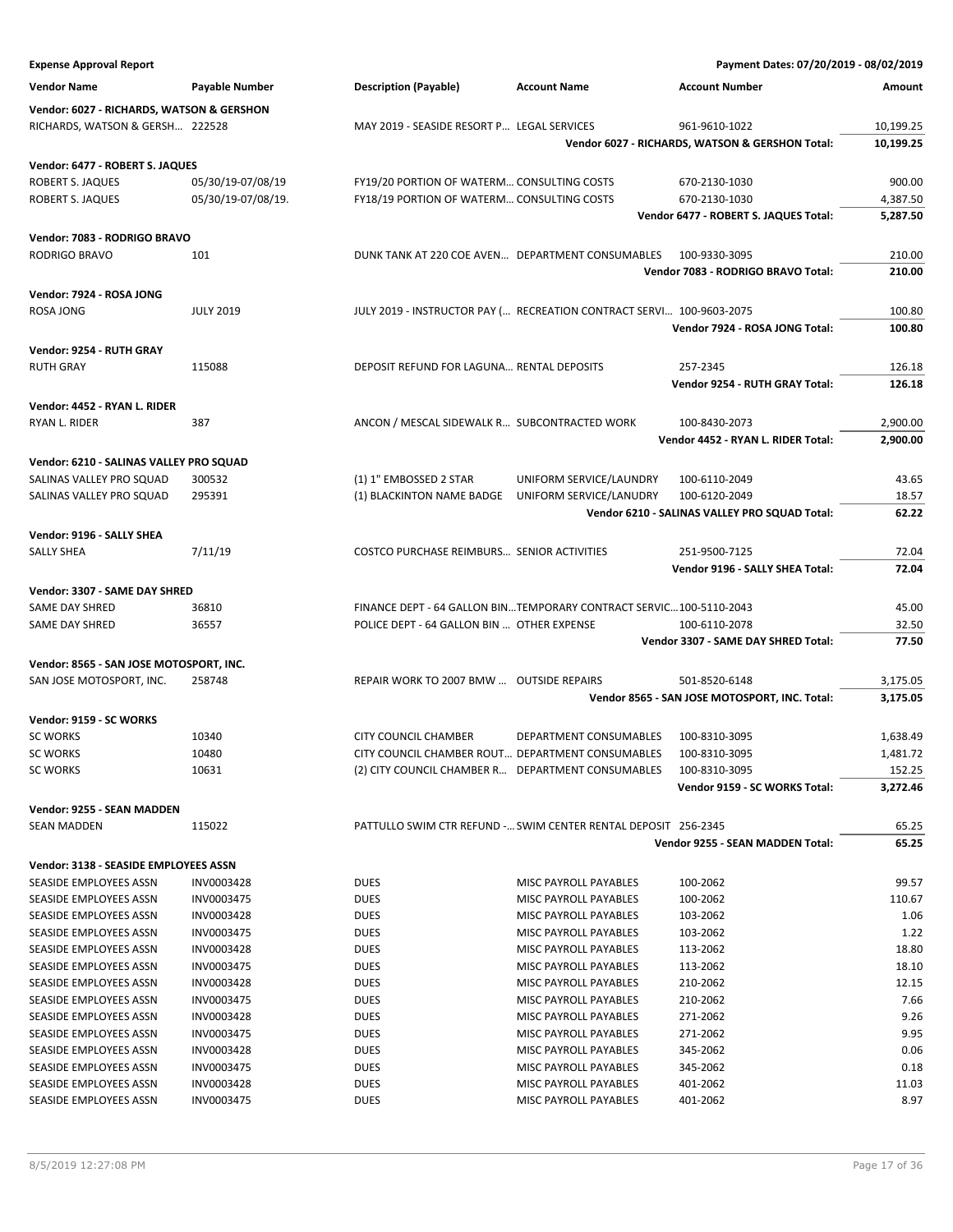| <b>Vendor Name</b>                     | Payable Number | Description (Payable)                                | <b>Account Name</b>          | <b>Account Number</b>                        | Amount   |
|----------------------------------------|----------------|------------------------------------------------------|------------------------------|----------------------------------------------|----------|
| <b>SEASIDE EMPLOYEES ASSN</b>          | INV0003428     | <b>DUES</b>                                          | MISC PAYROLL PAYABLES        | 501-2062                                     | 9.90     |
| SEASIDE EMPLOYEES ASSN                 | INV0003475     | <b>DUES</b>                                          | MISC PAYROLL PAYABLES        | 501-2062                                     | 10.00    |
| SEASIDE EMPLOYEES ASSN                 | INV0003428     | <b>DUES</b>                                          | MISC PAYROLL PAYABLES        | 951-2062                                     | 12.11    |
| SEASIDE EMPLOYEES ASSN                 | INV0003475     | <b>DUES</b>                                          | MISC PAYROLL PAYABLES        | 951-2062                                     | 8.25     |
| <b>SEASIDE EMPLOYEES ASSN</b>          | INV0003428     | <b>DUES</b>                                          | <b>MISC PAYROLL PAYABLES</b> | 971-2062                                     | 1.06     |
|                                        |                |                                                      |                              | Vendor 3138 - SEASIDE EMPLOYEES ASSN Total:  | 350.00   |
|                                        |                |                                                      |                              |                                              |          |
| Vendor: 3153 - SEASIDE MANAGEMENT ASSN |                |                                                      |                              |                                              |          |
| SEASIDE MANAGEMENT ASSN                | INV0003431     | <b>DUES</b>                                          | MISC PAYROLL PAYABLES        | 100-2062                                     | 42.68    |
| SEASIDE MANAGEMENT ASSN                | INV0003478     | DUES                                                 | MISC PAYROLL PAYABLES        | 100-2062                                     | 43.49    |
| SEASIDE MANAGEMENT ASSN                | INV0003431     | <b>DUES</b>                                          | MISC PAYROLL PAYABLES        | 113-2062                                     | 0.49     |
| SEASIDE MANAGEMENT ASSN                | INV0003478     | <b>DUES</b>                                          | MISC PAYROLL PAYABLES        | 113-2062                                     | 0.50     |
| SEASIDE MANAGEMENT ASSN                | INV0003431     | <b>DUES</b>                                          | MISC PAYROLL PAYABLES        | 200-2062                                     | 1.98     |
| SEASIDE MANAGEMENT ASSN                | INV0003478     | <b>DUES</b>                                          | MISC PAYROLL PAYABLES        | 200-2062                                     | 2.22     |
| SEASIDE MANAGEMENT ASSN                | INV0003431     | DUES                                                 | MISC PAYROLL PAYABLES        | 210-2062                                     | 1.00     |
| SEASIDE MANAGEMENT ASSN                | INV0003478     | <b>DUES</b>                                          | MISC PAYROLL PAYABLES        | 210-2062                                     | 1.00     |
| SEASIDE MANAGEMENT ASSN                | INV0003431     | <b>DUES</b>                                          | MISC PAYROLL PAYABLES        | 271-2062                                     | 0.49     |
| SEASIDE MANAGEMENT ASSN                | INV0003478     | <b>DUES</b>                                          | MISC PAYROLL PAYABLES        | 271-2062                                     | 0.50     |
| SEASIDE MANAGEMENT ASSN                | INV0003431     | <b>DUES</b>                                          | MISC PAYROLL PAYABLES        | 401-2062                                     | 1.96     |
| SEASIDE MANAGEMENT ASSN                | INV0003478     | DUES                                                 | <b>MISC PAYROLL PAYABLES</b> | 401-2062                                     | 0.82     |
| SEASIDE MANAGEMENT ASSN                | INV0003431     | <b>DUES</b>                                          | MISC PAYROLL PAYABLES        | 501-2062                                     | 0.49     |
| SEASIDE MANAGEMENT ASSN                | INV0003478     | <b>DUES</b>                                          | MISC PAYROLL PAYABLES        | 501-2062                                     | 0.50     |
| SEASIDE MANAGEMENT ASSN                | INV0003431     | <b>DUES</b>                                          | MISC PAYROLL PAYABLES        | 951-2062                                     | 0.75     |
| <b>SEASIDE MANAGEMENT ASSN</b>         | INV0003478     | <b>DUES</b>                                          | MISC PAYROLL PAYABLES        | 951-2062                                     | 0.83     |
| <b>SEASIDE MANAGEMENT ASSN</b>         | INV0003431     | <b>DUES</b>                                          | MISC PAYROLL PAYABLES        | 953-2062                                     | 0.16     |
| SEASIDE MANAGEMENT ASSN                | INV0003478     | <b>DUES</b>                                          | MISC PAYROLL PAYABLES        | 953-2062                                     | 0.14     |
|                                        |                |                                                      |                              | Vendor 3153 - SEASIDE MANAGEMENT ASSN Total: | 100.00   |
| Vendor: 5267 - SEASIDE POLICE          |                |                                                      |                              |                                              |          |
| <b>SEASIDE POLICE</b>                  | INV0003430     | <b>DUES</b>                                          | MISC PAYROLL PAYABLES        | 100-2062                                     | 2,257.50 |
| <b>SEASIDE POLICE</b>                  | INV0003477     | <b>DUES</b>                                          | MISC PAYROLL PAYABLES        | 100-2062                                     | 2,257.50 |
|                                        |                |                                                      |                              | Vendor 5267 - SEASIDE POLICE Total:          | 4,515.00 |
|                                        |                |                                                      |                              |                                              |          |
| Vendor: 9246 - SeeClickFix, Inc.       |                |                                                      |                              |                                              |          |
| SeeClickFix, Inc.                      | 2017-2235      | 2 Plus Req - 4 License (7/9/19-7 SUBCONTRACTED WORK  |                              | 100-8310-2073                                | 750.00   |
| SeeClickFix, Inc.                      | 2017-2237      | CONNECT ANNUAL LICENSE - Ar SUBCONTRACTED WORK       |                              | 100-8310-2073                                | 333.00   |
| SeeClickFix, Inc.                      | 2017-2235      | 2 Plus Req - 4 License (7/9/19-7 SUBCONTRACTED WORK  |                              | 100-8420-2073                                | 750.00   |
| SeeClickFix, Inc.                      | 2017-2237      | CONNECT ANNUAL LICENSE - Ar SUBCONTRACTED WORK       |                              | 100-8420-2073                                | 334.00   |
| SeeClickFix, Inc.                      | 2017-2235      | 2 Plus Req - 4 License (7/9/19-7 SUBCONTRACTED WORK  |                              | 210-8110-2073                                | 750.00   |
| SeeClickFix, Inc.                      | 2017-2237      | CONNECT ANNUAL LICENSE - Ar SUBCONTRACTED WORK       |                              | 210-8110-2073                                | 334.00   |
| SeeClickFix, Inc.                      | 2017-2235      | 2 Plus Req - 4 License (7/9/19-7 SUBCONTRACTED WORK  |                              | 271-8110-2073                                | 750.00   |
| SeeClickFix, Inc.                      | 2017-2237      | CONNECT ANNUAL LICENSE - ArSUBCONTRACTED WORK        |                              | 271-8110-2073                                | 333.00   |
| SeeClickFix, Inc.                      | 2017-2235      | 2 Plus Req - 4 License (7/9/19-7 SUBCONTRACTED WORK  |                              | 401-8620-2073                                | 750.00   |
| SeeClickFix, Inc.                      | 2017-2237      | CONNECT ANNUAL LICENSE - Ar SUBCONTRACTED WORK       |                              | 401-8620-2073                                | 333.00   |
| SeeClickFix, Inc.                      | 2017-2235      | 2 Plus Req - 4 License (7/9/19-7 SUBCONTRACTED WORK  |                              | 951-8820-2073                                | 750.00   |
| SeeClickFix, Inc.                      | 2017-2237      | CONNECT ANNUAL LICENSE - Ar SUBCONTRACTED WORK       |                              | 951-8820-2073                                | 333.00   |
|                                        |                |                                                      |                              | Vendor 9246 - SeeClickFix, Inc. Total:       | 6,500.00 |
| Vendor: 4059 - SILKSCREEN EXPRESS      |                |                                                      |                              |                                              |          |
| SILKSCREEN EXPRESS                     | 3894           | (50) HATS, (25) LADIES 1/4 ZIP                       | UNIFORM SERVICE/LAUNDRY      | 100-9320-2049                                | 1,121.26 |
| SILKSCREEN EXPRESS                     | 3911           | TINY TOT UNIV - S/S TEES                             | UNIFORM SERVICE/LAUNDRY      | 100-9350-2049                                | 333.02   |
|                                        |                |                                                      |                              | Vendor 4059 - SILKSCREEN EXPRESS Total:      | 1,454.28 |
| Vendor: 3244 - SLAKEY BROTHERS, INC.   |                |                                                      |                              |                                              |          |
| SLAKEY BROTHERS, INC.                  | 16158913-00    | (1) 12x90 26 GA ELBOW 90 12,  DEPARTMENT CONSUMABLES |                              | 113-8730-3095                                | 46.49    |
| SLAKEY BROTHERS, INC.                  | 16158964-00    | (1) 8X90 26 GA ELBOW 90 8 26                         | DEPARTMENT CONSUMABLES       | 113-8730-3095                                | 6.24     |
|                                        |                |                                                      |                              | Vendor 3244 - SLAKEY BROTHERS, INC. Total:   | 52.73    |
|                                        |                |                                                      |                              |                                              |          |
| Vendor: 3249 - SMART & FINAL           |                |                                                      |                              |                                              |          |
| SMART & FINAL                          | REF #041068    | STORE #455 / REF #041068                             | <b>CAMP EVENTS</b>           | 100-9330-7136                                | 63.54    |
| SMART & FINAL                          | REF #054708    | STORE #455 / REF #054708                             | <b>CAMP EVENTS</b>           | 100-9330-7136                                | 194.33   |
| <b>SMART &amp; FINAL</b>               | REF #041506    | STORE #455 / REF #041506                             | SENIOR ACTIVITIES            | 251-9500-7125                                | 74.78    |
|                                        |                |                                                      |                              | Vendor 3249 - SMART & FINAL Total:           | 332.65   |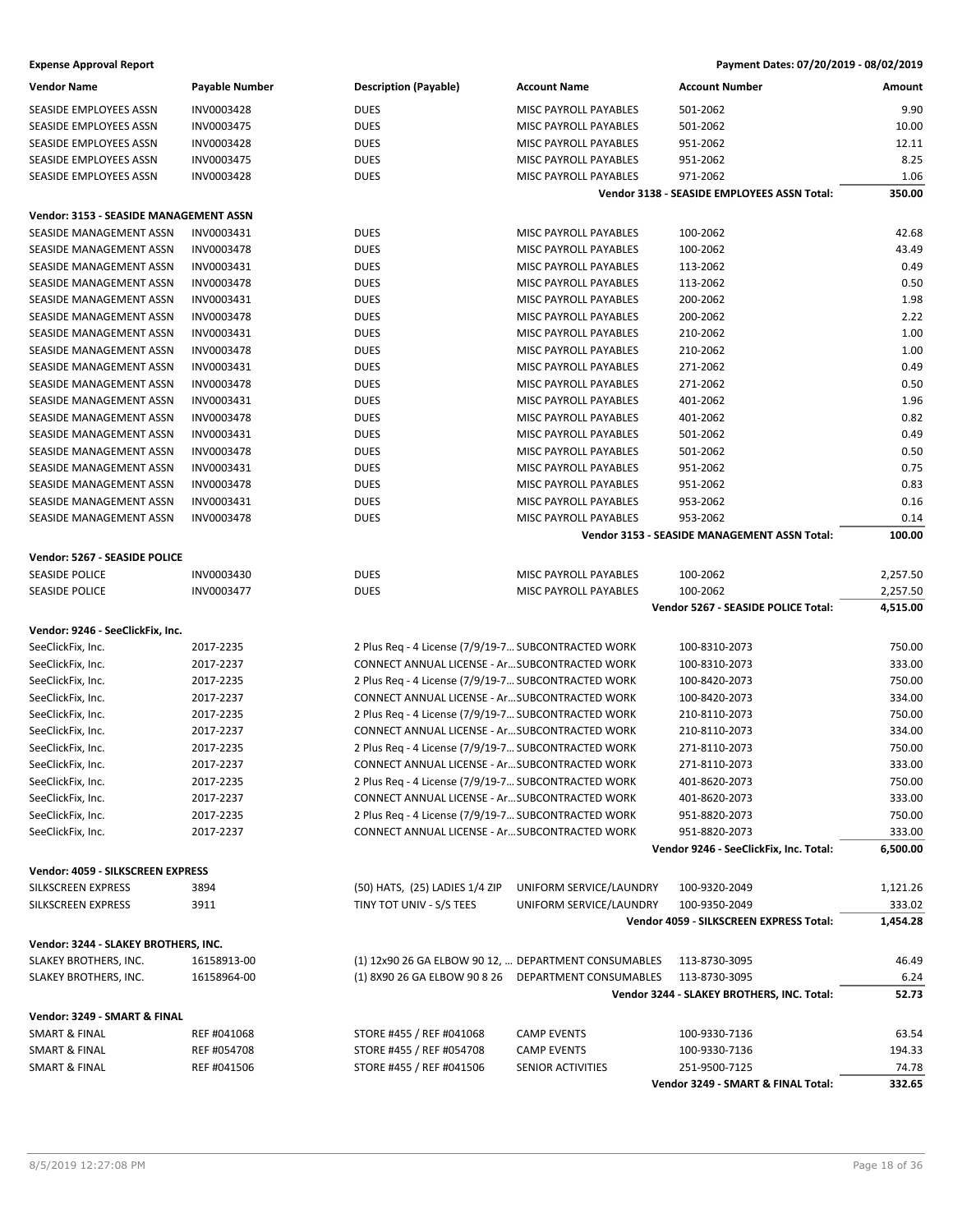| <b>Expense Approval Report</b> | Payment Dates: 07/20/2019 - 08/02/2019 |
|--------------------------------|----------------------------------------|
|--------------------------------|----------------------------------------|

| <b>Vendor Name</b>                             | <b>Payable Number</b> | <b>Description (Payable)</b>                           | <b>Account Name</b>                                                   | <b>Account Number</b>                                | Amount    |
|------------------------------------------------|-----------------------|--------------------------------------------------------|-----------------------------------------------------------------------|------------------------------------------------------|-----------|
| Vendor: 8273 - SMILE BUSINESS PRODUCTS, INC.   |                       |                                                        |                                                                       |                                                      |           |
| SMILE BUSINESS PRODUCTS, IN 766571             |                       | FY18/19 PORTION OF INVOICE; COPIER SERVICES            |                                                                       | 100-5110-2044                                        | 127.75    |
| SMILE BUSINESS PRODUCTS, IN 766571.            |                       | FY19/20 PORTION OF INVOICE;  COPIER SERVICES           |                                                                       | 100-5110-2044                                        | 143.96    |
| SMILE BUSINESS PRODUCTS, IN 766572             |                       | FY18/19 PORTION OF INVOICE - COPIER SERVICES           |                                                                       | 100-8910-2044                                        | 219.88    |
| SMILE BUSINESS PRODUCTS, IN 766572.            |                       | FY19/20 PORTION OF INVOICE;  COPIER SERVICES           |                                                                       | 100-8910-2044                                        | 89.30     |
|                                                |                       |                                                        |                                                                       | Vendor 8273 - SMILE BUSINESS PRODUCTS, INC. Total:   | 580.89    |
| Vendor: 3319 - STAPLES ADVANTAGE               |                       |                                                        |                                                                       |                                                      |           |
| <b>STAPLES ADVANTAGE</b>                       | 3418378474            | RECREATION - DUCT TAPE, CAL CONSUMABLES                |                                                                       | 100-2042-3095                                        | 64.83     |
| STAPLES ADVANTAGE                              | 3419063492            | CITY HALL MISC SUPPLIES                                | <b>STATIONARY SUPPLIES</b>                                            | 100-5110-3092                                        | 80.15     |
| <b>STAPLES ADVANTAGE</b>                       | 3419927148            | FINANCE DEPT - FLASH DRIVE                             | <b>STATIONARY SUPPLIES</b>                                            | 100-5110-3092                                        | 12.01     |
| <b>STAPLES ADVANTAGE</b>                       | 3418378473            | (2) HP 26A BLACK TONER CARTR DEPARTMENT CONSUMABLES    |                                                                       | 100-5110-3095                                        | 277.25    |
| <b>STAPLES ADVANTAGE</b>                       | 3419594667            | <b>CITY HALL MISC SUPPLIES</b>                         | DEPARTMENT CONSUMABLES                                                | 100-5110-3095                                        | 310.82    |
| STAPLES ADVANTAGE                              | 3417580190            | POLICE - MISC SUPPLIES                                 | <b>STATIONARY SUPPLIES</b>                                            | 100-6110-3092                                        | 334.06    |
| STAPLES ADVANTAGE                              | 3419330374            | POLICE DEPT - TAPE FOR LABEL STATIONARY SUPPLIES       |                                                                       | 100-6110-3092                                        | 96.05     |
| STAPLES ADVANTAGE                              | 3419524463            | POLICE DEPT - MISC SUPPLIES  DEPARTMENT CONSUMABLES    |                                                                       | 100-6110-3095                                        | 406.63    |
| STAPLES ADVANTAGE                              | 3419524465            | POLICE DEPT - (1) CLASSIC MAR DEPARTMENT CONSUMABLES   |                                                                       | 100-6110-3095                                        | 114.26    |
| STAPLES ADVANTAGE                              | 3417920339            | POLICE - (1) 44x52 DARK CHERR DEPARTMENT EQUIPMENT     |                                                                       | 100-6110-8187                                        | 157.31    |
| STAPLES ADVANTAGE                              | 3417580191            | POLICE - (12) DISNFCT WIPES                            | CSA74 APPROVED MEDICAL SU 100-6120-3096                               |                                                      | 62.80     |
| STAPLES ADVANTAGE                              | 3419524466            |                                                        | POLICE DEPT - (12 PKS) DISNFCTCSA74 APPROVED MEDICAL SU 100-6120-3096 |                                                      | 62.80     |
| STAPLES ADVANTAGE                              | 3410675562            | STORAGE BOXES FOR PUBLIC  DEPARTMENT CONSUMABLES       |                                                                       | 100-8310-3095                                        | 21.87     |
| <b>STAPLES ADVANTAGE</b>                       | 3419063494            | RECREATION- (10 CASES) 30% R DEPARTMENT CONSUMABLES    |                                                                       | 100-9100-3095                                        | 529.53    |
| <b>STAPLES ADVANTAGE</b>                       | 3419000271            | RECREATION- 3x5 RULED INDEX DEPARTMENT CONSUMABLES     |                                                                       | 100-9400-3095                                        | 12.33     |
| <b>STAPLES ADVANTAGE</b>                       | 3419594668            | RECREATION DEPT - SUPPLIES F DEPARTMENT CONSUMABLES    |                                                                       | 100-9400-3095                                        | 75.19     |
| STAPLES ADVANTAGE                              | 3419000272            | RECREATION- MOUSE, STAPLER SENIOR ACTIVITIES           |                                                                       | 251-9500-7125                                        | 89.93     |
| STAPLES ADVANTAGE                              | 3419524467            | RECREATION DEPT - SUPPLIES F SENIOR ACTIVITIES         |                                                                       | 251-9500-7125                                        | 111.62    |
|                                                |                       |                                                        |                                                                       | Vendor 3319 - STAPLES ADVANTAGE Total:               | 2,819.44  |
| Vendor: 5144 - STATE OF CALIFORNIA             |                       |                                                        |                                                                       |                                                      |           |
| <b>STATE OF CALIFORNIA</b>                     | INV0003512            | <b>SIT PAYABLE</b>                                     | <b>STATE TAX PAYABLE</b>                                              | 100-2053                                             | 13.04     |
| <b>STATE OF CALIFORNIA</b>                     | INV0003550            | <b>SIT PAYABLE</b>                                     | <b>STATE TAX PAYABLE</b>                                              | 100-2053                                             | 24,186.95 |
| STATE OF CALIFORNIA                            | INV0003555            | <b>SIT PAYABLE</b>                                     | <b>STATE TAX PAYABLE</b>                                              | 100-2053                                             | 13.33     |
| STATE OF CALIFORNIA                            | INV0003550            | <b>SIT PAYABLE</b>                                     | <b>STATE TAX PAYABLE</b>                                              | 103-2053                                             | 7.02      |
| STATE OF CALIFORNIA                            | INV0003550            | <b>SIT PAYABLE</b>                                     | STATE TAX PAYABLE                                                     | 113-2053                                             | 270.28    |
| STATE OF CALIFORNIA                            | INV0003550            | <b>SIT PAYABLE</b>                                     | STATE TAX PAYABLE                                                     | 200-2053                                             | 42.73     |
| <b>STATE OF CALIFORNIA</b>                     | INV0003550            | <b>SIT PAYABLE</b>                                     | <b>STATE TAX PAYABLE</b>                                              | 210-2053                                             | 271.95    |
| STATE OF CALIFORNIA                            | INV0003550            | <b>SIT PAYABLE</b>                                     | <b>STATE TAX PAYABLE</b>                                              | 271-2053                                             | 107.92    |
| <b>STATE OF CALIFORNIA</b>                     | INV0003550            | <b>SIT PAYABLE</b>                                     | <b>STATE TAX PAYABLE</b>                                              | 401-2053                                             | 230.80    |
| STATE OF CALIFORNIA                            | INV0003550            | <b>SIT PAYABLE</b>                                     | <b>STATE TAX PAYABLE</b>                                              | 501-2053                                             | 117.29    |
| STATE OF CALIFORNIA                            | INV0003550            | <b>SIT PAYABLE</b>                                     | <b>STATE TAX PAYABLE</b>                                              | 503-2053                                             | 319.67    |
| <b>STATE OF CALIFORNIA</b>                     | INV0003550            | <b>SIT PAYABLE</b>                                     | <b>STATE TAX PAYABLE</b>                                              | 951-2053                                             | 338.78    |
| STATE OF CALIFORNIA                            | INV0003550            | SIT PAYABLE                                            | STATE TAX PAYABLE                                                     | 953-2053                                             | 1.54      |
|                                                |                       |                                                        |                                                                       | Vendor 5144 - STATE OF CALIFORNIA Total:             | 25,921.30 |
| Vendor: 9249 - STEVENSON, PORTO & PIERCE, INC. |                       |                                                        |                                                                       |                                                      |           |
| STEVENSON, PORTO & PIERCE,  02061              |                       | MARCH 2019 - CAMPUS TOWN  BAKEWELL - CAMPUS TOWN       |                                                                       | 601-2214                                             | 4,086.71  |
| STEVENSON, PORTO & PIERCE,  02064              |                       | APRIL 2019 - CAMPUS TOWN P BAKEWELL - CAMPUS TOWN      |                                                                       | 601-2214                                             | 2,082.04  |
|                                                |                       |                                                        |                                                                       | Vendor 9249 - STEVENSON, PORTO & PIERCE, INC. Total: | 6,168.75  |
| Vendor: 7040 - TAPCO                           |                       |                                                        |                                                                       |                                                      |           |
| <b>TAPCO</b>                                   | 1642342               | (2) BRACKETS, L-TYPE, (10) SET  DEPARTMENT CONSUMABLES |                                                                       | 210-8110-3095                                        | 73.68     |
| <b>TAPCO</b>                                   | SO619929              | MISC SUPPLIES FOR STREETS D DEPARTMENT CONSUMABLES     |                                                                       | 210-8110-3095                                        | 41.41     |
|                                                |                       |                                                        |                                                                       | Vendor 7040 - TAPCO Total:                           | 115.09    |
| Vendor: 7796 - TARGETSOLUTIONS LEARNING, LLC.  |                       |                                                        |                                                                       |                                                      |           |
| TARGETSOLUTIONS LEARNING,  TSINV00000030938    |                       |                                                        | PREM MEMBER PLATFORM/MACOMPUTER SUPPLIES/SOFTWA 503-4010-3102         |                                                      | 9,195.00  |
|                                                |                       |                                                        |                                                                       | Vendor 7796 - TARGETSOLUTIONS LEARNING, LLC. Total:  | 9,195.00  |
| Vendor: 8855 - TELECOM LAW FIRM, P.C.          |                       |                                                        |                                                                       |                                                      |           |
| TELECOM LAW FIRM, P.C.                         | 6083                  | MARCH 2019 SVCS FOR 220 COE. LEGAL SERVICES            |                                                                       | 100-7310-1022                                        | 3,031.85  |
|                                                |                       |                                                        |                                                                       | Vendor 8855 - TELECOM LAW FIRM, P.C. Total:          | 3,031.85  |
| <b>Vendor: 8378 - THE HARTFORD</b>             |                       |                                                        |                                                                       |                                                      |           |
| THE HARTFORD                                   | CM0000244             | LTD INS ADJ                                            | LIFE/ AD&D LTD PAYABLE                                                | 100-2071                                             | $-54.05$  |
| THE HARTFORD                                   | DM0000256             | LIFE INS ADJ ER PAID                                   | LIFE/ AD&D LTD PAYABLE                                                | 100-2071                                             | 143.86    |
|                                                |                       |                                                        |                                                                       |                                                      |           |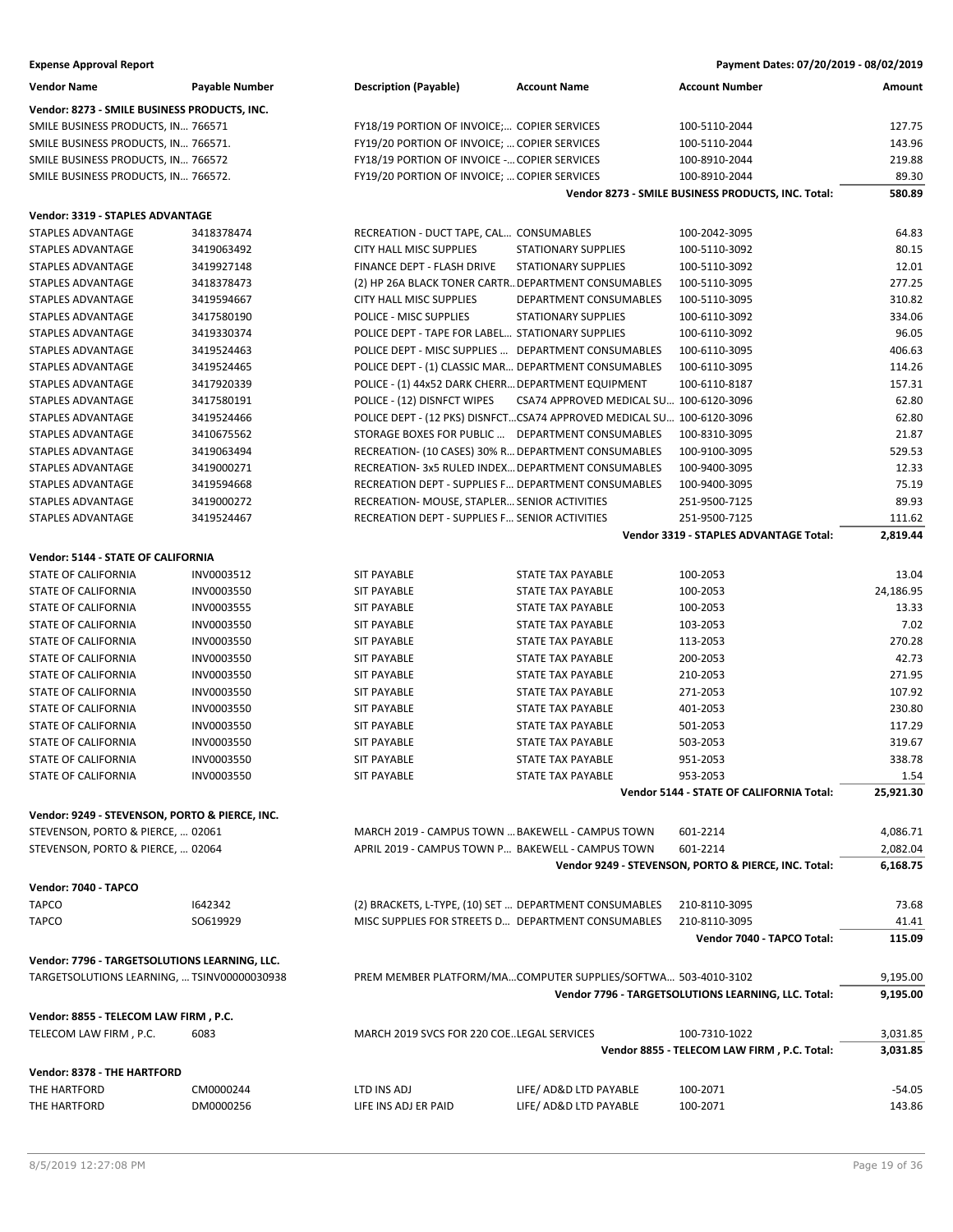| Vendor Name                  | Payable Number | <b>Description (Payable)</b>                       | <b>Account Name</b>    | <b>Account Number</b> | Amount   |
|------------------------------|----------------|----------------------------------------------------|------------------------|-----------------------|----------|
| THE HARTFORD                 | DM0000257      | LTD ADJ: BERRY, PALMER & WH LIFE/ AD&D LTD PAYABLE |                        | 100-2071              | $-7.49$  |
| THE HARTFORD                 | DM0000258      | LIFE INS ADJ ER PAID                               | LIFE/ AD&D LTD PAYABLE | 100-2071              | 72.72    |
| THE HARTFORD                 | INV0003272     | PREMIUMS - MISC                                    | LIFE/ AD&D LTD PAYABLE | 100-2071              | 44.28    |
| THE HARTFORD                 | INV0003272     | PREMIUMS - MISC                                    | LIFE/ AD&D LTD PAYABLE | 100-2071              | 201.25   |
| THE HARTFORD                 | INV0003272     | PREMIUMS - MISC                                    | LIFE/ AD&D LTD PAYABLE | 100-2071              | 341.56   |
| THE HARTFORD                 | INV0003272     | PREMIUMS - MISC                                    | LIFE/ AD&D LTD PAYABLE | 100-2071              | 245.00   |
| THE HARTFORD                 | INV0003272     | PREMIUMS - MISC                                    | LIFE/ AD&D LTD PAYABLE | 100-2071              | 971.92   |
| THE HARTFORD                 | INV0003272     | PREMIUMS - MISC                                    | LIFE/ AD&D LTD PAYABLE | 100-2071              | 1,085.56 |
| THE HARTFORD                 | INV0003272     | PREMIUMS - MISC                                    | LIFE/ AD&D LTD PAYABLE | 100-2071              | 858.46   |
| THE HARTFORD                 | INV0003320     | PREMIUMS - MGMT                                    | LIFE/ AD&D LTD PAYABLE | 100-2071              | 24.45    |
| THE HARTFORD                 | INV0003320     | PREMIUMS - MGMT                                    | LIFE/ AD&D LTD PAYABLE | 100-2071              | 26.25    |
| THE HARTFORD                 | INV0003366     | PREMIUMS - MISC                                    | LIFE/ AD&D LTD PAYABLE | 100-2071              | 44.28    |
| THE HARTFORD                 | INV0003366     | PREMIUMS - MISC                                    | LIFE/ AD&D LTD PAYABLE | 100-2071              | 245.00   |
| THE HARTFORD                 | INV0003366     | PREMIUMS - MISC                                    | LIFE/ AD&D LTD PAYABLE | 100-2071              | 338.82   |
| THE HARTFORD                 | INV0003366     | PREMIUMS - MISC                                    | LIFE/ AD&D LTD PAYABLE | 100-2071              | 1,000.57 |
| THE HARTFORD                 | INV0003366     | PREMIUMS - MISC                                    | LIFE/ AD&D LTD PAYABLE | 100-2071              | 1,154.89 |
| THE HARTFORD                 | INV0003366     | PREMIUMS - MISC                                    | LIFE/ AD&D LTD PAYABLE | 100-2071              | 201.25   |
| THE HARTFORD                 | INV0003366     | PREMIUMS - MISC                                    | LIFE/ AD&D LTD PAYABLE | 100-2071              | 858.71   |
| THE HARTFORD                 | INV0003272     | PREMIUMS - MISC                                    | LIFE/ AD&D LTD PAYABLE | 103-2071              | 1.25     |
| THE HARTFORD                 | INV0003272     | PREMIUMS - MISC                                    | LIFE/ AD&D LTD PAYABLE | 103-2071              | 3.12     |
| THE HARTFORD                 | INV0003366     | PREMIUMS - MISC                                    | LIFE/ AD&D LTD PAYABLE | 103-2071              | 4.62     |
|                              |                | PREMIUMS - MISC                                    |                        |                       | 1.93     |
| THE HARTFORD<br>THE HARTFORD | INV0003366     |                                                    | LIFE/ AD&D LTD PAYABLE | 103-2071              |          |
|                              | CM0000244      | LTD INS ADJ                                        | LIFE/ AD&D LTD PAYABLE | 113-2071              | 16.74    |
| THE HARTFORD                 | DM0000257      | LTD ADJ: BERRY, PALMER & WH LIFE/ AD&D LTD PAYABLE |                        | 113-2071              | 16.74    |
| THE HARTFORD                 | INV0003272     | PREMIUMS - MISC                                    | LIFE/ AD&D LTD PAYABLE | 113-2071              | 78.79    |
| THE HARTFORD                 | INV0003272     | PREMIUMS - MISC                                    | LIFE/ AD&D LTD PAYABLE | 113-2071              | 5.11     |
| THE HARTFORD                 | INV0003272     | PREMIUMS - MISC                                    | LIFE/ AD&D LTD PAYABLE | 113-2071              | 4.89     |
| THE HARTFORD                 | INV0003272     | PREMIUMS - MISC                                    | LIFE/ AD&D LTD PAYABLE | 113-2071              | 29.38    |
| THE HARTFORD                 | INV0003366     | PREMIUMS - MISC                                    | LIFE/ AD&D LTD PAYABLE | 113-2071              | 69.35    |
| THE HARTFORD                 | INV0003366     | PREMIUMS - MISC                                    | LIFE/ AD&D LTD PAYABLE | 113-2071              | 25.61    |
| THE HARTFORD                 | INV0003366     | PREMIUMS - MISC                                    | LIFE/ AD&D LTD PAYABLE | 113-2071              | 3.69     |
| THE HARTFORD                 | INV0003366     | PREMIUMS - MISC                                    | LIFE/ AD&D LTD PAYABLE | 113-2071              | 3.87     |
| THE HARTFORD                 | INV0003272     | PREMIUMS - MISC                                    | LIFE/ AD&D LTD PAYABLE | 200-2071              | 13.24    |
| THE HARTFORD                 | INV0003272     | PREMIUMS - MISC                                    | LIFE/ AD&D LTD PAYABLE | 200-2071              | 13.86    |
| THE HARTFORD                 | INV0003366     | PREMIUMS - MISC                                    | LIFE/ AD&D LTD PAYABLE | 200-2071              | 12.56    |
| THE HARTFORD                 | INV0003366     | PREMIUMS - MISC                                    | LIFE/ AD&D LTD PAYABLE | 200-2071              | 13.14    |
| THE HARTFORD                 | INV0003272     | PREMIUMS - MISC                                    | LIFE/ AD&D LTD PAYABLE | 210-2071              | 7.64     |
| THE HARTFORD                 | INV0003272     | PREMIUMS - MISC                                    | LIFE/ AD&D LTD PAYABLE | 210-2071              | 16.15    |
| THE HARTFORD                 | INV0003272     | PREMIUMS - MISC                                    | LIFE/ AD&D LTD PAYABLE | 210-2071              | 7.97     |
| THE HARTFORD                 | INV0003272     | PREMIUMS - MISC                                    | LIFE/ AD&D LTD PAYABLE | 210-2071              | 34.43    |
| THE HARTFORD                 | INV0003366     | PREMIUMS - MISC                                    | LIFE/ AD&D LTD PAYABLE | 210-2071              | 2.91     |
| THE HARTFORD                 | INV0003366     | PREMIUMS - MISC                                    | LIFE/ AD&D LTD PAYABLE | 210-2071              | 7.39     |
| THE HARTFORD                 | INV0003366     | PREMIUMS - MISC                                    | LIFE/ AD&D LTD PAYABLE | 210-2071              | 7.73     |
| THE HARTFORD                 | INV0003366     | PREMIUMS - MISC                                    | LIFE/ AD&D LTD PAYABLE | 210-2071              | 18.47    |
| THE HARTFORD                 | INV0003366     | PREMIUMS - MISC                                    | LIFE/ AD&D LTD PAYABLE | 210-2071              | 50.90    |
| THE HARTFORD                 | INV0003272     | PREMIUMS - MISC                                    | LIFE/AD&D LTD PAYABLE  | 271-2071              | 9.53     |
| THE HARTFORD                 | INV0003272     | PREMIUMS - MISC                                    | LIFE/AD&D LTD PAYABLE  | 271-2071              | 24.09    |
| THE HARTFORD                 | INV0003272     | PREMIUMS - MISC                                    | LIFE/AD&D LTD PAYABLE  | 271-2071              | 8.10     |
| THE HARTFORD                 | INV0003272     | PREMIUMS - MISC                                    | LIFE/AD&D LTD PAYABLE  | 271-2071              | 8.48     |
| THE HARTFORD                 | INV0003366     | PREMIUMS - MISC                                    | LIFE/AD&D LTD PAYABLE  | 271-2071              | 8.39     |
| THE HARTFORD                 | INV0003366     | PREMIUMS - MISC                                    | LIFE/AD&D LTD PAYABLE  | 271-2071              | 8.02     |
| THE HARTFORD                 | INV0003366     | PREMIUMS - MISC                                    | LIFE/AD&D LTD PAYABLE  | 271-2071              | 51.90    |
| THE HARTFORD                 | INV0003366     | PREMIUMS - MISC                                    | LIFE/AD&D LTD PAYABLE  | 271-2071              | 20.31    |
| THE HARTFORD                 | INV0003272     | PREMIUMS - MISC                                    | LIFE/ LTD PAYABLE      | 345-2071              | 0.83     |
| THE HARTFORD                 | INV0003272     | PREMIUMS - MISC                                    | LIFE/ LTD PAYABLE      | 345-2071              | 3.02     |
| THE HARTFORD                 | INV0003366     | PREMIUMS - MISC                                    | LIFE/ LTD PAYABLE      | 345-2071              | 0.69     |
| THE HARTFORD                 | INV0003366     | PREMIUMS - MISC                                    | LIFE/ LTD PAYABLE      | 345-2071              | 2.48     |
| THE HARTFORD                 | INV0003272     | PREMIUMS - MISC                                    | LIFE/ AD&D LTD PAYABLE | 401-2071              | 37.12    |
| THE HARTFORD                 | INV0003272     | PREMIUMS - MISC                                    | LIFE/ AD&D LTD PAYABLE | 401-2071              | 19.10    |
| THE HARTFORD                 | INV0003272     | PREMIUMS - MISC                                    | LIFE/ AD&D LTD PAYABLE | 401-2071              | 36.47    |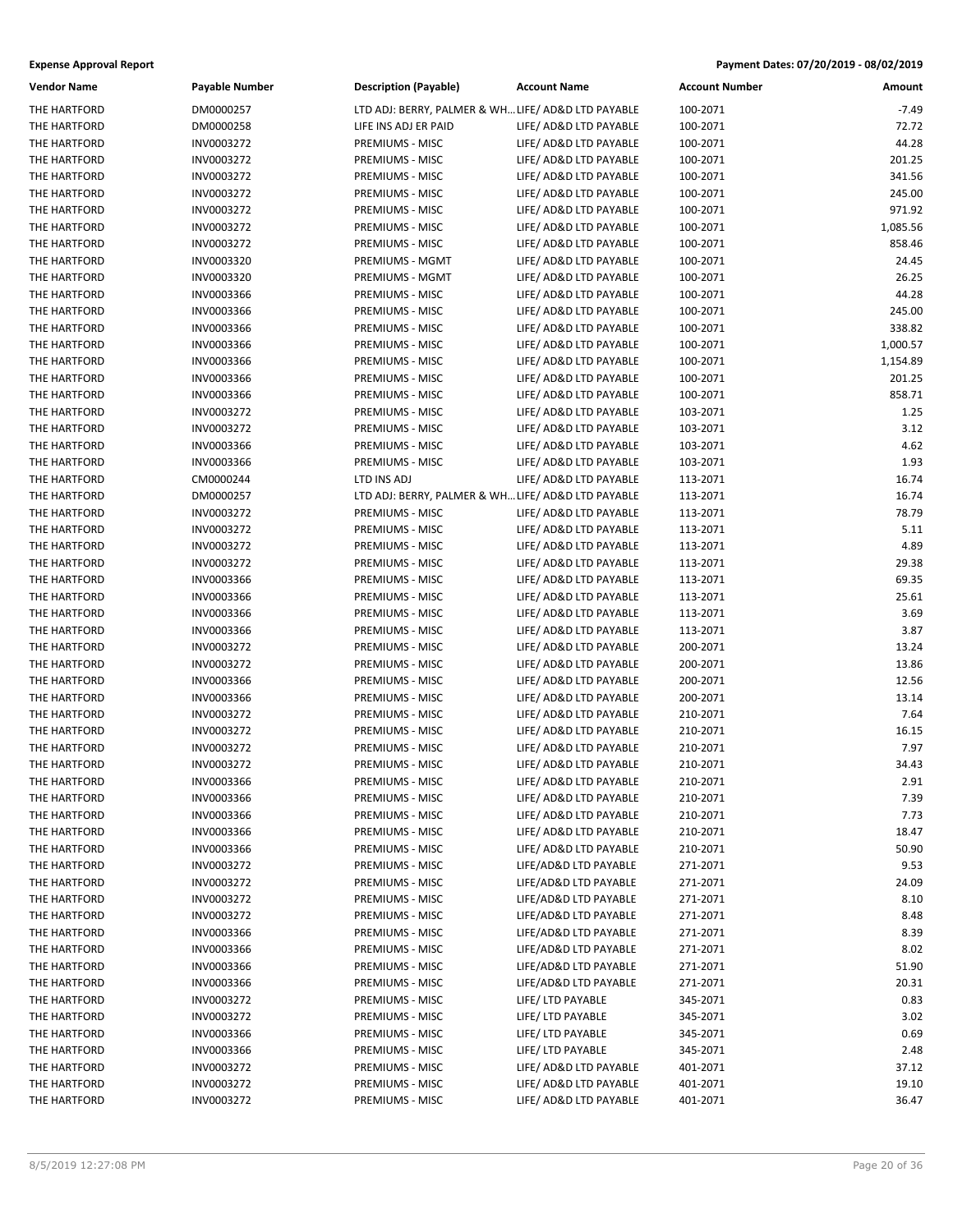| <b>Expense Approval Report</b>                |                       |                                                   |                                                       | Payment Dates: 07/20/2019 - 08/02/2019              |           |
|-----------------------------------------------|-----------------------|---------------------------------------------------|-------------------------------------------------------|-----------------------------------------------------|-----------|
| <b>Vendor Name</b>                            | <b>Payable Number</b> | <b>Description (Payable)</b>                      | <b>Account Name</b>                                   | <b>Account Number</b>                               | Amount    |
| THE HARTFORD                                  | INV0003272            | PREMIUMS - MISC                                   | LIFE/ AD&D LTD PAYABLE                                | 401-2071                                            | 14.58     |
| THE HARTFORD                                  | INV0003366            | PREMIUMS - MISC                                   | LIFE/ AD&D LTD PAYABLE                                | 401-2071                                            | 31.12     |
| THE HARTFORD                                  | INV0003366            | PREMIUMS - MISC                                   | LIFE/ AD&D LTD PAYABLE                                | 401-2071                                            | 2.78      |
| THE HARTFORD                                  | INV0003366            | PREMIUMS - MISC                                   | LIFE/ AD&D LTD PAYABLE                                | 401-2071                                            | 36.89     |
| THE HARTFORD                                  | INV0003366            | PREMIUMS - MISC                                   | LIFE/ AD&D LTD PAYABLE                                | 401-2071                                            | 10.63     |
| THE HARTFORD                                  | INV0003366            | PREMIUMS - MISC                                   | LIFE/ AD&D LTD PAYABLE                                | 401-2071                                            | 22.79     |
| THE HARTFORD                                  | INV0003272            | PREMIUMS - MISC                                   | LIFE/ AD&D LTD PAYABLE                                | 501-2071                                            | 17.36     |
| THE HARTFORD                                  | INV0003272            | PREMIUMS - MISC                                   | LIFE/ AD&D LTD PAYABLE                                | 501-2071                                            | 46.76     |
| THE HARTFORD                                  | INV0003272            | PREMIUMS - MISC                                   | LIFE/ AD&D LTD PAYABLE                                | 501-2071                                            | 3.99      |
| THE HARTFORD                                  | INV0003272            | PREMIUMS - MISC                                   | LIFE/ AD&D LTD PAYABLE                                | 501-2071                                            | 3.82      |
| THE HARTFORD                                  | INV0003366            | PREMIUMS - MISC                                   | LIFE/ AD&D LTD PAYABLE                                | 501-2071                                            | 47.14     |
| THE HARTFORD                                  | INV0003366            | PREMIUMS - MISC                                   | LIFE/ AD&D LTD PAYABLE                                | 501-2071                                            | 3.69      |
| THE HARTFORD                                  | INV0003366            | PREMIUMS - MISC                                   | LIFE/ AD&D LTD PAYABLE                                | 501-2071                                            | 3.87      |
| THE HARTFORD                                  | INV0003366            | PREMIUMS - MISC                                   | LIFE/ AD&D LTD PAYABLE                                | 501-2071                                            | 17.50     |
| THE HARTFORD                                  | INV0003272            | PREMIUMS - MISC                                   | LIFE/ AD&D LTD PAYABLE                                | 503-2071                                            | 40.66     |
| THE HARTFORD                                  | INV0003272            | PREMIUMS - MISC                                   | LIFE/ AD&D LTD PAYABLE                                | 503-2071                                            | 42.53     |
| THE HARTFORD                                  | INV0003272            | PREMIUMS - MISC                                   | LIFE/ AD&D LTD PAYABLE                                | 503-2071                                            | 8.75      |
| THE HARTFORD                                  | INV0003272            | PREMIUMS - MISC                                   | LIFE/ AD&D LTD PAYABLE                                | 503-2071                                            | 19.97     |
| THE HARTFORD                                  | INV0003366            | PREMIUMS - MISC                                   | LIFE/ AD&D LTD PAYABLE                                | 503-2071                                            | 19.97     |
| THE HARTFORD                                  | INV0003366            | PREMIUMS - MISC                                   | LIFE/ AD&D LTD PAYABLE                                | 503-2071                                            | 8.75      |
| THE HARTFORD                                  | INV0003366            | PREMIUMS - MISC                                   | LIFE/ AD&D LTD PAYABLE                                | 503-2071                                            | 40.66     |
| THE HARTFORD                                  | INV0003366            | PREMIUMS - MISC                                   | LIFE/ AD&D LTD PAYABLE                                | 503-2071                                            | 42.53     |
| THE HARTFORD                                  | CM0000244             | LTD INS ADJ                                       | LIFE/ AD&D LTD PAYABLE                                | 951-2071                                            | 15.94     |
| THE HARTFORD                                  | DM0000257             |                                                   | LTD ADJ: BERRY, PALMER & WH LIFE/ AD&D LTD PAYABLE    | 951-2071                                            | 15.94     |
| THE HARTFORD                                  | INV0003272            | PREMIUMS - MISC                                   | LIFE/ AD&D LTD PAYABLE                                | 951-2071                                            | 42.38     |
| THE HARTFORD                                  | INV0003272            | PREMIUMS - MISC                                   | LIFE/ AD&D LTD PAYABLE                                | 951-2071                                            | 8.95      |
| THE HARTFORD                                  | INV0003272            | PREMIUMS - MISC                                   | LIFE/ AD&D LTD PAYABLE                                | 951-2071                                            | 9.38      |
| THE HARTFORD                                  | INV0003272            | PREMIUMS - MISC                                   | LIFE/ AD&D LTD PAYABLE                                | 951-2071                                            | 15.61     |
| THE HARTFORD                                  | INV0003366            | PREMIUMS - MISC                                   | LIFE/ AD&D LTD PAYABLE                                | 951-2071                                            | 11.38     |
| THE HARTFORD                                  | INV0003366            | PREMIUMS - MISC                                   | LIFE/ AD&D LTD PAYABLE                                | 951-2071                                            | 33.32     |
| THE HARTFORD                                  | INV0003366            | PREMIUMS - MISC                                   | LIFE/ AD&D LTD PAYABLE                                | 951-2071                                            | 12.29     |
| THE HARTFORD                                  | INV0003366            | PREMIUMS - MISC                                   | LIFE/ AD&D LTD PAYABLE                                | 951-2071                                            | 11.86     |
| THE HARTFORD                                  | INV0003272            | PREMIUMS - MISC                                   | LIFE/ AD&D LTD PAYABLE                                | 953-2071                                            | 2.55      |
| THE HARTFORD                                  | INV0003272            | PREMIUMS - MISC                                   | LIFE/ AD&D LTD PAYABLE                                | 953-2071                                            | 2.67      |
| THE HARTFORD                                  | INV0003366            | PREMIUMS - MISC                                   | LIFE/ AD&D LTD PAYABLE                                | 953-2071                                            | 3.78      |
| THE HARTFORD                                  | INV0003366            | PREMIUMS - MISC                                   | LIFE/ AD&D LTD PAYABLE                                | 953-2071                                            | 3.61      |
|                                               |                       |                                                   |                                                       | Vendor 8378 - THE HARTFORD Total:                   | 9,183.70  |
| Vendor: 6324 - The Home Depot Pro             |                       |                                                   |                                                       |                                                     |           |
| The Home Depot Pro                            | 500227087             | CLEANING SUPPLIES FOR RECR JANITORIAL SUPPLIES    |                                                       | 100-9200-3093                                       | 644.76    |
| The Home Depot Pro                            | 502321714             | (10) KLEENEX TOWEL ROLL, (3)  JANITORIAL SUPPLIES |                                                       | 100-9200-3093                                       | 626.80    |
| The Home Depot Pro                            | 503971459             | MISC CLEANING SUPPLIES FOR  JANITORIAL SUPPLIES   |                                                       | 100-9200-3093                                       | 704.05    |
| The Home Depot Pro                            | 502321714             |                                                   | (10) KLEENEX TOWEL ROLL, (3)  DEPARTMENT CONSUMABLES  | 100-9200-3095                                       | 174.13    |
|                                               |                       |                                                   |                                                       | Vendor 6324 - The Home Depot Pro Total:             | 2,149.74  |
| Vendor: 8598 - THE ONLY WAY OUTREACH MINISTRY |                       |                                                   |                                                       |                                                     |           |
| THE ONLY WAY OUTREACH MIN4TH Q FY18/19        |                       |                                                   | 4/1/2019 - 6/30/2019 - DOMES SUBCONTRACTED WORK       | 207-6180-2073                                       | 4,011.76  |
|                                               |                       |                                                   |                                                       | Vendor 8598 - THE ONLY WAY OUTREACH MINISTRY Total: | 4,011.76  |
| Vendor: 9106 - THE SOHAGI LAW GROUP           |                       |                                                   |                                                       |                                                     |           |
| THE SOHAGI LAW GROUP                          | 15683                 |                                                   | 6/4/2019 GENERAL PLAN SERVI CONSULTANT - GENERAL PLAN | 100-7310-1035                                       | 937.50    |
| THE SOHAGI LAW GROUP                          | 15682                 |                                                   | JUNE 2019 - CAMPUS TOWN C BAKEWELL - CAMPUS TOWN      | 601-2214                                            | 85,222.31 |
|                                               |                       |                                                   |                                                       | Vendor 9106 - THE SOHAGI LAW GROUP Total:           | 86,159.81 |
| Vendor: 3290 - THE SPCA OF MONTEREY CO.       |                       |                                                   |                                                       |                                                     |           |
| THE SPCA OF MONTEREY CO.                      | 06-19                 |                                                   | JUNE 2019 SERVICES FOR SEASI SUBCONTRACTED WORK       | 100-6160-2073                                       | 7,245.88  |
|                                               |                       |                                                   |                                                       | Vendor 3290 - THE SPCA OF MONTEREY CO. Total:       | 7,245.88  |
| Vendor: 5038 - THE VILLAGE PROJECT, INC.      |                       |                                                   |                                                       |                                                     |           |
| THE VILLAGE PROJECT, INC.                     | <b>JUNE 2019</b>      | JUNE 2019 - CAL GRANT FOR Y VILLAGE PROJECT       |                                                       | 100-2042-2092                                       | 1,970.42  |
| THE VILLAGE PROJECT, INC.                     | 4 QTR FY2019          | CDBG PAYMNT FOR AFTERSCH VILLAGE PROJECT          |                                                       | 200-5410-7194                                       | 2,796.30  |
|                                               |                       |                                                   |                                                       | Vendor 5038 - THE VILLAGE PROJECT, INC. Total:      | 4,766.72  |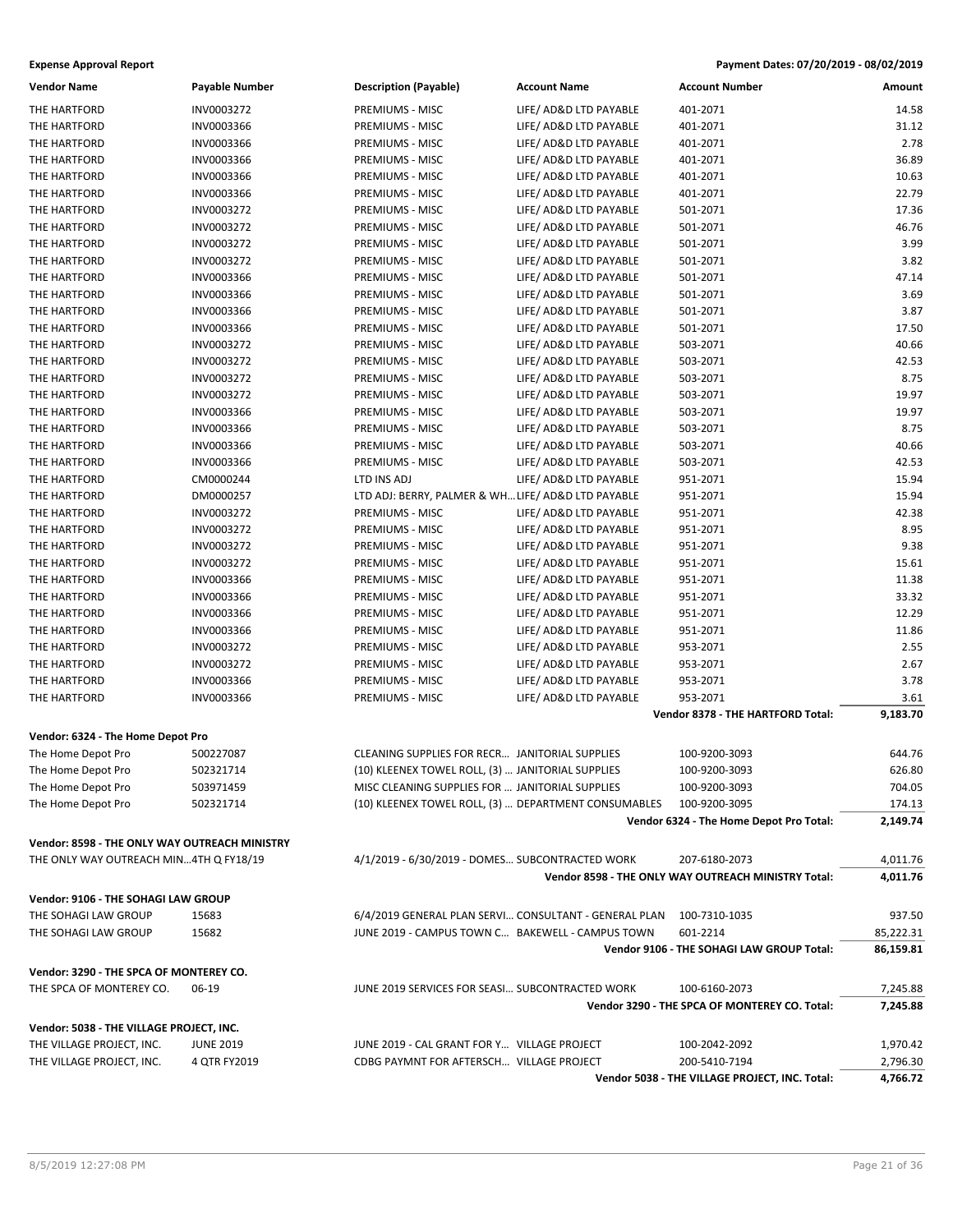**Expense Approval Report Payment Dates: 07/20/2019 - 08/02/2019 Vendor Name Payable Number Description (Payable) Account Name Account Number Amount Vendor: 7615 - TIMOTHY OWENS** TIMOTHY OWENS 072519 1-YR ACCESS TO 30SecondTrain… COMPUTER SUPPLIES/SOFTWA… 503-4010-3102 2,000.00 **Vendor 7615 - TIMOTHY OWENS Total: 2,000.00 Vendor: 8266 - T-MOBILE USA, INC.** T-MOBILE USA, INC. 9333040076 (57) GPS LOCATE 7/23/18 - 9/1… INVESTIGATION EXPENDITURE 243-6110-4125 2,907.00 **Vendor 8266 - T-MOBILE USA, INC. Total: 2,907.00 Vendor: 8628 - TORTI GALLAS AND PARTNERS, INC.** TORTI GALLAS AND PARTNERS, ... 0066082 MAY 2019 - CAMPUS TOWN SP... BAKEWELL - CAMPUS TOWN 601-2214 13,396.25 TORTI GALLAS AND PARTNERS, ... 0066231 JUNE 2019 - CAMPUS TOWN SP... BAKEWELL - CAMPUS TOWN 601-2214 15,840.00 **Vendor 8628 - TORTI GALLAS AND PARTNERS, INC. Total: 29,236.25 Vendor: 4670 - TREASURER -- COUNTY OF MONTEREY** TREASURER -- COUNTY OF MO... 19-000202 JUNE 2019 - LEGAL SVCS FOR S... LEGAL SERVICES 951-8810-1022 376.92 **Vendor 4670 - TREASURER -- COUNTY OF MONTEREY Total: 376.92 Vendor: 8755 - TRUST TWO - CORONA 1997 TRUST** TRUST TWO - CORONA 1997 TR… 07262019 CAL-AM WATER BLG FOR 656 B… SATELLITE OFFICE 100-7410-4207 55.85 TRUST TWO - CORONA 1997 TR... 07262019. PG&E BILLING FOR 656 BROAD... SATELLITE OFFICE 100-7410-4207 249.30 TRUST TWO - CORONA 1997 TR… INV0003510 AUGUST 2019 RENT FOR 656 B… SATELLITE OFFICE 100-7410-4207 2,730.00 **Vendor 8755 - TRUST TWO - CORONA 1997 TRUST Total: 3,035.15 Vendor: 3694 - TURF STAR INCORPORATED** TURF STAR INCORPORATED 7051691-00 (18) PLUG - PLASTIC VEHICLE PARTS 501-8520-6144 24.44 TURF STAR INCORPORATED 7063098-00 (2) BLADE SERVICE PACK, 21.7 …VEHICLE PARTS 501-8520-6144 507.38 **Vendor 3694 - TURF STAR INCORPORATED Total: 531.82 Vendor: 6197 - U.S. BANK EQUIPMENT FINANCE** U.S. BANK EQUIPMENT FINANCE 390455764 P.D. COPIERS / CONTRACT #500... PRINCIPAL- LEASE 100-6110-9602 487.30 U.S. BANK EQUIPMENT FINANCE 390455764 P.D. COPIERS / CONTRACT #500... INTEREST-COPIER LEASE 100-6110-9605 30.70 U.S. BANK EQUIPMENT FINANCE 387736564 JUNE 2019 - 656 BROADWAY A... COPIER SERVICES 100-7410-2044 197.31 U.S. BANK EQUIPMENT FINANCE 389953571 JULY 2019 - 656 BROADWAY AV... COPIER SERVICES 100-7410-2044 213.51 U.S. BANK EQUIPMENT FINANCE 390583938 ENGINEERING COPIER / LEASE #…PRINCIPAL-COPIER LEASE 100-8910-9602 141.18 U.S. BANK EQUIPMENT FINANCE 390583938 ENGINEERING COPIER / LEASE #…INTEREST-COPIER LEASE 100-8910-9605 10.65 U.S. BANK EQUIPMENT FINANCE 390198828 986 HILBY AVE - KONICA COPIER COPIER SERVICES 100-9200-2044 311.75 **Vendor 6197 - U.S. BANK EQUIPMENT FINANCE Total: 1,392.40 Vendor: 7124 - U.S. BANK N.A. - PARS ARS 457 & SRP** U.S. BANK N.A. - PARS ARS 457 … CM0000240 JUNE 2019 CREDIT ADJ PARS-ARS 457 PAYABLE 100-2063 -1,000.00 U.S. BANK N.A. - PARS ARS 457 … INV0003427 PARS 6746022500 PARS-ARS 457 PAYABLE 100-2063 3,907.73 U.S. BANK N.A. - PARS ARS 457 … INV0003433 PARS-ARS 457 6746022400 PARS-ARS 457 PAYABLE 100-2063 3,222.85 U.S. BANK N.A. - PARS ARS 457 … INV0003474 PARS 6746022500 PARS-ARS 457 PAYABLE 100-2063 3,941.89 U.S. BANK N.A. - PARS ARS 457 … INV0003480 PARS-ARS 457 6746022400 PARS-ARS 457 PAYABLE 100-2063 2,834.95 U.S. BANK N.A. - PARS ARS 457 … CM0000239 JULY 2019 EXCESS CREDIT PARS PENSION 100-7110-0032 -3,100.00 U.S. BANK N.A. - PARS ARS 457 … INV0003427 PARS 6746022500 PARS-ARS 457 PAYABLE 113-2063 34.13 U.S. BANK N.A. - PARS ARS 457 … INV0003474 PARS 6746022500 PARS-ARS 457 PAYABLE 113-2063 34.32 U.S. BANK N.A. - PARS ARS 457 … INV0003427 PARS 6746022500 PARS-ARS 457 PAYABLE 210-2063 68.29 U.S. BANK N.A. - PARS ARS 457 … INV0003474 PARS 6746022500 PARS-ARS 457 PAYABLE 210-2063 68.64 U.S. BANK N.A. - PARS ARS 457 … INV0003427 PARS 6746022500 PARS-ARS 457 PAYABLE 271-2063 34.13 U.S. BANK N.A. - PARS ARS 457 … INV0003474 PARS 6746022500 PARS-ARS 457 PAYABLE 271-2063 34.32 U.S. BANK N.A. - PARS ARS 457 … INV0003427 PARS 6746022500 PARS-ARS 457 PAYABLE 401-2063 22.78 U.S. BANK N.A. - PARS ARS 457 … INV0003474 PARS 6746022500 PARS-ARS 457 PAYABLE 401-2063 17.18 U.S. BANK N.A. - PARS ARS 457 … INV0003427 PARS 6746022500 PARS-ARS 457 PAYABLE 501-2063 34.13 U.S. BANK N.A. - PARS ARS 457 … INV0003474 PARS 6746022500 PARS-ARS 457 PAYABLE 501-2063 34.32 U.S. BANK N.A. - PARS ARS 457 … INV0003427 PARS 6746022500 PARS-ARS 457 PAYABLE 503-2063 346.75 U.S. BANK N.A. - PARS ARS 457 … INV0003474 PARS 6746022500 PARS-ARS 457 PAYABLE 503-2063 346.75 U.S. BANK N.A. - PARS ARS 457 … INV0003427 PARS 6746022500 PARS-ARS 457 PAYABLE 951-2063 72.61 U.S. BANK N.A. - PARS ARS 457 … INV0003474 PARS 6746022500 PARS-ARS 457 PAYABLE 951-2063 73.62 U.S. BANK N.A. - PARS ARS 457 … INV0003427 PARS 6746022500 PARS-ARS 457 PAYABLE 953-2063 10.48 U.S. BANK N.A. - PARS ARS 457 … INV0003474 PARS 6746022500 PARS-ARS 457 PAYABLE 953-2063 9.52 **Vendor 7124 - U.S. BANK N.A. - PARS ARS 457 & SRP Total: 11,049.39**

## U.S. BANK-CALCARD 4246 0445 5565 0443 6/24/19 CalCard 6/24/19 DEPARTMENT CONSUMABLES 100-1010-3095 134.44 U.S. BANK-CALCARD 4246 0445 5565 0443 6/24/19 CalCard 6/24/19 TRAVEL - JONES/KISPERSKY 100-1010-4114 293.60

**Vendor: 3574 - U.S. BANK-CALCARD**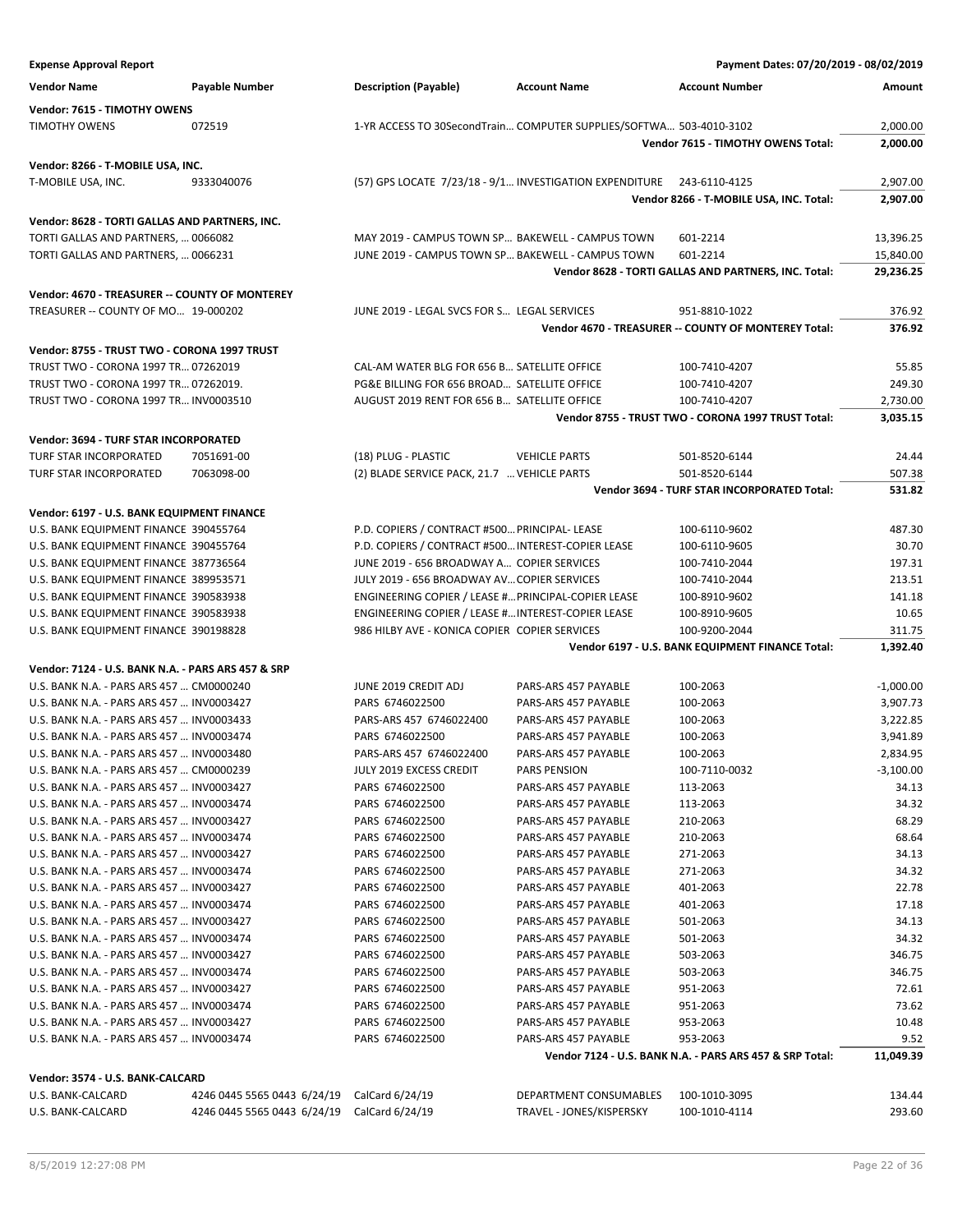| <b>Vendor Name</b> | <b>Payable Number</b>       | <b>Description (Payable)</b> | <b>Account Name</b>                     | <b>Account Number</b> | Amount   |
|--------------------|-----------------------------|------------------------------|-----------------------------------------|-----------------------|----------|
| U.S. BANK-CALCARD  | 4246 0445 5565 0443 6/24/19 | CalCard 6/24/19              | TRAVEL - RUBIO/OGLESBY                  | 100-1010-4115         | 550.00   |
| U.S. BANK-CALCARD  | 4246 0445 5565 0443 6/24/19 | CalCard 6/24/19              | TRAVEL - ALEXANDER/WIZARD               | 100-1010-4116         | 242.60   |
| U.S. BANK-CALCARD  | 4246 0445 5565 0443 6/24/19 | CalCard 6/24/19              | <b>MEETINGS &amp; TRAVEL</b>            | 100-1010-4121         | 245.00   |
| U.S. BANK-CALCARD  | 4246 0445 5565 0443 6/24/19 | CalCard 6/24/19              | COMMUNITY FIREWORKS EVENT 100-1010-7167 |                       | 1,888.62 |
| U.S. BANK-CALCARD  | 4246 0445 5565 0443 6/24/19 | CalCard 6/24/19              | DEPARTMENT CONSUMABLES                  | 100-1320-3095         | 321.33   |
| U.S. BANK-CALCARD  | 4246 0445 5565 0443 6/24/19 | CalCard 6/24/19              | <b>OUTSIDE PRINTING SERVICE</b>         | 100-1350-2053         | 48.88    |
| U.S. BANK-CALCARD  | 4246 0445 5565 0443 6/24/19 | CalCard 6/24/19              | DEPARTMENT CONSUMABLES                  | 100-1350-3095         | 50.00    |
| U.S. BANK-CALCARD  | 4246 0445 5565 0443 6/24/19 | CalCard 6/24/19              | DEPARTMENT CONSUMABLES                  | 100-2010-3095         | 39.33    |
| U.S. BANK-CALCARD  | 4246 0445 5565 0443 6/24/19 | CalCard 6/24/19              | DEPARTMENT CONSUMABLES                  | 100-2021-3095         | 206.67   |
| U.S. BANK-CALCARD  | 4246 0445 5565 0443 6/24/19 | CalCard 6/24/19              | DEPARTMENT EQUIPMENT                    | 100-2021-8187         | 539.33   |
| U.S. BANK-CALCARD  | 4246 0445 5565 0443 6/24/19 | CalCard 6/24/19              | TRAINING (CITYWIDE)                     | 100-2031-1028         | 188.27   |
| U.S. BANK-CALCARD  | 4246 0445 5565 0443 6/24/19 | CalCard 6/24/19              | TRAINING AND EDUCATION                  | 100-2031-1029         | 449.00   |
| U.S. BANK-CALCARD  | 4246 0445 5565 0443 6/24/19 | CalCard 6/24/19              | PERSONNEL RECRUITMENT                   | 100-2031-2064         | 212.06   |
| U.S. BANK-CALCARD  | 4246 0445 5565 0443 6/24/19 | CalCard 6/24/19              | PERSONNEL RECRUITMENT                   | 100-2031-2064         | 1,025.57 |
| U.S. BANK-CALCARD  | 4246 0445 5565 0443 6/24/19 | CalCard 6/24/19              | DEPARTMENT CONSUMABLES                  | 100-2031-3095         | 102.63   |
| U.S. BANK-CALCARD  | 4246 0445 5565 0443 6/24/19 | CalCard 6/24/19              | DUES AND MEMBERSHIPS                    | 100-2031-4122         | 445.00   |
| U.S. BANK-CALCARD  | 4246 0445 5565 0443 6/24/19 | CalCard 6/24/19              | <b>BOOKS AND PERIODICALS</b>            | 100-2031-4123         | 36.00    |
| U.S. BANK-CALCARD  | 4246 0445 5565 0443 6/24/19 | CalCard 6/24/19              | SAFETY COMMITTEE                        | 100-2031-7208         | 1,472.69 |
| U.S. BANK-CALCARD  | 4246 0445 5565 0443 6/24/19 | CalCard 6/24/19              | CONSUMABLES                             | 100-2042-3095         | 927.57   |
| U.S. BANK-CALCARD  | 4246 0445 5565 0443 6/24/19 | CalCard 6/24/19              | <b>OTHER EXPENSE</b>                    | 100-5110-2078         | 162.05   |
| U.S. BANK-CALCARD  | 4246 0445 5565 0443 6/24/19 | CalCard 6/24/19              | COMPUTER SUPPLIES/SOFTWA 100-5110-3102  |                       | 1,807.90 |
| U.S. BANK-CALCARD  | 4246 0445 5565 0443 6/24/19 | CalCard 6/24/19              | MEDICAL INSURANCE                       | 100-6110-0041         | 119.46   |
| U.S. BANK-CALCARD  | 4246 0445 5565 0443 6/24/19 | CalCard 6/24/19              | <b>COMMUNITY RELATIONS</b>              | 100-6110-1024         | 51.11    |
| U.S. BANK-CALCARD  | 4246 0445 5565 0443 6/24/19 | CalCard 6/24/19              | <b>TRAINING &amp; EDUCATION</b>         | 100-6110-1029         | 260.90   |
| U.S. BANK-CALCARD  | 4246 0445 5565 0443 6/24/19 | CalCard 6/24/19              | <b>OUTSIDE PRINTING SERVICE</b>         | 100-6110-2053         | 30.51    |
| U.S. BANK-CALCARD  | 4246 0445 5565 0443 6/24/19 | CalCard 6/24/19              | <b>EQUIPMENT REPAIR</b>                 | 100-6110-2054         | 375.00   |
| U.S. BANK-CALCARD  | 4246 0445 5565 0443 6/24/19 | CalCard 6/24/19              | <b>STATIONARY SUPPLIES</b>              | 100-6110-3092         | 205.11   |
| U.S. BANK-CALCARD  | 4246 0445 5565 0443 6/24/19 | CalCard 6/24/19              | DEPARTMENT CONSUMABLES                  | 100-6110-3095         | 482.49   |
| U.S. BANK-CALCARD  | 4246 0445 5565 0443 6/24/19 | CalCard 6/24/19              | COMPUTER SUPPLIES/SOFTWA 100-6110-3102  |                       | 150.00   |
| U.S. BANK-CALCARD  | 4246 0445 5565 0443 6/24/19 | CalCard 6/24/19              | <b>MEETINGS &amp; TRAVEL</b>            | 100-6110-4121         | 72.88    |
| U.S. BANK-CALCARD  | 4246 0445 5565 0443 6/24/19 | CalCard 6/24/19              | DEPARTMENT EQUIPMENT                    | 100-6110-8187         | 650.95   |
| U.S. BANK-CALCARD  | 4246 0445 5565 0443 6/24/19 | CalCard 6/24/19              | <b>TRAINING &amp; EDUCATIONS</b>        | 100-6120-1029         | 1,199.32 |
| U.S. BANK-CALCARD  | 4246 0445 5565 0443 6/24/19 | CalCard 6/24/19              | PRISONER MEALS                          | 100-6120-2061         | 83.78    |
| U.S. BANK-CALCARD  | 4246 0445 5565 0443 6/24/19 | CalCard 6/24/19              | DEPARTMENT EQUIPMENT                    | 100-6120-8187         | 636.52   |
| U.S. BANK-CALCARD  | 4246 0445 5565 0443 6/24/19 | CalCard 6/24/19              | <b>TRAINING &amp; EDUCAITON</b>         | 100-6130-1029         | 347.59   |
| U.S. BANK-CALCARD  | 4246 0445 5565 0443 6/24/19 | CalCard 6/24/19              | <b>TRAINING</b>                         | 100-6150-1029         | 811.91   |
| U.S. BANK-CALCARD  | 4246 0445 5565 0443 6/24/19 | CalCard 6/24/19              | <b>COPIER SERVICES</b>                  | 100-6610-2044         | 34.83    |
| U.S. BANK-CALCARD  | 4246 0445 5565 0443 6/24/19 | CalCard 6/24/19              | DEPARTMENT CONSUMABLES                  | 100-6610-3095         | 37.45    |
| U.S. BANK-CALCARD  | 4246 0445 5565 0443 6/24/19 | CalCard 6/24/19              | <b>OUTSIDE PRINTING SERVICE</b>         | 100-6620-2053         | 67.14    |
| U.S. BANK-CALCARD  | 4246 0445 5565 0443 6/24/19 | CalCard 6/24/19              | <b>TRAINING &amp; EDUCATION</b>         | 100-6630-1029         | 440.76   |
| U.S. BANK-CALCARD  | 4246 0445 5565 0443 6/24/19 | CalCard 6/24/19              | FIRE EQUIPMENT REPAIR                   | 100-6640-2055         | 650.68   |
| U.S. BANK-CALCARD  | 4246 0445 5565 0443 6/24/19 | CalCard 6/24/19              | <b>SAFETY EQUIPMENT</b>                 | 100-6640-3097         | 1,890.65 |
| U.S. BANK-CALCARD  | 4246 0445 5565 0443 6/24/19 | CalCard 6/24/19              | SAFETY EQUIPMENT                        | 100-6660-3097         | 1,576.80 |
| U.S. BANK-CALCARD  | 4246 0445 5565 0443 6/24/19 | CalCard 6/24/19              | DEPARTMENT CONSUMABLES                  | 100-6680-3095         | 22.99    |
| U.S. BANK-CALCARD  | 4246 0445 5565 0443 6/24/19 | CalCard 6/24/19              | <b>STATIONARY SUPPLIES</b>              | 100-7110-3092         | 131.09   |
| U.S. BANK-CALCARD  | 4246 0445 5565 0443 6/24/19 | CalCard 6/24/19              | DEPARTMENT CONSUMABLES                  | 100-7210-3095         | 374.22   |
| U.S. BANK-CALCARD  | 4246 0445 5565 0443 6/24/19 | CalCard 6/24/19              | <b>DUES &amp; MEMBERSHIP</b>            | 100-7210-4122         | 150.00   |
| U.S. BANK-CALCARD  | 4246 0445 5565 0443 6/24/19 | CalCard 6/24/19              | TRAINING AND EDUCATION                  | 100-7220-1029         | 430.00   |
| U.S. BANK-CALCARD  | 4246 0445 5565 0443 6/24/19 | CalCard 6/24/19              | <b>STATIONARY SUPPLIES</b>              | 100-7310-3092         | 29.49    |
| U.S. BANK-CALCARD  | 4246 0445 5565 0443 6/24/19 | CalCard 6/24/19              | DEPARTMENT CONSUMABLES                  | 100-7310-3095         | 53.61    |
| U.S. BANK-CALCARD  | 4246 0445 5565 0443 6/24/19 | CalCard 6/24/19              | MEETINGS AND TRAVEL                     | 100-7410-4121         | 186.05   |
| U.S. BANK-CALCARD  | 4246 0445 5565 0443 6/24/19 | CalCard 6/24/19              | DUES & MEMBERSHIPS                      | 100-7410-4122         | 100.00   |
| U.S. BANK-CALCARD  | 4246 0445 5565 0443 6/24/19 | CalCard 6/24/19              | SUBCONTRACTED WORK                      | 100-8310-2073         | 340.23   |
| U.S. BANK-CALCARD  | 4246 0445 5565 0443 6/24/19 | CalCard 6/24/19              | DEPARTMENT CONSUMABLES                  | 100-8310-3095         | 724.94   |
| U.S. BANK-CALCARD  | 4246 0445 5565 0443 6/24/19 | CalCard 6/24/19              | SAFETY EQUIPMENT                        | 100-8310-3097         | 27.30    |
| U.S. BANK-CALCARD  | 4246 0445 5565 0443 6/24/19 | CalCard 6/24/19              | DEPARTMENT CONSUMABLES                  | 100-8420-3095         | 93.68    |
| U.S. BANK-CALCARD  | 4246 0445 5565 0443 6/24/19 | CalCard 6/24/19              | <b>CHEMICALS</b>                        | 100-8420-3099         | 125.00   |
| U.S. BANK-CALCARD  | 4246 0445 5565 0443 6/24/19 | CalCard 6/24/19              | STATIONARY SUPPLIES                     | 100-8910-3092         | 37.31    |
| U.S. BANK-CALCARD  | 4246 0445 5565 0443 6/24/19 | CalCard 6/24/19              | STATIONARY SUPPLIES                     | 100-8910-3092         | 279.00   |
| U.S. BANK-CALCARD  | 4246 0445 5565 0443 6/24/19 | CalCard 6/24/19              | <b>MEETINGS &amp; TRAVEL</b>            | 100-8910-4121         | 145.00   |

| Vendor Name       | <b>Payable Number</b>                       | <b>Description (Payable)</b> | <b>Account Name</b>                     | <b>Account Number</b> | Amount   |
|-------------------|---------------------------------------------|------------------------------|-----------------------------------------|-----------------------|----------|
| U.S. BANK-CALCARD | 4246 0445 5565 0443 6/24/19                 | CalCard 6/24/19              | TRAVEL - RUBIO/OGLESBY                  | 100-1010-4115         | 550.00   |
| U.S. BANK-CALCARD | 4246 0445 5565 0443 6/24/19                 | CalCard 6/24/19              | TRAVEL - ALEXANDER/WIZARD               | 100-1010-4116         | 242.60   |
| U.S. BANK-CALCARD | 4246 0445 5565 0443 6/24/19                 | CalCard 6/24/19              | <b>MEETINGS &amp; TRAVEL</b>            | 100-1010-4121         | 245.00   |
| U.S. BANK-CALCARD | 4246 0445 5565 0443 6/24/19                 | CalCard 6/24/19              | COMMUNITY FIREWORKS EVENT 100-1010-7167 |                       | 1,888.62 |
| U.S. BANK-CALCARD | 4246 0445 5565 0443 6/24/19                 | CalCard 6/24/19              | DEPARTMENT CONSUMABLES                  | 100-1320-3095         | 321.33   |
| U.S. BANK-CALCARD | 4246 0445 5565 0443 6/24/19                 | CalCard 6/24/19              | <b>OUTSIDE PRINTING SERVICE</b>         | 100-1350-2053         | 48.88    |
| U.S. BANK-CALCARD | 4246 0445 5565 0443 6/24/19                 | CalCard 6/24/19              | DEPARTMENT CONSUMABLES                  | 100-1350-3095         | 50.00    |
| U.S. BANK-CALCARD | 4246 0445 5565 0443 6/24/19                 | CalCard 6/24/19              | DEPARTMENT CONSUMABLES                  | 100-2010-3095         | 39.33    |
| U.S. BANK-CALCARD | 4246 0445 5565 0443 6/24/19                 | CalCard 6/24/19              | <b>DEPARTMENT CONSUMABLES</b>           | 100-2021-3095         | 206.67   |
| U.S. BANK-CALCARD | 4246 0445 5565 0443 6/24/19                 | CalCard 6/24/19              | DEPARTMENT EQUIPMENT                    | 100-2021-8187         | 539.33   |
| U.S. BANK-CALCARD | 4246 0445 5565 0443 6/24/19                 | CalCard 6/24/19              | <b>TRAINING (CITYWIDE)</b>              | 100-2031-1028         | 188.27   |
| U.S. BANK-CALCARD | 4246 0445 5565 0443 6/24/19                 | CalCard 6/24/19              | TRAINING AND EDUCATION                  | 100-2031-1029         | 449.00   |
| U.S. BANK-CALCARD | 4246 0445 5565 0443 6/24/19                 | CalCard 6/24/19              | PERSONNEL RECRUITMENT                   | 100-2031-2064         | 212.06   |
| U.S. BANK-CALCARD | 4246 0445 5565 0443 6/24/19                 | CalCard 6/24/19              | PERSONNEL RECRUITMENT                   | 100-2031-2064         | 1,025.57 |
| U.S. BANK-CALCARD | 4246 0445 5565 0443 6/24/19                 | CalCard 6/24/19              | DEPARTMENT CONSUMABLES                  | 100-2031-3095         | 102.63   |
| U.S. BANK-CALCARD | 4246 0445 5565 0443 6/24/19                 | CalCard 6/24/19              | DUES AND MEMBERSHIPS                    | 100-2031-4122         | 445.00   |
| U.S. BANK-CALCARD | 4246 0445 5565 0443 6/24/19                 | CalCard 6/24/19              | <b>BOOKS AND PERIODICALS</b>            | 100-2031-4123         | 36.00    |
| U.S. BANK-CALCARD | 4246 0445 5565 0443 6/24/19                 | CalCard 6/24/19              | SAFETY COMMITTEE                        | 100-2031-7208         | 1,472.69 |
| U.S. BANK-CALCARD | 4246 0445 5565 0443 6/24/19                 | CalCard 6/24/19              | CONSUMABLES                             | 100-2042-3095         | 927.57   |
| U.S. BANK-CALCARD | 4246 0445 5565 0443 6/24/19                 | CalCard 6/24/19              | <b>OTHER EXPENSE</b>                    | 100-5110-2078         | 162.05   |
| U.S. BANK-CALCARD | 4246 0445 5565 0443 6/24/19                 | CalCard 6/24/19              | COMPUTER SUPPLIES/SOFTWA 100-5110-3102  |                       | 1,807.90 |
| U.S. BANK-CALCARD | 4246 0445 5565 0443 6/24/19                 | CalCard 6/24/19              | <b>MEDICAL INSURANCE</b>                | 100-6110-0041         | 119.46   |
| U.S. BANK-CALCARD | 4246 0445 5565 0443 6/24/19                 | CalCard 6/24/19              | <b>COMMUNITY RELATIONS</b>              | 100-6110-1024         | 51.11    |
| U.S. BANK-CALCARD | 4246 0445 5565 0443 6/24/19                 | CalCard 6/24/19              | <b>TRAINING &amp; EDUCATION</b>         | 100-6110-1029         | 260.90   |
| U.S. BANK-CALCARD | 4246 0445 5565 0443 6/24/19                 | CalCard 6/24/19              | <b>OUTSIDE PRINTING SERVICE</b>         | 100-6110-2053         | 30.51    |
| U.S. BANK-CALCARD | 4246 0445 5565 0443 6/24/19                 | CalCard 6/24/19              | <b>EQUIPMENT REPAIR</b>                 | 100-6110-2054         | 375.00   |
| U.S. BANK-CALCARD | 4246 0445 5565 0443 6/24/19                 | CalCard 6/24/19              | <b>STATIONARY SUPPLIES</b>              | 100-6110-3092         | 205.11   |
| U.S. BANK-CALCARD | 4246 0445 5565 0443 6/24/19                 | CalCard 6/24/19              | DEPARTMENT CONSUMABLES                  | 100-6110-3095         | 482.49   |
| U.S. BANK-CALCARD | 4246 0445 5565 0443 6/24/19                 | CalCard 6/24/19              | COMPUTER SUPPLIES/SOFTWA 100-6110-3102  |                       | 150.00   |
| U.S. BANK-CALCARD | 4246 0445 5565 0443 6/24/19                 | CalCard 6/24/19              | <b>MEETINGS &amp; TRAVEL</b>            | 100-6110-4121         | 72.88    |
| U.S. BANK-CALCARD | 4246 0445 5565 0443 6/24/19                 | CalCard 6/24/19              | DEPARTMENT EQUIPMENT                    | 100-6110-8187         | 650.95   |
| U.S. BANK-CALCARD | 4246 0445 5565 0443 6/24/19                 | CalCard 6/24/19              | <b>TRAINING &amp; EDUCATIONS</b>        | 100-6120-1029         | 1,199.32 |
| U.S. BANK-CALCARD | 4246 0445 5565 0443 6/24/19                 | CalCard 6/24/19              | PRISONER MEALS                          | 100-6120-2061         | 83.78    |
| U.S. BANK-CALCARD | 4246 0445 5565 0443 6/24/19                 | CalCard 6/24/19              | DEPARTMENT EQUIPMENT                    | 100-6120-8187         | 636.52   |
| U.S. BANK-CALCARD | 4246 0445 5565 0443 6/24/19                 | CalCard 6/24/19              | TRAINING & EDUCAITON                    | 100-6130-1029         | 347.59   |
| U.S. BANK-CALCARD | 4246 0445 5565 0443 6/24/19                 | CalCard 6/24/19              | <b>TRAINING</b>                         | 100-6150-1029         | 811.91   |
| U.S. BANK-CALCARD | 4246 0445 5565 0443 6/24/19                 | CalCard 6/24/19              | <b>COPIER SERVICES</b>                  | 100-6610-2044         | 34.83    |
| U.S. BANK-CALCARD | 4246 0445 5565 0443 6/24/19                 | CalCard 6/24/19              | DEPARTMENT CONSUMABLES                  | 100-6610-3095         | 37.45    |
| U.S. BANK-CALCARD | 4246 0445 5565 0443 6/24/19                 | CalCard 6/24/19              | <b>OUTSIDE PRINTING SERVICE</b>         | 100-6620-2053         | 67.14    |
| U.S. BANK-CALCARD | 4246 0445 5565 0443 6/24/19                 | CalCard 6/24/19              | <b>TRAINING &amp; EDUCATION</b>         | 100-6630-1029         | 440.76   |
| U.S. BANK-CALCARD | 4246 0445 5565 0443 6/24/19 CalCard 6/24/19 |                              | FIRE EQUIPMENT REPAIR                   | 100-6640-2055         | 650.68   |
| U.S. BANK-CALCARD | 4246 0445 5565 0443 6/24/19                 | CalCard 6/24/19              | SAFETY EQUIPMENT                        | 100-6640-3097         | 1,890.65 |
| U.S. BANK-CALCARD | 4246 0445 5565 0443 6/24/19                 | CalCard 6/24/19              | SAFETY EQUIPMENT                        | 100-6660-3097         | 1,576.80 |
| U.S. BANK-CALCARD | 4246 0445 5565 0443 6/24/19                 | CalCard 6/24/19              | DEPARTMENT CONSUMABLES                  | 100-6680-3095         | 22.99    |
| U.S. BANK-CALCARD | 4246 0445 5565 0443 6/24/19                 | CalCard 6/24/19              | <b>STATIONARY SUPPLIES</b>              | 100-7110-3092         | 131.09   |
| U.S. BANK-CALCARD | 4246 0445 5565 0443 6/24/19                 | CalCard 6/24/19              | DEPARTMENT CONSUMABLES                  | 100-7210-3095         | 374.22   |
| U.S. BANK-CALCARD | 4246 0445 5565 0443 6/24/19                 | CalCard 6/24/19              | DUES & MEMBERSHIP                       | 100-7210-4122         | 150.00   |
| U.S. BANK-CALCARD | 4246 0445 5565 0443 6/24/19                 | CalCard 6/24/19              | TRAINING AND EDUCATION                  | 100-7220-1029         | 430.00   |
| U.S. BANK-CALCARD | 4246 0445 5565 0443 6/24/19                 | CalCard 6/24/19              | <b>STATIONARY SUPPLIES</b>              | 100-7310-3092         | 29.49    |
| U.S. BANK-CALCARD | 4246 0445 5565 0443 6/24/19                 | CalCard 6/24/19              | DEPARTMENT CONSUMABLES                  | 100-7310-3095         | 53.61    |
| U.S. BANK-CALCARD | 4246 0445 5565 0443 6/24/19                 | CalCard 6/24/19              | <b>MEETINGS AND TRAVEL</b>              | 100-7410-4121         | 186.05   |
| U.S. BANK-CALCARD | 4246 0445 5565 0443 6/24/19                 | CalCard 6/24/19              | DUES & MEMBERSHIPS                      | 100-7410-4122         | 100.00   |
| U.S. BANK-CALCARD | 4246 0445 5565 0443 6/24/19                 | CalCard 6/24/19              | SUBCONTRACTED WORK                      | 100-8310-2073         | 340.23   |
| U.S. BANK-CALCARD | 4246 0445 5565 0443 6/24/19                 | CalCard 6/24/19              | DEPARTMENT CONSUMABLES                  | 100-8310-3095         | 724.94   |
| U.S. BANK-CALCARD | 4246 0445 5565 0443 6/24/19                 | CalCard 6/24/19              | SAFETY EQUIPMENT                        | 100-8310-3097         | 27.30    |
| U.S. BANK-CALCARD | 4246 0445 5565 0443 6/24/19                 | CalCard 6/24/19              | DEPARTMENT CONSUMABLES                  | 100-8420-3095         | 93.68    |
| U.S. BANK-CALCARD | 4246 0445 5565 0443 6/24/19                 | CalCard 6/24/19              | <b>CHEMICALS</b>                        | 100-8420-3099         | 125.00   |
| U.S. BANK-CALCARD | 4246 0445 5565 0443 6/24/19                 | CalCard 6/24/19              | <b>STATIONARY SUPPLIES</b>              | 100-8910-3092         | 37.31    |
| U.S. BANK-CALCARD | 4246 0445 5565 0443 6/24/19                 | CalCard 6/24/19              | <b>STATIONARY SUPPLIES</b>              | 100-8910-3092         | 279.00   |
| U.S. BANK-CALCARD | 4246 0445 5565 0443 6/24/19                 | CalCard 6/24/19              | <b>MEETINGS &amp; TRAVEL</b>            | 100-8910-4121         | 145.00   |
|                   |                                             |                              |                                         |                       |          |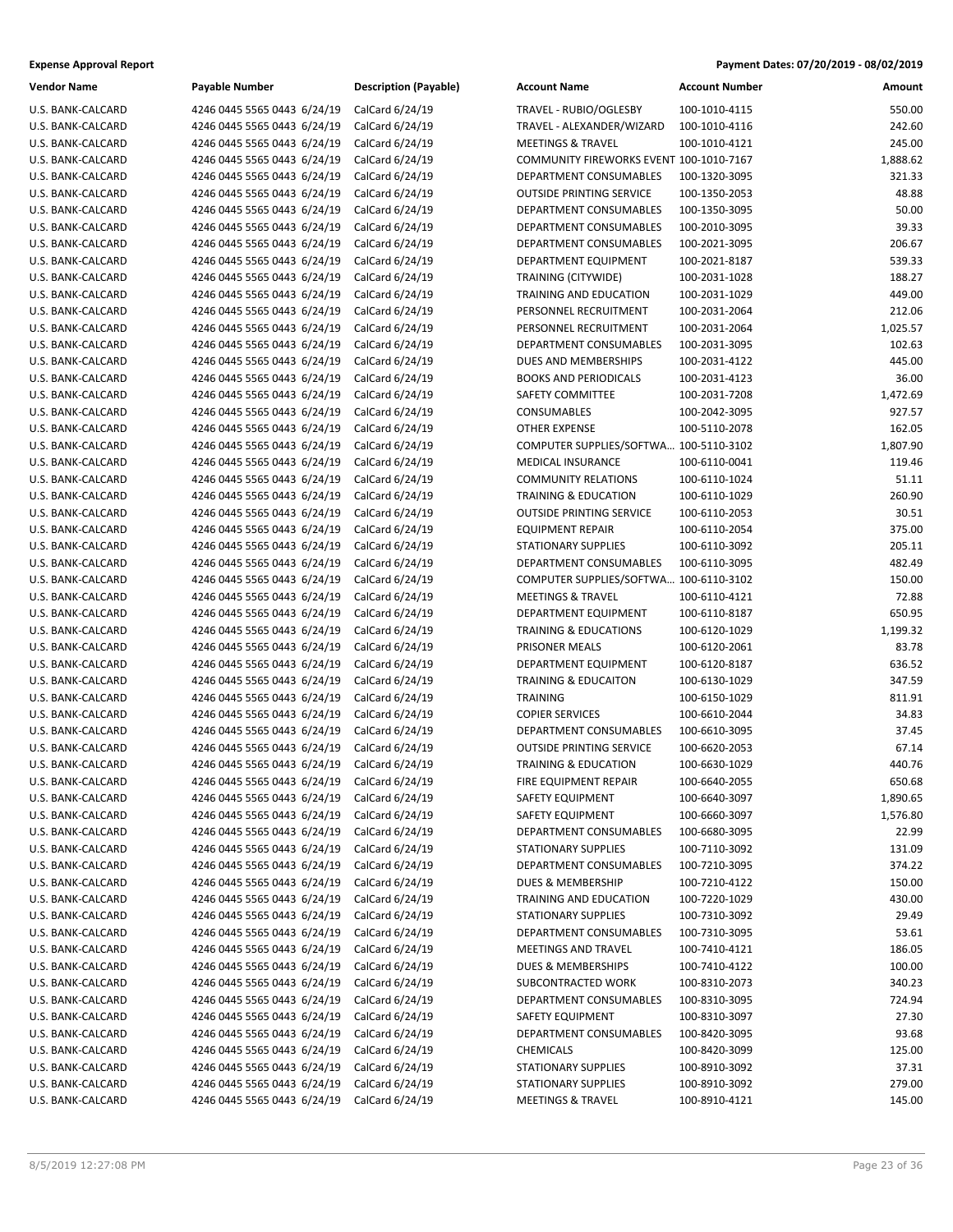| <b>Expense Approval Report</b> | Payment Dates: 07/20/2019 - 08/02/2019 |
|--------------------------------|----------------------------------------|
|--------------------------------|----------------------------------------|

| <b>Vendor Name</b>                        | Payable Number              | <b>Description (Payable)</b>                     | <b>Account Name</b>                    | <b>Account Number</b>                           | Amount    |
|-------------------------------------------|-----------------------------|--------------------------------------------------|----------------------------------------|-------------------------------------------------|-----------|
| U.S. BANK-CALCARD                         | 4246 0445 5565 0443 6/24/19 | CalCard 6/24/19                                  | DEPARTMENT CONSUMABLES                 | 100-9100-3095                                   | 228.70    |
| U.S. BANK-CALCARD                         | 4246 0445 5565 0443 6/24/19 | CalCard 6/24/19                                  | <b>COMPUTER SOFTWARE</b>               | 100-9100-3104                                   | 79.99     |
| U.S. BANK-CALCARD                         | 4246 0445 5565 0443 6/24/19 | CalCard 6/24/19                                  | JANITORIAL SUPPLIES                    | 100-9105-3093                                   | 287.75    |
| U.S. BANK-CALCARD                         | 4246 0445 5565 0443 6/24/19 | CalCard 6/24/19                                  | <b>COPIER SERVICES</b>                 | 100-9200-2044                                   | 409.45    |
| U.S. BANK-CALCARD                         | 4246 0445 5565 0443 6/24/19 | CalCard 6/24/19                                  | <b>OUTSIDE PRINTING SERVICE</b>        | 100-9200-2053                                   | 249.47    |
| U.S. BANK-CALCARD                         | 4246 0445 5565 0443 6/24/19 | CalCard 6/24/19                                  | MOVIES IN THE PARK                     | 100-9200-7130                                   | 628.37    |
| U.S. BANK-CALCARD                         | 4246 0445 5565 0443 6/24/19 | CalCard 6/24/19                                  | <b>SUMMER PARK CONCERTS</b>            | 100-9200-7175                                   | 889.00    |
| U.S. BANK-CALCARD                         | 4246 0445 5565 0443 6/24/19 | CalCard 6/24/19                                  | DEPARTMENT CONSUMABLES                 | 100-9310-3095                                   | 561.77    |
| U.S. BANK-CALCARD                         | 4246 0445 5565 0443 6/24/19 | CalCard 6/24/19                                  | COMPUTER SUPPLIES/SOFTWA 100-9310-3102 |                                                 | 281.20    |
| U.S. BANK-CALCARD                         | 4246 0445 5565 0443 6/24/19 | CalCard 6/24/19                                  | DEPARTMENT EQUIPMENT                   | 100-9310-8187                                   | 258.47    |
| U.S. BANK-CALCARD                         | 4246 0445 5565 0443 6/24/19 | CalCard 6/24/19                                  | DEPARTMENT EQUIPMENT                   | 100-9310-8187                                   | 194.55    |
| U.S. BANK-CALCARD                         | 4246 0445 5565 0443 6/24/19 | CalCard 6/24/19                                  | DEPARTMENT CONSUMABLES                 | 100-9320-3095                                   | 42.39     |
| U.S. BANK-CALCARD                         | 4246 0445 5565 0443 6/24/19 | CalCard 6/24/19                                  | DEPARTMENT CONSUMABLES                 | 100-9330-3095                                   | 1,229.11  |
| U.S. BANK-CALCARD                         | 4246 0445 5565 0443 6/24/19 | CalCard 6/24/19                                  | <b>CAMP EVENTS</b>                     | 100-9330-7136                                   | 977.11    |
| U.S. BANK-CALCARD                         | 4246 0445 5565 0443 6/24/19 | CalCard 6/24/19                                  | DEPARTMENT CONSUMABLES                 | 100-9350-3095                                   | 6.54      |
| U.S. BANK-CALCARD                         | 4246 0445 5565 0443 6/24/19 | CalCard 6/24/19                                  | TRAINING & EDUCATION                   | 100-9400-1029                                   | 141.00    |
| U.S. BANK-CALCARD                         | 4246 0445 5565 0443 6/24/19 | CalCard 6/24/19                                  | UNIFORM/LAUNDRY SERVICE                | 100-9400-2049                                   | 403.95    |
| U.S. BANK-CALCARD                         | 4246 0445 5565 0443 6/24/19 | CalCard 6/24/19                                  | <b>SAFETY EQUIPMENT</b>                | 100-9400-3097                                   | 177.14    |
| U.S. BANK-CALCARD                         | 4246 0445 5565 0443 6/24/19 | CalCard 6/24/19                                  | LIFEGUARD                              | 100-9400-7138                                   | 283.70    |
| U.S. BANK-CALCARD                         | 4246 0445 5565 0443 6/24/19 | CalCard 6/24/19                                  | <b>SHARKS</b>                          | 100-9400-7140                                   | 55.59     |
| U.S. BANK-CALCARD                         | 4246 0445 5565 0443 6/24/19 | CalCard 6/24/19                                  | <b>SWIM LESSONS</b>                    | 100-9400-7141                                   | 393.26    |
| U.S. BANK-CALCARD                         | 4246 0445 5565 0443 6/24/19 | CalCard 6/24/19                                  | <b>FITNESS PROGRAM</b>                 | 100-9500-7143                                   | 40.00     |
| U.S. BANK-CALCARD                         | 4246 0445 5565 0443 6/24/19 | CalCard 6/24/19                                  | <b>DEPARTMENT CONSUMABLES</b>          | 113-8730-3095                                   | 4.34      |
| U.S. BANK-CALCARD                         | 4246 0445 5565 0443 6/24/19 | CalCard 6/24/19                                  | <b>DEPARTMENT CONSUMABLES</b>          | 113-8730-3095                                   | 279.60    |
| U.S. BANK-CALCARD                         | 4246 0445 5565 0443 6/24/19 | CalCard 6/24/19                                  | DEPARTMENT CONSUMABLES                 | 113-8730-3095                                   | 75.87     |
| U.S. BANK-CALCARD                         | 4246 0445 5565 0443 6/24/19 | CalCard 6/24/19                                  | DEPARTMENT CONSUMABLES                 | 113-8730-3095                                   | 79.98     |
| U.S. BANK-CALCARD                         | 4246 0445 5565 0443 6/24/19 | CalCard 6/24/19                                  | SAFETY EQUIPMENT                       | 113-8730-3097                                   | 51.54     |
| U.S. BANK-CALCARD                         | 4246 0445 5565 0443 6/24/19 | CalCard 6/24/19                                  | SAFETY EQUIPMENT                       | 113-8730-3097                                   | 194.08    |
| U.S. BANK-CALCARD                         | 4246 0445 5565 0443 6/24/19 | CalCard 6/24/19                                  | TOOLS & EQUIP - NOT BILLED             | 113-8730-3107                                   | 441.51    |
| U.S. BANK-CALCARD                         | 4246 0445 5565 0443 6/24/19 | CalCard 6/24/19                                  | DEPARTMENT CONSUMABLES                 | 210-8110-3095                                   | 996.76    |
| U.S. BANK-CALCARD                         | 4246 0445 5565 0443 6/24/19 | CalCard 6/24/19                                  | SENIOR ACTIVITIES                      | 251-9500-7125                                   | 569.00    |
| U.S. BANK-CALCARD                         | 4246 0445 5565 0443 6/24/19 | CalCard 6/24/19                                  | CONSUMABLES                            | 271-8110-3095                                   | 32.60     |
| U.S. BANK-CALCARD                         | 4246 0445 5565 0443 6/24/19 | CalCard 6/24/19                                  | DEPARTMENT CONSUMABLES                 | 401-8620-3095                                   | 265.51    |
| U.S. BANK-CALCARD                         | 4246 0445 5565 0443 6/24/19 | CalCard 6/24/19                                  | <b>TOOLS</b>                           | 401-8620-3107                                   | 1,410.66  |
| U.S. BANK-CALCARD                         | 4246 0445 5565 0443 6/24/19 | CalCard 6/24/19                                  | DEPARTMENT CONSUMABLES                 | 501-8510-3095                                   | 44.54     |
| U.S. BANK-CALCARD                         | 4246 0445 5565 0443 6/24/19 | CalCard 6/24/19                                  | <b>BOOKS &amp; PERIODICALS</b>         | 501-8510-4123                                   | 188.00    |
| U.S. BANK-CALCARD                         | 4246 0445 5565 0443 6/24/19 | CalCard 6/24/19                                  | <b>OTHER EXPENSE</b>                   | 501-8520-2078                                   | 10.00     |
| U.S. BANK-CALCARD                         | 4246 0445 5565 0443 6/24/19 | CalCard 6/24/19                                  | <b>TOOLS</b>                           | 501-8520-3107                                   | 148.99    |
| U.S. BANK-CALCARD                         | 4246 0445 5565 0443 6/24/19 | CalCard 6/24/19                                  | <b>VEHICLE PARTS</b>                   | 501-8520-6144                                   | 24.07     |
| U.S. BANK-CALCARD                         | 4246 0445 5565 0443 6/24/19 | CalCard 6/24/19                                  | <b>VEHICLE FUEL</b>                    | 501-8520-6145                                   | 169.06    |
| U.S. BANK-CALCARD                         | 4246 0445 5565 0443 6/24/19 | CalCard 6/24/19                                  | <b>OUTSIDE REPAIRS</b>                 | 501-8520-6148                                   | 300.00    |
| U.S. BANK-CALCARD                         | 4246 0445 5565 0443 6/24/19 | CalCard 6/24/19                                  | COMPUTER SUPPLIES/SOFTWA 503-4010-3102 |                                                 | 225.00    |
| U.S. BANK-CALCARD                         | 4246 0445 5565 0443 6/24/19 | CalCard 6/24/19                                  | DEPARTMENT CONSUMABLES                 | 951-8810-3095                                   | 105.60    |
| U.S. BANK-CALCARD                         | 4246 0445 5565 0443 6/24/19 | CalCard 6/24/19                                  | DUES AND MEMBERSHIPS                   | 951-8810-4122                                   | 459.00    |
| U.S. BANK-CALCARD                         | 4246 0445 5565 0443 6/24/19 | CalCard 6/24/19                                  | SAFETY EQUIPMENT                       | 951-8820-3097                                   | 165.50    |
|                                           |                             |                                                  |                                        | Vendor 3574 - U.S. BANK-CALCARD Total:          | 38,874.01 |
| Vendor: 3544 - UNDERGROUND SERVICE ALERT  |                             |                                                  |                                        |                                                 |           |
| UNDERGROUND SERVICE ALERT 1293302019      |                             | 2019 MEMBERSHIP FEE                              | DUES AND MEMBERSHIPS                   | 951-8820-4122                                   | 1,535.70  |
|                                           |                             |                                                  |                                        | Vendor 3544 - UNDERGROUND SERVICE ALERT Total:  | 1,535.70  |
| Vendor: 5873 - UNITED SITE SERVICES, INC. |                             |                                                  |                                        |                                                 |           |
| UNITED SITE SERVICES, INC.                | 114-8735107                 | LAGUNA GRANDE PARK RENTA SUBCONTRACTED WORK      |                                        | 100-8420-2073                                   | 589.11    |
| UNITED SITE SERVICES, INC.                | 114-8791190                 | FY18/19 PORTION - WEEKLY SVCSUBCONTRACTED WORK   |                                        | 100-8420-2073                                   | 127.66    |
| UNITED SITE SERVICES, INC.                | 114-8791190.                | FY19/20 PORTION - WEEKLY SVCSUBCONTRACTED WORK   |                                        | 100-8420-2073                                   | 95.74     |
|                                           |                             |                                                  |                                        | Vendor 5873 - UNITED SITE SERVICES, INC. Total: | 812.51    |
| Vendor: 8142 - US FOODS, INC.             |                             |                                                  |                                        |                                                 |           |
| US FOODS, INC.                            | 5135081                     | DELIVERY TO 986 HILBY AVE/AC SENIOR ACTIVITIES   |                                        | 251-9500-7125                                   | 379.54    |
|                                           |                             |                                                  |                                        | Vendor 8142 - US FOODS, INC. Total:             | 379.54    |
|                                           |                             |                                                  |                                        |                                                 |           |
| Vendor: 9247 - VERIZON CONNECT NWF INC.   |                             |                                                  |                                        |                                                 |           |
| VERIZON CONNECT NWF INC.                  | <b>INVE0193487</b>          | <b>GPS DIAGNOSTICS EQUIPMENT OUTSIDE REPAIRS</b> |                                        | 501-8520-6148                                   | 8,177.44  |
|                                           |                             |                                                  |                                        |                                                 |           |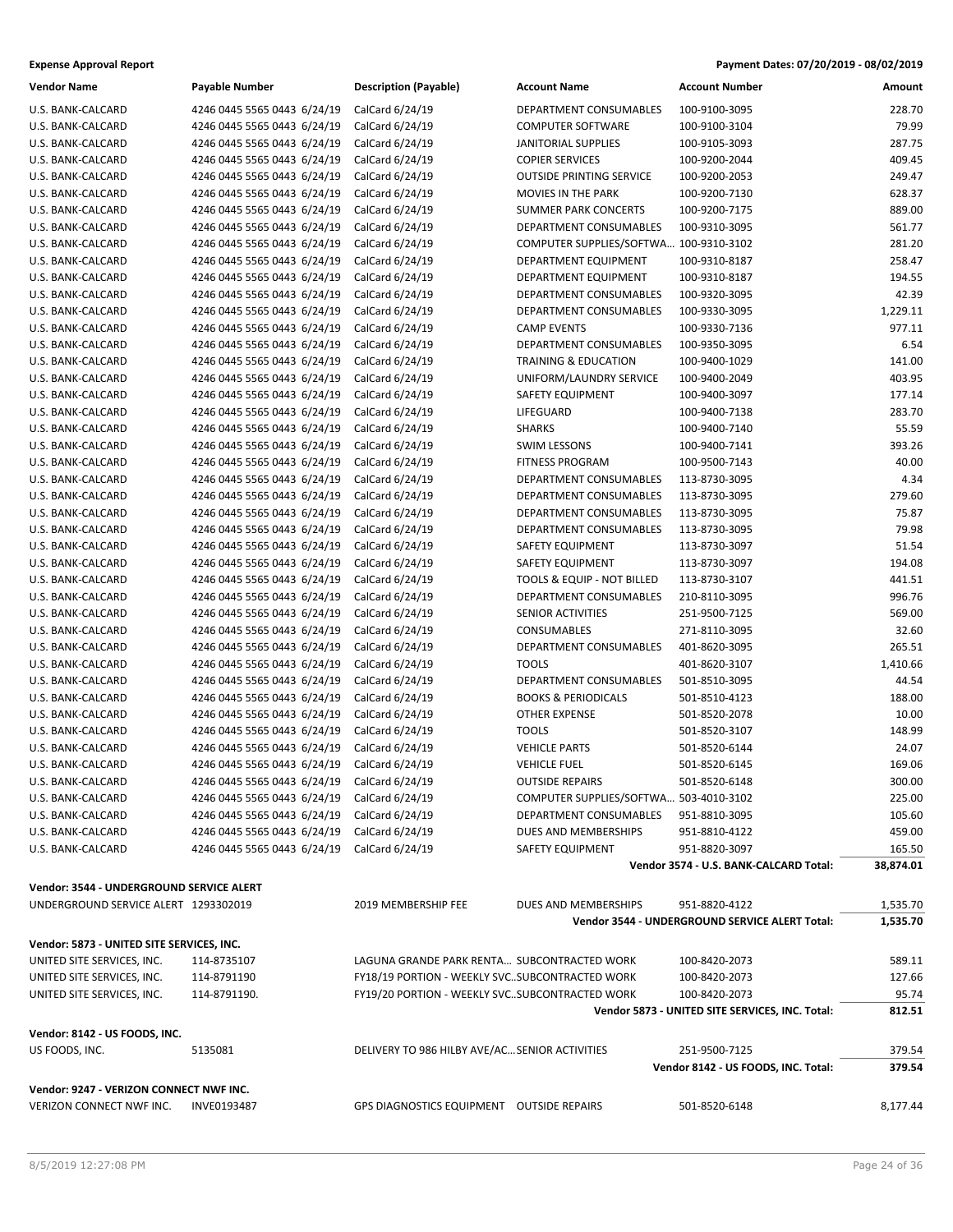| <b>Expense Approval Report</b>                      |                       |                                                   |                           | Payment Dates: 07/20/2019 - 08/02/2019        |           |
|-----------------------------------------------------|-----------------------|---------------------------------------------------|---------------------------|-----------------------------------------------|-----------|
| <b>Vendor Name</b>                                  | <b>Payable Number</b> | <b>Description (Payable)</b>                      | <b>Account Name</b>       | <b>Account Number</b>                         | Amount    |
| VERIZON CONNECT NWF INC.                            | OSV000001780664       | 5/21/2019 - 5/31/2019 MONTH OUTSIDE REPAIRS       |                           | 501-8520-6148                                 | 627.17    |
| VERIZON CONNECT NWF INC.                            | OSV000001807128       | JUNE 2019 - MONTHLY SERVICE OUTSIDE REPAIRS       |                           | 501-8520-6148                                 | 1,768.00  |
|                                                     |                       |                                                   |                           | Vendor 9247 - VERIZON CONNECT NWF INC. Total: | 10,572.61 |
| Vendor: 6671 - VERIZON WIRELESS                     |                       |                                                   |                           |                                               |           |
| <b>VERIZON WIRELESS</b>                             | 9832777553            | ACCT #772515511-00009; 6/23 TELEPHONE             |                           | 100-6110-5132                                 | 1,120.13  |
| <b>VERIZON WIRELESS</b>                             | 9832774645            | ACCT #742236901-00001; 6/23 PARKS IMPROVEMENTS    |                           | 348-8910-9570                                 | 38.01     |
| <b>VERIZON WIRELESS</b>                             | 9832775347            | ACCT #742264136-00001; 6/23 MOBILE COMMUNICATIONS |                           | 503-4010-5135                                 | 55.02     |
| <b>VERIZON WIRELESS</b>                             | 9832777549            | ACCT #772515511-00005; 6/23 MOBILE COMMUNICATIONS |                           | 503-4010-5135                                 | 61.97     |
| <b>VERIZON WIRELESS</b>                             | 9832777550            | ACCT #772515511-00006; 6/23 MOBILE COMMUNICATIONS |                           | 503-4010-5135                                 | 62.05     |
| <b>VERIZON WIRELESS</b>                             | 9832777551            | ACCT #772515511-00007; 6/23 MOBILE COMMUNICATIONS |                           | 503-4010-5135                                 | 56.22     |
| <b>VERIZON WIRELESS</b>                             | 9832777552            | ACCT #772515511-0008; 6/23/ MOBILE COMMUNICATIONS |                           | 503-4010-5135                                 | 111.24    |
| <b>VERIZON WIRELESS</b>                             | 9833165521            | ACCT #472229021-00003; 7/1/ MOBILE COMMUNICATIONS |                           | 503-4010-5135                                 | 655.23    |
|                                                     |                       |                                                   |                           | Vendor 6671 - VERIZON WIRELESS Total:         | 2,159.87  |
| Vendor: 9258 - VIA HEART PROJECT                    |                       |                                                   |                           |                                               |           |
| <b>VIA HEART PROJECT</b>                            | 2636                  | (1) PHYSIO CONTROL LIFEPAK C CSA 74 PURCHASES     |                           | 100-6640-3096                                 | 147.14    |
|                                                     |                       |                                                   |                           | Vendor 9258 - VIA HEART PROJECT Total:        | 147.14    |
|                                                     |                       |                                                   |                           |                                               |           |
| Vendor: 9253 - VIOLETA GONZALEZ<br>VIOLETA GONZALEZ | 114689                | DEPOSIT REFUND FOR COMMU CENTER RENTAL DEPOSITS   |                           | 252-2345                                      | 834.13    |
|                                                     |                       |                                                   |                           | Vendor 9253 - VIOLETA GONZALEZ Total:         | 834.13    |
|                                                     |                       |                                                   |                           |                                               |           |
| Vendor: 6105 - VISION SERVICE PLAN-(CA)             |                       |                                                   |                           |                                               |           |
| VISION SERVICE PLAN-(CA)                            | CM0000212             | VISION - E+1                                      | VISION INS PAYABLE        | 100-2061                                      | $-11.52$  |
| VISION SERVICE PLAN-(CA)                            | CM0000248             | JULY ADJ: SEE SPREADSHEET FO VISION INS PAYABLE   |                           | 100-2061                                      | $-9.32$   |
| VISION SERVICE PLAN-(CA)                            | DM0000262             | SINGLE PLAN TRUE-UP ADJ                           | VISION INS PAYABLE        | 100-2061                                      | 0.36      |
| VISION SERVICE PLAN-(CA)                            | DM0000263             | MAY ADJ: GUEVARA & WIZARD                         | <b>VISION INS PAYABLE</b> | 100-2061                                      | 18.28     |
| VISION SERVICE PLAN-(CA)                            | DM0000265             | SINGLE PLAN TRUE-UP ADJ                           | <b>VISION INS PAYABLE</b> | 100-2061                                      | 0.37      |
| VISION SERVICE PLAN-(CA)                            | DM0000266             | JUNE ADJ: WIZARD                                  | VISION INS PAYABLE        | 100-2061                                      | 7.95      |
| VISION SERVICE PLAN-(CA)                            | DM0000269             | SINGLE PLAN TRUE-UP                               | VISION INS PAYABLE        | 100-2061                                      | 0.40      |
| VISION SERVICE PLAN-(CA)                            | INV0003170            | VISION - E+1                                      | VISION INS PAYABLE        | 100-2061                                      | 7.95      |
| VISION SERVICE PLAN-(CA)                            | INV0003170            | VISION - E+1                                      | VISION INS PAYABLE        | 100-2061                                      | 350.23    |
| VISION SERVICE PLAN-(CA)                            | INV0003170            | VISION - E+1                                      | <b>VISION INS PAYABLE</b> | 100-2061                                      | 179.30    |
| VISION SERVICE PLAN-(CA)                            | INV0003170            | VISION - E+1                                      | VISION INS PAYABLE        | 100-2061                                      | 87.34     |
| VISION SERVICE PLAN-(CA)                            | INV0003170            | VISION - E+1                                      | VISION INS PAYABLE        | 100-2061                                      | 85.54     |
| VISION SERVICE PLAN-(CA)                            | INV0003170            | VISION - E+1                                      | VISION INS PAYABLE        | 100-2061                                      | 80.16     |
| VISION SERVICE PLAN-(CA)                            | INV0003170            | VISION - E+1                                      | VISION INS PAYABLE        | 100-2061                                      | 35.73     |
| VISION SERVICE PLAN-(CA)                            | INV0003230            | VISION - E+1                                      | VISION INS PAYABLE        | 100-2061                                      | 356.04    |
| VISION SERVICE PLAN-(CA)                            | INV0003230            | VISION - E+1                                      | VISION INS PAYABLE        | 100-2061                                      | 87.34     |
| VISION SERVICE PLAN-(CA)                            | INV0003230            | VISION - E+1                                      | <b>VISION INS PAYABLE</b> | 100-2061                                      | 85.64     |
| VISION SERVICE PLAN-(CA)                            | INV0003230            | VISION - E+1                                      | VISION INS PAYABLE        | 100-2061                                      | 79.89     |
| VISION SERVICE PLAN-(CA)                            | INV0003230            | VISION - E+1                                      | VISION INS PAYABLE        | 100-2061                                      | 177.56    |
| VISION SERVICE PLAN-(CA)                            | INV0003230            | VISION - E+1                                      | <b>VISION INS PAYABLE</b> | 100-2061                                      | 37.60     |
| VISION SERVICE PLAN-(CA)                            | INV0003271            | VISION - E+1                                      | VISION INS PAYABLE        | 100-2061                                      | 97.44     |
| VISION SERVICE PLAN-(CA)                            | INV0003271            | VISION - E+1                                      | VISION INS PAYABLE        | 100-2061                                      | 334.96    |
| VISION SERVICE PLAN-(CA)                            | INV0003271            | VISION - E+1                                      | VISION INS PAYABLE        | 100-2061                                      | 189.14    |
| VISION SERVICE PLAN-(CA)                            | INV0003271            | VISION - E+1                                      | VISION INS PAYABLE        | 100-2061                                      | 87.34     |
| VISION SERVICE PLAN-(CA)                            | INV0003271            | VISION - E+1                                      | VISION INS PAYABLE        | 100-2061                                      | 81.76     |
| VISION SERVICE PLAN-(CA)                            | INV0003271            | VISION - E+1                                      | VISION INS PAYABLE        | 100-2061                                      | 41.81     |
| VISION SERVICE PLAN-(CA)                            | INV0003271            | VISION - E+1                                      | <b>VISION INS PAYABLE</b> | 100-2061                                      | 7.95      |
| VISION SERVICE PLAN-(CA)                            | INV0003319            | VISION - E+1                                      | VISION INS PAYABLE        | 100-2061                                      | 189.89    |
| VISION SERVICE PLAN-(CA)                            | INV0003319            | VISION - E+1                                      | VISION INS PAYABLE        | 100-2061                                      | 97.39     |
| VISION SERVICE PLAN-(CA)                            | INV0003319            | VISION - E+1                                      | VISION INS PAYABLE        | 100-2061                                      | 87.34     |
| VISION SERVICE PLAN-(CA)                            | INV0003319            | VISION - E+1                                      | VISION INS PAYABLE        | 100-2061                                      | 80.33     |
| VISION SERVICE PLAN-(CA)                            | INV0003319            | VISION - E+1                                      | VISION INS PAYABLE        | 100-2061                                      | 338.55    |
| VISION SERVICE PLAN-(CA)                            | INV0003319            | VISION - E+1                                      | VISION INS PAYABLE        | 100-2061                                      | 39.70     |
| VISION SERVICE PLAN-(CA)                            | INV0003365            | VISION - E+1                                      | VISION INS PAYABLE        | 100-2061                                      | 40.32     |
| VISION SERVICE PLAN-(CA)                            | INV0003365            | VISION - E+1                                      | VISION INS PAYABLE        | 100-2061                                      | 81.02     |
| VISION SERVICE PLAN-(CA)                            | INV0003365            | $VISION - E + 1$                                  | VISION INS PAYABLE        | 100-2061                                      | 95.28     |
| VISION SERVICE PLAN-(CA)                            | INV0003365            | VISION - E+1                                      | VISION INS PAYABLE        | 100-2061                                      | 97.50     |
| VISION SERVICE PLAN-(CA)                            | INV0003365            | VISION - E+1                                      | VISION INS PAYABLE        | 100-2061                                      | 180.79    |

VISION SERVICE PLAN-(CA) INV0003365 VISION - E+1 VISION INS PAYABLE 100-2061 343.07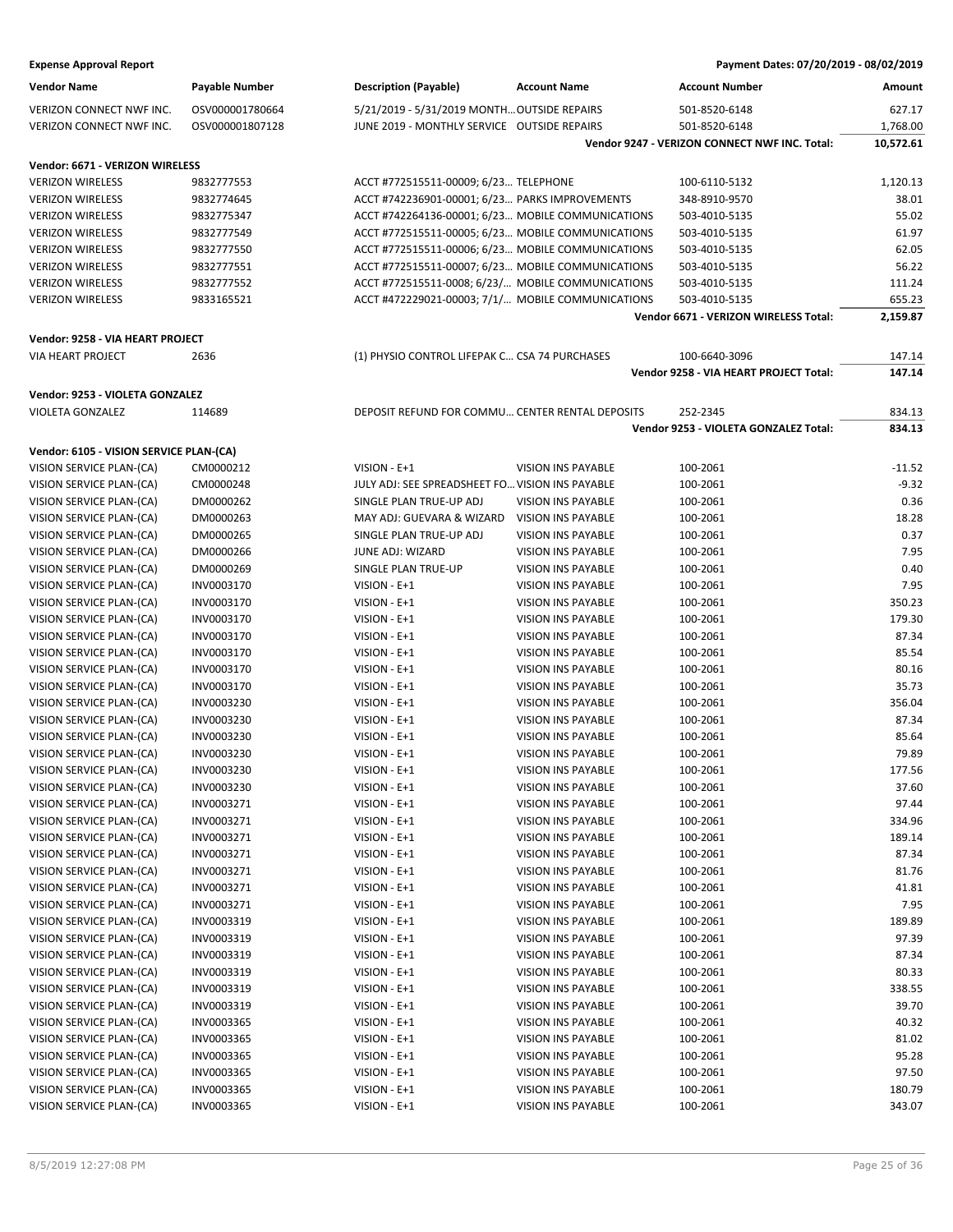| Payable Number           | <b>Description (Payable)</b> | <b>Account Name</b>                                    |
|--------------------------|------------------------------|--------------------------------------------------------|
| INV0003365               | VISION - E+1                 | <b>VISION INS PAYABLE</b>                              |
| INV0003408               | VISION - E+1                 | <b>VISION INS PAYABLE</b>                              |
| INV0003408               | VISION - E+1                 | <b>VISION INS PAYABLE</b>                              |
| INV0003408               | VISION - E+1                 | <b>VISION INS PAYABLE</b>                              |
| INV0003408               | VISION - E+1                 | <b>VISION INS PAYABLE</b>                              |
| INV0003408               | VISION - E+1                 | <b>VISION INS PAYABLE</b>                              |
| INV0003408               | $VISION - E + 1$             | <b>VISION INS PAYABLE</b>                              |
| INV0003170               | VISION - E+1                 | <b>VISION INS PAYABLE</b>                              |
| INV0003230               | VISION - E+1                 | <b>VISION INS PAYABLE</b>                              |
| INV0003271               | VISION - E+1                 | <b>VISION INS PAYABLE</b>                              |
| INV0003319               | VISION - E+1                 | <b>VISION INS PAYABLE</b>                              |
| INV0003365               | $VISION - E + 1$             | <b>VISION INS PAYABLE</b>                              |
| INV0003408               | VISION - E+1                 | <b>VISION INS PAYABLE</b>                              |
| INV0003408               | VISION - E+1                 | <b>VISION INS PAYABLE</b>                              |
| INV0003170               | VISION - E+1                 | <b>VISION INS PAYABLE</b>                              |
| INV0003170               | $VISION - E + 1$             | <b>VISION INS PAYABLE</b>                              |
| INV0003170               | $VISION - E + 1$             | <b>VISION INS PAYABLE</b>                              |
| INV0003230               | VISION - E+1                 | <b>VISION INS PAYABLE</b>                              |
| INV0003230               | VISION - E+1                 | <b>VISION INS PAYABLE</b>                              |
| INV0003230               | VISION - E+1                 | <b>VISION INS PAYABLE</b>                              |
| INV0003230               | VISION - E+1                 | <b>VISION INS PAYABLE</b>                              |
| INV0003271               | $VISION - E + 1$             | <b>VISION INS PAYABLE</b>                              |
| INV0003271<br>INV0003271 | VISION - E+1                 | <b>VISION INS PAYABLE</b>                              |
| INV0003271               | VISION - E+1<br>VISION - E+1 | <b>VISION INS PAYABLE</b><br><b>VISION INS PAYABLE</b> |
| INV0003319               | $VISION - E + 1$             | <b>VISION INS PAYABLE</b>                              |
| INV0003319               | VISION - E+1                 | <b>VISION INS PAYABLE</b>                              |
| INV0003319               | VISION - E+1                 | <b>VISION INS PAYABLE</b>                              |
| INV0003365               | VISION - E+1                 | <b>VISION INS PAYABLE</b>                              |
| INV0003365               | VISION - E+1                 | <b>VISION INS PAYABLE</b>                              |
| INV0003365               | VISION - E+1                 | <b>VISION INS PAYABLE</b>                              |
| INV0003365               | $VISION - E + 1$             | <b>VISION INS PAYABLE</b>                              |
| INV0003365               | VISION - E+1                 | <b>VISION INS PAYABLE</b>                              |
| INV0003408               | VISION - E+1                 | <b>VISION INS PAYABLE</b>                              |
| INV0003408               | VISION - E+1                 | <b>VISION INS PAYABLE</b>                              |
| INV0003408               | VISION - E+1                 | <b>VISION INS PAYABLE</b>                              |
| INV0003408               | VISION - E+1                 | <b>VISION INS PAYABLE</b>                              |
| INV0003408               | VISION - E+1                 | <b>VISION INS PAYABLE</b>                              |
| INV0003170               | VISION - E+1                 | <b>VISION INS PAYABLE</b>                              |
| INV0003230               | VISION - E+1                 | <b>VISION INS PAYABLE</b>                              |
| INV0003271               | VISION - E+1                 | <b>VISION INS PAYABLE</b>                              |
| INV0003319               | VISION - E+1                 | <b>VISION INS PAYABLE</b>                              |
| INV0003365               | VISION - E+1                 | <b>VISION INS PAYABLE</b>                              |
| <b>INV0003408</b>        | VISION - E+1<br>VISION - E+1 | <b>VISION INS PAYABLE</b>                              |
| INV0003170<br>INV0003170 | $VISION - E + 1$             | <b>VISION INS PAYABLE</b><br><b>VISION INS PAYABLE</b> |
| INV0003170               | $VISION - E + 1$             | <b>VISION INS PAYABLE</b>                              |
| INV0003170               | VISION - E+1                 | <b>VISION INS PAYABLE</b>                              |
| INV0003230               | VISION - E+1                 | <b>VISION INS PAYABLE</b>                              |
| INV0003230               | VISION - E+1                 | <b>VISION INS PAYABLE</b>                              |
| INV0003230               | VISION - E+1                 | <b>VISION INS PAYABLE</b>                              |
| INV0003230               | $VISION - E + 1$             | <b>VISION INS PAYABLE</b>                              |
| INV0003271               | VISION - E+1                 | <b>VISION INS PAYABLE</b>                              |
| INV0003271               | VISION - E+1                 | <b>VISION INS PAYABLE</b>                              |
| INV0003271               | VISION - E+1                 | <b>VISION INS PAYABLE</b>                              |
| INV0003271               | VISION - E+1                 | <b>VISION INS PAYABLE</b>                              |
| INV0003319               | $VISION - E + 1$             | <b>VISION INS PAYABLE</b>                              |
| INV0003319               | VISION - E+1                 | <b>VISION INS PAYABLE</b>                              |
| INV0003319               | VISION - E+1                 | <b>VISION INS PAYABLE</b>                              |
| INV0003319               | $VISION - E + 1$             | <b>VISION INS PAYABLE</b>                              |

| Vendor Name              | <b>Payable Number</b> | <b>Description (Payable)</b> | <b>Account Name</b>       | <b>Account Number</b> | Amount |
|--------------------------|-----------------------|------------------------------|---------------------------|-----------------------|--------|
| VISION SERVICE PLAN-(CA) | INV0003365            | VISION - E+1                 | VISION INS PAYABLE        | 100-2061              | 7.95   |
| VISION SERVICE PLAN-(CA) | INV0003408            | VISION - E+1                 | VISION INS PAYABLE        | 100-2061              | 97.46  |
| VISION SERVICE PLAN-(CA) | INV0003408            | VISION - E+1                 | VISION INS PAYABLE        | 100-2061              | 95.28  |
| VISION SERVICE PLAN-(CA) | INV0003408            | VISION - E+1                 | VISION INS PAYABLE        | 100-2061              | 176.48 |
| VISION SERVICE PLAN-(CA) | INV0003408            | VISION - E+1                 | VISION INS PAYABLE        | 100-2061              | 74.60  |
| VISION SERVICE PLAN-(CA) | INV0003408            | VISION - E+1                 | VISION INS PAYABLE        | 100-2061              | 40.71  |
| VISION SERVICE PLAN-(CA) | INV0003408            | VISION - E+1                 | VISION INS PAYABLE        | 100-2061              | 341.41 |
| VISION SERVICE PLAN-(CA) | INV0003170            | VISION - E+1                 | VISION INS PAYABLE        | 103-2061              | 1.49   |
| VISION SERVICE PLAN-(CA) | INV0003230            | VISION - E+1                 | VISION INS PAYABLE        | 103-2061              | 1.81   |
| VISION SERVICE PLAN-(CA) | INV0003271            | VISION - E+1                 | VISION INS PAYABLE        | 103-2061              | 1.50   |
| VISION SERVICE PLAN-(CA) | INV0003319            | VISION - E+1                 | VISION INS PAYABLE        | 103-2061              | 1.89   |
| VISION SERVICE PLAN-(CA) | INV0003365            | VISION - E+1                 | VISION INS PAYABLE        | 103-2061              | 2.30   |
| VISION SERVICE PLAN-(CA) | INV0003408            | VISION - E+1                 | VISION INS PAYABLE        | 103-2061              | 0.06   |
| VISION SERVICE PLAN-(CA) | INV0003408            | VISION - E+1                 | VISION INS PAYABLE        | 103-2061              | 3.84   |
| VISION SERVICE PLAN-(CA) | INV0003170            | VISION - E+1                 | VISION INS PAYABLE        | 113-2061              | 0.57   |
| VISION SERVICE PLAN-(CA) | INV0003170            | VISION - E+1                 | VISION INS PAYABLE        | 113-2061              | 8.91   |
| VISION SERVICE PLAN-(CA) | INV0003170            | VISION - E+1                 | VISION INS PAYABLE        | 113-2061              | 3.97   |
| VISION SERVICE PLAN-(CA) | INV0003230            | VISION - E+1                 | VISION INS PAYABLE        | 113-2061              | 0.57   |
| VISION SERVICE PLAN-(CA) | INV0003230            | VISION - E+1                 | VISION INS PAYABLE        | 113-2061              | 0.20   |
| VISION SERVICE PLAN-(CA) | INV0003230            | VISION - E+1                 | <b>VISION INS PAYABLE</b> | 113-2061              | 3.49   |
| VISION SERVICE PLAN-(CA) | INV0003230            | VISION - E+1                 | VISION INS PAYABLE        | 113-2061              | 10.49  |
| VISION SERVICE PLAN-(CA) | INV0003271            | VISION - E+1                 | VISION INS PAYABLE        | 113-2061              | 0.41   |
| VISION SERVICE PLAN-(CA) | INV0003271            | VISION - E+1                 | VISION INS PAYABLE        | 113-2061              | 0.58   |
| VISION SERVICE PLAN-(CA) | INV0003271            | VISION - E+1                 | VISION INS PAYABLE        | 113-2061              | 13.65  |
| VISION SERVICE PLAN-(CA) | INV0003271            | VISION - E+1                 | VISION INS PAYABLE        | 113-2061              | 4.11   |
| VISION SERVICE PLAN-(CA) | INV0003319            | VISION - E+1                 | VISION INS PAYABLE        | 113-2061              | 3.97   |
| VISION SERVICE PLAN-(CA) | INV0003319            | VISION - E+1                 | VISION INS PAYABLE        | 113-2061              | 8.25   |
| VISION SERVICE PLAN-(CA) | INV0003319            | VISION - E+1                 | VISION INS PAYABLE        | 113-2061              | 0.58   |
| VISION SERVICE PLAN-(CA) | INV0003365            | VISION - E+1                 | VISION INS PAYABLE        | 113-2061              | 0.56   |
| VISION SERVICE PLAN-(CA) | INV0003365            | VISION - E+1                 | VISION INS PAYABLE        | 113-2061              | 3.40   |
| VISION SERVICE PLAN-(CA) | INV0003365            | VISION - E+1                 | VISION INS PAYABLE        | 113-2061              | 1.01   |
| VISION SERVICE PLAN-(CA) | INV0003365            | VISION - E+1                 | VISION INS PAYABLE        | 113-2061              | 10.51  |
| VISION SERVICE PLAN-(CA) | INV0003365            | VISION - E+1                 | VISION INS PAYABLE        | 113-2061              | 0.30   |
| VISION SERVICE PLAN-(CA) | INV0003408            | VISION - E+1                 | VISION INS PAYABLE        | 113-2061              | 6.66   |
| VISION SERVICE PLAN-(CA) | INV0003408            | VISION - E+1                 | VISION INS PAYABLE        | 113-2061              | 0.38   |
| VISION SERVICE PLAN-(CA) | INV0003408            | VISION - E+1                 | <b>VISION INS PAYABLE</b> | 113-2061              | 0.58   |
| VISION SERVICE PLAN-(CA) | INV0003408            | VISION - E+1                 | VISION INS PAYABLE        | 113-2061              | 12.05  |
| VISION SERVICE PLAN-(CA) | INV0003408            | VISION - E+1                 | VISION INS PAYABLE        | 113-2061              | 1.04   |
| VISION SERVICE PLAN-(CA) | INV0003170            | VISION - E+1                 | VISION INS PAYABLE        | 200-2061              | 2.88   |
| VISION SERVICE PLAN-(CA) | INV0003230            | VISION - E+1                 | VISION INS PAYABLE        | 200-2061              | 2.78   |
| VISION SERVICE PLAN-(CA) | INV0003271            | VISION - E+1                 | VISION INS PAYABLE        | 200-2061              | 2.50   |
| VISION SERVICE PLAN-(CA) | INV0003319            | VISION - E+1                 | VISION INS PAYABLE        | 200-2061              | 2.55   |
| VISION SERVICE PLAN-(CA) | INV0003365            | VISION - E+1                 | VISION INS PAYABLE        | 200-2061              | 2.36   |
| VISION SERVICE PLAN-(CA) | INV0003408            | VISION - E+1                 | VISION INS PAYABLE        | 200-2061              | 2.48   |
| VISION SERVICE PLAN-(CA) | INV0003170            | VISION - E+1                 | VISION INS PAYABLE        | 210-2061              | 0.53   |
| VISION SERVICE PLAN-(CA) | INV0003170            | VISION - E+1                 | VISION INS PAYABLE        | 210-2061              | 3.88   |
| VISION SERVICE PLAN-(CA) | INV0003170            | $VISION - E + 1$             | VISION INS PAYABLE        | 210-2061              | 6.26   |
| VISION SERVICE PLAN-(CA) | INV0003170            | VISION - E+1                 | VISION INS PAYABLE        | 210-2061              | 1.16   |
| VISION SERVICE PLAN-(CA) | INV0003230            | VISION - E+1                 | VISION INS PAYABLE        | 210-2061              | 13.18  |
| VISION SERVICE PLAN-(CA) | INV0003230            | VISION - E+1                 | VISION INS PAYABLE        | 210-2061              | 0.81   |
| VISION SERVICE PLAN-(CA) | INV0003230            | VISION - E+1                 | VISION INS PAYABLE        | 210-2061              | 3.28   |
| VISION SERVICE PLAN-(CA) | INV0003230            | VISION - E+1                 | VISION INS PAYABLE        | 210-2061              | 1.16   |
| VISION SERVICE PLAN-(CA) | INV0003271            | VISION - E+1                 | VISION INS PAYABLE        | 210-2061              | 1.15   |
| VISION SERVICE PLAN-(CA) | INV0003271            | VISION - E+1                 | VISION INS PAYABLE        | 210-2061              | 3.45   |
| VISION SERVICE PLAN-(CA) | INV0003271            | VISION - E+1                 | VISION INS PAYABLE        | 210-2061              | 0.24   |
| VISION SERVICE PLAN-(CA) | INV0003271            | VISION - E+1                 | VISION INS PAYABLE        | 210-2061              | 9.64   |
| VISION SERVICE PLAN-(CA) | INV0003319            | $VISION - E + 1$             | VISION INS PAYABLE        | 210-2061              | 1.15   |
| VISION SERVICE PLAN-(CA) | INV0003319            | VISION - E+1                 | VISION INS PAYABLE        | 210-2061              | 4.01   |
| VISION SERVICE PLAN-(CA) | INV0003319            | VISION - E+1                 | VISION INS PAYABLE        | 210-2061              | 10.11  |
| VISION SERVICE PLAN-(CA) | INV0003319            | VISION - E+1                 | VISION INS PAYABLE        | 210-2061              | 0.57   |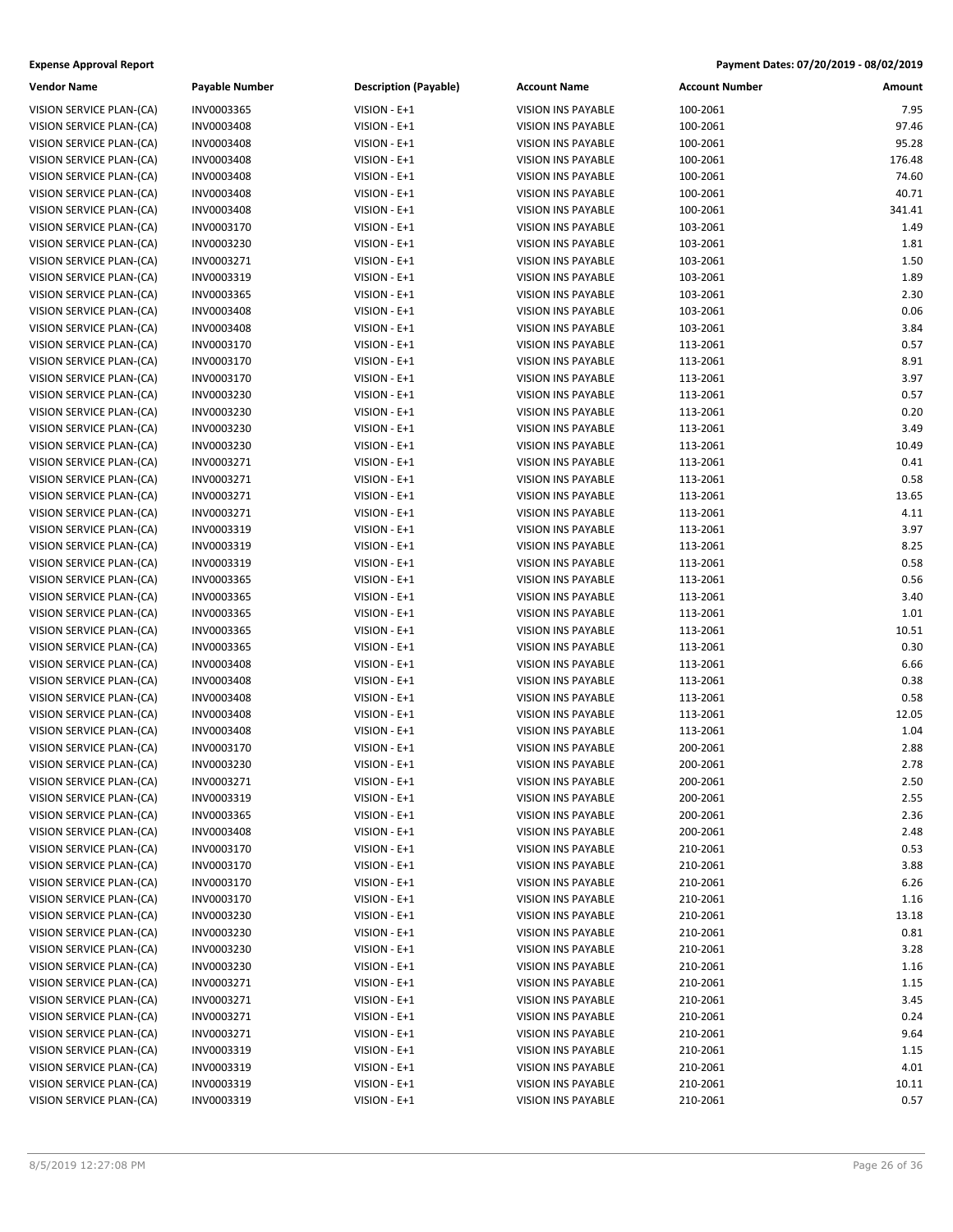| Vendor Name              | Payable Number | <b>Description (Payable)</b>                    | <b>Account Name</b>       | <b>Account Number</b> | Amount  |
|--------------------------|----------------|-------------------------------------------------|---------------------------|-----------------------|---------|
| VISION SERVICE PLAN-(CA) | INV0003365     | VISION - E+1                                    | <b>VISION INS PAYABLE</b> | 210-2061              | 2.00    |
| VISION SERVICE PLAN-(CA) | INV0003365     | VISION - E+1                                    | <b>VISION INS PAYABLE</b> | 210-2061              | 5.85    |
| VISION SERVICE PLAN-(CA) | INV0003365     | VISION - E+1                                    | VISION INS PAYABLE        | 210-2061              | 1.11    |
| VISION SERVICE PLAN-(CA) | INV0003365     | VISION - E+1                                    | <b>VISION INS PAYABLE</b> | 210-2061              | 0.38    |
| VISION SERVICE PLAN-(CA) | INV0003365     | VISION - E+1                                    | <b>VISION INS PAYABLE</b> | 210-2061              | 11.14   |
| VISION SERVICE PLAN-(CA) | INV0003408     | VISION - E+1                                    | VISION INS PAYABLE        | 210-2061              | 2.06    |
| VISION SERVICE PLAN-(CA) | INV0003408     | VISION - E+1                                    | VISION INS PAYABLE        | 210-2061              | 19.04   |
| VISION SERVICE PLAN-(CA) | INV0003408     | VISION - E+1                                    | VISION INS PAYABLE        | 210-2061              | 1.15    |
| VISION SERVICE PLAN-(CA) | INV0003408     | VISION - E+1                                    | <b>VISION INS PAYABLE</b> | 210-2061              | 0.66    |
| VISION SERVICE PLAN-(CA) | INV0003408     | VISION - E+1                                    | <b>VISION INS PAYABLE</b> | 210-2061              | 4.77    |
| VISION SERVICE PLAN-(CA) | CM0000248      | JULY ADJ: SEE SPREADSHEET FO VISION INS PAYABLE |                           | 271-2061              | $-9.14$ |
| VISION SERVICE PLAN-(CA) | INV0003170     | VISION - E+1                                    | VISION INS PAYABLE        | 271-2061              | 0.57    |
| VISION SERVICE PLAN-(CA) | INV0003170     | VISION - E+1                                    | VISION INS PAYABLE        | 271-2061              | 0.09    |
| VISION SERVICE PLAN-(CA) | INV0003170     | VISION - E+1                                    | <b>VISION INS PAYABLE</b> | 271-2061              | 23.57   |
| VISION SERVICE PLAN-(CA) | INV0003170     | VISION - E+1                                    | VISION INS PAYABLE        | 271-2061              | 1.40    |
| VISION SERVICE PLAN-(CA) | INV0003230     | VISION - E+1                                    | VISION INS PAYABLE        | 271-2061              | 0.57    |
| VISION SERVICE PLAN-(CA) | INV0003230     | VISION - E+1                                    | VISION INS PAYABLE        | 271-2061              | 0.05    |
| VISION SERVICE PLAN-(CA) | INV0003230     | VISION - E+1                                    | VISION INS PAYABLE        | 271-2061              | 1.61    |
| VISION SERVICE PLAN-(CA) | INV0003230     | VISION - E+1                                    | <b>VISION INS PAYABLE</b> | 271-2061              | 21.49   |
| VISION SERVICE PLAN-(CA) | INV0003271     | VISION - E+1                                    | VISION INS PAYABLE        | 271-2061              | 0.58    |
| VISION SERVICE PLAN-(CA) | INV0003271     | VISION - E+1                                    | VISION INS PAYABLE        | 271-2061              | 11.23   |
| VISION SERVICE PLAN-(CA) | INV0003271     | VISION - E+1                                    | <b>VISION INS PAYABLE</b> | 271-2061              | 1.54    |
| VISION SERVICE PLAN-(CA) | INV0003319     | VISION - E+1                                    | VISION INS PAYABLE        | 271-2061              | 0.58    |
| VISION SERVICE PLAN-(CA) | INV0003319     | VISION - E+1                                    | VISION INS PAYABLE        | 271-2061              | 1.31    |
| VISION SERVICE PLAN-(CA) | INV0003319     | VISION - E+1                                    | VISION INS PAYABLE        | 271-2061              | 0.10    |
| VISION SERVICE PLAN-(CA) | INV0003319     | VISION - E+1                                    | VISION INS PAYABLE        | 271-2061              | 14.95   |
| VISION SERVICE PLAN-(CA) | INV0003365     | VISION - E+1                                    | VISION INS PAYABLE        | 271-2061              | 0.56    |
| VISION SERVICE PLAN-(CA) | INV0003365     | VISION - E+1                                    | VISION INS PAYABLE        | 271-2061              | 0.10    |
| VISION SERVICE PLAN-(CA) | INV0003365     | VISION - E+1                                    | <b>VISION INS PAYABLE</b> | 271-2061              | 2.62    |
| VISION SERVICE PLAN-(CA) | INV0003365     | VISION - E+1                                    | <b>VISION INS PAYABLE</b> | 271-2061              | 2.91    |
| VISION SERVICE PLAN-(CA) | INV0003365     | VISION - E+1                                    | VISION INS PAYABLE        | 271-2061              | 18.49   |
| VISION SERVICE PLAN-(CA) | INV0003408     | VISION - E+1                                    | VISION INS PAYABLE        | 271-2061              | 0.58    |
| VISION SERVICE PLAN-(CA) | INV0003408     | VISION - E+1                                    | VISION INS PAYABLE        | 271-2061              | 2.75    |
| VISION SERVICE PLAN-(CA) | INV0003408     | VISION - E+1                                    | VISION INS PAYABLE        | 271-2061              | 18.12   |
| VISION SERVICE PLAN-(CA) | INV0003408     | VISION - E+1                                    | VISION INS PAYABLE        | 271-2061              | 2.60    |
| VISION SERVICE PLAN-(CA) | INV0003271     | VISION - E+1                                    | <b>VISION INS PAYABLE</b> | 345-2061              | 0.98    |
| VISION SERVICE PLAN-(CA) | INV0003319     | VISION - E+1                                    | VISION INS PAYABLE        | 345-2061              | 0.50    |
| VISION SERVICE PLAN-(CA) | INV0003365     | VISION - E+1                                    | VISION INS PAYABLE        | 345-2061              | 0.81    |
| VISION SERVICE PLAN-(CA) | INV0003408     | VISION - E+1                                    | <b>VISION INS PAYABLE</b> | 345-2061              | 0.88    |
| VISION SERVICE PLAN-(CA) | INV0003170     | VISION - E+1                                    | VISION INS PAYABLE        | 401-2061              | 0.29    |
| VISION SERVICE PLAN-(CA) | INV0003170     | VISION - E+1                                    | VISION INS PAYABLE        | 401-2061              | 3.47    |
| VISION SERVICE PLAN-(CA) | INV0003170     | VISION - E+1                                    | VISION INS PAYABLE        | 401-2061              | 7.84    |
| VISION SERVICE PLAN-(CA) | INV0003170     | VISION - E+1                                    | <b>VISION INS PAYABLE</b> | 401-2061              | 0.20    |
| VISION SERVICE PLAN-(CA) | INV0003170     | VISION - E+1                                    | <b>VISION INS PAYABLE</b> | 401-2061              | 12.11   |
| VISION SERVICE PLAN-(CA) | INV0003230     | VISION - E+1                                    | VISION INS PAYABLE        | 401-2061              | 12.09   |
| VISION SERVICE PLAN-(CA) | INV0003230     | VISION - E+1                                    | VISION INS PAYABLE        | 401-2061              | 11.15   |
| VISION SERVICE PLAN-(CA) | INV0003230     | VISION - E+1                                    | <b>VISION INS PAYABLE</b> | 401-2061              | 3.07    |
| VISION SERVICE PLAN-(CA) | INV0003230     | VISION - E+1                                    | VISION INS PAYABLE        | 401-2061              | 0.29    |
| VISION SERVICE PLAN-(CA) | INV0003271     | VISION - E+1                                    | VISION INS PAYABLE        | 401-2061              | 11.84   |
| VISION SERVICE PLAN-(CA) | INV0003271     | VISION - E+1                                    | VISION INS PAYABLE        | 401-2061              | 10.33   |
| VISION SERVICE PLAN-(CA) | INV0003271     | VISION - E+1                                    | VISION INS PAYABLE        | 401-2061              | 0.29    |
| VISION SERVICE PLAN-(CA) | INV0003271     | VISION - E+1                                    | VISION INS PAYABLE        | 401-2061              | 2.65    |
| VISION SERVICE PLAN-(CA) | INV0003319     | VISION - E+1                                    | VISION INS PAYABLE        | 401-2061              | 0.29    |
| VISION SERVICE PLAN-(CA) | INV0003319     | VISION - E+1                                    | VISION INS PAYABLE        | 401-2061              | 3.83    |
| VISION SERVICE PLAN-(CA) | INV0003319     | VISION - E+1                                    | VISION INS PAYABLE        | 401-2061              | 10.33   |
| VISION SERVICE PLAN-(CA) | INV0003319     | VISION - E+1                                    | VISION INS PAYABLE        | 401-2061              | 8.72    |
| VISION SERVICE PLAN-(CA) | INV0003365     | VISION - E+1                                    | VISION INS PAYABLE        | 401-2061              | 10.92   |
| VISION SERVICE PLAN-(CA) | INV0003365     | VISION - E+1                                    | VISION INS PAYABLE        | 401-2061              | 1.94    |
| VISION SERVICE PLAN-(CA) | INV0003365     | VISION - E+1                                    | VISION INS PAYABLE        | 401-2061              | 12.56   |
| VISION SERVICE PLAN-(CA) | INV0003365     | VISION - E+1                                    | VISION INS PAYABLE        | 401-2061              | 0.27    |
|                          |                |                                                 |                           |                       |         |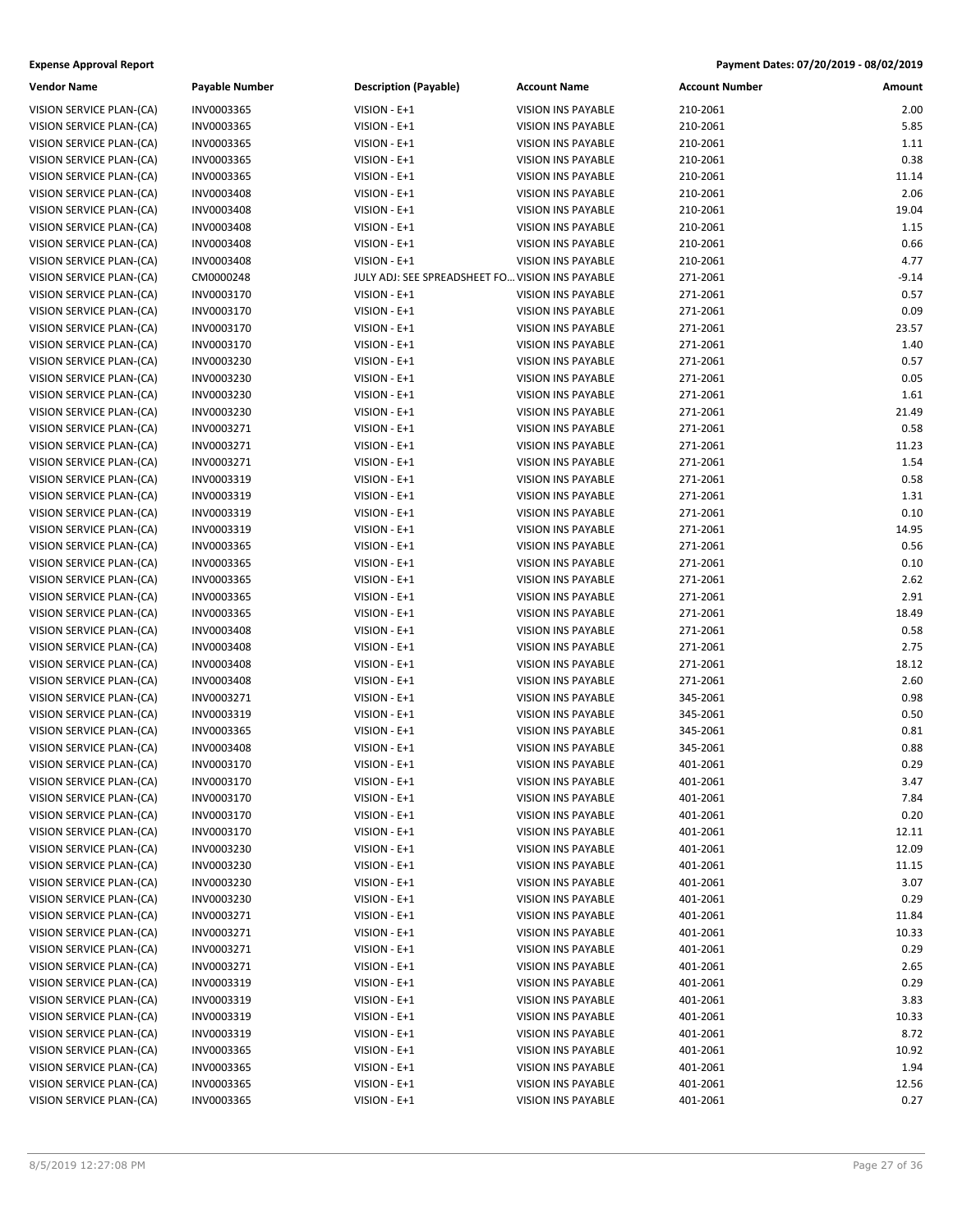| Vendor Name              | <b>Payable Number</b> | <b>Description (Payable)</b>                   | <b>Account Name</b>                                     | <b>Account Number</b> | Amount    |
|--------------------------|-----------------------|------------------------------------------------|---------------------------------------------------------|-----------------------|-----------|
| VISION SERVICE PLAN-(CA) | INV0003408            | VISION - E+1                                   | <b>VISION INS PAYABLE</b>                               | 401-2061              | 10.06     |
| VISION SERVICE PLAN-(CA) | INV0003408            | VISION - E+1                                   | VISION INS PAYABLE                                      | 401-2061              | 11.41     |
| VISION SERVICE PLAN-(CA) | INV0003408            | VISION - E+1                                   | <b>VISION INS PAYABLE</b>                               | 401-2061              | 2.63      |
| VISION SERVICE PLAN-(CA) | INV0003408            | VISION - E+1                                   | <b>VISION INS PAYABLE</b>                               | 401-2061              | 0.50      |
| VISION SERVICE PLAN-(CA) | INV0003408            | VISION - E+1                                   | <b>VISION INS PAYABLE</b>                               | 401-2061              | 0.29      |
| VISION SERVICE PLAN-(CA) | CM0000246             | CORRECTION: RETIREES MARCH VISION INS PAYABLE  |                                                         | 501-2061              | $-653.32$ |
| VISION SERVICE PLAN-(CA) | DM0000267             | T/B ADJ WHEN VSP CORRECTS A VISION INS PAYABLE |                                                         | 501-2061              | 3.57      |
| VISION SERVICE PLAN-(CA) | INV0003170            | VISION - E+1                                   | <b>VISION INS PAYABLE</b>                               | 501-2061              | 11.52     |
| VISION SERVICE PLAN-(CA) | INV0003170            | VISION - E+1                                   | <b>VISION INS PAYABLE</b>                               | 501-2061              | 0.57      |
| VISION SERVICE PLAN-(CA) | INV0003230            | VISION - E+1                                   | <b>VISION INS PAYABLE</b>                               | 501-2061              | 0.57      |
| VISION SERVICE PLAN-(CA) | INV0003230            | VISION - E+1                                   | <b>VISION INS PAYABLE</b>                               | 501-2061              | 11.52     |
| VISION SERVICE PLAN-(CA) | INV0003271            | VISION - E+1                                   | <b>VISION INS PAYABLE</b>                               | 501-2061              | 11.42     |
| VISION SERVICE PLAN-(CA) | INV0003271            | VISION - E+1                                   | <b>VISION INS PAYABLE</b>                               | 501-2061              | 0.58      |
| VISION SERVICE PLAN-(CA) | INV0003319            | VISION - E+1                                   | <b>VISION INS PAYABLE</b>                               | 501-2061              | 11.52     |
| VISION SERVICE PLAN-(CA) | INV0003319            | VISION - E+1                                   | <b>VISION INS PAYABLE</b>                               | 501-2061              | 0.58      |
| VISION SERVICE PLAN-(CA) | INV0003365            | VISION - E+1                                   | VISION INS PAYABLE                                      | 501-2061              | 1.01      |
| VISION SERVICE PLAN-(CA) | INV0003365            | VISION - E+1                                   | <b>VISION INS PAYABLE</b>                               | 501-2061              | 11.52     |
| VISION SERVICE PLAN-(CA) | INV0003365            | VISION - E+1                                   | VISION INS PAYABLE                                      | 501-2061              | 0.56      |
| VISION SERVICE PLAN-(CA) | INV0003408            | VISION - E+1                                   | <b>VISION INS PAYABLE</b>                               | 501-2061              | 0.58      |
| VISION SERVICE PLAN-(CA) | INV0003408            | VISION - E+1                                   | <b>VISION INS PAYABLE</b>                               | 501-2061              | 1.04      |
| VISION SERVICE PLAN-(CA) | INV0003408            | VISION - E+1                                   | <b>VISION INS PAYABLE</b>                               | 501-2061              | 11.52     |
| VISION SERVICE PLAN-(CA) | INV0003170            | VISION - E+1                                   | <b>VISION INS PAYABLE</b>                               | 503-2061              | 3.97      |
| VISION SERVICE PLAN-(CA) | INV0003170            | VISION - E+1                                   | <b>VISION INS PAYABLE</b>                               | 503-2061              | 10.33     |
| VISION SERVICE PLAN-(CA) | INV0003230            | VISION - E+1                                   | <b>VISION INS PAYABLE</b>                               | 503-2061              | 3.97      |
| VISION SERVICE PLAN-(CA) | INV0003230            | VISION - E+1                                   | <b>VISION INS PAYABLE</b>                               | 503-2061              | 10.33     |
| VISION SERVICE PLAN-(CA) | INV0003271            | VISION - E+1                                   | VISION INS PAYABLE                                      | 503-2061              | 3.97      |
| VISION SERVICE PLAN-(CA) | INV0003271            | VISION - E+1                                   | <b>VISION INS PAYABLE</b>                               | 503-2061              | 10.33     |
| VISION SERVICE PLAN-(CA) | INV0003319            | VISION - E+1                                   | <b>VISION INS PAYABLE</b>                               | 503-2061              | 10.33     |
| VISION SERVICE PLAN-(CA) | INV0003319            | VISION - E+1                                   | <b>VISION INS PAYABLE</b>                               | 503-2061              | 3.97      |
| VISION SERVICE PLAN-(CA) | INV0003365            | VISION - E+1                                   | <b>VISION INS PAYABLE</b>                               | 503-2061              | 3.97      |
| VISION SERVICE PLAN-(CA) | INV0003365            | VISION - E+1                                   | <b>VISION INS PAYABLE</b>                               | 503-2061              | 10.33     |
| VISION SERVICE PLAN-(CA) | INV0003408            | VISION - E+1                                   | VISION INS PAYABLE                                      | 503-2061              | 10.33     |
| VISION SERVICE PLAN-(CA) | INV0003408            | VISION - E+1                                   | VISION INS PAYABLE                                      | 503-2061              | 3.97      |
| VISION SERVICE PLAN-(CA) | DM0000260             | RETIREES MAY 2019                              | RETIREES DEPENDENT MED                                  | 601-2190              | 326.66    |
| VISION SERVICE PLAN-(CA) | DM0000261             |                                                | <b>CORRECTION: RETIREES MARCHRETIREES DEPENDENT MED</b> | 601-2190              | 653.32    |
| VISION SERVICE PLAN-(CA) | DM0000264             | RETIREES JUNE 2019                             | RETIREES DEPENDENT MED                                  | 601-2190              | 326.66    |
| VISION SERVICE PLAN-(CA) | DM0000268             | RETIREES JULY 2019                             | RETIREES DEPENDENT MED                                  | 601-2190              | 338.18    |
| VISION SERVICE PLAN-(CA) | INV0003170            | VISION - E+1                                   | VISION INS PAYABLE                                      | 951-2061              | 2.08      |
| VISION SERVICE PLAN-(CA) | INV0003170            | VISION - E+1                                   | <b>VISION INS PAYABLE</b>                               | 951-2061              | 4.47      |
| VISION SERVICE PLAN-(CA) | INV0003170            | VISION - E+1                                   | <b>VISION INS PAYABLE</b>                               | 951-2061              | 5.51      |
| VISION SERVICE PLAN-(CA) | INV0003170            | VISION - E+1                                   | <b>VISION INS PAYABLE</b>                               | 951-2061              | 0.58      |
| VISION SERVICE PLAN-(CA) | INV0003170            | VISION - E+1                                   | VISION INS PAYABLE                                      | 951-2061              | 5.95      |
| VISION SERVICE PLAN-(CA) | INV0003230            | VISION - E+1                                   | VISION INS PAYABLE                                      | 951-2061              | 0.58      |
| VISION SERVICE PLAN-(CA) | INV0003230            | VISION - E+1                                   | <b>VISION INS PAYABLE</b>                               | 951-2061              | 1.69      |
| VISION SERVICE PLAN-(CA) | INV0003230            | VISION - E+1                                   | VISION INS PAYABLE                                      | 951-2061              | 1.91      |
| VISION SERVICE PLAN-(CA) | INV0003230            | VISION - E+1                                   | VISION INS PAYABLE                                      | 951-2061              | 4.12      |
| VISION SERVICE PLAN-(CA) | INV0003230            | $VISION - E + 1$                               | VISION INS PAYABLE                                      | 951-2061              | 5.50      |
| VISION SERVICE PLAN-(CA) | INV0003271            | VISION - E+1                                   | VISION INS PAYABLE                                      | 951-2061              | 1.12      |
| VISION SERVICE PLAN-(CA) | INV0003271            | VISION - E+1                                   | VISION INS PAYABLE                                      | 951-2061              | 0.56      |
| VISION SERVICE PLAN-(CA) | INV0003271            | VISION - E+1                                   | VISION INS PAYABLE                                      | 951-2061              | 1.74      |
| VISION SERVICE PLAN-(CA) | INV0003271            | VISION - E+1                                   | VISION INS PAYABLE                                      | 951-2061              | 3.56      |
| VISION SERVICE PLAN-(CA) | INV0003271            | VISION - E+1                                   | VISION INS PAYABLE                                      | 951-2061              | 4.50      |
| VISION SERVICE PLAN-(CA) | INV0003319            | VISION - E+1                                   | VISION INS PAYABLE                                      | 951-2061              | 1.67      |
| VISION SERVICE PLAN-(CA) | INV0003319            | VISION - E+1                                   | VISION INS PAYABLE                                      | 951-2061              | 2.16      |
| VISION SERVICE PLAN-(CA) | INV0003319            | VISION - E+1                                   | VISION INS PAYABLE                                      | 951-2061              | 3.97      |
| VISION SERVICE PLAN-(CA) | INV0003319            | VISION - E+1                                   | VISION INS PAYABLE                                      | 951-2061              | 0.56      |
| VISION SERVICE PLAN-(CA) | INV0003319            | $VISION - E + 1$                               | VISION INS PAYABLE                                      | 951-2061              | 5.50      |
| VISION SERVICE PLAN-(CA) | INV0003365            | VISION - E+1                                   | VISION INS PAYABLE                                      | 951-2061              | 0.76      |
| VISION SERVICE PLAN-(CA) | INV0003365            | $VISION - E + 1$                               | VISION INS PAYABLE                                      | 951-2061              | 0.99      |
| VISION SERVICE PLAN-(CA) | INV0003365            | $VISION - E + 1$                               | <b>VISION INS PAYABLE</b>                               | 951-2061              | 1.79      |

|                | VISION INS PAYABLE                              | 401-2061             | 10.06         |
|----------------|-------------------------------------------------|----------------------|---------------|
|                | VISION INS PAYABLE                              | 401-2061             | 11.41         |
|                | <b>VISION INS PAYABLE</b>                       | 401-2061             | 2.63          |
|                | <b>VISION INS PAYABLE</b>                       | 401-2061             | 0.50          |
|                | <b>VISION INS PAYABLE</b>                       | 401-2061             | 0.29          |
|                | N: RETIREES MARCHVISION INS PAYABLE             | 501-2061             | $-653.32$     |
|                | EN VSP CORRECTS A VISION INS PAYABLE            | 501-2061             | 3.57          |
|                | VISION INS PAYABLE                              | 501-2061             | 11.52         |
|                | <b>VISION INS PAYABLE</b>                       | 501-2061             | 0.57          |
|                | VISION INS PAYABLE                              | 501-2061             | 0.57          |
|                | <b>VISION INS PAYABLE</b>                       | 501-2061             | 11.52         |
|                | <b>VISION INS PAYABLE</b>                       | 501-2061             | 11.42         |
|                | VISION INS PAYABLE                              | 501-2061             | 0.58          |
|                | <b>VISION INS PAYABLE</b>                       | 501-2061             | 11.52         |
|                | VISION INS PAYABLE                              | 501-2061             | 0.58          |
|                | VISION INS PAYABLE                              | 501-2061             | 1.01          |
|                | VISION INS PAYABLE                              | 501-2061             | 11.52         |
|                | VISION INS PAYABLE                              | 501-2061             | 0.56          |
|                | <b>VISION INS PAYABLE</b>                       | 501-2061             | 0.58          |
|                | VISION INS PAYABLE                              | 501-2061             | 1.04          |
|                | VISION INS PAYABLE                              | 501-2061             | 11.52         |
|                | VISION INS PAYABLE                              | 503-2061             | 3.97          |
|                | VISION INS PAYABLE                              | 503-2061             | 10.33         |
|                | <b>VISION INS PAYABLE</b>                       | 503-2061             | 3.97          |
|                | VISION INS PAYABLE<br><b>VISION INS PAYABLE</b> | 503-2061             | 10.33         |
|                |                                                 | 503-2061             | 3.97          |
|                | VISION INS PAYABLE                              | 503-2061             | 10.33         |
|                | VISION INS PAYABLE<br><b>VISION INS PAYABLE</b> | 503-2061             | 10.33         |
|                |                                                 | 503-2061             | 3.97          |
|                | VISION INS PAYABLE<br>VISION INS PAYABLE        | 503-2061<br>503-2061 | 3.97<br>10.33 |
|                | VISION INS PAYABLE                              | 503-2061             | 10.33         |
|                | <b>VISION INS PAYABLE</b>                       | 503-2061             | 3.97          |
| AY 2019        | RETIREES DEPENDENT MED                          | 601-2190             | 326.66        |
|                | N: RETIREES MARCHRETIREES DEPENDENT MED         | 601-2190             | 653.32        |
| <b>NE 2019</b> | RETIREES DEPENDENT MED                          | 601-2190             | 326.66        |
| LY 2019        | RETIREES DEPENDENT MED                          | 601-2190             | 338.18        |
|                | VISION INS PAYABLE                              | 951-2061             | 2.08          |
|                | <b>VISION INS PAYABLE</b>                       | 951-2061             | 4.47          |
|                | VISION INS PAYABLE                              | 951-2061             | 5.51          |
|                | <b>VISION INS PAYABLE</b>                       | 951-2061             | 0.58          |
|                | VISION INS PAYABLE                              | 951-2061             | 5.95          |
|                | VISION INS PAYABLE                              | 951-2061             | 0.58          |
|                | <b>VISION INS PAYABLE</b>                       | 951-2061             | 1.69          |
|                | <b>VISION INS PAYABLE</b>                       | 951-2061             | 1.91          |
|                | <b>VISION INS PAYABLE</b>                       | 951-2061             | 4.12          |
|                | VISION INS PAYABLE                              | 951-2061             | 5.50          |
|                | <b>VISION INS PAYABLE</b>                       | 951-2061             | 1.12          |
|                | <b>VISION INS PAYABLE</b>                       | 951-2061             | 0.56          |
|                | <b>VISION INS PAYABLE</b>                       | 951-2061             | 1.74          |
|                | <b>VISION INS PAYABLE</b>                       | 951-2061             | 3.56          |
|                | VISION INS PAYABLE                              | 951-2061             | 4.50          |
|                | <b>VISION INS PAYABLE</b>                       | 951-2061             | 1.67          |
|                | <b>VISION INS PAYABLE</b>                       | 951-2061             | 2.16          |
|                | <b>VISION INS PAYABLE</b>                       | 951-2061             | 3.97          |
|                | VISION INS PAYABLE                              | 951-2061             | 0.56          |
|                | VISION INS PAYABLE                              | 951-2061             | 5.50          |
|                | <b>VISION INS PAYABLE</b>                       | 951-2061             | 0.76          |
|                | <b>VISION INS PAYABLE</b>                       | 951-2061             | 0.99          |
|                | <b>VISION INS PAYABLE</b>                       | 951-2061             | 1.79          |
|                |                                                 |                      |               |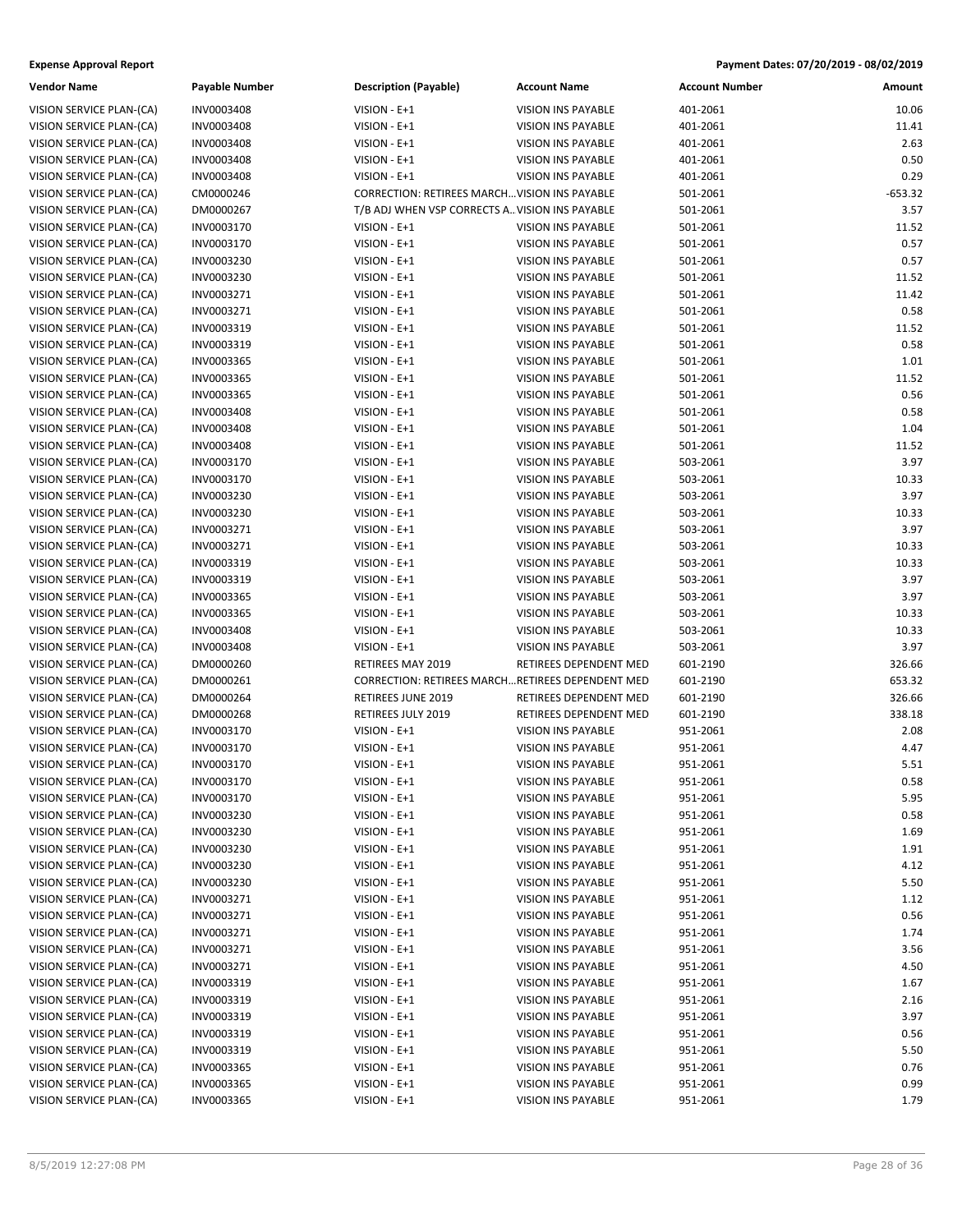| <b>Vendor Name</b>                      | <b>Payable Number</b> | <b>Description (Payable)</b>                                        | <b>Account Name</b>                                                  | <b>Account Number</b>                         | Amount    |
|-----------------------------------------|-----------------------|---------------------------------------------------------------------|----------------------------------------------------------------------|-----------------------------------------------|-----------|
| VISION SERVICE PLAN-(CA)                | INV0003365            | VISION - E+1                                                        | <b>VISION INS PAYABLE</b>                                            | 951-2061                                      | 7.94      |
| VISION SERVICE PLAN-(CA)                | INV0003365            | VISION - E+1                                                        | <b>VISION INS PAYABLE</b>                                            | 951-2061                                      | 3.47      |
| VISION SERVICE PLAN-(CA)                | INV0003408            | VISION - E+1                                                        | <b>VISION INS PAYABLE</b>                                            | 951-2061                                      | 2.92      |
| VISION SERVICE PLAN-(CA)                | INV0003408            | $VISION - E + 1$                                                    | <b>VISION INS PAYABLE</b>                                            | 951-2061                                      | 0.56      |
| VISION SERVICE PLAN-(CA)                | INV0003408            | VISION - E+1                                                        | <b>VISION INS PAYABLE</b>                                            | 951-2061                                      | 1.69      |
| VISION SERVICE PLAN-(CA)                | INV0003408            | VISION - E+1                                                        | <b>VISION INS PAYABLE</b>                                            | 951-2061                                      | 7.33      |
| VISION SERVICE PLAN-(CA)                | INV0003408            | VISION - E+1                                                        | <b>VISION INS PAYABLE</b>                                            | 951-2061                                      | 1.16      |
| VISION SERVICE PLAN-(CA)                | INV0003230            | VISION - E+1                                                        | <b>VISION INS PAYABLE</b>                                            | 953-2061                                      | 0.45      |
| VISION SERVICE PLAN-(CA)                | INV0003271            | VISION - E+1                                                        | <b>VISION INS PAYABLE</b>                                            | 953-2061                                      | 0.73      |
| VISION SERVICE PLAN-(CA)                | INV0003319            | $VISION - E + 1$                                                    | <b>VISION INS PAYABLE</b>                                            | 953-2061                                      | 0.48      |
| VISION SERVICE PLAN-(CA)                | INV0003365            | VISION - E+1                                                        | <b>VISION INS PAYABLE</b>                                            | 953-2061                                      | 1.02      |
| VISION SERVICE PLAN-(CA)                | INV0003408            | VISION - E+1                                                        | <b>VISION INS PAYABLE</b>                                            | 953-2061                                      | 0.42      |
|                                         |                       |                                                                     |                                                                      | Vendor 6105 - VISION SERVICE PLAN-(CA) Total: | 6,752.32  |
| Vendor: 2328 - WALLACE GROUP            |                       |                                                                     |                                                                      |                                               |           |
| <b>WALLACE GROUP</b>                    | 48750                 | JUNE 2019 - ASSISTED LIVING F CONSULTANT                            |                                                                      | 100-8910-1030                                 | 3,152.00  |
| <b>WALLACE GROUP</b>                    | 48751                 | JUNE 2019 - STORM GRATE PROSUBCONTRACTED WORK                       |                                                                      | 210-8110-2073                                 | 877.50    |
| <b>WALLACE GROUP</b>                    | 48772                 | JUNE 2019 - DEL MONTE SEWER DEL MONTE SWR MAIN REPLAC 953-8820-9214 |                                                                      |                                               | 1,633.75  |
|                                         |                       |                                                                     |                                                                      | Vendor 2328 - WALLACE GROUP Total:            | 5,663.25  |
| Vendor: 6949 - WATCHGUARD VIDEO         |                       |                                                                     |                                                                      |                                               |           |
| <b>WATCHGUARD VIDEO</b>                 | SRINV0019413          | REPAIR OF UNIT DV10-152502  EQUIPMENT REPAIR                        |                                                                      | 100-6110-2054                                 | 236.78    |
| <b>WATCHGUARD VIDEO</b>                 | ADVREP162729          | (1) MODULAR REMOTE DISPLAY VEHICLE PARTS                            |                                                                      | 501-8520-6144                                 | 497.10    |
|                                         |                       |                                                                     |                                                                      | Vendor 6949 - WATCHGUARD VIDEO Total:         | 733.88    |
| <b>Vendor: 4970 - WHITSON ENGINEERS</b> |                       |                                                                     |                                                                      |                                               |           |
| <b>WHITSON ENGINEERS</b>                | 0022389               | THROUGH 5/31/2019 - HIGHLA HIGHLAND OTIS PARK IMPROV 342-8910-9544  |                                                                      |                                               | 2,512.00  |
| <b>WHITSON ENGINEERS</b>                | 0022384               |                                                                     | APRIL, MAY 2019 - MANZANITA MANZANITA STUART PARK IMPR 342-8910-9553 |                                               | 4,147.40  |
| <b>WHITSON ENGINEERS</b>                | 0022390               | MAY 2019 - ELLIS PARK SVCS.                                         | <b>ELLIS PARK</b>                                                    | 342-8910-9574                                 | 6,510.00  |
| <b>WHITSON ENGINEERS</b>                | 0022618               | JUNE 2019 - ELLIS PARK SERVIC ELLIS PARK                            |                                                                      | 342-8910-9574                                 | 1,056.00  |
|                                         |                       |                                                                     |                                                                      | Vendor 4970 - WHITSON ENGINEERS Total:        | 14,225.40 |
|                                         |                       |                                                                     |                                                                      |                                               |           |
| Vendor: 9257 - ZORO TOOLS, INC.         |                       |                                                                     |                                                                      |                                               |           |
| ZORO TOOLS, INC.                        | INV6277726            | (1) IN-WALL BOTTLE FILL STATI DEPARTMENT EQUIPMENT                  |                                                                      | 100-8310-8187                                 | 2,348.56  |
|                                         |                       |                                                                     |                                                                      | Vendor 9257 - ZORO TOOLS, INC. Total:         | 2,348.56  |
|                                         |                       |                                                                     |                                                                      |                                               |           |

**Grand Total: 1,318,027.13**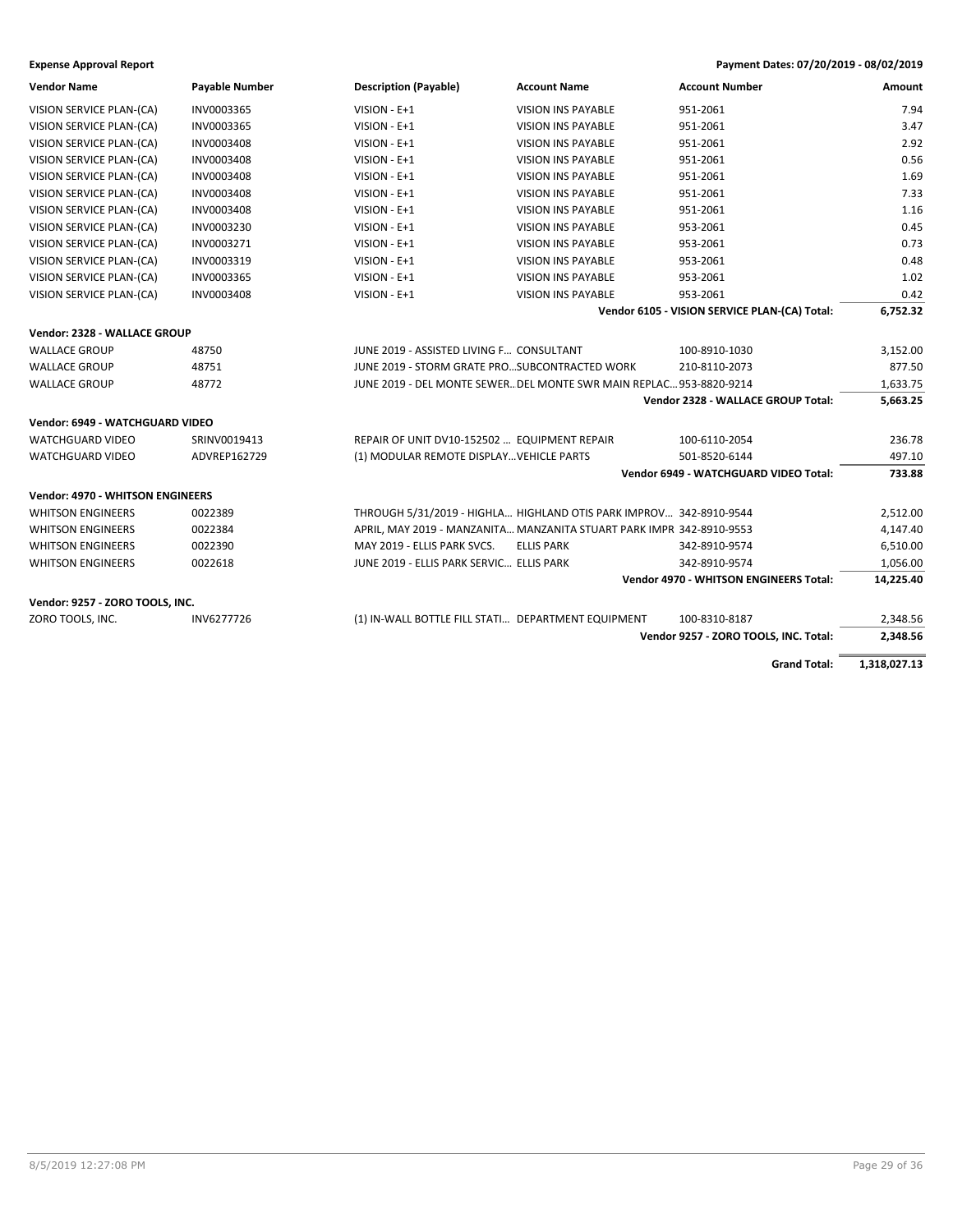## **Report Summary**

## **Fund Summary**

| Fund                                  | <b>Payment Amount</b> |
|---------------------------------------|-----------------------|
| 100 - GENERAL FUND                    | 467,338.74            |
| 103 - LAGUNA GRANDE PKG FUND          | 2,170.28              |
| 113 - POMA & DMDC FUND                | 14,139.09             |
| 200 - CDBG FUND                       | 7,486.58              |
| 207 - CNTY GRNT DOMSTIC VIOLNC        | 4,011.76              |
| <b>210 - STREETS FUND</b>             | 142,499.69            |
| 212 - TRANSPORTATION CAPITAL PROJECTS | 249,128.08            |
| 221 - CA SUPP LAW ENF. FUND           | 194.22                |
| 243 - PRVNT                           | 21,573.10             |
| 251 - SENIOR PROGRAMS                 | 1,400.29              |
| 252 - OLDEMEYER MAINTENANCE           | 1,277.57              |
| 256 - SWIMMING POOL FUND              | 65.25                 |
| 257 - PARKS MAINTENANCE               | 437.60                |
| 271 - STORMWATER FUND                 | 3,063.59              |
| 342 - PARKS-PLAYGROUND IMPRVMNT       | 14,225.40             |
| 345 - WBUV INFRASTRUCTURE IMPRO       | 17.95                 |
| 348 - CUTINO PARK IMPRVMTS            | 2,004.49              |
| 401 - WATER FUND                      | 13,619.50             |
| 501 - EQUIPMT MAINT FUND              | 40,679.33             |
| 502 - PROP/CASUALTY INS FUND          | 30,614.00             |
| 503 - MIS FUND                        | 26,431.70             |
| 601 - EXPEND TRUST FUND               | 124,687.76            |
| 670 - WATERMASTER FUND                | 10,270.00             |
| 951 - SAN, DISTRICT GEN, FUND         | 8,253.54              |
| 953 - SAN, DISTRICT CAP, IMPROV       | 18,208.58             |
| 961 - SA FORT ORD CAPITAL PROJ        | 114,210.25            |
| 971 - SA MERGED CAPITAL PROJ          | 18.79                 |
| <b>Grand Total:</b>                   | 1,318,027.13          |

## **Account Summary**

| <b>Account Number</b> | <b>Account Name</b>           | <b>Payment Amount</b> |
|-----------------------|-------------------------------|-----------------------|
| 100-1010-3095         | DEPARTMENT CONSUMA            | 134.44                |
| 100-1010-4114         | TRAVEL - JONES/KISPERSKY      | 293.60                |
| 100-1010-4115         | TRAVEL - RUBIO/OGLESBY        | 550.00                |
| 100-1010-4116         | TRAVEL - ALEXANDER/WI         | 242.60                |
| 100-1010-4121         | <b>MEETINGS &amp; TRAVEL</b>  | 245.00                |
| 100-1010-4122         | <b>DUES &amp; MEMBERSHIP</b>  | 1,400.00              |
| 100-1010-7166         | <b>MCCVB</b>                  | 22,030.25             |
| 100-1010-7167         | <b>COMMUNITY FIREWORKS</b>    | 17,223.72             |
| 100-1320-3095         | DEPARTMENT CONSUMA            | 321.33                |
| 100-1350-2053         | <b>OUTSIDE PRINTING SERVI</b> | 48.88                 |
| 100-1350-3095         | DEPARTMENT CONSUMA            | 50.00                 |
| 100-2010-3095         | DEPARTMENT CONSUMA            | 39.33                 |
| 100-2010-4124         | <b>MAIL SERVICES</b>          | 2,000.00              |
| 100-2021-3095         | DEPARTMENT CONSUMA            | 206.67                |
| 100-2021-8187         | DEPARTMENT EQUIPMENT          | 539.33                |
| 100-2031-1028         | TRAINING (CITYWIDE)           | 188.27                |
| 100-2031-1029         | <b>TRAINING AND EDUCATI</b>   | 449.00                |
| 100-2031-1030         | <b>CONSULTANT</b>             | 11,129.00             |
| 100-2031-1038         | <b>EMPLOYEE ASSISTANCE P</b>  | 682.00                |
| 100-2031-2064         | PERSONNEL RECRUITMENT         | 2,047.13              |
| 100-2031-3095         | DEPARTMENT CONSUMA            | 102.63                |
| 100-2031-4122         | DUES AND MEMBERSHIPS          | 445.00                |
| 100-2031-4123         | <b>BOOKS AND PERIODICALS</b>  | 36.00                 |
| 100-2031-7208         | <b>SAFETY COMMITTEE</b>       | 1,472.69              |
| 100-2042-1039         | <b>JAN ROEHL CONSULTING</b>   | 616.25                |
| 100-2042-2092         | <b>VILLAGE PROJECT</b>        | 1,970.42              |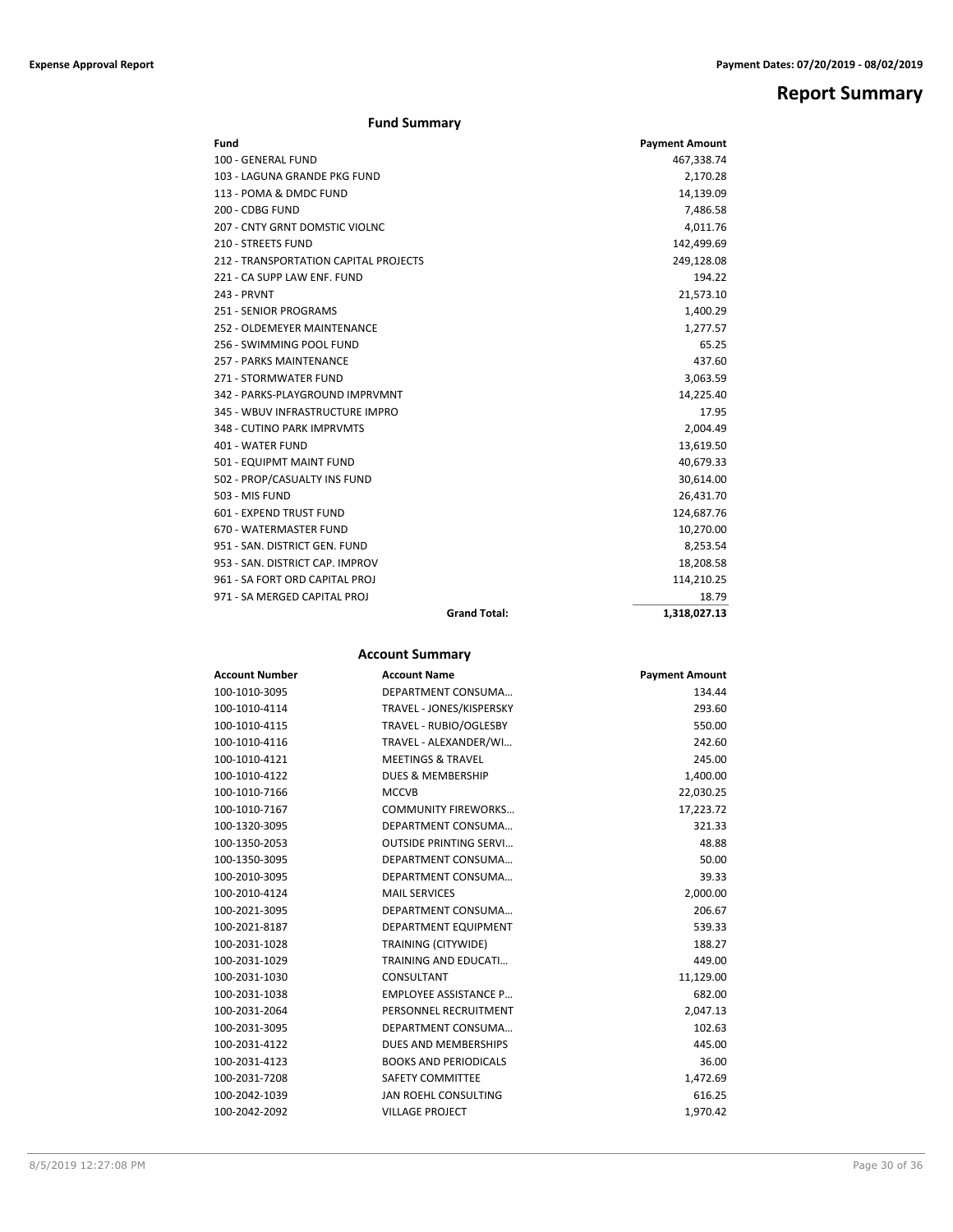| <b>Account Summary</b> |                                 |                       |  |
|------------------------|---------------------------------|-----------------------|--|
| <b>Account Number</b>  | <b>Account Name</b>             | <b>Payment Amount</b> |  |
| 100-2042-3095          | CONSUMABLES                     | 992.40                |  |
| 100-2042-7205          | RESTORATIVE JUSTICE PA          | 1,937.25              |  |
| 100-2042-7206          | <b>PARTNERS FOR PEACE</b>       | 3,157.73              |  |
| 100-2052               | <b>FEDERAL TAX PAYABLE</b>      | 64,672.32             |  |
| 100-2053               | <b>STATE TAX PAYABLE</b>        | 24,213.32             |  |
| 100-2057               | EE HEALTHCARE PAYABLE           | 32,969.15             |  |
| 100-2059               | <b>GARNISHMENT PAYABLE</b>      | 3,256.67              |  |
| 100-2060               | DEFERRED COMP PAYABLE           | 29,886.21             |  |
| 100-2061               | <b>VISION INS PAYABLE</b>       | 5,002.31              |  |
| 100-2062               | <b>MISC PAYROLL PAYABLES</b>    | 8,066.28              |  |
| 100-2063               | PARS-ARS 457 PAYABLE            | 12,907.42             |  |
| 100-2066               | <b>DENTAL PAYABLE</b>           | 2,983.95              |  |
| 100-2071               | LIFE/ AD&D LTD PAYABLE          | 7,797.29              |  |
| 100-3010-1023          | <b>LEGAL SERVICES - SPECIAL</b> | 81.50                 |  |
| 100-5110-1025          | <b>CITY AUDIT</b>               | 8,780.00              |  |
| 100-5110-1030          | CONSULTANT                      | 962.50                |  |
| 100-5110-2043          | <b>TEMPORARY CONTRACT S</b>     | 45.00                 |  |
| 100-5110-2044          | <b>COPIER SERVICES</b>          | 790.06                |  |
| 100-5110-2074          | BANK FEES & MISC CHAR           | 197.00                |  |
| 100-5110-2078          | <b>OTHER EXPENSE</b>            | 162.05                |  |
| 100-5110-3092          | <b>STATIONARY SUPPLIES</b>      | 92.16                 |  |
| 100-5110-3095          | DEPARTMENT CONSUMA              | 588.07                |  |
| 100-5110-3102          | COMPUTER SUPPLIES/SO            | 1,807.90              |  |
| 100-5110-4124          | <b>MAIL SERVICES</b>            | 1,110.37              |  |
| 100-6110-0041          | <b>MEDICAL INSURANCE</b>        | 119.46                |  |
| 100-6110-1024          | <b>COMMUNITY RELATIONS</b>      | 651.11                |  |
| 100-6110-1029          | <b>TRAINING &amp; EDUCATION</b> | 260.90                |  |
| 100-6110-1030          | CONSULTANT                      | 4,367.50              |  |
| 100-6110-2042          | AUTOMATED CRIMINAL J            | 23,229.42             |  |
| 100-6110-2044          | <b>COPIER SERVICES</b>          | 1,966.62              |  |
| 100-6110-2049          | UNIFORM SERVICE/LAUN            | 43.65                 |  |
| 100-6110-2053          | <b>OUTSIDE PRINTING SERVI</b>   | 30.51                 |  |
| 100-6110-2054          | <b>EQUIPMENT REPAIR</b>         | 611.78                |  |
| 100-6110-2078          | <b>OTHER EXPENSE</b>            | 382.51                |  |
| 100-6110-3092          | <b>STATIONARY SUPPLIES</b>      | 635.22                |  |
| 100-6110-3095          | DEPARTMENT CONSUMA              | 1,003.38              |  |
| 100-6110-3102          | COMPUTER SUPPLIES/SO            | 364.59                |  |
| 100-6110-4121          | <b>MEETINGS &amp; TRAVEL</b>    | 72.88                 |  |
| 100-6110-4122          | DUES & MEMBERSHIP               | 295.00                |  |
| 100-6110-5132          | TELEPHONE                       | 1,150.08              |  |
| 100-6110-8187          | DEPARTMENT EQUIPMENT            | 808.26                |  |
| 100-6110-9602          | PRINCIPAL-LEASE                 | 487.30                |  |
| 100-6110-9605          | INTEREST-COPIER LEASE           | 30.70                 |  |
| 100-6120-1029          | TRAINING & EDUCATIONS           | 1,199.32              |  |
| 100-6120-2049          | UNIFORM SERVICE/LANU            | 18.57                 |  |
| 100-6120-2061          | PRISONER MEALS                  | 83.78                 |  |
| 100-6120-3096          | CSA74 APPROVED MEDIC            | 293.13                |  |
| 100-6120-8187          | DEPARTMENT EQUIPMENT            | 636.52                |  |
| 100-6130-1029          | <b>TRAINING &amp; EDUCAITON</b> | 2,697.59              |  |
| 100-6150-1029          | TRAINING                        | 811.91                |  |
| 100-6160-2073          | SUBCONTRACTED WORK              | 7,245.88              |  |
| 100-6610-2044          | <b>COPIER SERVICES</b>          | 34.83                 |  |
| 100-6610-3095          | DEPARTMENT CONSUMA              | 37.45                 |  |
| 100-6610-4122          | DUES & MEMBERSHIP               | 1,935.00              |  |
| 100-6620-2053          | <b>OUTSIDE PRINTING SERVI</b>   | 67.14                 |  |
| 100-6630-1029          | <b>TRAINING &amp; EDUCATION</b> | 440.76                |  |
| 100-6640-2049          | UNIFORM SERVICE/LAUN            | 246.63                |  |
| 100-6640-2055          | FIRE EQUIPMENT REPAIR           | 650.68                |  |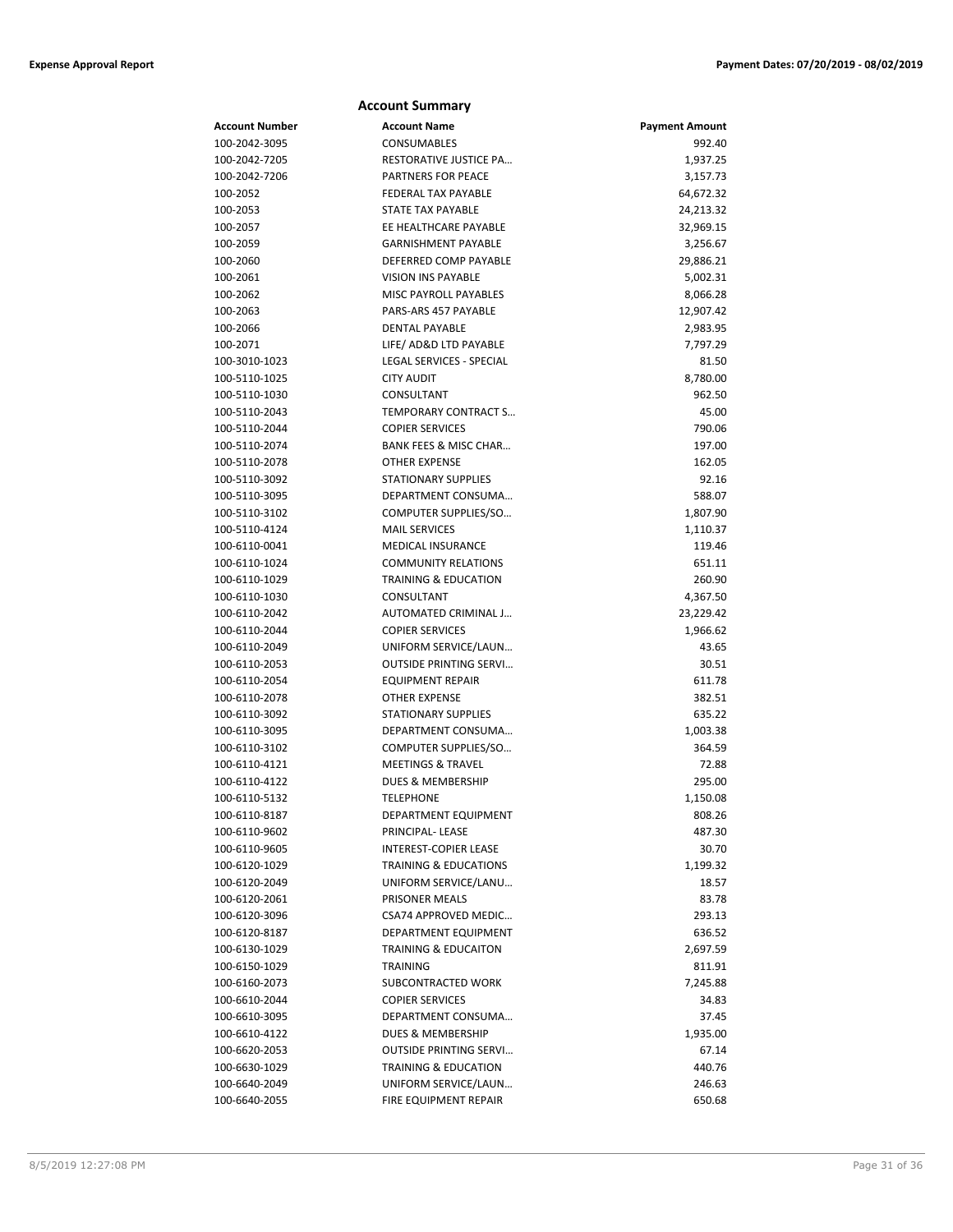## **Account Summary**

| Account Number | <b>Account Name</b>            | <b>Payment Amount</b> |
|----------------|--------------------------------|-----------------------|
| 100-6640-3093  | <b>JANITORIAL SUPPLIES</b>     | 202.26                |
| 100-6640-3095  | DEPARTMENT CONSUMA             | 58.32                 |
| 100-6640-3096  | <b>CSA 74 PURCHASES</b>        | 1,030.97              |
| 100-6640-3097  | SAFETY EQUIPMENT               | 4,131.27              |
| 100-6660-3097  | SAFETY EQUIPMENT               | 1,576.80              |
| 100-6670-8187  | <b>VEHICLE STORAGE</b>         | 190.00                |
| 100-6680-3095  | DEPARTMENT CONSUMA             | 22.99                 |
| 100-7110-0032  | <b>PARS PENSION</b>            | $-3,100.00$           |
| 100-7110-3092  | <b>STATIONARY SUPPLIES</b>     | 131.09                |
| 100-7210-3095  | DEPARTMENT CONSUMA             | 374.22                |
| 100-7210-4122  | <b>DUES &amp; MEMBERSHIP</b>   | 150.00                |
| 100-7220-1029  | <b>TRAINING AND EDUCATI</b>    | 430.00                |
| 100-7310-1022  | <b>LEGAL SERVICES</b>          | 3,031.85              |
| 100-7310-1035  | CONSULTANT - GENERAL           | 937.50                |
| 100-7310-3092  | <b>STATIONARY SUPPLIES</b>     | 29.49                 |
| 100-7310-3095  | DEPARTMENT CONSUMA             | 53.61                 |
| 100-7310-4206  | <b>FARMERS' MARKET</b>         | 1,037.88              |
| 100-7410-2044  | <b>COPIER SERVICES</b>         | 410.82                |
| 100-7410-4121  | <b>MEETINGS AND TRAVEL</b>     | 186.05                |
| 100-7410-4122  | <b>DUES &amp; MEMBERSHIPS</b>  | 100.00                |
| 100-7410-4206  | <b>FARMERS' MARKET</b>         | 518.94                |
| 100-7410-4207  | SATELLITE OFFICE               | 3,035.15              |
| 100-8310-2049  | UNIFORM SERVICE / LAU          | 238.54                |
| 100-8310-2057  | PEST CONTROL                   | 527.00                |
| 100-8310-2070  | <b>ALARM SERVICE</b>           | 1,717.80              |
| 100-8310-2073  | SUBCONTRACTED WORK             | 3,795.11              |
| 100-8310-3095  | DEPARTMENT CONSUMA             | 5,608.04              |
| 100-8310-3097  | SAFETY EQUIPMENT               | 27.30                 |
| 100-8310-3099  | <b>CHEMICALS</b>               | 767.88                |
| 100-8310-5131  | <b>GAS &amp; ELECTRIC</b>      | 24,003.65             |
| 100-8310-5133  | <b>WATER</b>                   | 516.56                |
| 100-8310-8187  | DEPARTMENT EQUIPMENT           | 2,348.56              |
| 100-8410-2049  | UNIFORM SERVICE/LAUN           | 76.34                 |
| 100-8420-2049  | UNIFORM SERVICE/LAUN           | 238.54                |
| 100-8420-2073  | SUBCONTRACTED WORK             | 11,120.81             |
| 100-8420-2087  | <b>EQUIPMENT RENTAL</b>        | 240.72                |
| 100-8420-3095  | DEPARTMENT CONSUMA             | 912.81                |
| 100-8420-3099  | <b>CHEMICALS</b>               | 125.00                |
| 100-8420-3107  | <b>TOOLS</b>                   | 299.24                |
| 100-8420-5131  | GAS & ELECTRIC                 | 267.34                |
| 100-8430-2073  | SUBCONTRACTED WORK             | 42,074.16             |
| 100-8430-3095  | DEPARTMENT CONSUMA             | 1,772.64              |
| 100-8440-2049  | UNIFORM SERVICE / LAU          | 143.04                |
| 100-8440-3095  | DEPARTMENT CONSUMA             | 658.62                |
| 100-8440-5133  | WATER                          | 3,380.50              |
| 100-8450-2049  | UNIFORM SERVICE / LAU          | 76.34                 |
| 100-8450-2073  | SUBCONTRACTED WORK             | 675.00                |
| 100-8910-1030  | CONSULTANT                     | 3,152.00              |
| 100-8910-2044  | <b>COPIER SERVICES</b>         | 309.18                |
| 100-8910-3092  | <b>STATIONARY SUPPLIES</b>     | 316.31                |
| 100-8910-4121  | <b>MEETINGS &amp; TRAVEL</b>   | 145.00                |
| 100-8910-4122  | <b>DUES &amp; MEMBERSHIP</b>   | 500.00                |
| 100-8910-4123  | <b>BOOKS &amp; PERIODICALS</b> | 37.00                 |
| 100-8910-9602  | PRINCIPAL-COPIER LEASE         | 141.18                |
| 100-8910-9605  | INTEREST-COPIER LEASE          | 10.65                 |
| 100-9100-2043  | TEMPORARY CONTRACT S           | 237.50                |
| 100-9100-2073  | SUBCONTRACTED WORK             | 225.00                |
| 100-9100-3095  | DEPARTMENT CONSUMA             | 758.23                |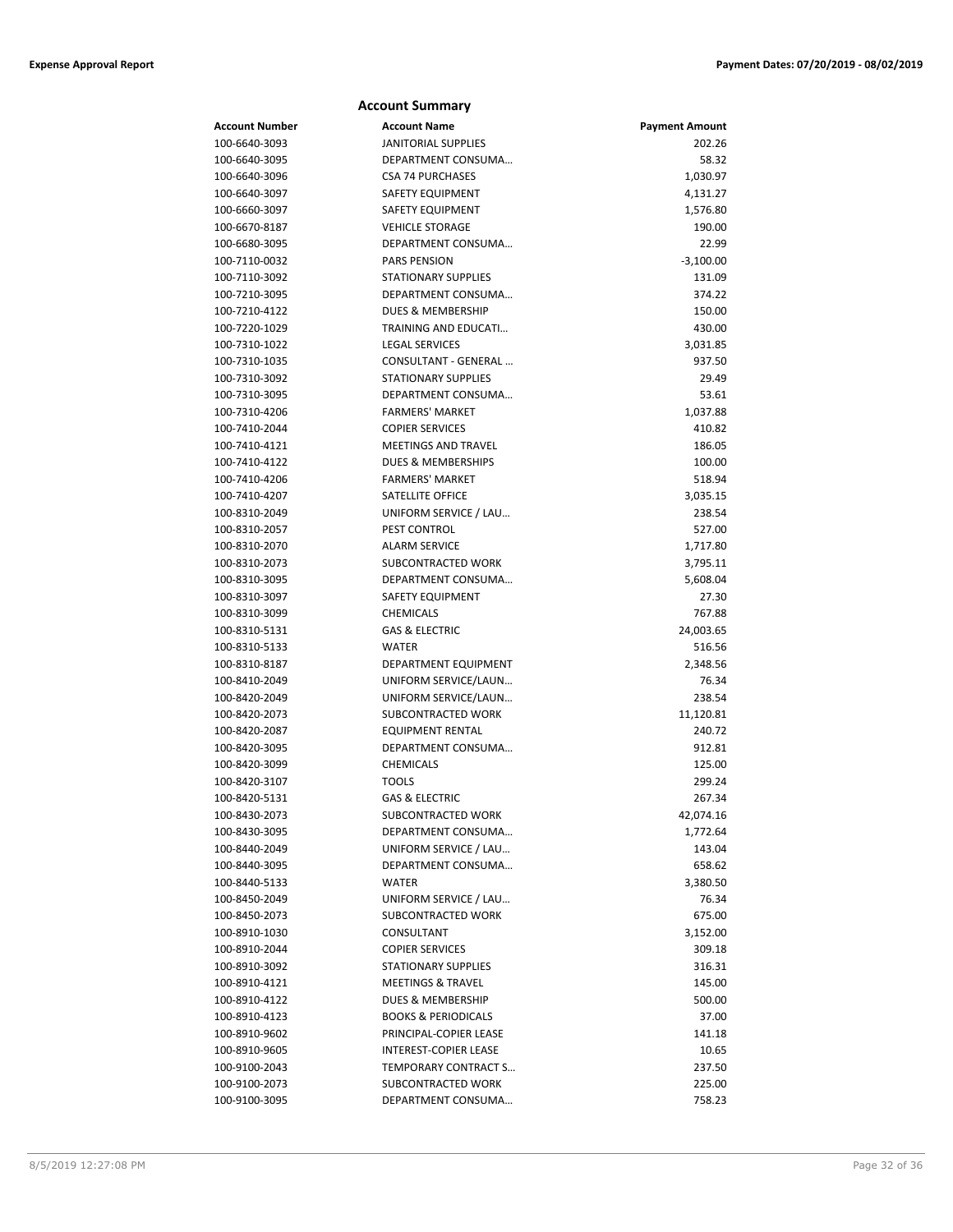| <b>Account Summary</b> |                                                     |                       |  |
|------------------------|-----------------------------------------------------|-----------------------|--|
| <b>Account Number</b>  | <b>Account Name</b>                                 | <b>Payment Amount</b> |  |
| 100-9100-3104          | <b>COMPUTER SOFTWARE</b>                            | 79.99                 |  |
| 100-9105-2049          | UNIFORM SERVICE/LAUN                                | 367.86                |  |
| 100-9105-3093          | <b>JANITORIAL SUPPLIES</b>                          | 287.75                |  |
| 100-9200-2044          | <b>COPIER SERVICES</b>                              | 721.20                |  |
| 100-9200-2053          | <b>OUTSIDE PRINTING SERVI</b>                       | 249.47                |  |
| 100-9200-3093          | <b>JANITORIAL SUPPLIES</b>                          | 1,975.61              |  |
| 100-9200-3095          | DEPARTMENT CONSUMA                                  | 174.13                |  |
| 100-9200-7130          | MOVIES IN THE PARK                                  | 628.37                |  |
| 100-9200-7175          | <b>SUMMER PARK CONCERTS</b>                         | 2,500.00              |  |
| 100-9200-7190          | <b>ART PROGRAM</b>                                  | 100.00                |  |
| 100-9310-1027          | BACKGROUND INVESTIGA                                | 256.00                |  |
| 100-9310-2073          | SUBCONTRACTED WORK                                  | 83.00                 |  |
| 100-9310-3095          | DEPARTMENT CONSUMA                                  | 601.45                |  |
| 100-9310-3102          | COMPUTER SUPPLIES/SO                                | 281.20                |  |
| 100-9310-8187          | DEPARTMENT EQUIPMENT                                | 453.02                |  |
| 100-9320-2049          | UNIFORM SERVICE/LAUN                                | 1,121.26              |  |
| 100-9320-3095          | DEPARTMENT CONSUMA                                  | 42.39                 |  |
| 100-9330-3095          | DEPARTMENT CONSUMA                                  | 1,439.11              |  |
| 100-9330-7136          | <b>CAMP EVENTS</b>                                  | 1,234.98              |  |
| 100-9350-2049          | UNIFORM SERVICE/LAUN                                | 333.02                |  |
| 100-9350-3095          | DEPARTMENT CONSUMA                                  | 6.54                  |  |
| 100-9400-1029          | <b>TRAINING &amp; EDUCATION</b>                     | 141.00                |  |
| 100-9400-2049          | UNIFORM/LAUNDRY SERV                                | 403.95                |  |
| 100-9400-3095          | DEPARTMENT CONSUMA                                  | 87.52                 |  |
| 100-9400-3097          | SAFETY EQUIPMENT                                    | 177.14                |  |
| 100-9400-7138          | LIFEGUARD                                           | 283.70                |  |
| 100-9400-7140          | <b>SHARKS</b>                                       | 55.59                 |  |
| 100-9400-7141          | <b>SWIM LESSONS</b>                                 | 393.26                |  |
| 100-9500-7143          | <b>FITNESS PROGRAM</b>                              | 40.00                 |  |
| 100-9603-2075          | RECREATION CONTRACT S<br><b>FEDERAL TAX PAYABLE</b> | 1,004.92<br>23.08     |  |
| 103-2052               | STATE TAX PAYABLE                                   | 7.02                  |  |
| 103-2053<br>103-2057   | EE HEALTHCARE PAYABLE                               | 55.61                 |  |
| 103-2060               | DEFERRED COMP PAYABLE                               | 18.10                 |  |
| 103-2061               | <b>VISION INS PAYABLE</b>                           | 12.89                 |  |
| 103-2062               | MISC PAYROLL PAYABLES                               | 2.28                  |  |
| 103-2071               | LIFE/ AD&D LTD PAYABLE                              | 10.92                 |  |
| 103-8710-2049          | UNIFORM SERVICE/LAUN                                | 47.72                 |  |
| 103-8710-5131          | <b>GAS &amp; ELECTRIC</b>                           | 1,992.66              |  |
| 113-2052               | FEDERAL TAX PAYABLE                                 | 841.04                |  |
| 113-2053               | <b>STATE TAX PAYABLE</b>                            | 270.28                |  |
| 113-2057               | EE HEALTHCARE PAYABLE                               | 560.36                |  |
| 113-2060               | DEFERRED COMP PAYABLE                               | 151.07                |  |
| 113-2061               | <b>VISION INS PAYABLE</b>                           | 96.24                 |  |
| 113-2062               | <b>MISC PAYROLL PAYABLES</b>                        | 37.89                 |  |
| 113-2063               | PARS-ARS 457 PAYABLE                                | 68.45                 |  |
| 113-2071               | LIFE/ AD&D LTD PAYABLE                              | 254.17                |  |
| 113-8730-2049          | UNIFORM SERVICE / LAU                               | 740.31                |  |
| 113-8730-2073          | SUBCONTRACTED WORK                                  | 4,285.13              |  |
| 113-8730-3095          | DEPARTMENT CONSUMA                                  | 6,147.02              |  |
| 113-8730-3097          | SAFETY EQUIPMENT                                    | 245.62                |  |
| 113-8730-3107          | TOOLS & EQUIP - NOT BIL                             | 441.51                |  |
| 200-2052               | FEDERAL TAX PAYABLE                                 | 140.01                |  |
| 200-2053               | STATE TAX PAYABLE                                   | 42.73                 |  |
| 200-2057               | EE HEALTHCARE PAYABLE                               | 200.75                |  |
| 200-2060               | DEFERRED COMP PAYABLE                               | 121.00                |  |
| 200-2061               | <b>VISION INS PAYABLE</b>                           | 15.55                 |  |
| 200-2062               | MISC PAYROLL PAYABLES                               | 20.02                 |  |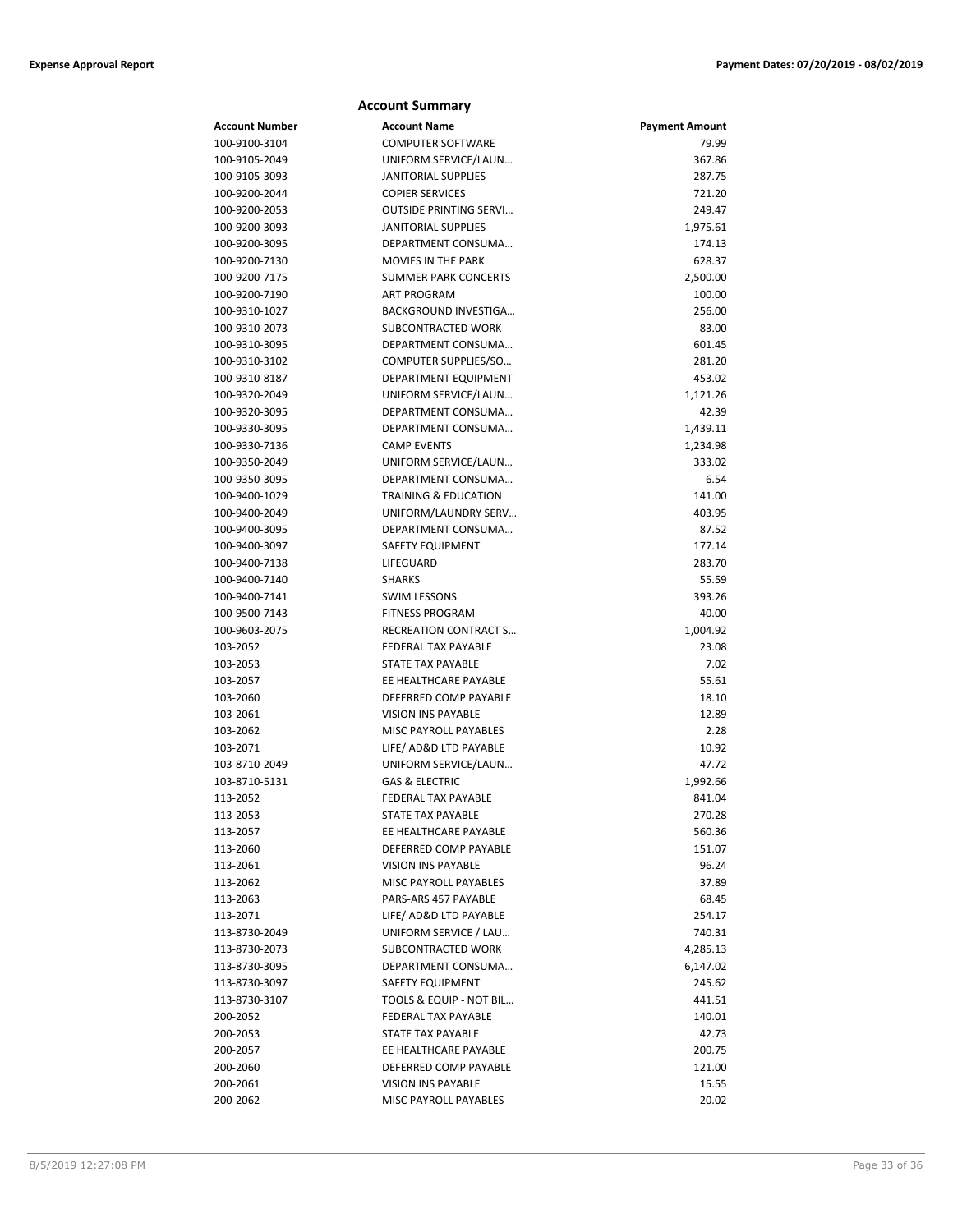| <b>Account Summary</b> |                                                      |                       |  |
|------------------------|------------------------------------------------------|-----------------------|--|
| <b>Account Number</b>  | <b>Account Name</b>                                  | <b>Payment Amount</b> |  |
| 200-2071               | LIFE/ AD&D LTD PAYABLE                               | 52.80                 |  |
| 200-5410-7192          | LEGAL SERVICES FOR SEN                               | 2,795.33              |  |
| 200-5410-7194          | <b>VILLAGE PROJECT</b>                               | 2,796.30              |  |
| 200-5410-7402          | ECHO                                                 | 1,302.09              |  |
| 207-6180-2073          | SUBCONTRACTED WORK                                   | 4,011.76              |  |
| 210-2052               | <b>FEDERAL TAX PAYABLE</b>                           | 860.49                |  |
| 210-2053               | <b>STATE TAX PAYABLE</b>                             | 271.95                |  |
| 210-2057               | EE HEALTHCARE PAYABLE                                | 592.36                |  |
| 210-2060               | DEFERRED COMP PAYABLE                                | 584.95                |  |
| 210-2061               | <b>VISION INS PAYABLE</b>                            | 108.74                |  |
| 210-2062               | MISC PAYROLL PAYABLES                                | 21.81                 |  |
| 210-2063               | PARS-ARS 457 PAYABLE                                 | 136.93                |  |
| 210-2071               | LIFE/ AD&D LTD PAYABLE                               | 153.59                |  |
| 210-8110-2049          | UNIFORM SERVICE/LAUN                                 | 190.81                |  |
| 210-8110-2073          | SUBCONTRACTED WORK                                   | 1,961.50              |  |
| 210-8110-2093          | SUBCONTRACTED WORK                                   | 107.02                |  |
| 210-8110-3095          | DEPARTMENT CONSUMA                                   | 1,356.44              |  |
| 210-8110-5131          | <b>GAS &amp; ELECTRIC</b>                            | 29.37                 |  |
| 210-8210-2059          | <b>STREET LIGHTINGS</b>                              | 27,723.83             |  |
| 210-8210-2077          | TRAFFIC SIGNAL MAINTE                                | 19,234.00             |  |
| 210-8210-9576          | <b>BICYCLE SAFE STORM GR</b>                         | 35,919.50             |  |
| 210-8210-9577          | <b>SB1 CAPITAL PROJECTS</b>                          | 51,751.22             |  |
| 210-8420-2049          | UNIFORM SERVICE/LAUN                                 | 47.77                 |  |
| 210-8420-5131          | <b>GAS &amp; ELECTRIC</b>                            | 118.10                |  |
| 210-8420-5133          | <b>WATER</b>                                         | 1,329.31              |  |
| 212-8920-9600          | <b>CONSTRUCTION IN PROG</b>                          | 249,128.08            |  |
| 221-6120-8184          | POLICE EQUIPMENT                                     | 194.22                |  |
| 243-2217               | PRVNT UNADJUDICATED                                  | 13,731.00             |  |
| 243-6110-3095          | DEPARTMENT CONSUMA                                   | 235.10                |  |
| 243-6110-4125          | <b>INVESTIGATION EXPENDI</b>                         | 7,607.00              |  |
| 251-9500-7125          | <b>SENIOR ACTIVITIES</b>                             | 1,400.29              |  |
| 252-2345               | <b>CENTER RENTAL DEPOSITS</b>                        | 1,277.57              |  |
| 256-2345               | SWIM CENTER RENTAL D                                 | 65.25                 |  |
| 257-2345               | <b>RENTAL DEPOSITS</b><br><b>FEDERAL TAX PAYABLE</b> | 437.60                |  |
| 271-2052               | <b>STATE TAX PAYABLE</b>                             | 339.40                |  |
| 271-2053<br>271-2057   | EE HEALTHCARE PAYABLE                                | 107.92<br>469.40      |  |
| 271-2060               | DEFERRED COMP PAYABLE                                | 384.46                |  |
| 271-2061               | <b>VISION INS PAYABLE</b>                            | 119.23                |  |
| 271-2062               | MISC PAYROLL PAYABLES                                | 31.74                 |  |
| 271-2063               | PARS-ARS 457 PAYABLE                                 | 68.45                 |  |
| 271-2071               | LIFE/AD&D LTD PAYABLE                                | 138.82                |  |
| 271-8110-2049          | UNIFORM SERVICE/LAUN                                 | 190.81                |  |
| 271-8110-2073          | SUBCONTRACTED WORK                                   | 1,083.00              |  |
| 271-8110-3095          | <b>CONSUMABLES</b>                                   | 130.36                |  |
| 342-8910-9544          | HIGHLAND OTIS PARK IM                                | 2,512.00              |  |
| 342-8910-9553          | MANZANITA STUART PAR                                 | 4,147.40              |  |
| 342-8910-9574          | <b>ELLIS PARK</b>                                    | 7,566.00              |  |
| 345-2057               | EE HEALTHCARE PAYABLE                                | 6.59                  |  |
| 345-2061               | <b>VISION INS PAYABLE</b>                            | 3.17                  |  |
| 345-2062               | MISC PAYROLL PAYABLES                                | 1.17                  |  |
| 345-2071               | LIFE/ LTD PAYABLE                                    | 7.02                  |  |
| 348-8910-9570          | PARKS IMPROVEMENTS                                   | 2,004.49              |  |
| 401-2052               | FEDERAL TAX PAYABLE                                  | 557.45                |  |
| 401-2053               | STATE TAX PAYABLE                                    | 230.80                |  |
| 401-2057               | EE HEALTHCARE PAYABLE                                | 685.76                |  |
| 401-2060               | DEFERRED COMP PAYABLE                                | 540.20                |  |
| 401-2061               | <b>VISION INS PAYABLE</b>                            | 149.37                |  |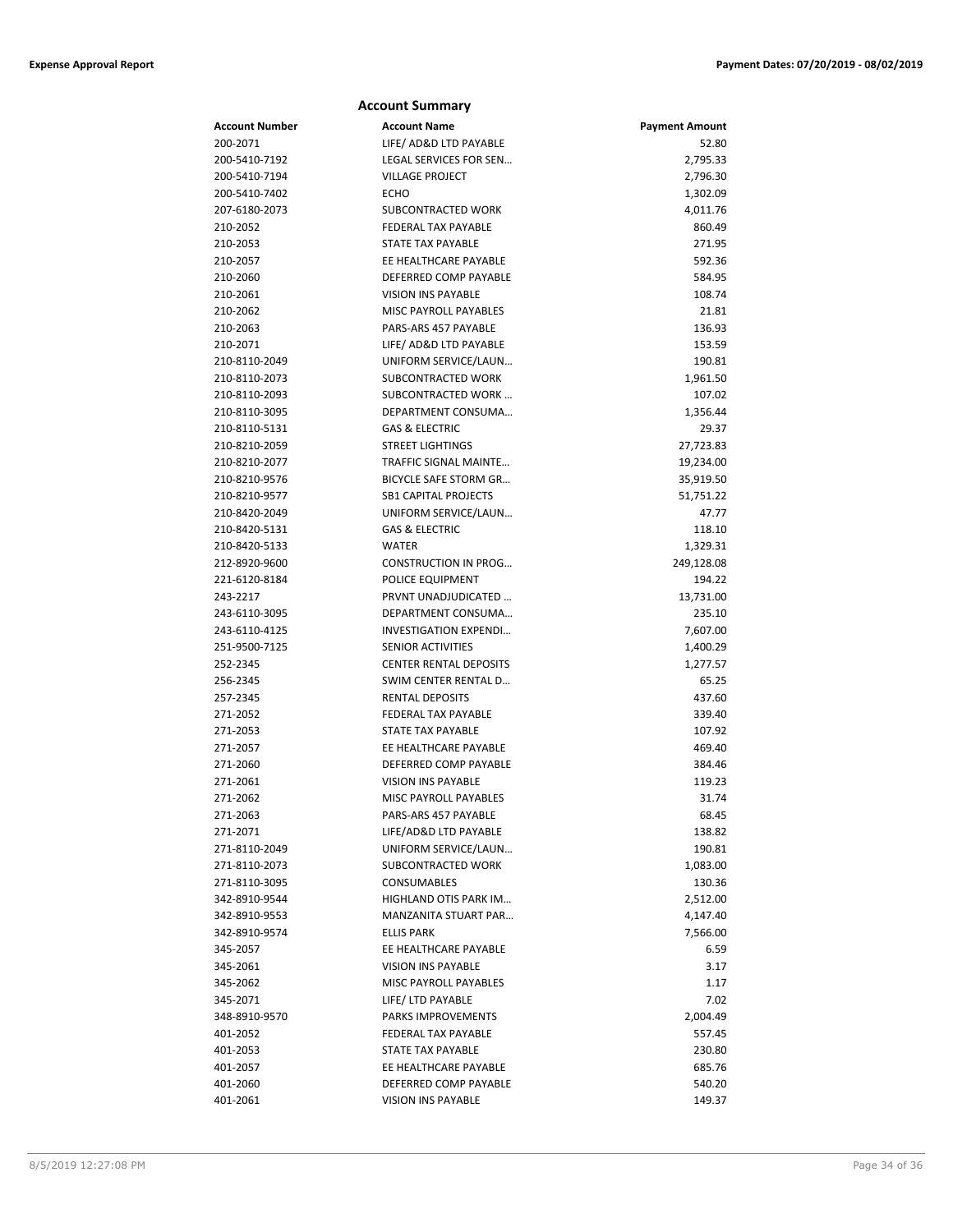| <b>Account Summary</b>         |                                         |                       |  |
|--------------------------------|-----------------------------------------|-----------------------|--|
| <b>Account Number</b>          | <b>Account Name</b>                     | <b>Payment Amount</b> |  |
| 401-2062                       | MISC PAYROLL PAYABLES                   | 93.06                 |  |
| 401-2063                       | PARS-ARS 457 PAYABLE                    | 39.96                 |  |
| 401-2071                       | LIFE/ AD&D LTD PAYABLE                  | 211.48                |  |
| 401-8610-2072                  | <b>CONTRACT SERVICES</b>                | 726.24                |  |
| 401-8610-4122                  | DUES & MEMBERSHIP                       | 192.00                |  |
| 401-8610-5610                  | <b>WATER REBATES</b>                    | 163.77                |  |
| 401-8620-2049                  | UNIFORM SERVICE/LAUN                    | 190.81                |  |
| 401-8620-2072                  | <b>WATER SAMPLING</b>                   | 281.00                |  |
| 401-8620-2073                  | SUBCONTRACTED WORK                      | 1,083.00              |  |
| 401-8620-3095                  | DEPARTMENT CONSUMA                      | 2,017.82              |  |
| 401-8620-3107                  | <b>TOOLS</b>                            | 1,410.66              |  |
| 401-8620-5131                  | <b>GAS &amp; ELECTRIC</b>               | 5,046.12              |  |
| 501-2052                       | <b>FEDERAL TAX PAYABLE</b>              | 567.54                |  |
| 501-2053                       | <b>STATE TAX PAYABLE</b>                | 117.29                |  |
| 501-2057                       | EE HEALTHCARE PAYABLE                   | 487.02                |  |
| 501-2060                       | DEFERRED COMP PAYABLE                   | 320.31                |  |
| 501-2061                       | <b>VISION INS PAYABLE</b>               | $-575.24$             |  |
| 501-2062                       | <b>MISC PAYROLL PAYABLES</b>            | 20.89                 |  |
| 501-2063                       | PARS-ARS 457 PAYABLE                    | 68.45                 |  |
| 501-2071                       | LIFE/ AD&D LTD PAYABLE                  | 144.13                |  |
| 501-8510-3095                  | DEPARTMENT CONSUMA                      | 44.54                 |  |
| 501-8510-4123                  | <b>BOOKS &amp; PERIODICALS</b>          | 188.00                |  |
| 501-8510-5131                  | <b>GAS &amp; ELECTRIC</b>               | 318.04                |  |
| 501-8520-2049                  | UNIFORM SERVICE/LAUN                    | 190.81                |  |
| 501-8520-2068                  | REFUSE DISPOSAL<br><b>OTHER EXPENSE</b> | 207.50                |  |
| 501-8520-2078<br>501-8520-3095 | DEPARTMENT CONSUMA                      | 28.00                 |  |
| 501-8520-3107                  | <b>TOOLS</b>                            | 1,136.41<br>148.99    |  |
| 501-8520-6144                  | <b>VEHICLE PARTS</b>                    | 5,900.81              |  |
| 501-8520-6145                  | <b>VEHICLE FUEL</b>                     | 11,686.34             |  |
| 501-8520-6147                  | <b>TIRES</b>                            | 559.88                |  |
| 501-8520-6148                  | <b>OUTSIDE REPAIRS</b>                  | 19,119.62             |  |
| 502-5120-2088                  | JUDGEMENTS/DAMAGES                      | 28,990.00             |  |
| 502-5120-2090                  | <b>INSURANCE</b>                        | 1,624.00              |  |
| 503-2052                       | <b>FEDERAL TAX PAYABLE</b>              | 1,420.07              |  |
| 503-2053                       | STATE TAX PAYABLE                       | 319.67                |  |
| 503-2057                       | EE HEALTHCARE PAYABLE                   | 573.12                |  |
| 503-2060                       | DEFERRED COMP PAYABLE                   | 887.67                |  |
| 503-2061                       | <b>VISION INS PAYABLE</b>               | 85.80                 |  |
| 503-2062                       | MISC PAYROLL PAYABLES                   | 77.00                 |  |
| 503-2063                       | PARS-ARS 457 PAYABLE                    | 693.50                |  |
| 503-2071                       | LIFE/ AD&D LTD PAYABLE                  | 223.82                |  |
| 503-4010-3102                  | COMPUTER SUPPLIES/SO                    | 11,420.00             |  |
| 503-4010-5132                  | <b>TELEPHONE</b>                        | 2,787.69              |  |
| 503-4010-5135                  | MOBILE COMMUNICATIO                     | 2,892.96              |  |
| 503-4010-5138                  | DATA COMMUNICATION                      | 5,050.40              |  |
| 601-2155                       | RECREATION LIABILITY PR                 | 1,221.00              |  |
| 601-2190                       | RETIREES DEPENDENT M                    | 1,644.82              |  |
| 601-2214                       | <b>BAKEWELL - CAMPUS TO</b>             | 121,821.94            |  |
| 670-2120-1030                  | CONSULTANT                              | 4,250.00              |  |
| 670-2130-1030                  | <b>CONSULTING COSTS</b>                 | 6,020.00              |  |
| 951-2052                       | FEDERAL TAX PAYABLE                     | 931.51                |  |
| 951-2053                       | STATE TAX PAYABLE                       | 338.78                |  |
| 951-2057                       | EE HEALTHCARE PAYABLE                   | 403.95                |  |
| 951-2060                       | DEFERRED COMP PAYABLE                   | 547.39                |  |
| 951-2061                       | <b>VISION INS PAYABLE</b>               | 86.34                 |  |
| 951-2062                       | MISC PAYROLL PAYABLES                   | 33.50                 |  |
| 951-2063                       | PARS-ARS 457 PAYABLE                    | 146.23                |  |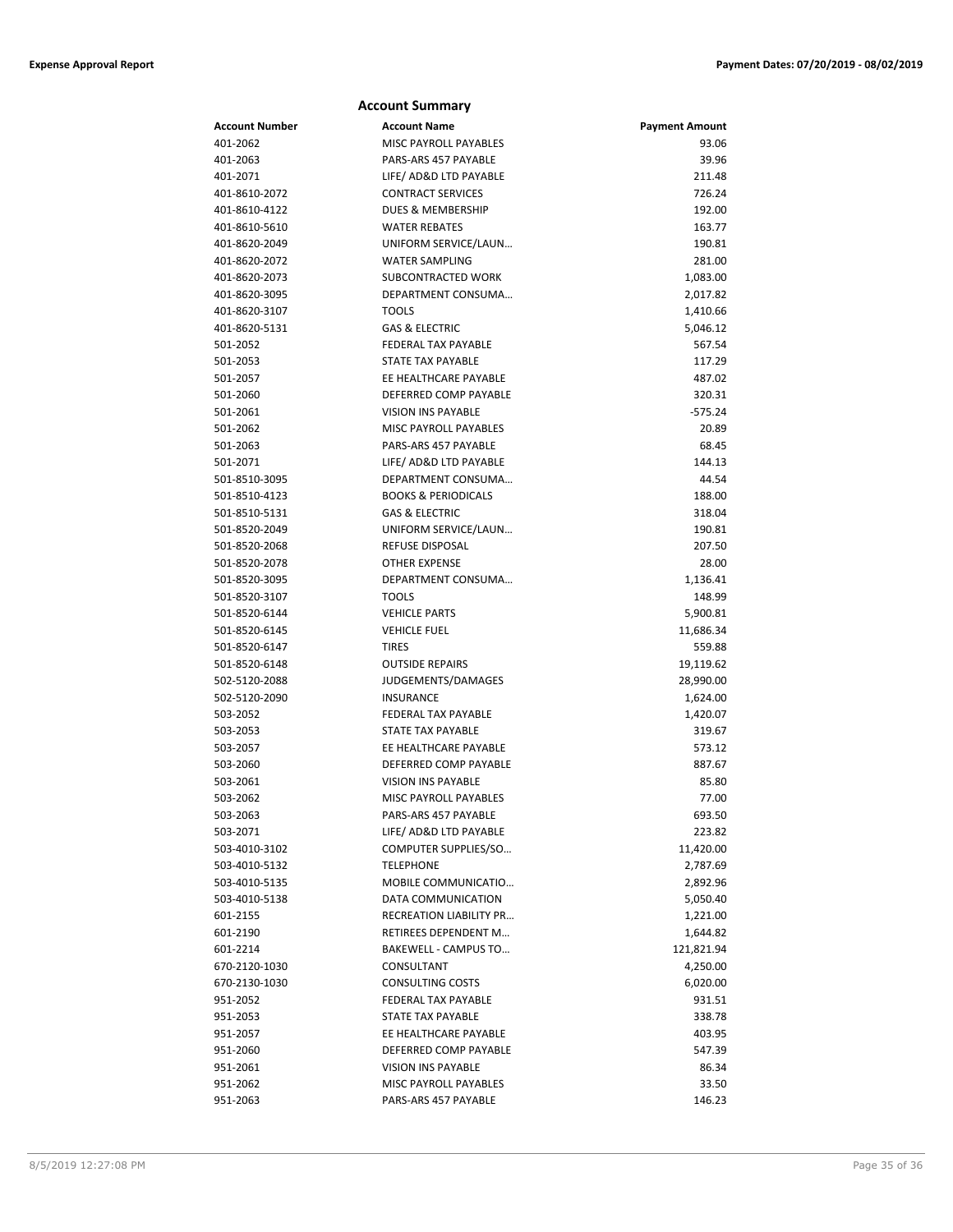|                       | <b>Account Summary</b>       |                       |
|-----------------------|------------------------------|-----------------------|
| <b>Account Number</b> | <b>Account Name</b>          | <b>Payment Amount</b> |
| 951-2071              | LIFE/ AD&D LTD PAYABLE       | 177.05                |
| 951-8810-1022         | <b>LEGAL SERVICES</b>        | 376.92                |
| 951-8810-3095         | DEPARTMENT CONSUMA           | 105.60                |
| 951-8810-4122         | <b>DUES AND MEMBERSHIPS</b>  | 459.00                |
| 951-8810-5132         | <b>TELEPHONE</b>             | 153.18                |
| 951-8820-2049         | UNIFORM SERVICE / LAU        | 190.81                |
| 951-8820-2073         | <b>SUBCONTRACTED WORK</b>    | 2,417.81              |
| 951-8820-3095         | DEPARTMENT CONSUMA           | 184.27                |
| 951-8820-3097         | SAFETY EQUIPMENT             | 165.50                |
| 951-8820-4122         | <b>DUES AND MEMBERSHIPS</b>  | 1,535.70              |
| 953-2052              | <b>FEDERAL TAX PAYABLE</b>   | 2.17                  |
| 953-2053              | <b>STATE TAX PAYABLE</b>     | 1.54                  |
| 953-2057              | EE HEALTHCARE PAYABLE        | 0.78                  |
| 953-2060              | DEFERRED COMP PAYABLE        | 1.08                  |
| 953-2061              | <b>VISION INS PAYABLE</b>    | 3.10                  |
| 953-2062              | MISC PAYROLL PAYABLES        | 0.30                  |
| 953-2063              | PARS-ARS 457 PAYABLE         | 20.00                 |
| 953-2071              | LIFE/ AD&D LTD PAYABLE       | 12.61                 |
| 953-8820-9201         | DEL MONTE LIFT STATION       | 9,973.25              |
| 953-8820-9205         | CANYON DEL REY SEWER L       | 3,940.00              |
| 953-8820-9214         | DEL MONTE SWR MAIN R         | 4,253.75              |
| 961-3408              | SRD EXTENSION COST RE        | 104,011.00            |
| 961-9610-1022         | <b>LEGAL SERVICES</b>        | 10,199.25             |
| 971-2057              | EE HEALTHCARE PAYABLE        | 17.73                 |
| 971-2062              | <b>MISC PAYROLL PAYABLES</b> | 1.06                  |
|                       | <b>Grand Total:</b>          | 1,318,027.13          |

## **Project Account Summary**

| <b>Project Account Key</b> |                     | <b>Payment Amount</b> |
|----------------------------|---------------------|-----------------------|
| **None**                   |                     | 1,288,000.54          |
| 5005007 AA                 |                     | 279.60                |
| 5005010 AA                 |                     | 1,889.92              |
| 5005011 AA                 |                     | 262.86                |
| 5005012 AA                 |                     | 2,349.41              |
| 5005014 AA                 |                     | 1,110.21              |
| 5005060 AA                 |                     | 5,967.59              |
| 950VENDORS                 |                     | 3,940.00              |
| 951VENDOR                  |                     | 4,253.75              |
| 953VENDORS                 |                     | 9,973.25              |
|                            | <b>Grand Total:</b> | 1,318,027.13          |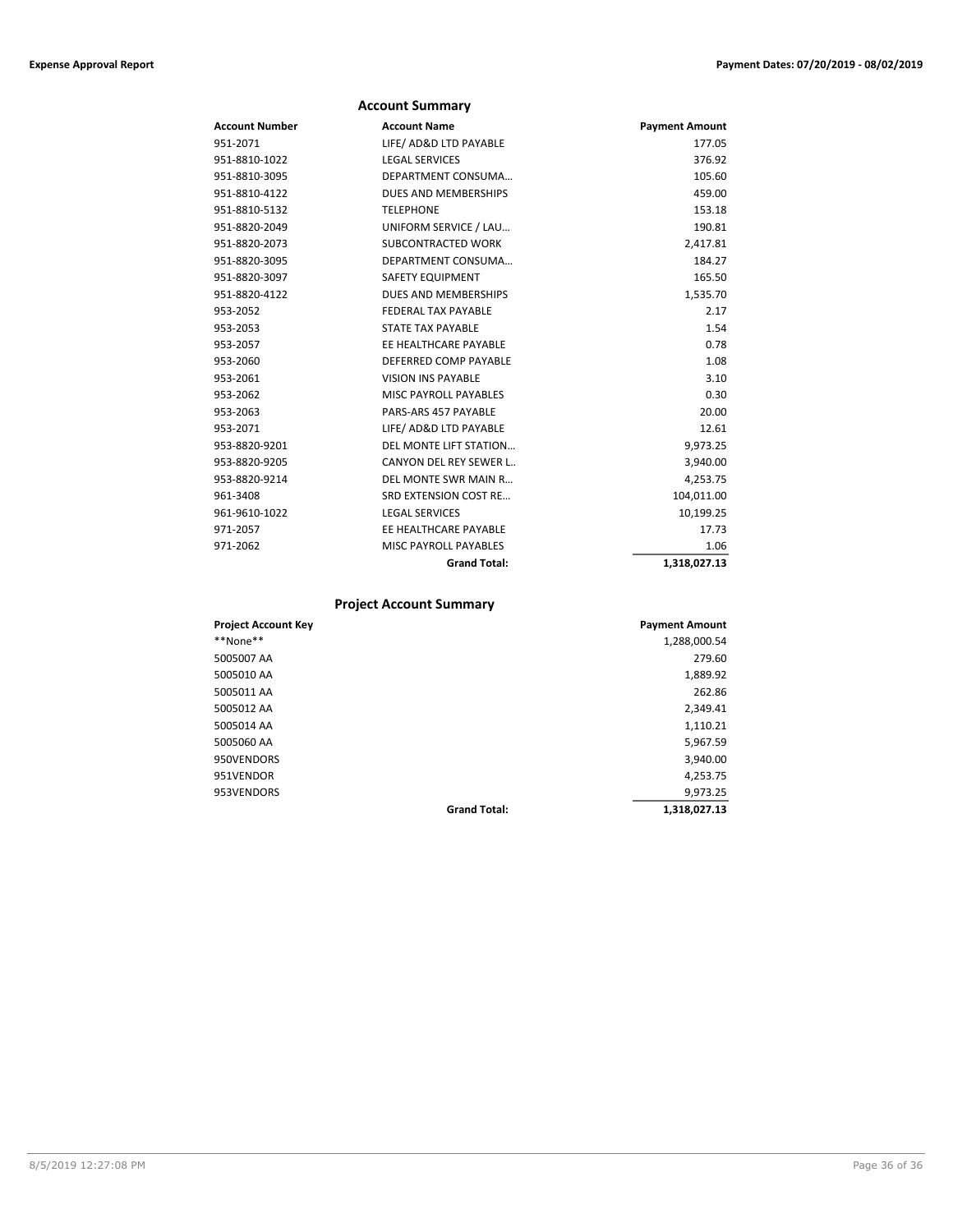

# **Distribution Report**

Seaside, CA Payroll Set: 01 Expense Range - Payment Range 07/20/2019-08/02/2019

**Amount**

| Fund: 100 - GENERAL FUND |                                 |            |
|--------------------------|---------------------------------|------------|
| 100-1010-0001            | SALARIES                        | 2,861.62   |
| 100-1010-1033            | <b>FITNESS PROGRAM</b>          | 45.00      |
| 100-2010-0001            | SALARIES                        | 9,746.90   |
| 100-2010-0018            | <b>AUTO ALLOWANCE</b>           | 200.00     |
| 100-2010-0019            | HOUSING ALLOWANCE               | 1,500.00   |
| 100-2021-0001            | SALARIES                        | 6,153.65   |
| 100-2021-0020            | PART-TIME HOURLY WAGES          | 525.00     |
| 100-2031-0001            | SALARIES                        | 12,171.77  |
| 100-2031-0002            | <b>OVERTIME</b>                 | 90.48      |
| 100-2031-1033            | <b>FITNESS PROGRAM</b>          | 60.00      |
| 100-2042-0002            | <b>OVERTIME</b>                 | 136.80     |
| 100-2042-0020            | PART-TIME HOURLY WAGES          | 9,431.29   |
| 100-3010-0001            | SALARIES                        | 13,153.90  |
| 100-5110-0001            | SALARIES                        | 25,097.17  |
| 100-5110-0041            | <b>MEDICAL INSURANCE</b>        | 46.15      |
| 100-5110-1033            | <b>FITNESS PROGRAM</b>          | 45.00      |
| 100-6110-0001            | SALARIES                        | 32,240.79  |
| 100-6110-0002            | <b>OVERTIME</b>                 | 608.79     |
| 100-6110-0020            | PART-TIME HOURLY WAGES          | 2,751.92   |
| 100-6110-1033            | <b>FITNESS PROGRAM</b>          | 120.00     |
| 100-6120-0001            | SALARIES                        | 124,797.85 |
| 100-6120-0002            | <b>OVERTIME</b>                 | 16,619.88  |
| 100-6120-0012            | VACATION/COMP TIME PAYOFF       | 11,504.19  |
| 100-6120-0020            | PART-TIME HOURLY WAGES          | 1,393.94   |
| 100-6120-1033            | <b>FITNESS PROGRAM</b>          | 285.00     |
| 100-6130-0001            | SALARIES                        | 32,112.93  |
| 100-6130-0002            | <b>OVERTIME</b>                 | 2,461.35   |
| 100-6130-1029            | <b>TRAINING &amp; EDUCAITON</b> | 181.00     |
| 100-6130-1033            | <b>FTINESS PROGRAM</b>          | 45.00      |
| 100-6150-0001            | SALARIES                        | 3,472.68   |
| 100-6160-0001            | SALARIES                        | 2,652.21   |
| 100-6160-0041            | <b>MEDICAL INSURANCE</b>        | 46.15      |
| 100-6160-1033            | <b>FITNESS PROGRAM</b>          | 495.00     |
| 100-6170-0020            | PART-TIME HOURLY WAGES          | 2,478.86   |
| 100-6610-0001            | SALARIES                        | 13,026.55  |
| 100-6640-0001            | SALARIES                        | 113,669.59 |
| 100-6640-0002            | <b>OVERTIME</b>                 | 8,121.30   |
| 100-6640-0008            | OPER COMP DIV CHIEFS ST TIME    | 4,103.51   |
| 100-6640-1033            | <b>FITNESS PROGRAM</b>          | 90.00      |
| 100-6660-0020            | PART-TIME HOURLY WAGES          | 67.58      |
| 100-7110-0001            | SALARIES                        | 4,658.57   |
| 100-7110-0020            | PART-TIME HOURLY WAGES          | 1,498.29   |
| 100-7210-0001            | SALARIES                        | 4,903.84   |
| 100-7220-0001            | SALARIES                        | 3,155.16   |
| 100-7220-0002            | <b>OVERTIME</b>                 | 199.57     |
| 100-7220-1033            | <b>FITNESS PROGRAM</b>          | 134.94     |
| 100-7310-0001            | SALARIES                        | 11,380.47  |
| 100-7410-0001            | SALARIES                        | 11,577.99  |
| 100-7410-0020            | PART-TIME HOURLY                | 679.32     |
| 100-7410-0041            | MEDICAL INSURANCE               | 46.15      |
| 100-7410-1033            | <b>FITNESS PROGRAM</b>          | 40.00      |
| 100-8310-0001            | SALARIES                        | 4,038.61   |
| 100-8310-0002            | <b>OVERTIME</b>                 | 468.11     |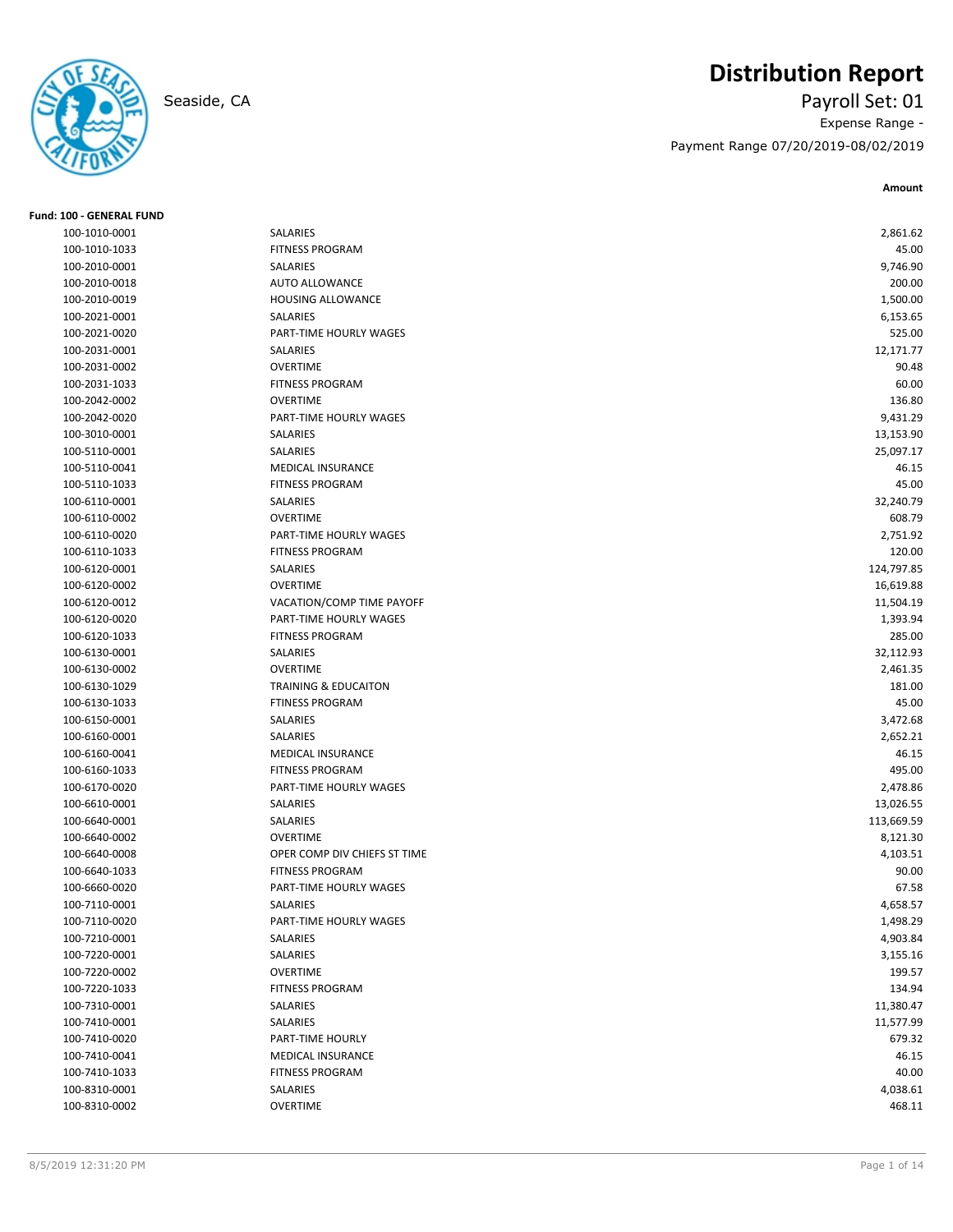| 100-8310-0097 |
|---------------|
| 100-8310-1033 |
| 100-8410-0001 |
| 100-8410-1033 |
| 100-8420-0001 |
| 100-8420-0002 |
| 100-8430-0001 |
| 100-8430-0002 |
| 100-8430-1033 |
| 100-8440-0001 |
| 100-8440-0002 |
| 100-8450-0001 |
| 100-8450-0002 |
| 100-8910-0001 |
| 100-8910-0020 |
| 100-8910-1033 |
| 100-9100-0001 |
| 100-9100-0010 |
| 100-9100-0012 |
| 100-9100-0020 |
| 100-9105-0001 |
| 100-9105-0002 |
| 100-9105-0020 |
| 100-9200-0002 |
| 100-9200-0020 |
| 100-9310-0001 |
| 100-9310-0002 |
| 100-9310-0020 |
| 100-9320-0002 |
| 100-9320-0020 |
| 100-9330-0002 |
| 100-9330-0020 |
| 100-9340-0002 |
| 100-9340-0020 |
| 100-9350-0020 |
| 100-9400-0001 |
| 100-9400-0020 |
| 100-9500-0002 |
| 100-9500-0020 |

| 1,930.00<br>100-8310-0097<br>UNALLOCATED PAGER<br><b>FITNESS PROGRAM</b><br>12.00<br>100-8310-1033<br>SALARIES<br>2,182.43<br>100-8410-0001<br><b>FITNESS PROGRAM</b><br>23.99<br>100-8410-1033<br>10,196.64<br>SALARIES<br>100-8420-0001<br><b>OVERTIME</b><br>100-8420-0002<br>65.26<br>SALARIES<br>942.60<br>100-8430-0001<br><b>OVERTIME</b><br>412.46<br>100-8430-0002<br><b>FITNESS PROGRAM</b><br>6.00<br>100-8430-1033<br>SALARIES<br>2,224.50<br>100-8440-0001<br>504.27<br>100-8440-0002<br><b>OVERTIME</b><br>SALARIES<br>877.24<br>100-8450-0001<br><b>OVERTIME</b><br>140.39<br>100-8450-0002<br>23,158.33<br>100-8910-0001<br><b>SALARIES</b><br>120.00<br>100-8910-0020<br>PART-TIME HOURLY WAGES<br>180.00<br>100-8910-1033<br><b>FITNESS PROGRAM</b><br>100-9100-0001<br><b>SALARIES</b><br>5,795.29<br>100-9100-0010<br>MAMAGMENT LEAVE PAYOFF<br>2,823.28<br>VACATION\COMP TIME PAYOFF<br>8,185.39<br>100-9100-0012<br>4,386.31<br>100-9100-0020<br>PART-TIME HOURLY WAGES<br>2,136.88<br>100-9105-0001<br><b>SALARIES</b><br><b>OVERTIME</b><br>611.01<br>100-9105-0002<br>5,420.93<br>100-9105-0020<br>PART-TIME HOURLY WAGES<br><b>OVERTIME</b><br>77.40<br>100-9200-0002<br>5,939.26<br>100-9200-0020<br>PART-TIME HOURLY WAGES<br>100-9310-0001<br><b>SALARIES</b><br>5,244.56<br>342.30<br>100-9310-0002<br><b>OVERTIME</b><br>5,190.72<br>100-9310-0020<br>PART-TIME HOURLY WAGES<br>177.92<br><b>OVERTIME</b><br>100-9320-0002<br>4,173.76<br>100-9320-0020<br>PART-TIME HOURLY WAGES<br>100-9330-0002<br><b>OVERTIME</b><br>1,381.63<br>100-9330-0020<br>PART-TIME HOURLY WAGES<br>13,149.28<br><b>OVERTIME</b><br>532.65<br>100-9340-0002<br>100-9340-0020<br>PART-TIME HOURLY WAGES<br>2,240.31<br>2,787.60<br>100-9350-0020<br>PART-TIME HOURLY WAGES<br>SALARIES<br>2,280.64<br>100-9400-0001<br>11,488.07<br>100-9400-0020<br>PART-TIME HOURLY WAGES<br>100-9500-0002<br><b>OVERTIME</b><br>642.68<br>3,424.94<br>100-9500-0020<br><b>PART-TIME HOURLY WAGES</b> |  |  |
|---------------------------------------------------------------------------------------------------------------------------------------------------------------------------------------------------------------------------------------------------------------------------------------------------------------------------------------------------------------------------------------------------------------------------------------------------------------------------------------------------------------------------------------------------------------------------------------------------------------------------------------------------------------------------------------------------------------------------------------------------------------------------------------------------------------------------------------------------------------------------------------------------------------------------------------------------------------------------------------------------------------------------------------------------------------------------------------------------------------------------------------------------------------------------------------------------------------------------------------------------------------------------------------------------------------------------------------------------------------------------------------------------------------------------------------------------------------------------------------------------------------------------------------------------------------------------------------------------------------------------------------------------------------------------------------------------------------------------------------------------------------------------------------------------------------------------------------------------------------------------------------------------------------------------------------------------------------------------------------------------|--|--|
|                                                                                                                                                                                                                                                                                                                                                                                                                                                                                                                                                                                                                                                                                                                                                                                                                                                                                                                                                                                                                                                                                                                                                                                                                                                                                                                                                                                                                                                                                                                                                                                                                                                                                                                                                                                                                                                                                                                                                                                                   |  |  |
|                                                                                                                                                                                                                                                                                                                                                                                                                                                                                                                                                                                                                                                                                                                                                                                                                                                                                                                                                                                                                                                                                                                                                                                                                                                                                                                                                                                                                                                                                                                                                                                                                                                                                                                                                                                                                                                                                                                                                                                                   |  |  |
|                                                                                                                                                                                                                                                                                                                                                                                                                                                                                                                                                                                                                                                                                                                                                                                                                                                                                                                                                                                                                                                                                                                                                                                                                                                                                                                                                                                                                                                                                                                                                                                                                                                                                                                                                                                                                                                                                                                                                                                                   |  |  |
|                                                                                                                                                                                                                                                                                                                                                                                                                                                                                                                                                                                                                                                                                                                                                                                                                                                                                                                                                                                                                                                                                                                                                                                                                                                                                                                                                                                                                                                                                                                                                                                                                                                                                                                                                                                                                                                                                                                                                                                                   |  |  |
|                                                                                                                                                                                                                                                                                                                                                                                                                                                                                                                                                                                                                                                                                                                                                                                                                                                                                                                                                                                                                                                                                                                                                                                                                                                                                                                                                                                                                                                                                                                                                                                                                                                                                                                                                                                                                                                                                                                                                                                                   |  |  |
|                                                                                                                                                                                                                                                                                                                                                                                                                                                                                                                                                                                                                                                                                                                                                                                                                                                                                                                                                                                                                                                                                                                                                                                                                                                                                                                                                                                                                                                                                                                                                                                                                                                                                                                                                                                                                                                                                                                                                                                                   |  |  |
|                                                                                                                                                                                                                                                                                                                                                                                                                                                                                                                                                                                                                                                                                                                                                                                                                                                                                                                                                                                                                                                                                                                                                                                                                                                                                                                                                                                                                                                                                                                                                                                                                                                                                                                                                                                                                                                                                                                                                                                                   |  |  |
|                                                                                                                                                                                                                                                                                                                                                                                                                                                                                                                                                                                                                                                                                                                                                                                                                                                                                                                                                                                                                                                                                                                                                                                                                                                                                                                                                                                                                                                                                                                                                                                                                                                                                                                                                                                                                                                                                                                                                                                                   |  |  |
|                                                                                                                                                                                                                                                                                                                                                                                                                                                                                                                                                                                                                                                                                                                                                                                                                                                                                                                                                                                                                                                                                                                                                                                                                                                                                                                                                                                                                                                                                                                                                                                                                                                                                                                                                                                                                                                                                                                                                                                                   |  |  |
|                                                                                                                                                                                                                                                                                                                                                                                                                                                                                                                                                                                                                                                                                                                                                                                                                                                                                                                                                                                                                                                                                                                                                                                                                                                                                                                                                                                                                                                                                                                                                                                                                                                                                                                                                                                                                                                                                                                                                                                                   |  |  |
|                                                                                                                                                                                                                                                                                                                                                                                                                                                                                                                                                                                                                                                                                                                                                                                                                                                                                                                                                                                                                                                                                                                                                                                                                                                                                                                                                                                                                                                                                                                                                                                                                                                                                                                                                                                                                                                                                                                                                                                                   |  |  |
|                                                                                                                                                                                                                                                                                                                                                                                                                                                                                                                                                                                                                                                                                                                                                                                                                                                                                                                                                                                                                                                                                                                                                                                                                                                                                                                                                                                                                                                                                                                                                                                                                                                                                                                                                                                                                                                                                                                                                                                                   |  |  |
|                                                                                                                                                                                                                                                                                                                                                                                                                                                                                                                                                                                                                                                                                                                                                                                                                                                                                                                                                                                                                                                                                                                                                                                                                                                                                                                                                                                                                                                                                                                                                                                                                                                                                                                                                                                                                                                                                                                                                                                                   |  |  |
|                                                                                                                                                                                                                                                                                                                                                                                                                                                                                                                                                                                                                                                                                                                                                                                                                                                                                                                                                                                                                                                                                                                                                                                                                                                                                                                                                                                                                                                                                                                                                                                                                                                                                                                                                                                                                                                                                                                                                                                                   |  |  |
|                                                                                                                                                                                                                                                                                                                                                                                                                                                                                                                                                                                                                                                                                                                                                                                                                                                                                                                                                                                                                                                                                                                                                                                                                                                                                                                                                                                                                                                                                                                                                                                                                                                                                                                                                                                                                                                                                                                                                                                                   |  |  |
|                                                                                                                                                                                                                                                                                                                                                                                                                                                                                                                                                                                                                                                                                                                                                                                                                                                                                                                                                                                                                                                                                                                                                                                                                                                                                                                                                                                                                                                                                                                                                                                                                                                                                                                                                                                                                                                                                                                                                                                                   |  |  |
|                                                                                                                                                                                                                                                                                                                                                                                                                                                                                                                                                                                                                                                                                                                                                                                                                                                                                                                                                                                                                                                                                                                                                                                                                                                                                                                                                                                                                                                                                                                                                                                                                                                                                                                                                                                                                                                                                                                                                                                                   |  |  |
|                                                                                                                                                                                                                                                                                                                                                                                                                                                                                                                                                                                                                                                                                                                                                                                                                                                                                                                                                                                                                                                                                                                                                                                                                                                                                                                                                                                                                                                                                                                                                                                                                                                                                                                                                                                                                                                                                                                                                                                                   |  |  |
|                                                                                                                                                                                                                                                                                                                                                                                                                                                                                                                                                                                                                                                                                                                                                                                                                                                                                                                                                                                                                                                                                                                                                                                                                                                                                                                                                                                                                                                                                                                                                                                                                                                                                                                                                                                                                                                                                                                                                                                                   |  |  |
|                                                                                                                                                                                                                                                                                                                                                                                                                                                                                                                                                                                                                                                                                                                                                                                                                                                                                                                                                                                                                                                                                                                                                                                                                                                                                                                                                                                                                                                                                                                                                                                                                                                                                                                                                                                                                                                                                                                                                                                                   |  |  |
|                                                                                                                                                                                                                                                                                                                                                                                                                                                                                                                                                                                                                                                                                                                                                                                                                                                                                                                                                                                                                                                                                                                                                                                                                                                                                                                                                                                                                                                                                                                                                                                                                                                                                                                                                                                                                                                                                                                                                                                                   |  |  |
|                                                                                                                                                                                                                                                                                                                                                                                                                                                                                                                                                                                                                                                                                                                                                                                                                                                                                                                                                                                                                                                                                                                                                                                                                                                                                                                                                                                                                                                                                                                                                                                                                                                                                                                                                                                                                                                                                                                                                                                                   |  |  |
|                                                                                                                                                                                                                                                                                                                                                                                                                                                                                                                                                                                                                                                                                                                                                                                                                                                                                                                                                                                                                                                                                                                                                                                                                                                                                                                                                                                                                                                                                                                                                                                                                                                                                                                                                                                                                                                                                                                                                                                                   |  |  |
|                                                                                                                                                                                                                                                                                                                                                                                                                                                                                                                                                                                                                                                                                                                                                                                                                                                                                                                                                                                                                                                                                                                                                                                                                                                                                                                                                                                                                                                                                                                                                                                                                                                                                                                                                                                                                                                                                                                                                                                                   |  |  |
|                                                                                                                                                                                                                                                                                                                                                                                                                                                                                                                                                                                                                                                                                                                                                                                                                                                                                                                                                                                                                                                                                                                                                                                                                                                                                                                                                                                                                                                                                                                                                                                                                                                                                                                                                                                                                                                                                                                                                                                                   |  |  |
|                                                                                                                                                                                                                                                                                                                                                                                                                                                                                                                                                                                                                                                                                                                                                                                                                                                                                                                                                                                                                                                                                                                                                                                                                                                                                                                                                                                                                                                                                                                                                                                                                                                                                                                                                                                                                                                                                                                                                                                                   |  |  |
|                                                                                                                                                                                                                                                                                                                                                                                                                                                                                                                                                                                                                                                                                                                                                                                                                                                                                                                                                                                                                                                                                                                                                                                                                                                                                                                                                                                                                                                                                                                                                                                                                                                                                                                                                                                                                                                                                                                                                                                                   |  |  |
|                                                                                                                                                                                                                                                                                                                                                                                                                                                                                                                                                                                                                                                                                                                                                                                                                                                                                                                                                                                                                                                                                                                                                                                                                                                                                                                                                                                                                                                                                                                                                                                                                                                                                                                                                                                                                                                                                                                                                                                                   |  |  |
|                                                                                                                                                                                                                                                                                                                                                                                                                                                                                                                                                                                                                                                                                                                                                                                                                                                                                                                                                                                                                                                                                                                                                                                                                                                                                                                                                                                                                                                                                                                                                                                                                                                                                                                                                                                                                                                                                                                                                                                                   |  |  |
|                                                                                                                                                                                                                                                                                                                                                                                                                                                                                                                                                                                                                                                                                                                                                                                                                                                                                                                                                                                                                                                                                                                                                                                                                                                                                                                                                                                                                                                                                                                                                                                                                                                                                                                                                                                                                                                                                                                                                                                                   |  |  |
|                                                                                                                                                                                                                                                                                                                                                                                                                                                                                                                                                                                                                                                                                                                                                                                                                                                                                                                                                                                                                                                                                                                                                                                                                                                                                                                                                                                                                                                                                                                                                                                                                                                                                                                                                                                                                                                                                                                                                                                                   |  |  |
|                                                                                                                                                                                                                                                                                                                                                                                                                                                                                                                                                                                                                                                                                                                                                                                                                                                                                                                                                                                                                                                                                                                                                                                                                                                                                                                                                                                                                                                                                                                                                                                                                                                                                                                                                                                                                                                                                                                                                                                                   |  |  |
|                                                                                                                                                                                                                                                                                                                                                                                                                                                                                                                                                                                                                                                                                                                                                                                                                                                                                                                                                                                                                                                                                                                                                                                                                                                                                                                                                                                                                                                                                                                                                                                                                                                                                                                                                                                                                                                                                                                                                                                                   |  |  |
|                                                                                                                                                                                                                                                                                                                                                                                                                                                                                                                                                                                                                                                                                                                                                                                                                                                                                                                                                                                                                                                                                                                                                                                                                                                                                                                                                                                                                                                                                                                                                                                                                                                                                                                                                                                                                                                                                                                                                                                                   |  |  |
|                                                                                                                                                                                                                                                                                                                                                                                                                                                                                                                                                                                                                                                                                                                                                                                                                                                                                                                                                                                                                                                                                                                                                                                                                                                                                                                                                                                                                                                                                                                                                                                                                                                                                                                                                                                                                                                                                                                                                                                                   |  |  |
|                                                                                                                                                                                                                                                                                                                                                                                                                                                                                                                                                                                                                                                                                                                                                                                                                                                                                                                                                                                                                                                                                                                                                                                                                                                                                                                                                                                                                                                                                                                                                                                                                                                                                                                                                                                                                                                                                                                                                                                                   |  |  |
|                                                                                                                                                                                                                                                                                                                                                                                                                                                                                                                                                                                                                                                                                                                                                                                                                                                                                                                                                                                                                                                                                                                                                                                                                                                                                                                                                                                                                                                                                                                                                                                                                                                                                                                                                                                                                                                                                                                                                                                                   |  |  |
|                                                                                                                                                                                                                                                                                                                                                                                                                                                                                                                                                                                                                                                                                                                                                                                                                                                                                                                                                                                                                                                                                                                                                                                                                                                                                                                                                                                                                                                                                                                                                                                                                                                                                                                                                                                                                                                                                                                                                                                                   |  |  |
|                                                                                                                                                                                                                                                                                                                                                                                                                                                                                                                                                                                                                                                                                                                                                                                                                                                                                                                                                                                                                                                                                                                                                                                                                                                                                                                                                                                                                                                                                                                                                                                                                                                                                                                                                                                                                                                                                                                                                                                                   |  |  |

**Fund 100 - GENERAL FUND Total: 16,148.88 628,800.74**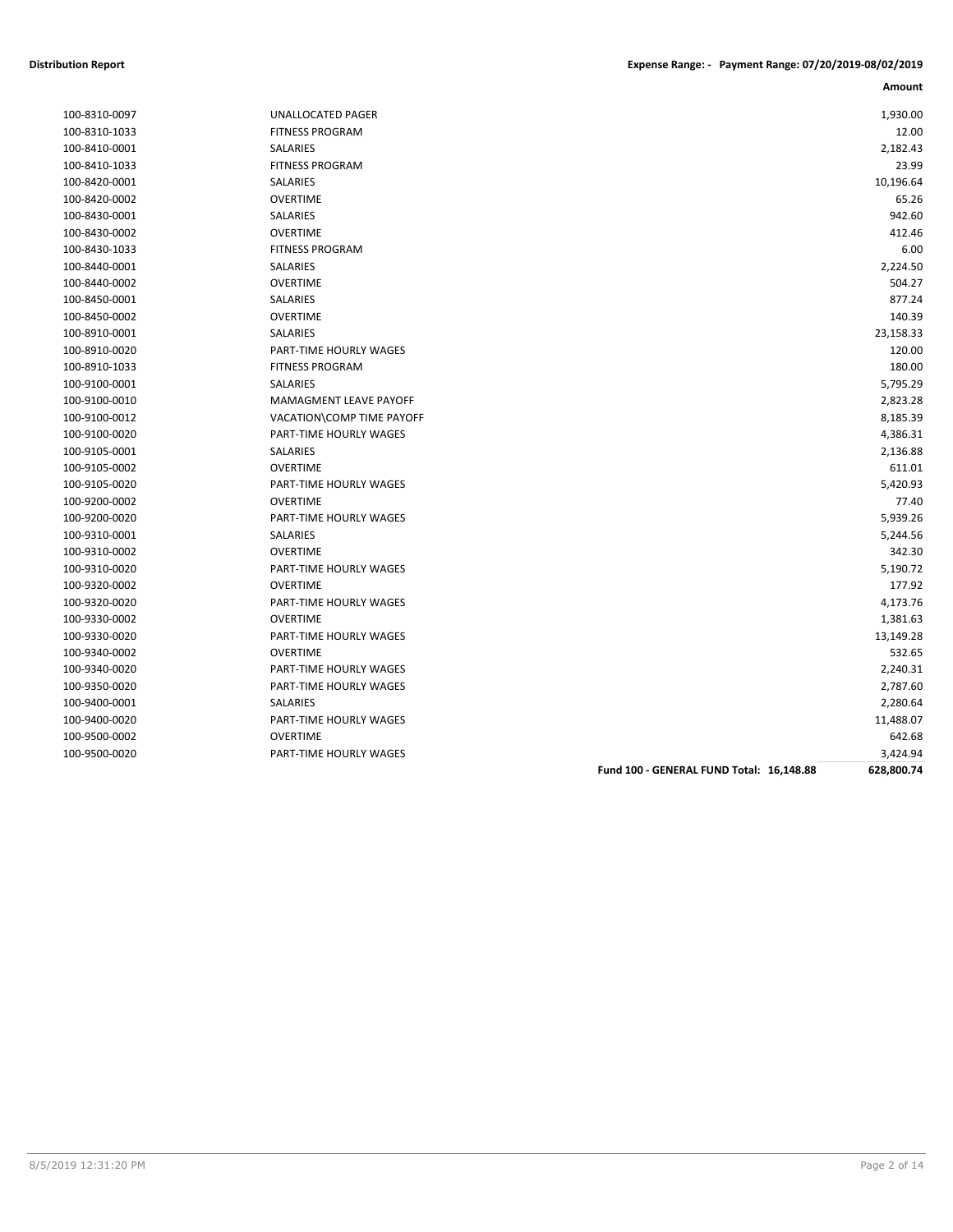**Fund: 103 - LAGUNA GRANDE PKG FUND**

103-8710-0001 SALARIES 328.18

**Fund 103 - LAGUNA GRANDE PKG FUND Total: 7.18 328.18**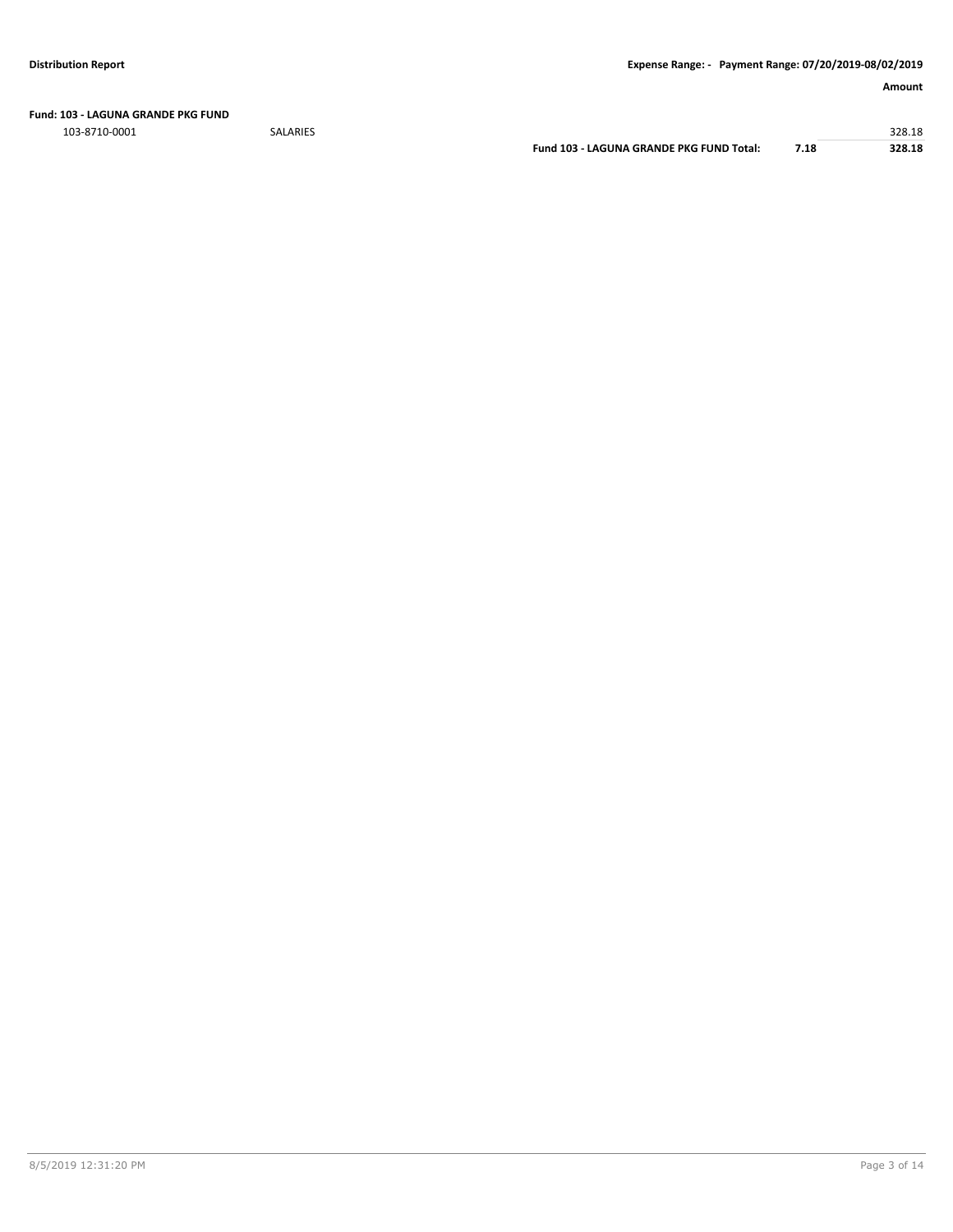| Fund: 113 - POMA & DMDC FUND |                               |                                    |        |           |
|------------------------------|-------------------------------|------------------------------------|--------|-----------|
| 113-8730-0001                | SALARIES                      |                                    |        | 11,056.32 |
| 113-8730-0002                | <b>OVERTIME</b>               |                                    |        | 260.49    |
| 113-8730-0020                | <b>PART-TIME HOURLY WAGES</b> |                                    |        | 1,779.93  |
| 113-8730-0041                | <b>MEDICAL INSURANCE</b>      |                                    |        | 92.30     |
| 113-8730-1033                | <b>FITNESS PROGRAM</b>        |                                    |        | 12.00     |
|                              |                               | Fund 113 - POMA & DMDC FUND Total: | 403.71 | 13.201.04 |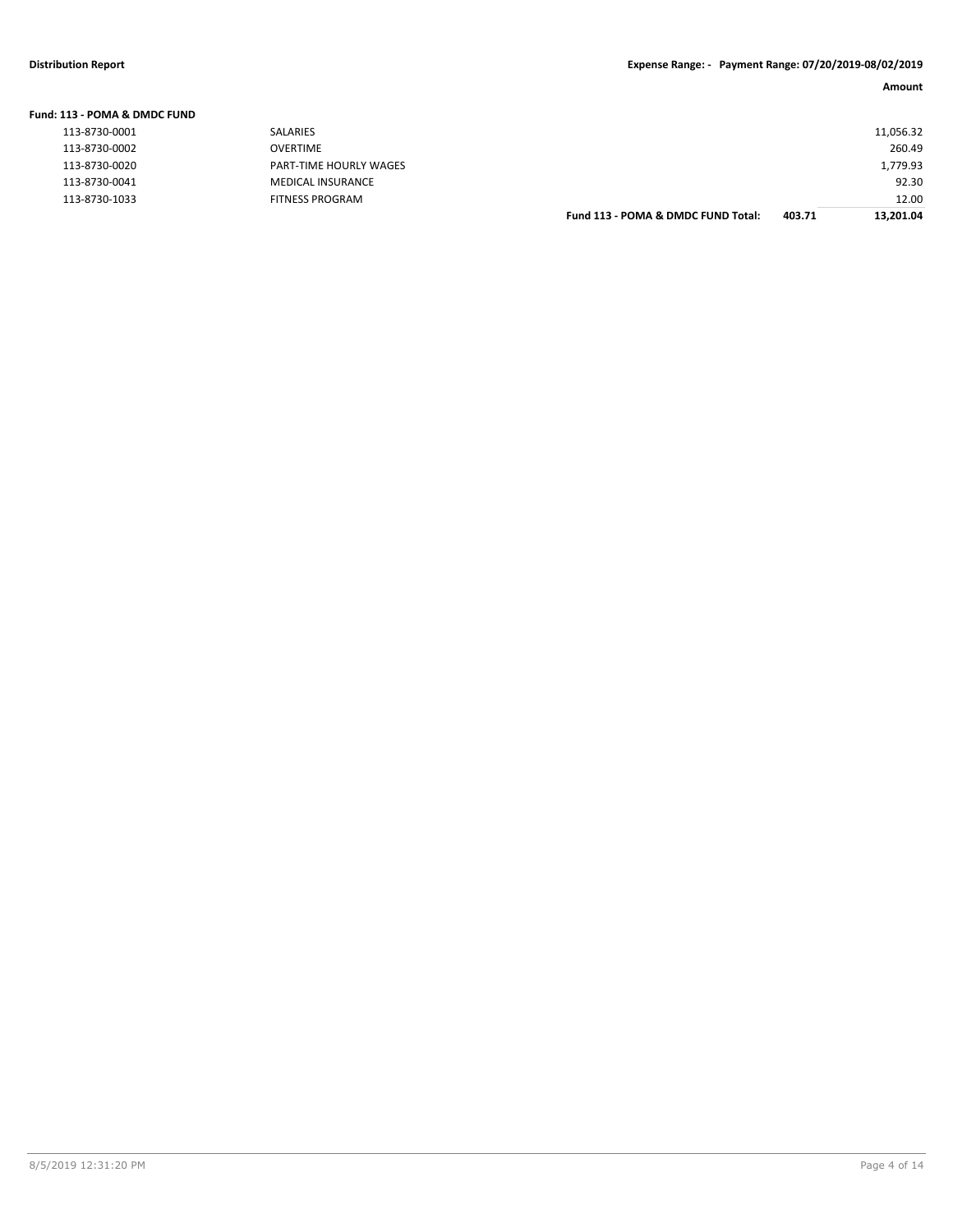**Fund: 200 - CDBG FUND** 200-5410-0001 SALARIES 1,806.09

**Fund 200 - CDBG FUND Total: 40.40 1,806.09**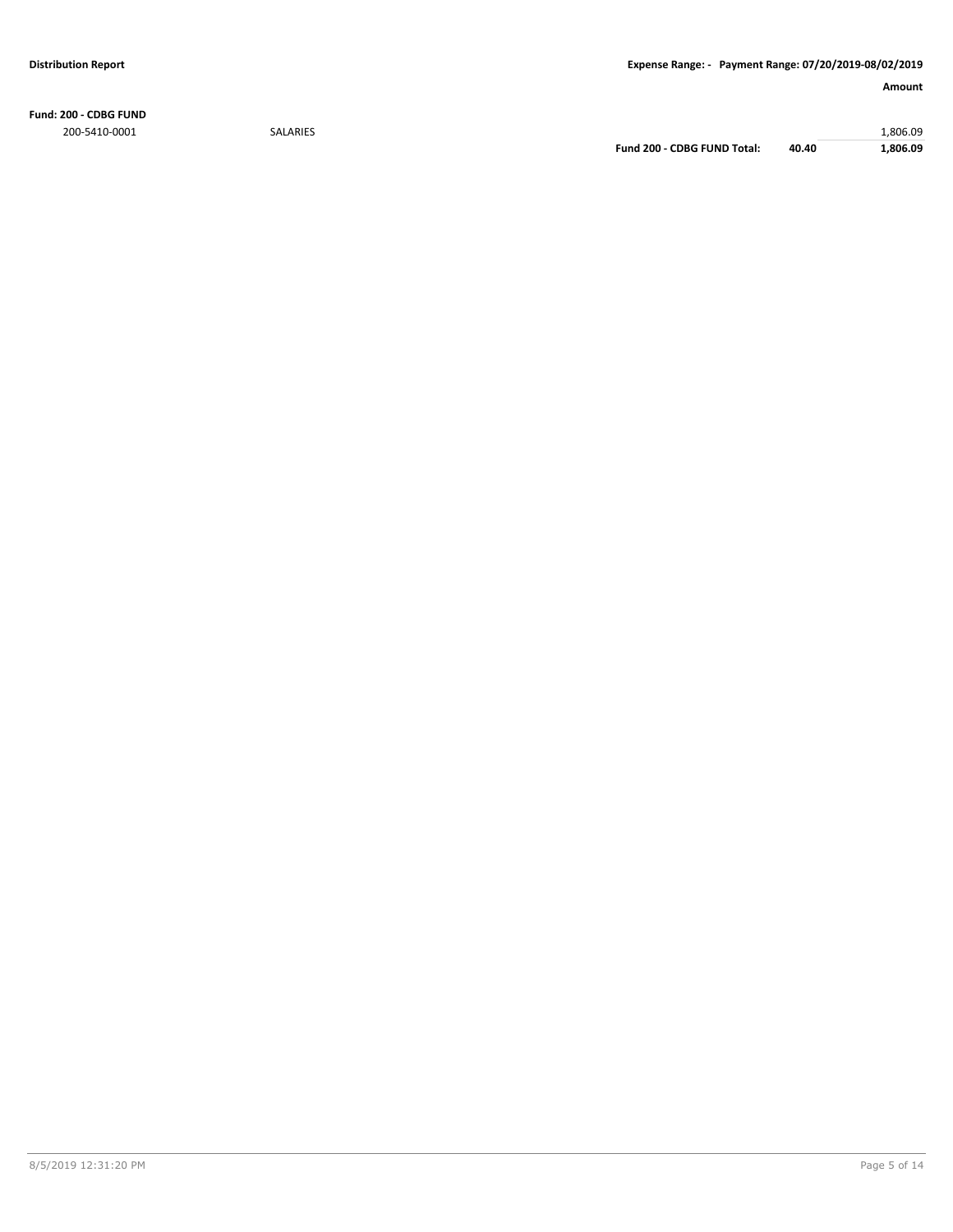## **Distribution Report Expense Range: - Payment Range: 07/20/2019-08/02/2019**

## **Fund: 210 - STREETS FUND**

|               |                 | <b>Fund 210 - STREETS FUND Total:</b> | 389.62 | 11.532.08 |
|---------------|-----------------|---------------------------------------|--------|-----------|
| 210-8420-0001 | SALARIES        |                                       |        | 1,108.07  |
| 210-8110-1033 | FITNESS PROGRAM |                                       |        | 23.99     |
| 210-8110-0001 | <b>SALARIES</b> |                                       |        | 10,400.02 |
|               |                 |                                       |        |           |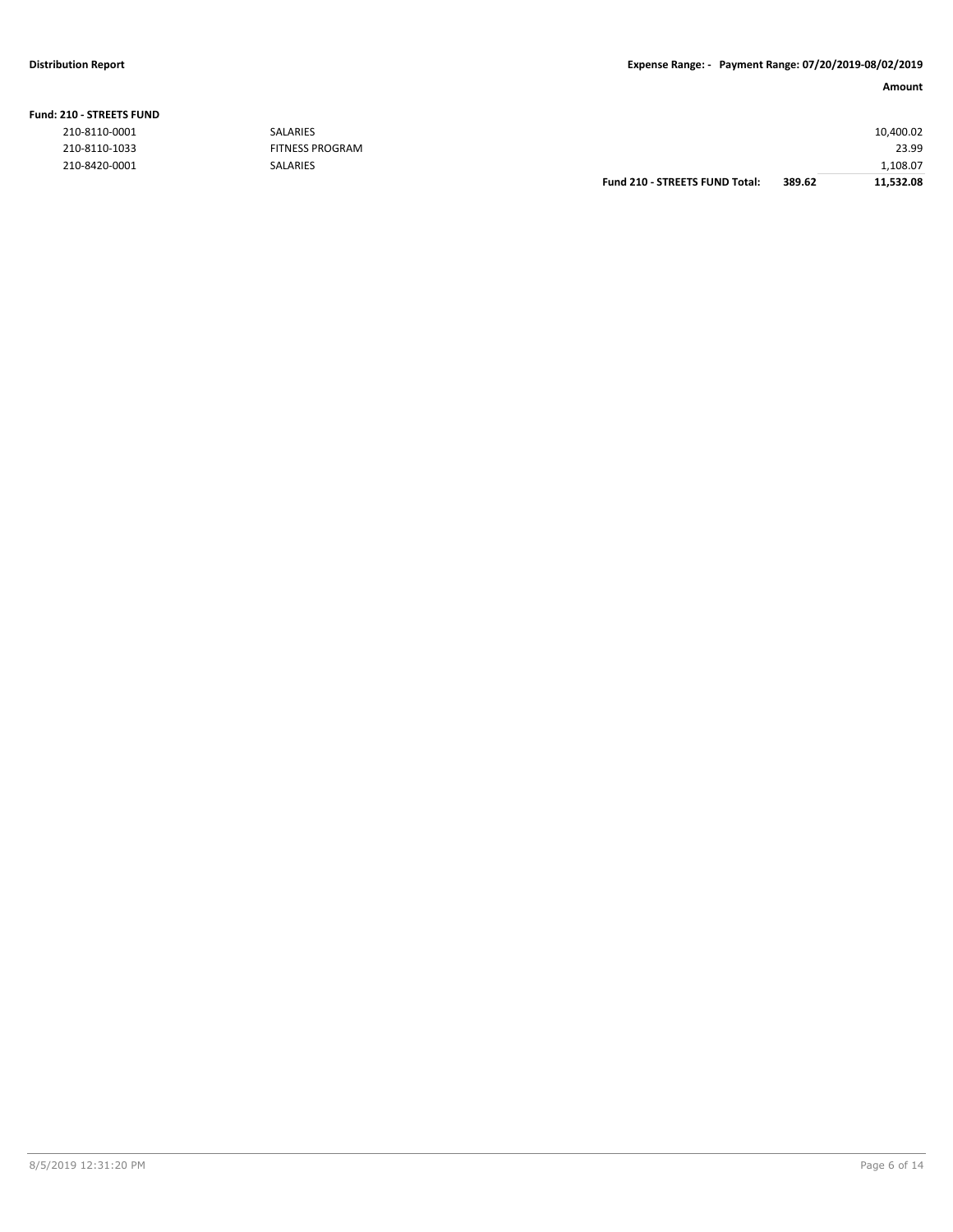**Fund: 251 - SENIOR PROGRAMS**

251-9500-7125 SENIOR ACTIVITIES 29.95 **Fund 251 - SENIOR PROGRAMS Total: 29.95**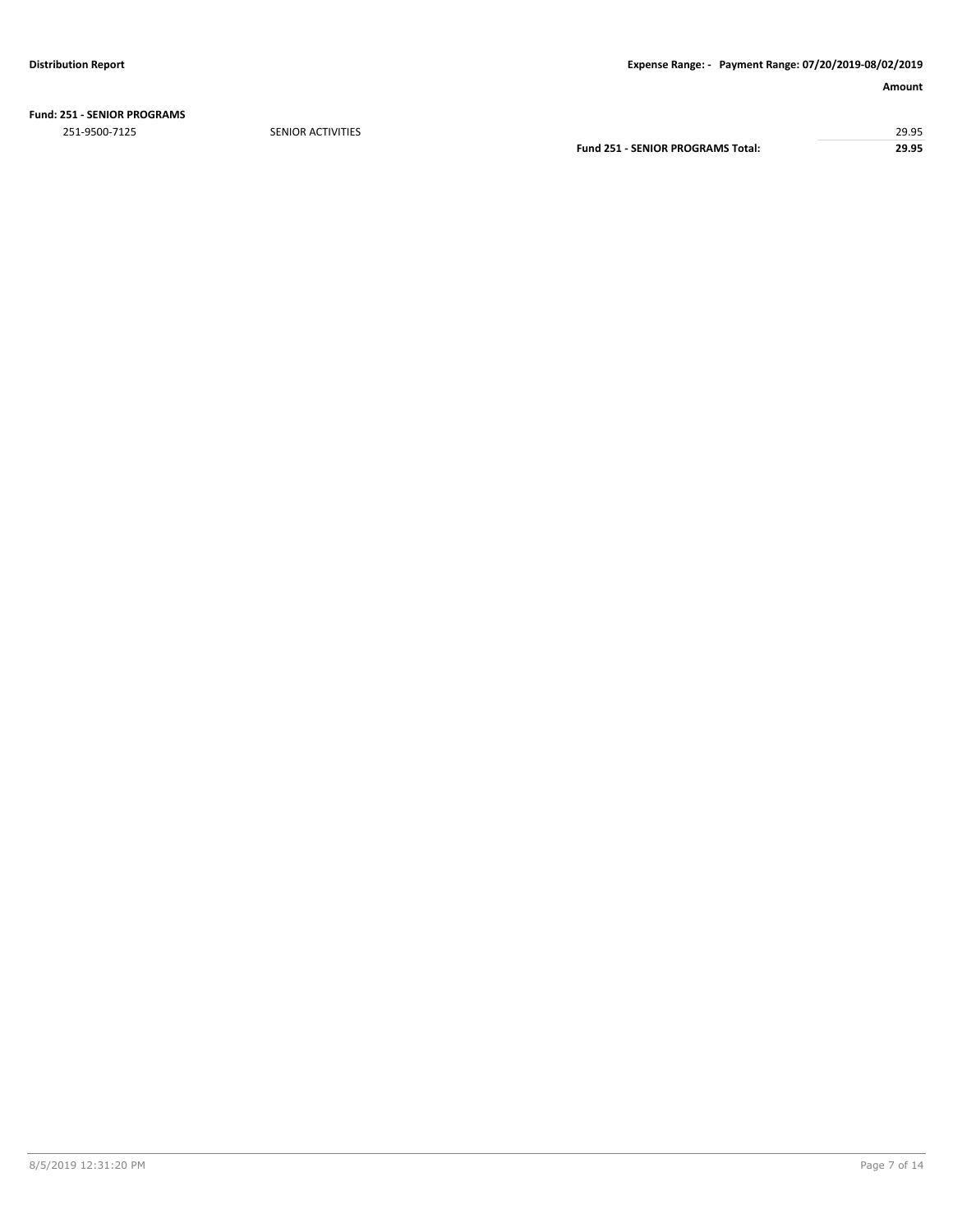|                       |                        | <b>Fund 271 - STORMWATER FUND Total:</b> | 128.24 | 4.994.84 |
|-----------------------|------------------------|------------------------------------------|--------|----------|
| 271-8110-1033         | <b>FITNESS PROGRAM</b> |                                          |        | 18.75    |
| 271-8110-0002         | <b>OVERTIME</b>        |                                          |        | 162.93   |
| 271-8110-0001         | <b>SALARIES</b>        |                                          |        | 4.813.16 |
| !71 - STORMWATER FUND |                        |                                          |        |          |

## **Fund: 271 - STORMWATER FUND**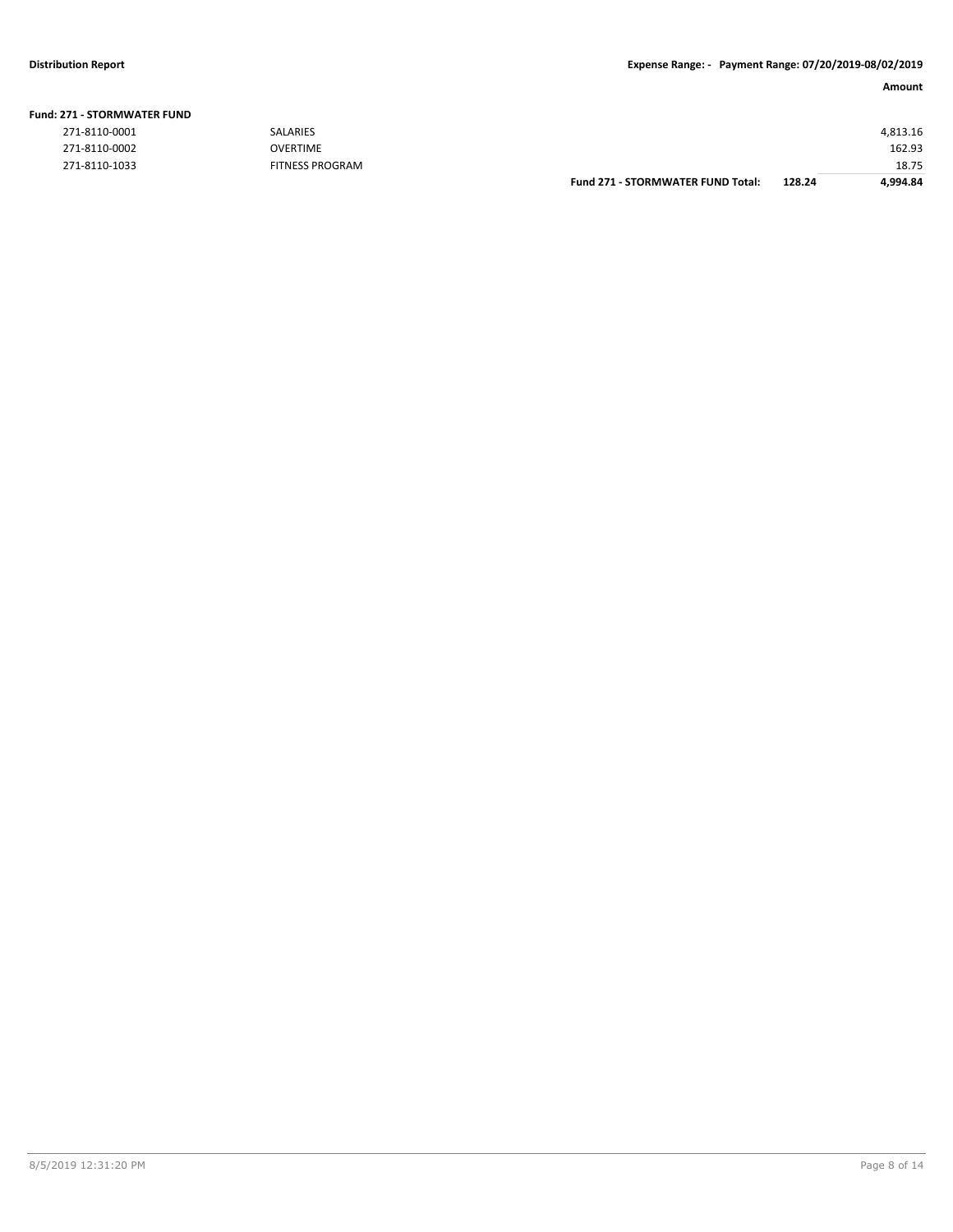| <b>Fund: 401 - WATER FUND</b> |                                 |                                     |        |          |
|-------------------------------|---------------------------------|-------------------------------------|--------|----------|
| 401-8610-0001                 | SALARIES                        |                                     |        | 245.51   |
| 401-8610-1029                 | <b>TRAINING &amp; EDUCATION</b> |                                     |        | 132.00   |
| 401-8610-1033                 | <b>FITNESS PROGRAM</b>          |                                     |        | 6.00     |
| 401-8620-0001                 | SALARIES                        |                                     |        | 7.918.65 |
| 401-8620-0002                 | <b>OVERTIME</b>                 |                                     |        | 523.79   |
| 401-8620-1033                 | <b>FITNESS PROGRAM</b>          |                                     |        | 31.50    |
|                               |                                 | <b>Fund 401 - WATER FUND Total:</b> | 231.40 | 8.857.45 |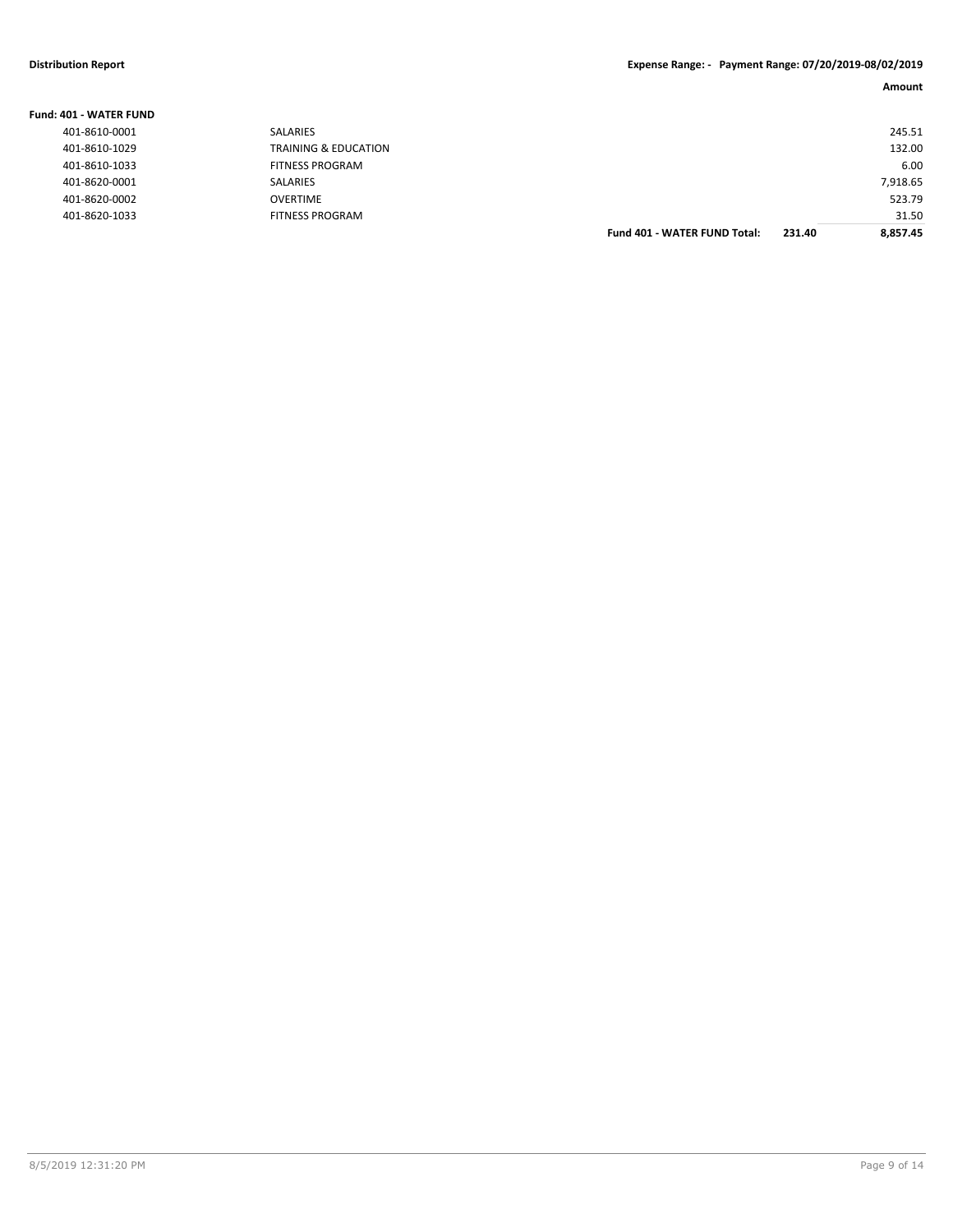| Fund: 501 - EQUIPMT MAINT FUND |  |  |
|--------------------------------|--|--|
|                                |  |  |

|               |                        | Fund 501 - EQUIPMT MAINT FUND Total: | 168.00 | 6,355.79 |
|---------------|------------------------|--------------------------------------|--------|----------|
| 501-8520-0001 | <b>SALARIES</b>        |                                      |        | 5,852.76 |
| 501-8510-1033 | <b>FITNESS PROGRAM</b> |                                      |        | 12.00    |
| 501-8510-0001 | SALARIES               |                                      |        | 491.03   |
|               |                        |                                      |        |          |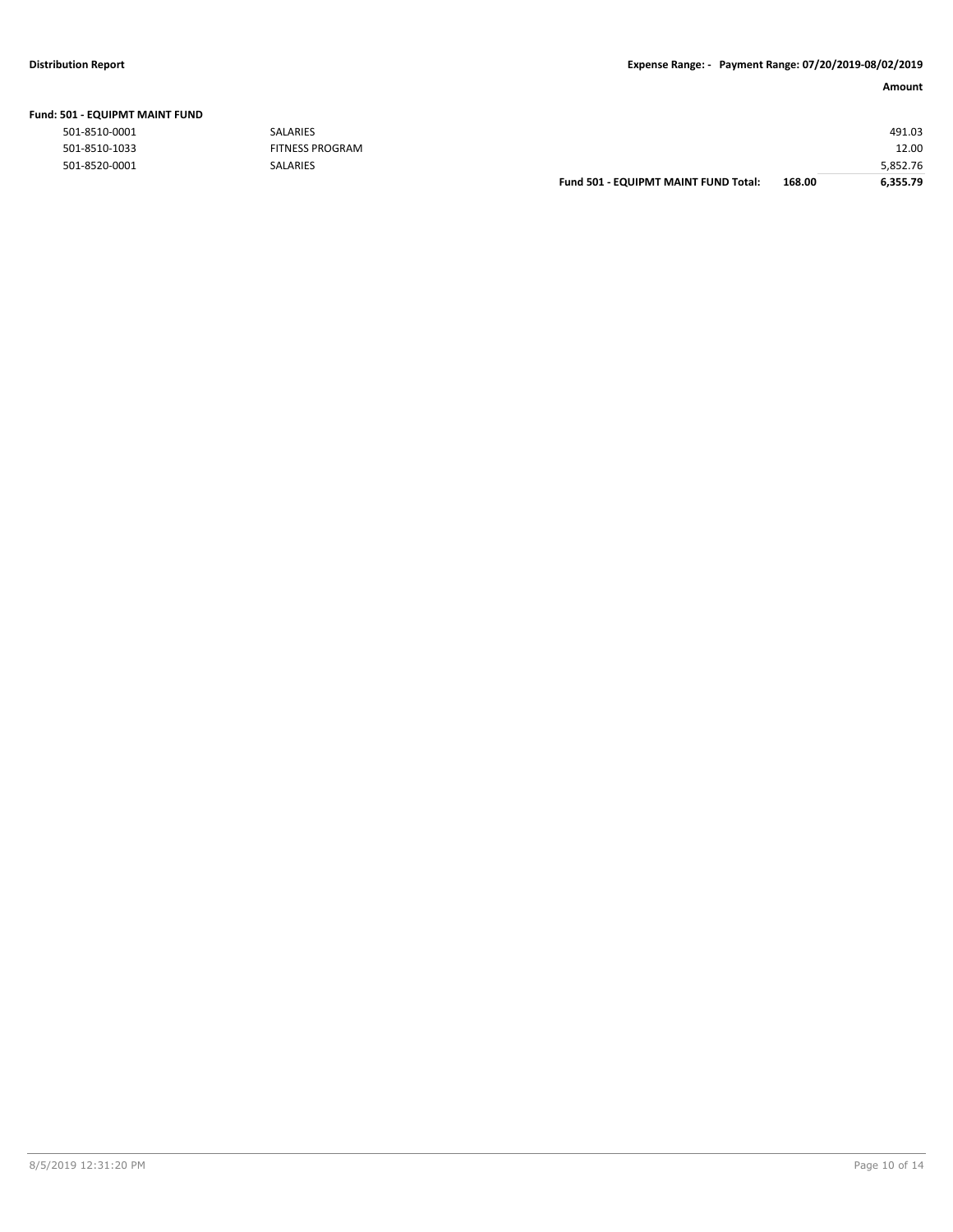## **Fund: 503 - MIS FUND**

| 7,975.29 |
|----------|
| 45.00    |
| 7,930.29 |
|          |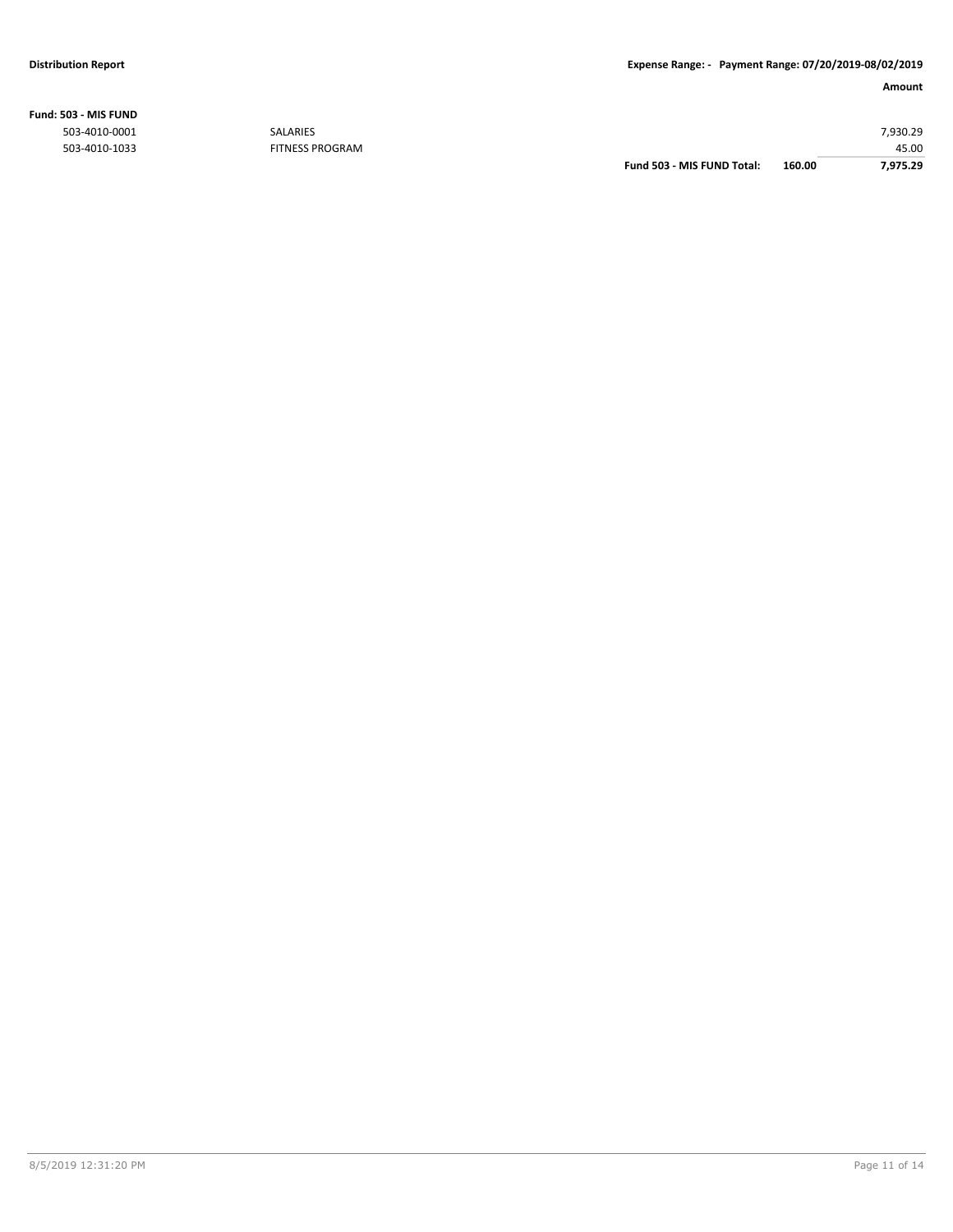## **Distribution Report Expense Range: - Payment Range: 07/20/2019-08/02/2019**

| Fund: 951 - SAN. DISTRICT GEN. FUND |  |  |
|-------------------------------------|--|--|
|                                     |  |  |

|               |                        | Fund 951 - SAN. DISTRICT GEN. FUND Total: | 247.11 | 9.405.37 |
|---------------|------------------------|-------------------------------------------|--------|----------|
| 951-8820-1033 | <b>FITNESS PROGRAM</b> |                                           |        | 6.75     |
| 951-8820-0002 | OVERTIME               |                                           |        | 696.87   |
| 951-8820-0001 | SALARIES               |                                           |        | 7.885.47 |
| 951-8810-1033 | <b>FITNESS PROGRAM</b> |                                           |        | 11.99    |
| 951-8810-0001 | <b>SALARIES</b>        |                                           |        | 804.29   |
|               |                        |                                           |        |          |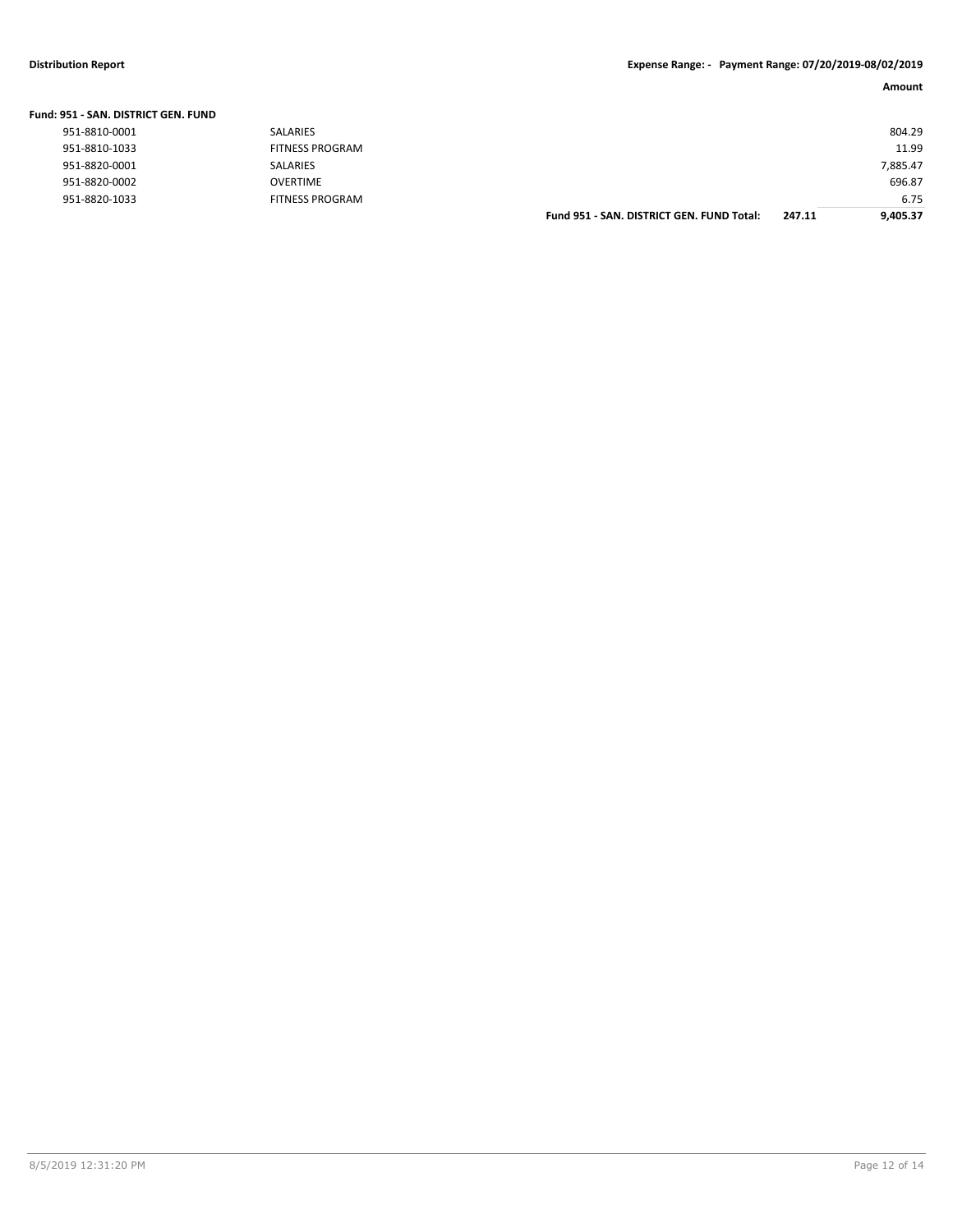# **Fund: 953 - SAN. DISTRICT CAP. IMPROV**

953-8820-9201 DEL MONTE LIFT STATION UPGRADE 27.53

**Fund 953 - SAN. DISTRICT CAP. IMPROV Total: 0.50 27.53**